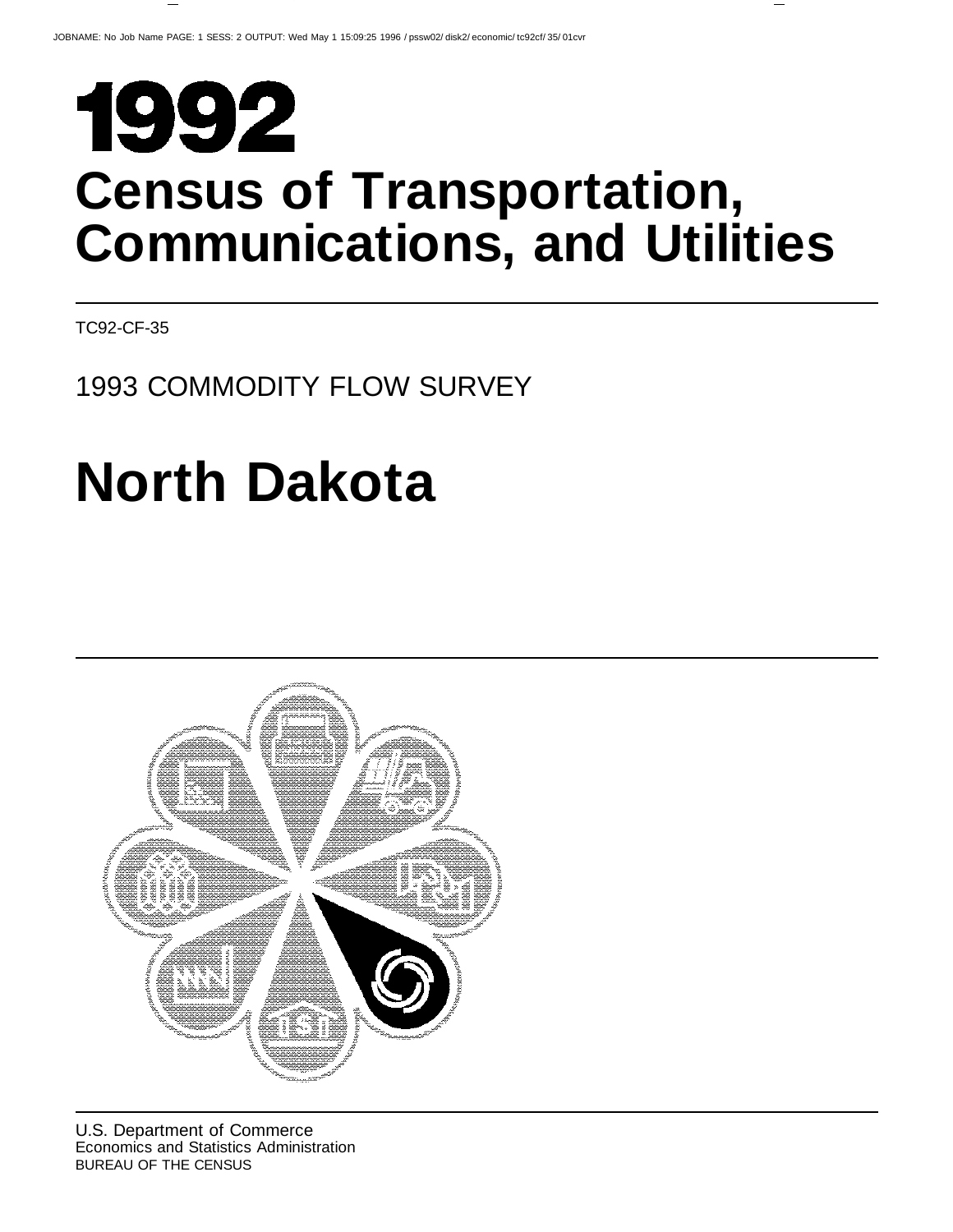# **Acknowledgments**

This report was prepared in the Services Division under the direction of **James M. Aanestad,** Assistant Chief for Current Services and Transportation Programs, assisted by **Robert E. Crowther** and **Michael Hartz.** Planning, implementation, and compiling of this report were under the supervision of **John L. Fowler,** Chief, Commodity Flow Survey Branch, assisted by **Wanda Dougherty, Marilyn Quiles-Amaya, Debra Corbett, Bruce Dembroski, Maria Dixon, Shirley Gray, Imelda Hall, Chris Harrod, Michael Jones, Bonnie Opalko, Joyce Price, Robin Roberts, Barbara Selinske, Eli Serrano,** and **Joyce Ware.**

The processing system and computer programs were developed under the general direction of **Don Dalzell,** former Assistant Chief for Processing Systems, and **Billy E. Stark,** Assistant Chief, Tabulation and Publication Systems, and current Assistant Chief, Processing Systems in the Decennial Management Division. Implementation of these programs was under the direction of **Jonathan G. Ankers,** Chief, Processing Support and Analyst Systems Branch, assisted by **Peter J. Long, Sandra Brunner, Charles Eargle, Karen Mitchell, Willie Robertson, Judy Dawson, Nancy Rogers,** and **Donna Williams.** Implementation of the tabulation and publication programming was under the direction of **Robert Hemmig,** Chief, Publication Systems Branch, **Peggy Payne,** Chief, Publications Support Branch, assisted by **Sharon Fortuna,** and **Vicki Kee,** Chief, Tally Preparation Systems and Special Computer Projects Branch, assisted by **Dianne Simmons** and **Nancy Osbourn.**

Sample design and statistical methodology were developed under the general direction of **Brian V. Greenberg** and **Ruth Ann Killion,** former Assistant Chiefs, and **Howard Hogan,** current Assistant Chief, Research and Methodology. Sample design including estimation and variance methodology was under the supervision of **Ruth E. Detlefsen,** former Chief, and **Patrick Cantwell,** current Chief, Program Research and Development Branch, assisted by **Bob Smith, Jock Black, B. Timothy Evans, Timothy Braam, William Knowlton, Colleen Sullivan, Cristina Ibanez,** and **Kimberly Dane.** Frame construction, sample control, imputation, and quality control procedures were developed under the supervision of **Carl A. Konschnik,** Chief, Statistical Methods Branch, assisted by **Carol King** and **James Burton.**

Coordination of data collection efforts was under the direction of the late **John E. Halterman,** former Chief, and **Judith N. Petty,** current Chief, Data Preparation Division, assisted by **Matthew Aulbach, Kenneth Miller, Teresa Branstetter,** and Services Division's onsite analyst, **Carlene Bottorff.**

The staff of the Administrative and Customer Services Division, **Walter C. Odom,** Chief, performed planning, design, composition, editorial review, and printing planning and procurement for publication and report forms. **Margaret A. Smith** provided publication coordination and editing.

We also acknowledge the support and assistance of the following Department of Transportation (DOT) representatives in planning and designing the survey: **Rolf Schmitt, George Wiggers, Jane Bachner, Joel Palley, Mike Rossetti,** and **Alan Pisarski** (transportation consultant to DOT). The Oak Ridge National Laboratory's Center for Transportation Analysis, under the direction of **Michael Bronzini** in support of a contract with DOT, provided all mileage data for this report, using its transportation network modeling system.

Special acknowledgment is also due to the many businesses whose cooperation has contributed to the publication of these data.

**Inquiries concerning this report should be addressed to the Commodity Flow Survey Branch, Services Division, Washington, DC 20233, telephone 301-457-2788 or 301-457-2114.**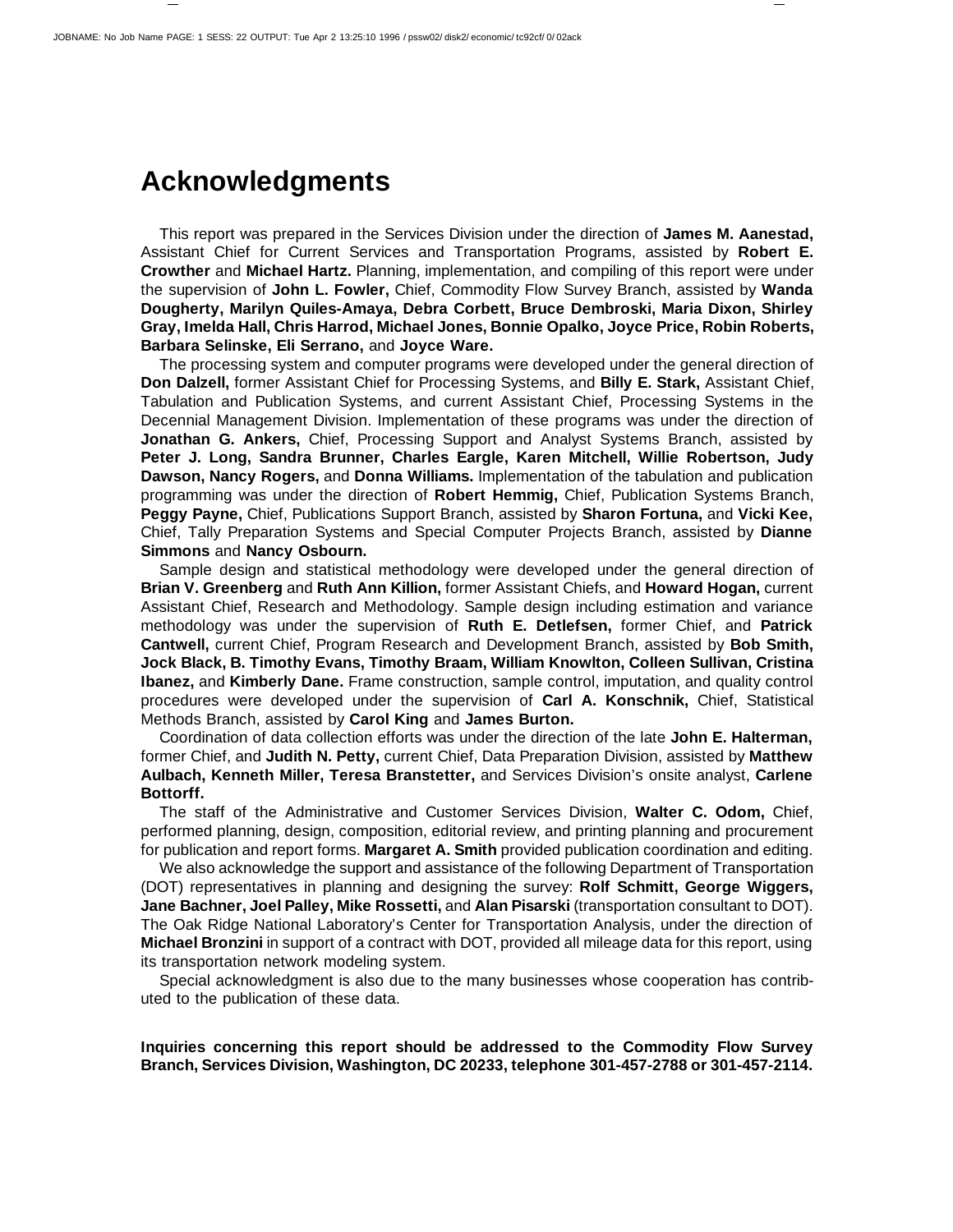# 1992 **Census of Transportation, Communications, and Utilities**

TC92-CF-35

# 1993 COMMODITY FLOW SURVEY

# **North Dakota**

Issued May 1996



**U.S. Department of Commerce Michael Kantor,** Secretary

**Economics and Statistics Administration Everett M. Ehrlich,** Under Secretary for Economic Affairs

> **BUREAU OF THE CENSUS Martha Farnsworth Riche,** Director



**U.S. Department of Transportation Federico Peña**, Secretary **Mortimer L. Downey**, Deputy Secretary

**BUREAU OF TRANSPORTATION STATISTICS T. R. Lakshmanan**, Director **Rolf R. Schmitt**, Associate Director for Analysis and Data Development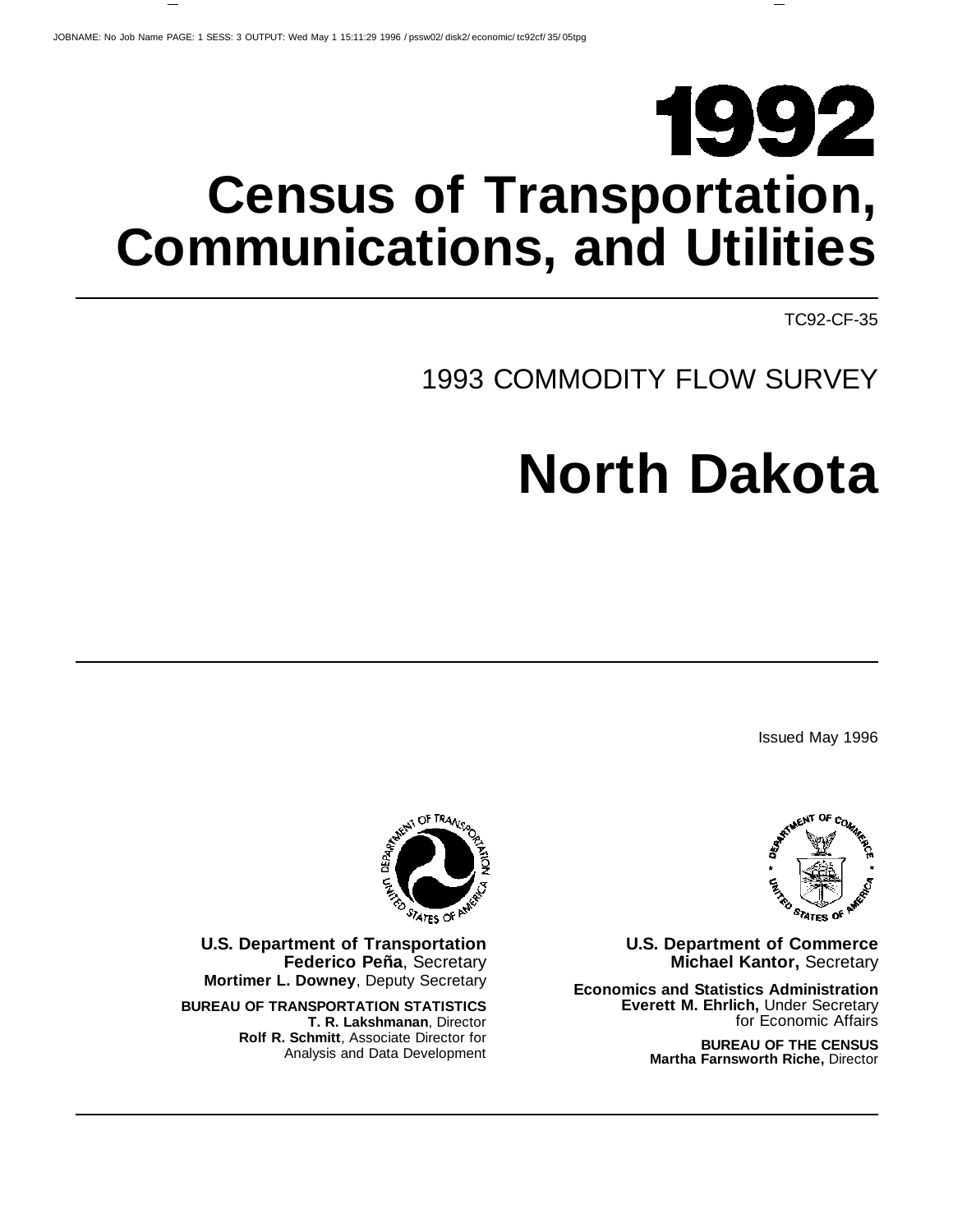

**Economics and Statistics Administration Everett M. Ehrlich**, Under Secretary for Economic Affairs



**BUREAU OF THE CENSUS Martha Farnsworth Riche**, Director **Bryant Benton**, Deputy Director

**Paula J. Schneider**, Principal Associate Director for Programs **Frederick T. Knickerbocker**, Associate Director for Economic Programs **Thomas L. Mesenbourg**, Assistant Director for Economic Programs

**ECONOMIC PLANNING AND COORDINATION DIVISION John P. Govoni**, Chief

**SERVICES DIVISION Carole A. Ambler**, Chief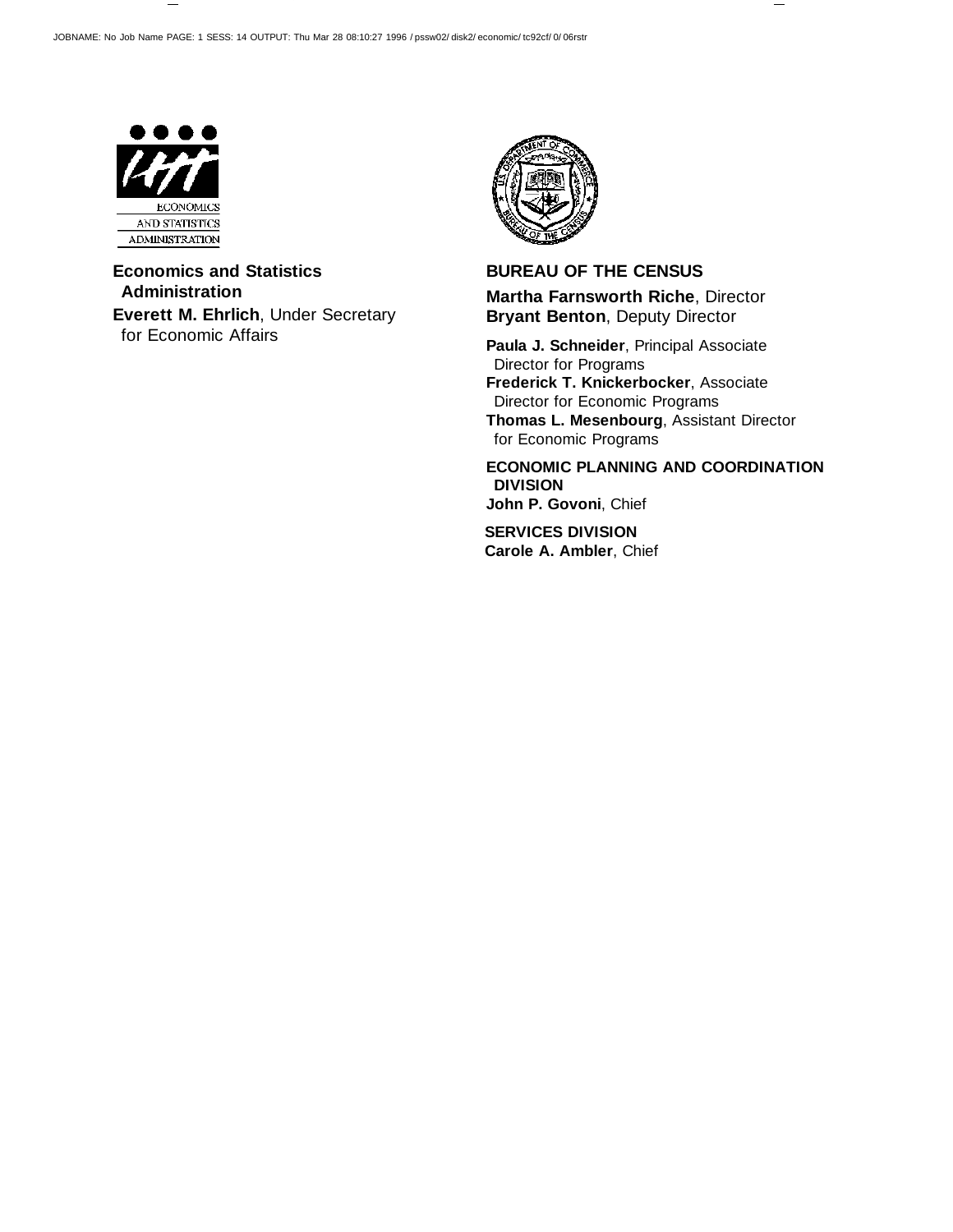# **Introduction to the Economic Census**

### **PURPOSES AND USES OF THE ECONOMIC CENSUS**

The economic census is the major source of facts about the structure and functioning of the Nation's economy. It provides essential information for government, business, industry, and the general public.

The economic census furnishes an important part of the framework for such composite measures as the gross domestic product, input/ output measures, production and price indexes, and other statistical series that measure short-term changes in economic conditions.

Policymaking agencies of the Federal Government use the data, especially in monitoring economic activity and providing assistance to business.

State and local governments use the data to assess business activities and tax bases within their jurisdictions and to develop programs to attract business.

Trade associations study trends in their own and competing industries and keep their members informed of market changes.

Individual businesses use the data to locate potential markets and to analyze their own production and sales performance relative to industry or area averages.

# **AUTHORITY AND SCOPE**

Title 13 of the United States Code (sections 131, 191, and 224) directs the Census Bureau to take the economic census every 5 years, covering years ending in 2 and 7. The 1992 Economic Census consists of the following eight censuses:

- Census of Retail Trade
- Census of Wholesale Trade
- Census of Service Industries
- Census of Financial, Insurance, and Real Estate **Industries**
- Census of Transportation, Communications, and Utilities
- Census of Manufactures
- Census of Mineral Industries
- Census of Construction Industries

Special programs also cover enterprise statistics and minority-owned and women-owned businesses. (The 1992 Census of Agriculture and 1992 Census of Governments are conducted separately.) The next economic census is scheduled to be taken in 1998 covering the year 1997.

### **AVAILABILITY OF THE DATA**

The results of the economic census are available in printed reports for sale by the U.S. Government Printing Office and on compact discs for sale by the Census Bureau (this report excluded). Order forms for all types of products are available on request from Customer Services, Bureau of the Census, Washington, DC 20233-8300. A more complete description of publications being issued from this census is on the inside back cover of this document.

Census facts are also widely disseminated by trade associations, business journals, and newspapers. Volumes containing census statistics are available in most major public and college libraries. Finally, State data centers in every State as well as business and industry data centers in many States also supply economic census statistics.

### **WHAT'S NEW IN 1992**

The 1992 Economic Census covers more of the economy than any previous census. New for 1992 are data on communications, utilities, financial, insurance, and real estate, as well as coverage of more transportation industries. The economic, agriculture, and governments censuses now collectively cover nearly 98 percent of all economic activity.

Among other changes, new 1992 definitions affect the boundaries of about a third of all metropolitan areas. Also, the Survey of Women-Owned Businesses has now been expanded to include all corporations.

### **HISTORICAL INFORMATION**

The economic census has been taken as an integrated program at 5-year intervals since 1967 and before that for 1963, 1958, and 1954. Prior to that time, the individual subcomponents of the economic census were taken separately at varying intervals.

TRANSPORTATION—COMMODITY FLOW SURVEY **INTRODUCTION III**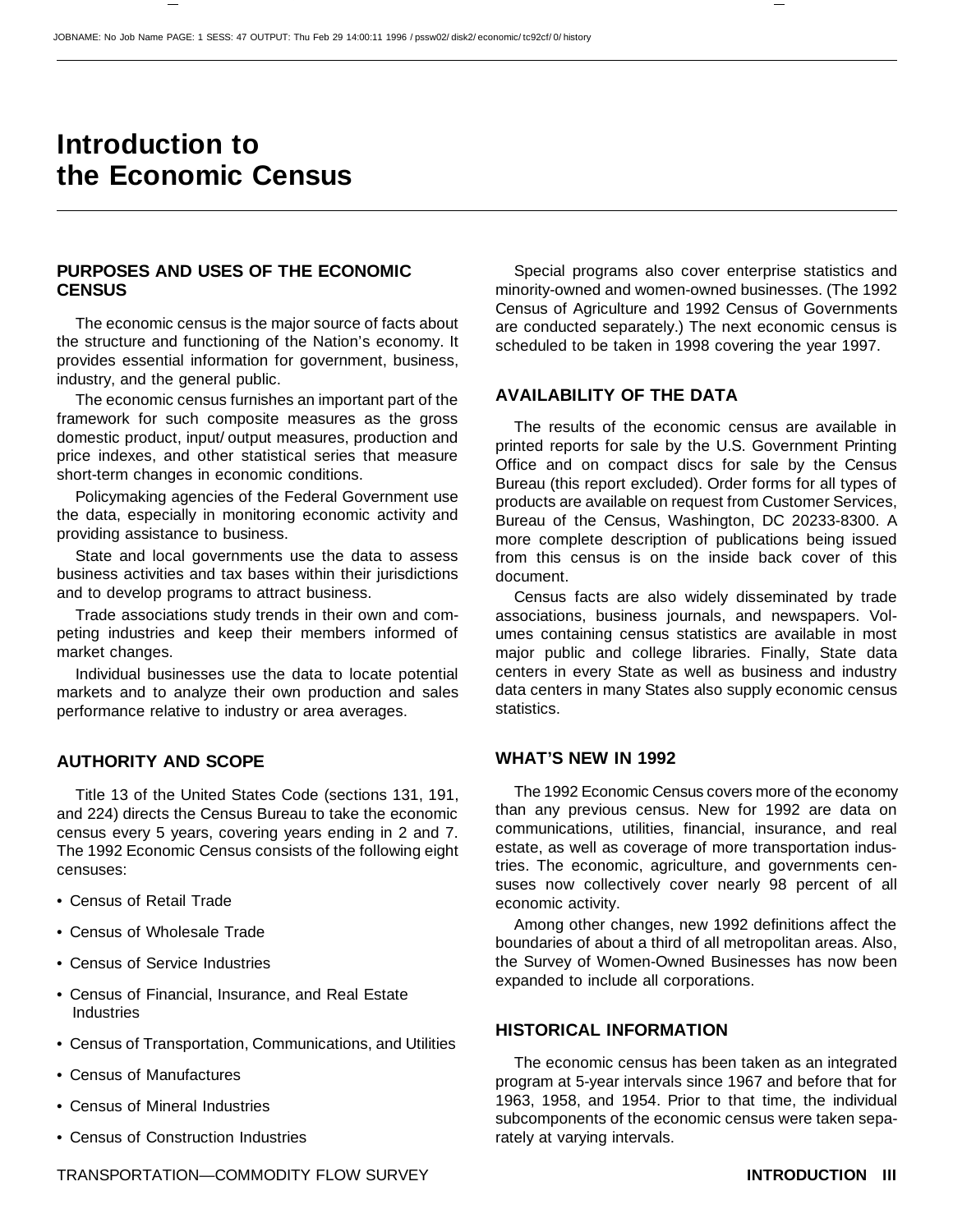The economic census traces its beginnings to the 1810 Decennial Census, when questions on manufacturing were included with those for population. Coverage of economic activities was expanded for 1840 and subsequent censuses to include mining and some commercial activities. In 1902, Congress established a permanent Census Bureau and directed that a census of manufactures be taken every 5 years. The 1905 Manufactures Census was the first time a census was taken apart from the regular every-10-year population census.

The first census of business was taken in 1930, covering 1929. Initially it covered retail and wholesale trade and construction industries, but it was broadened in 1933 to include some of the service trades.

The 1954 Economic Census was the first census to be fully integrated—providing comparable census data across economic sectors, using consistent time periods, concepts, definitions, classifications, and reporting units. It was the first census to be taken by mail, using lists of firms provided by the administrative records of other Federal agencies. Since 1963, administrative records also have been used to provide basic statistics for very small firms, reducing or eliminating the need to send them census questionnaires. The Enterprise Statistics Program, which publishes combined data from the economic census, was made possible with the implementation of the integrated census program in 1954.

The range of industries covered in the economic censuses has continued to expand. The census of construction industries began on a regular basis in 1967, and the scope of service industries was broadened in 1967, 1977, and 1987. The census of transportation began in 1963 as a set of surveys covering travel, transportation of commodities, and trucks, but expanded in 1987 to cover business establishments in several transportation industries. For 1992, these statistics are incorporated into a broadened census of transportation, communications, and utilities. Also new for 1992 is the census of financial, insurance, and real estate industries. This is part of a gradual expansion in coverage of industries previously subjected to government regulation.

The Survey of Minority-Owned Business Enterprises was first conducted as a special project in 1969 and was incorporated into the economic census in 1972 along with the Survey of Women-Owned Businesses.

An economic census has also been taken in Puerto Rico since 1909, in the Virgin Islands of the United States and Guam since 1958, and in the Commonwealth of the Northern Mariana Islands since 1982.

Statistical reports from the 1987 and earlier censuses provide historical figures for the study of long-term time series and are available in some large libraries. All of the census data published since 1967 are still available for sale on microfiche from the Census Bureau.

## **AVAILABILITY OF MORE FREQUENT ECONOMIC DATA**

While the census provides complete enumerations every 5 years, there are many needs for more frequent data as well. The Census Bureau conducts a number of monthly, quarterly, and annual surveys, with the results appearing in publication series such as Current Business Reports (retail and wholesale trade and service industries), the Annual Survey of Manufactures, Current Industrial Reports, and the Quarterly Financial Report. Most of these surveys, while providing more frequent observations, yield less kind-of-business and geographic detail than the census. The County Business Patterns program offers annual statistics on the number of establishments, employment, and payroll classified by industry within each county.

# **SOURCES FOR MORE INFORMATION**

More information about the scope, coverage, classification system, data items, and publications for each of the economic censuses and related surveys is published in the Guide to the 1992 Economic Census and Related Statistics. More information on the methodology, procedures, and history of the census will be published in the History of the 1992 Economic Census. Contact Customer Services for information on availability.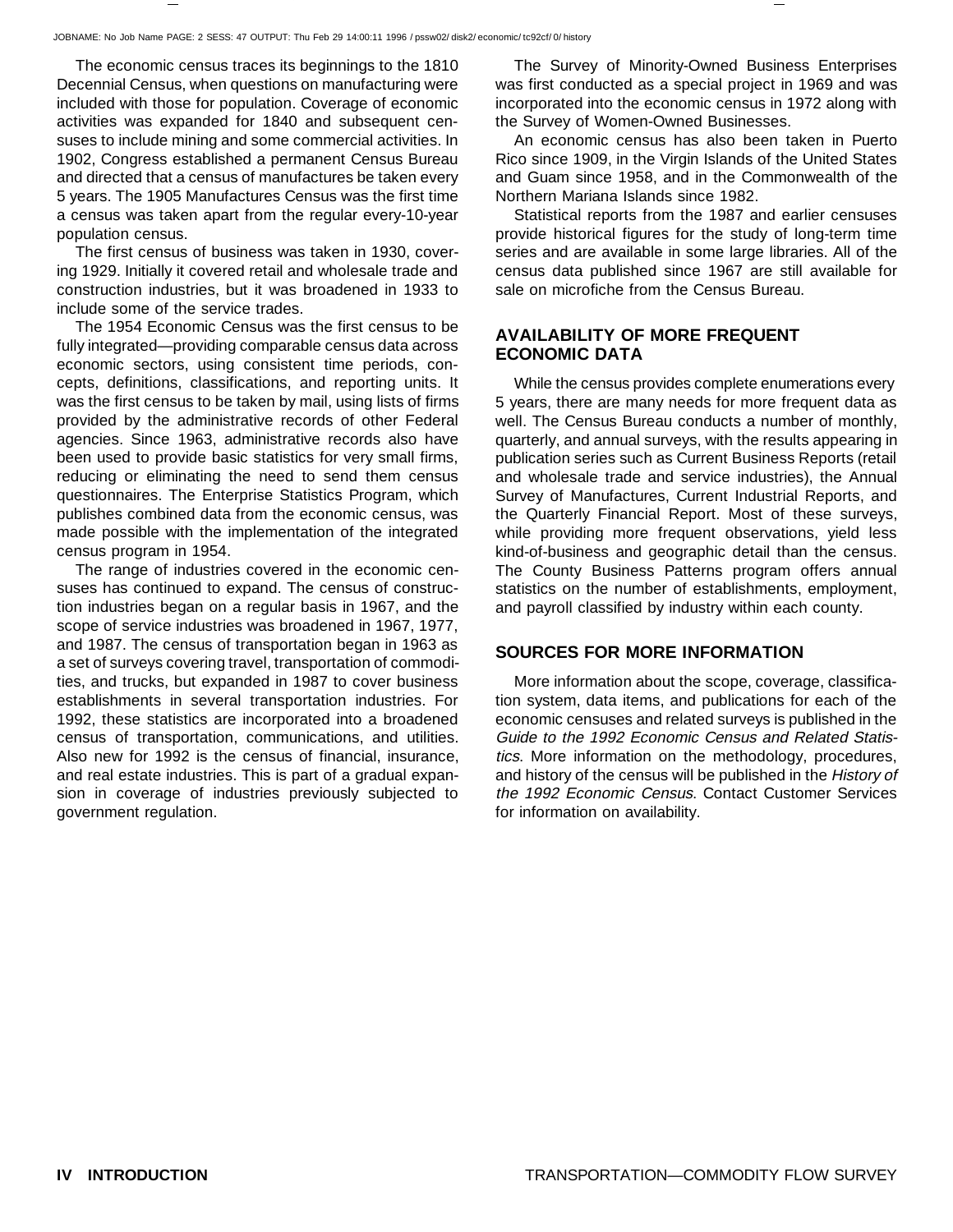# **1993 Commodity Flow Survey**

#### **GENERAL**

The 1993 Commodity Flow Survey (CFS) provides data on the movement of goods by mode of transportation. These are the first data of this type published by the Census Bureau since the 1977 Commodity Transportation Survey (see appendix A for a comparison to previous surveys). The data from the CFS are in great demand by transportation analysts and decision makers as they work towards improving the transportation infrastructure.

This report presents data at the State level. There are reports for each of the 50 States and the District of Columbia. The next series of reports to be released will be at the National Transportation Analysis Region (NTAR). There are 89 NTAR's representing one or more Bureau of Economic Analysis economic areas. A final United States Summary report, reflecting all revisions based on the geographic level analyses, will follow these reports.

#### **COVERAGE**

This sample survey produced measures of the movement of goods by major type of commodity shipped and mode(s) of transportation used.

The 1993 CFS covered establishments in mining, manufacturing and wholesale trade, and selected retail and service industries. The survey also covered selected auxiliary establishments (e.g., warehouses) of in-scope multiunit and retail companies. The survey coverage excluded establishments classified as farms, forestry, fisheries, oil and gas extraction, governments, construction, transportation, households, foreign establishments, and most establishments in retail and services.

The industries covered, as defined in the Standard Industrial Classification Manual: 1987<sup>1</sup> (SIC), are listed in the following table:

<sup>&</sup>lt;sup>1</sup>Standard Industrial Classification Manual: 1987. For sale by Superintendent of Documents, U.S. Government Printing Office, Washington, DC 20402. Stock No. 041-001-00314-2.

| SIC code    | Title                                                                                                                |
|-------------|----------------------------------------------------------------------------------------------------------------------|
| 10, ex. 108 | Metal mining (excluding metal mining<br>services)                                                                    |
| 12, ex. 124 | Coal mining (excluding coal mining<br>services)                                                                      |
| 14, ex. 148 | Mining and quarrying of nonmetallic<br>minerals, except fuels (excluding<br>nonmetallic minerals services)           |
| 20          | Food and kindred products                                                                                            |
| 21          | Tobacco products                                                                                                     |
| 22          | Textile mill products                                                                                                |
| 23          | Apparel and other finished products<br>made from fabrics and similar<br>materials                                    |
| 24          | Lumber and wood products, except<br>furniture                                                                        |
| 25          | <b>Furniture and fixtures</b>                                                                                        |
| 26          | Paper and allied products                                                                                            |
| 27, ex. 279 | Printing, publishing, and allied industries<br>(excluding service industries for the<br>printing trade)              |
| 28          | Chemicals and allied products                                                                                        |
| 29          | Petroleum refining and related industries                                                                            |
| 30          | Rubber and miscellaneous plastics<br>products                                                                        |
| 31          | Leather and leather products                                                                                         |
| 32          | Stone, clay, glass, and concrete products                                                                            |
| 33          | Primary metal industries                                                                                             |
| 34          | Fabricated metal products, except<br>machinery and transportation equipment                                          |
| 35          | Industrial and commercial machinery and<br>computer equipment                                                        |
| 36          | Electronic and other electrical equipment<br>and components, except computer<br>equipment                            |
| 37          | <b>Transportation equipment</b>                                                                                      |
| 38          | Measuring, analyzing, and controlling<br>instruments; photographic, medical and<br>optical goods; watches and clocks |
| 39          | Miscellaneous manufacturing industries                                                                               |
| 50          | Wholesale trade-durable goods                                                                                        |
| 51          | Wholesale trade-nondurable goods                                                                                     |
| 596         | Catalog and mail-order houses                                                                                        |
| 782         | Motion picture and video tape distribution                                                                           |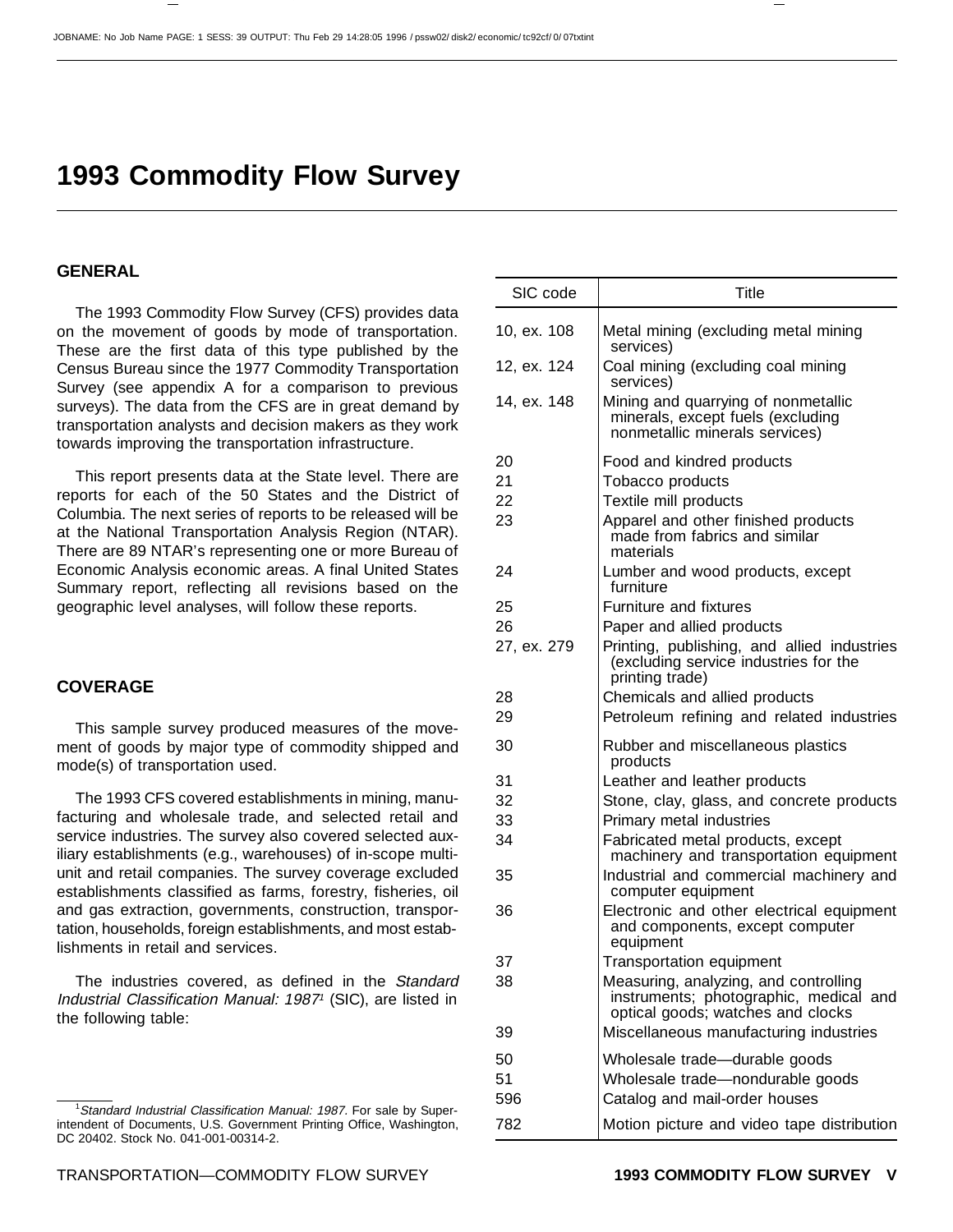The source of the frame used for sampling in 1992 was the Standard Statistical Establishment List (SSEL) of separate business locations with paid employees, maintained by the Census Bureau. Establishments in these trade areas that had non-zero payroll in at least one quarter of 1991 were included in the sampling frame of approximately 800,000 establishments.

### **MILEAGE CALCULATIONS**

The Center for Transportation Analysis (CTA) at Oak Ridge National Laboratory (ORNL) developed an integrated transportation network modeling system to compute shipment mileages for the 1993 CFS. To enable ORNL to compute mileages, the Census Bureau provided files containing ZIP Code origin and destination pairs for all reported shipments. To maintain confidentiality of reported data, no information other than ZIP Codes was provided. A ZIP Code pair was provided only once, regardless of the number of shipments that moved between ZIP Codes. To further protect confidentiality, the Census Bureau also included dummy pairs of ZIP Code origin and destination in the file sent to ORNL. The ORNL system used these five-digit ZIP Codes of the shipment's origin and destination, as input, and assumed the actual origin and destination points to be geographically located at the ZIP Code centroids. The system computed mileages, by mode, for all single modes and selected mode combinations for those ZIP Code pairs we sent to ORNL. The mileages between the origin-destination ZIP Code centroids were computed by finding the minimum impedance path over mathematical representations of the highway, rail, waterway, air, and pipeline networks and summing the lengths of individual links on these paths. Impedance is computed as a weighted combination of distance, time, and cost factors.

The ORNL mileage network is composed of individual modal-specific networks representing each of the major transportation modes — highway, rail, waterway, air, and pipeline. The links on these specific modal networks are the representation of line-haul transportation facilities. The nodes represent intersections and interchanges, and the access points to the transportation network. For each five-digit ZIP Code, dummy links are created from the ZIP Code centroid to the nodes on the network to simulate local access to the network with the objective being to locate the nodes on the network that are the closest to the given centroid. For the truck network, local access is assumed to exist everywhere; however, for the other modes this is not true. Before any dummy links are created for these modes, a decision is made about whether the mode is accessible from the ZIP Code region. For shipments involving more than one mode, such as truck-rail or rail-water, links connecting the individual modal networks are created to represent the transfer of freight between modes. A measure of link impedance is calculated for each link in each modal network based on various link characteristics for the specific mode. For example, the set of link characteristics for the highway network included divided or undivided roadway, degree of access control, rural or urban setting, type of pavement, number of lanes, degree of urban congestion, and length of the link. Link impedance measures are also assigned to the local access links. A minimum path algorithm is used to find the minimum impedance path between the origin ZIP Code centroid and the destination ZIP Code centroid. The cumulative length of the links on this path is the shipment distance.

#### **DISCLOSURE RULES**

In accordance with Federal law governing census reports, no data are published that would disclose the operations of an individual firm or establishment.

# **ABOUT THE DATA**

This section summarizes key points about the data that will aid the user in analyzing and interpreting the tables contained in this report.

### **Coverage Considerations**

The CFS captured data on shipments originating from selected types of business establishments located in the 50 States and the District of Columbia. The data do not cover shipments originating from business establishments located in Puerto Rico and other U.S. possessions and territories. Shipments traversing the U.S. from a foreign location to another foreign location (e.g., from Canada to Mexico) are not included, nor are shipments from a foreign location to a U.S. location. Imported products were included in the CFS at the point that they left the importer's domestic location for shipment to another location. Shipments that were shipped through a foreign territory with both the origin and destination in the U.S. were included in the CFS data. The mileages calculated for these shipments exclude the international segments (e.g., shipments from New York to Michigan through Canada do not include any mileages for Canada). Export shipments were included, with the domestic destination defined as the port of exit from the U.S.

The ''Coverage'' section of this report lists the SIC groups covered by the CFS. Other industry areas that were not covered, but may have significant shipping activity, include agriculture, government, and retail (other than warehouses and SIC 5961, Catalog and Mail-Order Houses). For agriculture specifically, this means that the CFS did not cover shipments of agricultural products from the farm site to the processing centers or terminal elevators (most likely short-distance local movements), but did cover the shipments of these products from the initial processing centers or terminal elevators onward.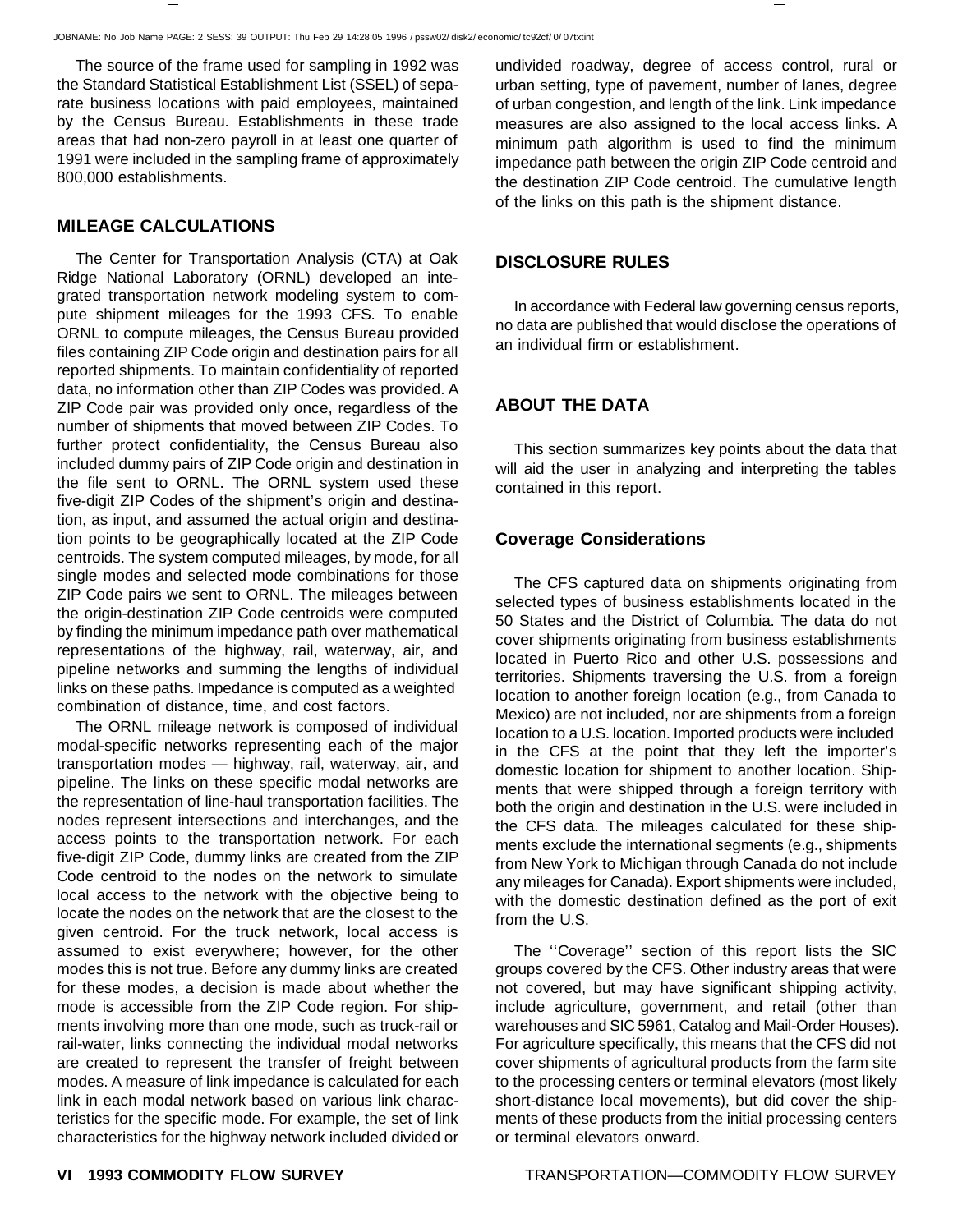Within mining, the CFS did not cover shipments from establishments in SIC 13, Oil and Gas Extraction. The majority of these establishments had undeliverable mailing addresses, and due to the mailout/ mailback approach for CFS, could not be included. **Therefore, the CFS data do not represent complete, or even primary, coverage of crude petroleum, or natural gas shipments.** The CFS data most affected by this, other than data for these specific commodities, are data for the pipeline and water modes, given that a significant percentage of the total tonnage moving by these modes are from crude petroleum and/ or natural gas.

### **Mileage Data for Pipeline Shipments**

In the tables, we do not show ton-miles or average miles per shipment for pipeline shipments. For most of these shipments, the respondents reported the shipment destination as a pipeline facility on the main pipeline network. Therefore, for the majority of these shipments, the resulting mileage represented only the access distance through feeder pipelines to the main pipeline network, and not the actual distance through the main pipeline network. **Pipeline shipments are included in the totals for ton-miles and average miles per shipment.**

#### **Average Miles Per Shipment**

For our calculation of average miles per shipment (tables 1, 2, 4, 5, and 6) we excluded shipments of STCC 27, Printed Matter.

When transporting newspapers, magazines, catalogs, etc., there is great variation in the meaning of ''shipment''. A truckload of magazines traveling to a distribution point may be viewed as one shipment or, as each magazine will eventually be delivered to individual subscribers, thousands of shipments. To avoid overstating the impact of short distance shipments of products in STCC 27, we excluded shipments of STCC 27 from our calculation of average miles.

All other variables in the tables (value, tons, and tonmiles) include shipments of STCC 27.

### **EXPLANATION OF TERMS**

**Commodity.** Item that an establishment produces, sells, or distributes. This does not include items that are considered as excess or byproducts of the establishment's operation. Respondents reported the description and the five-digit STCC code for the **major** commodity contained in the shipment, defined as the commodity with the greatest weight in the total shipment.

**Distance shipped.** In table 3, shipment data are presented for various ''distance shipped'' intervals. Shipments were categorized into these ''distance shipped'' intervals based on the great circle distance between their origin and destination ZIP Code centroids. All other distancerelated data in the tables (i.e., ton-miles and average miles per shipment) are based on the mileage calculations produced by Oak Ridge National Laboratories (see the ''Mileage Calculations'' section for more details).

**Great circle distance.** The shortest distance between two points on the earth's surface.

**Mode of transportation.** The type of transportation used for moving the shipment to its domestic destination. For exports, the domestic destination was the port of exit. On the questionnaire, we defined the possible modes as follows:

- 1. **Parcel, U.S. Postal Service, or courier.** Delivery services that carry letters, parcels, packages, and other small shipments that typically weigh less than 100 pounds. Includes bus parcel delivery service.
- 2. **Private truck.** Trucks operated by a temporary or permanent employee of an establishment or the buyer/ receiver of the shipment.
- 3. **For-hire truck.** Trucks that carry freight for a fee collected from the shipper, recipient of the shipment, or an arranger of the transportation.
- 4. **Railroad.** Any common carrier or private railroad.
- 5. **Inland water and/ or Great Lakes.** Barges, ships, or ferries operating primarily on rivers and canals; on harbors, the Great Lakes, the Saint Lawrence Seaway; the Intracoastal Waterway, the Inside Passage to Alaska, major bays and inlets; or on the ocean close to the shoreline.
- 6. **Deep sea water.** Barges, ships, or ferries operating primarily on the open ocean. Shipping on the Great Lakes and the Saint Lawrence Seaway is classified with inland water. [**Note:** As part of the mileage calculation operations, deep sea water shipments were reclassified to more accurately reflect a shipment's route rather than vessel type. Therefore, in the tables, ''deep sea water'' as a single mode describes shipments moving **only** on the open waters of the oceans or the Gulf of Mexico. Using this definition, deep sea as a single mode (i.e., without an inland water component) is nearly impossible. Most shipments moving primarily on the open ocean are tabulated under ''inland water and deep sea.'']
- 7. **Pipeline.** Movements of oil, petroleum, gas, slurry, etc., through pipelines that extend to other establishments or locations beyond the shipper's establishment. Aqueducts for the movement of water are not included.

TRANSPORTATION—COMMODITY FLOW SURVEY **1993 COMMODITY FLOW SURVEY VII**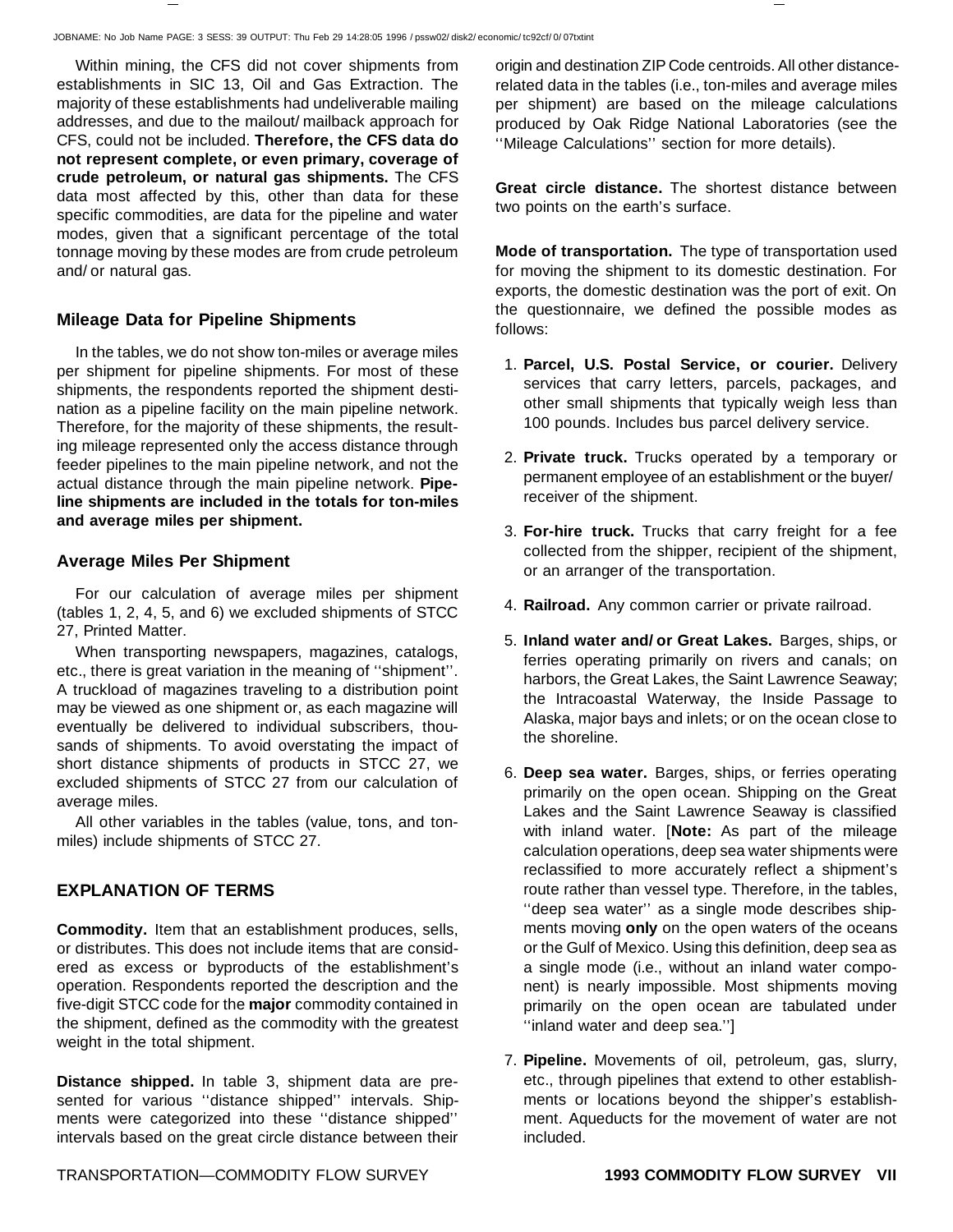- 8. **Air.** Movements using commercial or private aircraft, and all air service for shipments that typically weigh more than 100 pounds. Includes air freight and air express.
- 9. **Other mode.** Any mode not listed above.
- 10. **Mode unknown.** The shipment was not carried by a parcel delivery/ courier/ U.S. Postal Service, and the respondent could not determine what mode of transportation was used.

In the tables, the above modes appear, as well as the following additional mode descriptions:

- 1. **Single modes.** Shipments using only one of the abovelisted modes, except other and unknown.
- 2. **Multiple modes.** Shipments for which two or more of the following modes of transportation were used:
	- a. Private truck.
	- b. For-hire truck.
	- c. Air.
	- d. Rail.
	- e. Inland water.
	- f. Great Lakes.
	- g. Deep sea water.
	- h. Pipeline.

We did not allow for multiple modes in combination with ''parcel delivery, U.S. Postal Service, or courier'', "unknown", or "other", which, by their nature, may already include various kinds of multiple-mode activity. For example, if the respondent reported a shipment's mode of transportation as parcel and air, we treated the shipment as parcel only.

- 3. **Other modes.** Shipments for which mode was not reported, or was recorded as ''Other'' or ''Unknown.'' Also, shipments using any other mode or mode combinations not specifically listed in the table.
- 4. **Truck.** For-hire truck and/ or private truck.
- 5. **Water.** Inland water and/ or Great Lakes and/ or deep sea water.
- 6. **Great Lakes.** On the questionnaire, ''Inland water and/ or Great Lakes'' appeared as one mode. In the tables in this publication, ''Great Lakes'' appears as a separate mode. The transportation network and mileage calculation system that Oak Ridge National Laboratories developed for this survey allowed for separate mileage calculations for inland water and Great Lakes between the origin and destination ZIP Codes (see the ''Mileage Calculations'' section for more details). Therefore, a shipment reported as using inland water and/ or

Great Lakes can appear in the tables as a single mode inland water shipment, or a single mode Great Lakes shipment, or a multiple mode inland water and Great Lakes shipment.

7. **Inland water.** On the questionnaire, ''Inland water and/ or Great Lakes'' appeared as one mode. In the tables in this publication, ''Inland water'' appears as a separate mode. See the ''Great Lakes'' section above for the explanation.

**Shipment.** A shipment (or delivery) is an individual movement of commodities from an establishment to a customer or to another location of the originating company (including a warehouse, distribution center, retail or wholesale outlet). A shipment uses one or more modes of transportation including parcel delivery, U.S. Postal Service, courier, private truck, for-hire truck, rail, water, pipeline, air, and other modes.

#### **Standard Transportation Commodity Classification (STCC).**

A commodity coding system that the Association of American Railroads developed and maintains. The 1993 Commodity Flow Survey used this classification system at the five-digit level.

**Ton-miles.** The weight times the mileage for a shipment. The respondents reported shipment weight in pounds, as described below. Mileage was calculated as the distance between the shipment origin and destination ZIP Codes. For shipments by truck, rail, or inland water/ Great Lakes, the mileage excludes international segments. For example, mileages from Alaska to the continental United States exclude any mileages through Canada (see the ''Mileage Calculations'' section for more details). Aggregated poundmiles were converted to ton-miles. The tables in this publication show ton-miles in millions.

**Tons shipped.** The total weight of the entire shipment. Respondents reported the weight in pounds. Aggregated pounds were converted to short-tons (2,000 pounds). The tables in this publication show tons in thousands.

**Total modal activity.** The overall activity (e.g., ton-miles) of a specific mode of transportation, whether used in a single-mode shipment, or as part of a multiple-mode shipment. For example, the total modal activity for private truck is the total ton-miles carried by private truck in single-mode shipments, combined with the total ton-miles carried by private truck in all multiple-mode shipments that include private truck (private truck and for-hire truck, private truck and rail, private truck and air, etc.). ''Total modal activity'' appears in table 2 of this publication.

**Value of shipments.** The dollar value of the entire shipment. This was defined as the net selling value, f.o.b. plant, exclusive of freight charges and excise taxes. The tables in this publication show value in millions of dollars.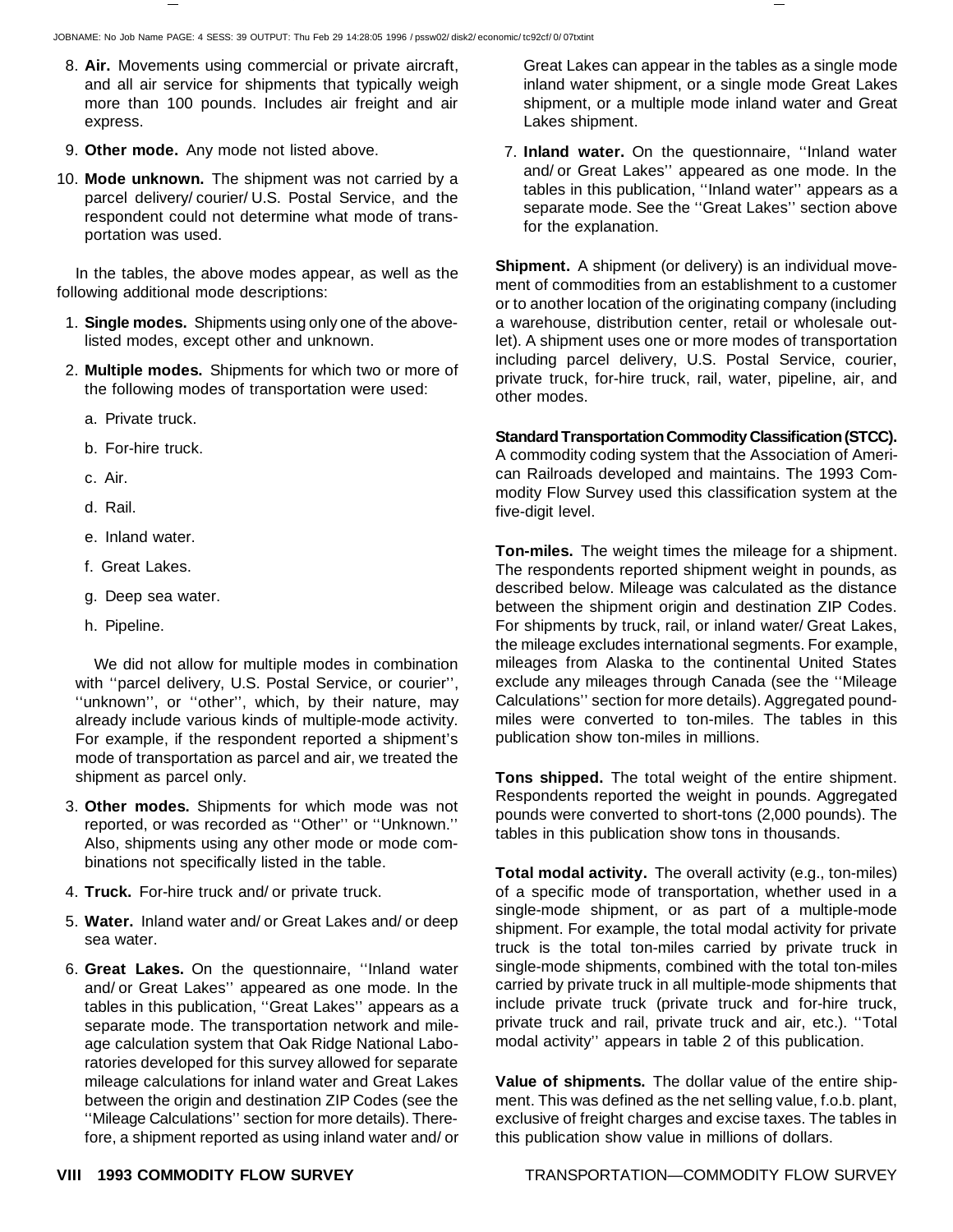# **ABBREVIATIONS AND SYMBOLS**

The following abbreviations and symbols are used in this publication:

- Represents zero or less than 1 unit of measure.
- (D) Denotes figures withheld to avoid disclosing data for individual companies.
- (S) Data do not meet publication standards due to high sampling variability or other reasons.
- CFS Commodity Flow Survey.
- CTS Commodity Transportation Survey.
- CV Coefficient of Variation.
- lb Pounds.
- N.E.C. Not Elsewhere Classified.
- NTAR National Transportation Analysis Region.
- SIC Standard Industrial Classification.
- SSEL Standard Statistical Establishment List.
- STCC Standard Transportation Commodity Classification.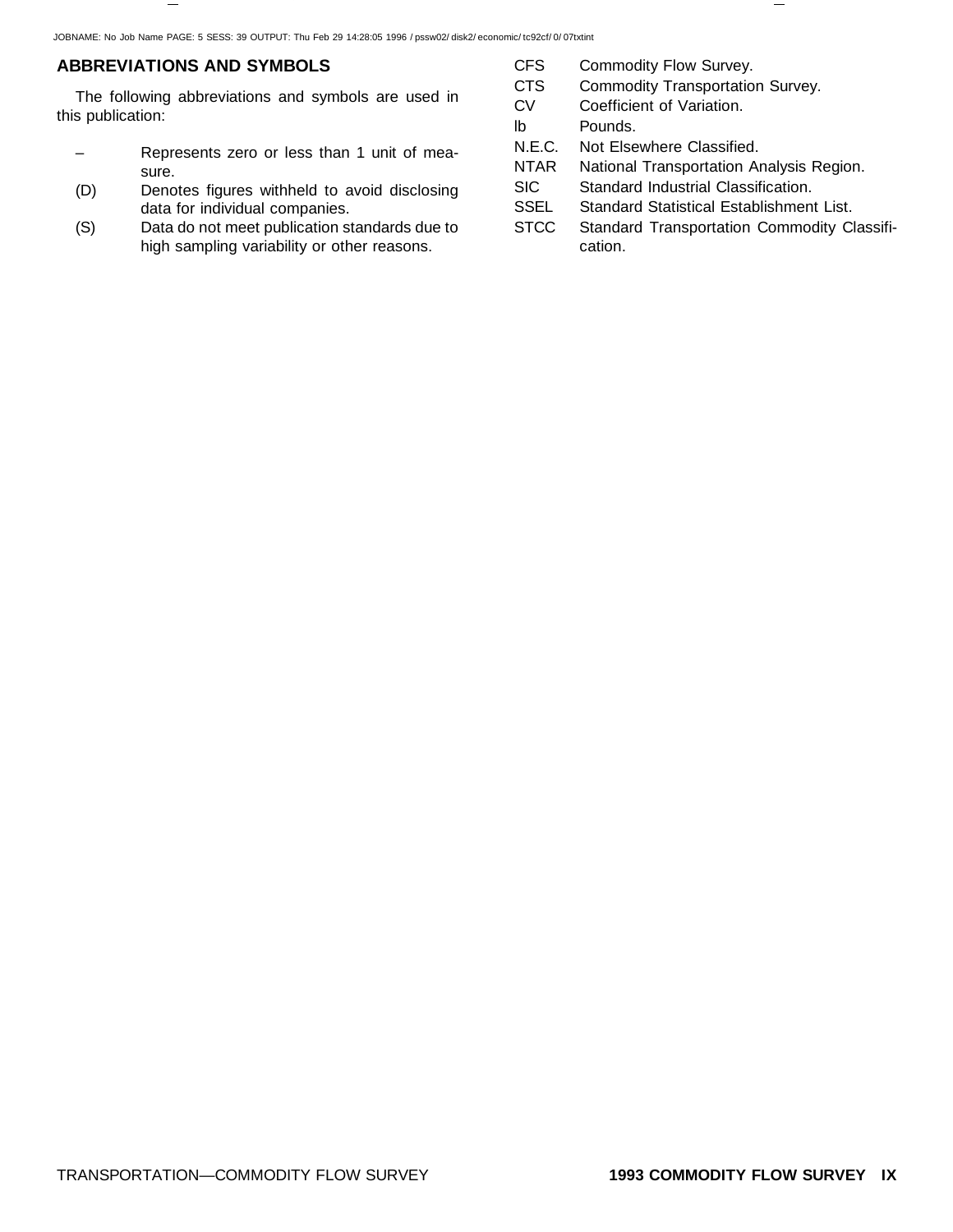# **Users' Guide for Locating Statistics in This Report by Table Number**

| Information shown in tables |  | <b>Tables</b> |  |  |  |        |  |  |  |  |
|-----------------------------|--|---------------|--|--|--|--------|--|--|--|--|
|                             |  |               |  |  |  | 6      |  |  |  |  |
|                             |  |               |  |  |  |        |  |  |  |  |
|                             |  |               |  |  |  | ⋏<br>X |  |  |  |  |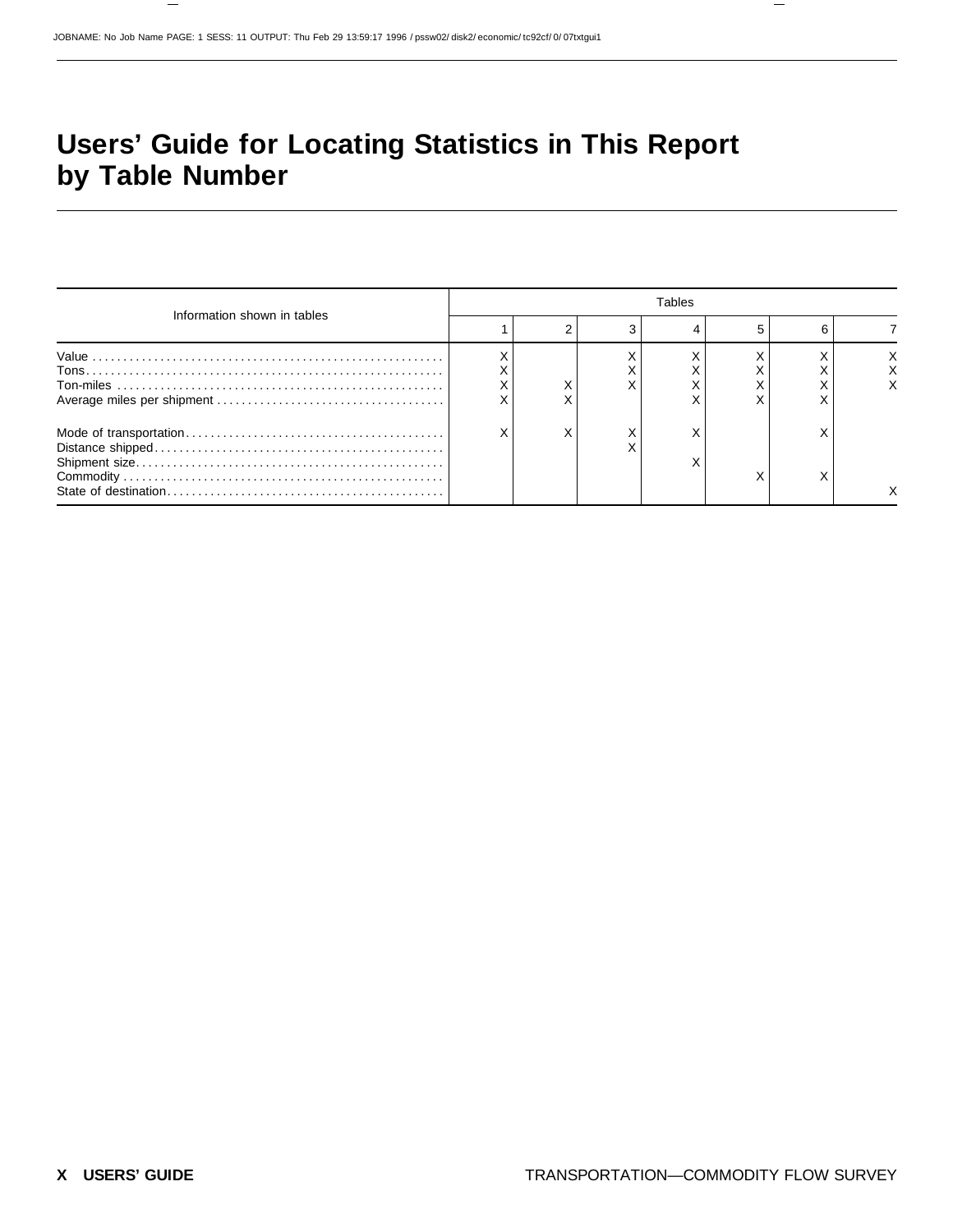# **Contents** North Dakota

#### [Page numbers listed here omit the prefix that appears as part of the number of each page]

|                                  | Users' Guide for Locating Statistics in This Report by Table Number                                                                                                                                                                       | Page<br>Ш<br>V<br>X              |
|----------------------------------|-------------------------------------------------------------------------------------------------------------------------------------------------------------------------------------------------------------------------------------------|----------------------------------|
|                                  | <b>TABLES</b>                                                                                                                                                                                                                             |                                  |
| 1.<br>2.<br>3.                   | Shipment Characteristics by Mode of Transportation for State of Origin: 1993<br>Shipment Characteristics by Total Modal Activity for State of Origin: 1993<br>Shipment Characteristics by Mode of Transportation and Distance Shipped for | $\frac{3}{3}$<br>4               |
| 4.<br>5.<br>6.<br>7 <sub>1</sub> | Shipment Characteristics by Commodity and Mode of Transportation for State of                                                                                                                                                             | $\overline{7}$<br>10<br>11<br>23 |
|                                  | <b>APPENDIXES</b>                                                                                                                                                                                                                         |                                  |
| А.<br>В.<br>C.<br>D.<br>Е.       | Reliability of the Data……………………………………………………… B–1<br>Sample Design, Survey Methodology, and Estimation<br>Standard Transportation Commodity Classification Code Information                                                                | $C-1$<br>$D-1$<br>$E-1$          |
|                                  |                                                                                                                                                                                                                                           |                                  |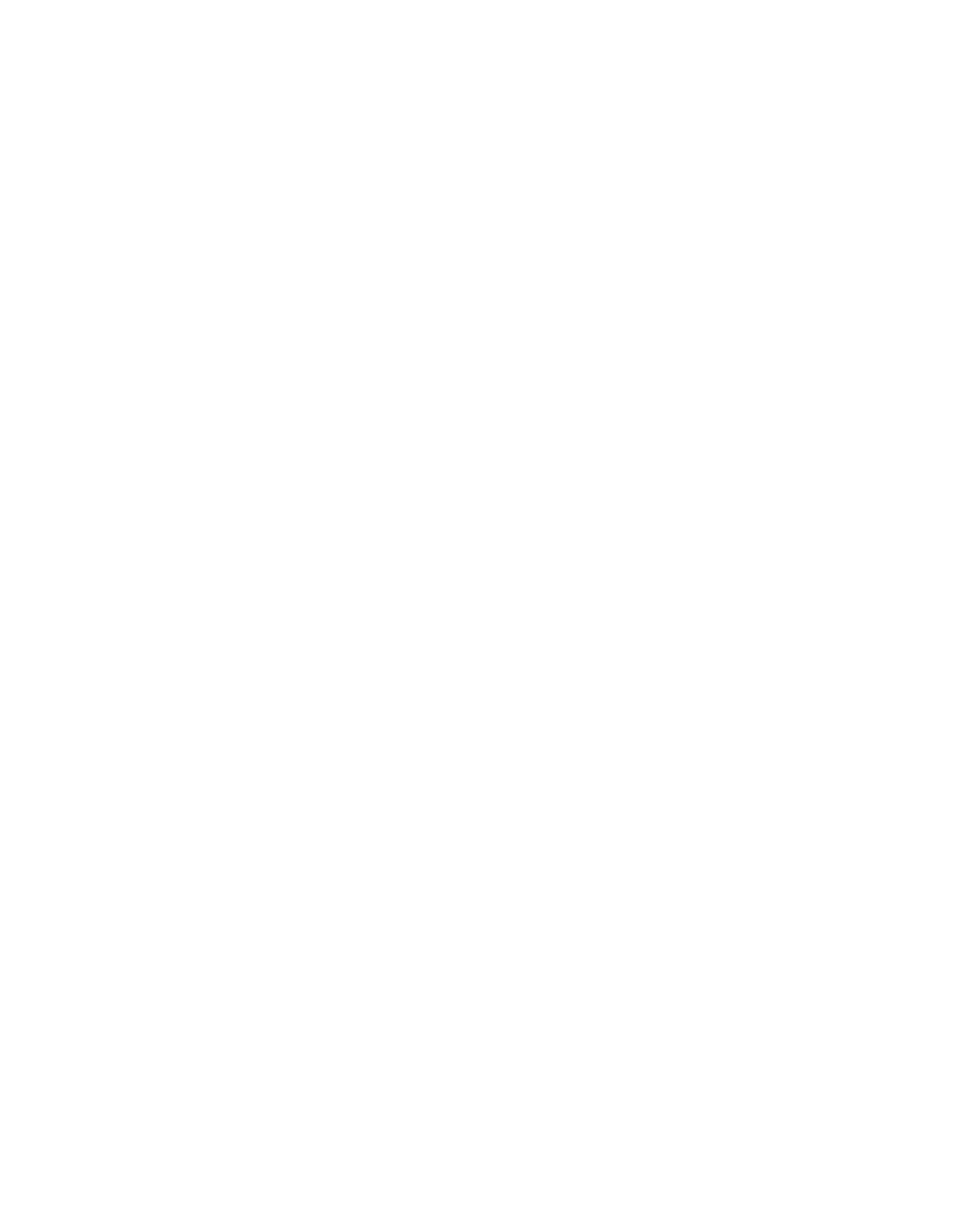# Table 1. **Shipment Characteristics by Mode of Transportation for State of Origin: 1993**

[For explanation of terms and meaning of abbreviations and symbols, see introductory text. Detail may not add to total because of rounding]

Mode of transportation Value **Tons** Tons Ton-miles<sup>1</sup> Number (million dollars) Percent Number<br>
(thousands) Percent Number (millions) Percent Average miles<br>per shipment<sup>1</sup> **All modes 10** --------------------------------------- **528 100.0 60 768 100.0 18 698 100.0 158 SINGLE MODES** Parcel, U.S. Postal Service, or courier 603 ----------------------- 5.7 36 .1 16 .1 349 Private truck 4 ---------------------------------------------- 200 39.9 8 716 14.3 959 5.1 63 For-hire truck 2 --------------------------------------------- 457 23.3 8 699 14.3 2 810 15.0 339 -------------------------------------Rail ------------------------------------------------------ 2 054 19.5 21 697 35.7 13 721 73.4 553 Inland water – ---------------------------------------------- ––––– – Great Lakes – ---------------------------------------------- ––––– – Deep sea water – ------------------------------------------- ––––– – Pipeline2 ------------------------------------------------- (D) (D) (D) (D) (D) (D) (D) **MULTIPLE MODES** Private truck and for-hire truck (S) ------------------------------ (S) (S) – (S) – (S) Truck and air 15 --------------------------------------------- .1 – – – – 1 424 Truck and rail (D) --------------------------------------------- (D) (D) (D) (D) (D) (D) Truck and water – ------------------------------------------ – – – – – (S) Truck and pipeline2---------------------------------------- – ––––– – Rail and water (D) -------------------------------------------- (D) (D) (D) (D) (D) (D) Inland water and Great Lakes – ------------------------------ ––––– – Inland water and deep sea – --------------------------------- ––––– – **OTHER MODES** Other and unknown modes 555 --------------------------------- 5.3 18 356 30.2 385 2.1 (S)

Note: "Deep sea water" as a single mode describes shipments moving only on the open waters of the oceans or the Gulf of Mexico. Most shipments moving primarily on the open ocean<br>are tabulated under "Inland water and deep s

– Represents zero or less than 1 unit of measure.

(D) Denotes figures withheld to avoid disclosing data for individual companies.<br>(S) Data do not meet publication standards due to high sampling variability or other reasons. Some unpublished estimates can be derived by sub

1Average miles and ton-miles are based on the estimated distance traveled, not on Great Circle Distance. See the "Mileage Calculations" section of this report for further explanation.<br>Calculation of average miles per shipm

# Table 2. **Shipment Characteristics by Total Modal Activity for State of Origin: 1993**

[For explanation of terms and meaning of abbreviations and symbols, see introductory text. Detail may not add to total because of rounding]

|                                                                                                            | Ton-miles $2$           |                    |                                            |
|------------------------------------------------------------------------------------------------------------|-------------------------|--------------------|--------------------------------------------|
| Mode of transportation <sup>1</sup>                                                                        | Number<br>(millions)    | Percent            | Average miles<br>per shipment <sup>2</sup> |
| Total _________________________________                                                                    | 18 698                  | 100.0              | 158                                        |
| Parcel, U.S. Postal Service, or courier, total________                                                     | 16<br>3 7 7 1<br>13 816 | .1<br>20.2<br>73.9 | 349<br>97<br>1 287<br>575                  |
| Inland water, total__________________________________                                                      | (S)                     | (S)                | (S)                                        |
| Great Lakes, total_________________________________<br>Deep sea water, total _____________________________ |                         |                    | (S)                                        |
| Other and unknown modes, total _________________                                                           | (S)<br>385              | $^{(S)}_{2.1}$     | (S)<br>(S)                                 |

– Represents zero or less than 1 unit of measure.

(D) Denotes figures withheld to avoid disclosing data for individual companies.<br>
(S) Data do not meet publication standards due to high sampling variability or other reasons.<br>
Some unpublished estimates can be derived by s

<sup>1</sup>Data represent activity for a given mode across single and multiple mode shipments. For<br>example, total truck activity includes private truck single mode combined with private<br>and for-hire truck segments of all multiple

section of this report for further explanation.

### TRANSPORTATION-COMMODITY FLOW SURVEY **NORTH DAKOTA 3**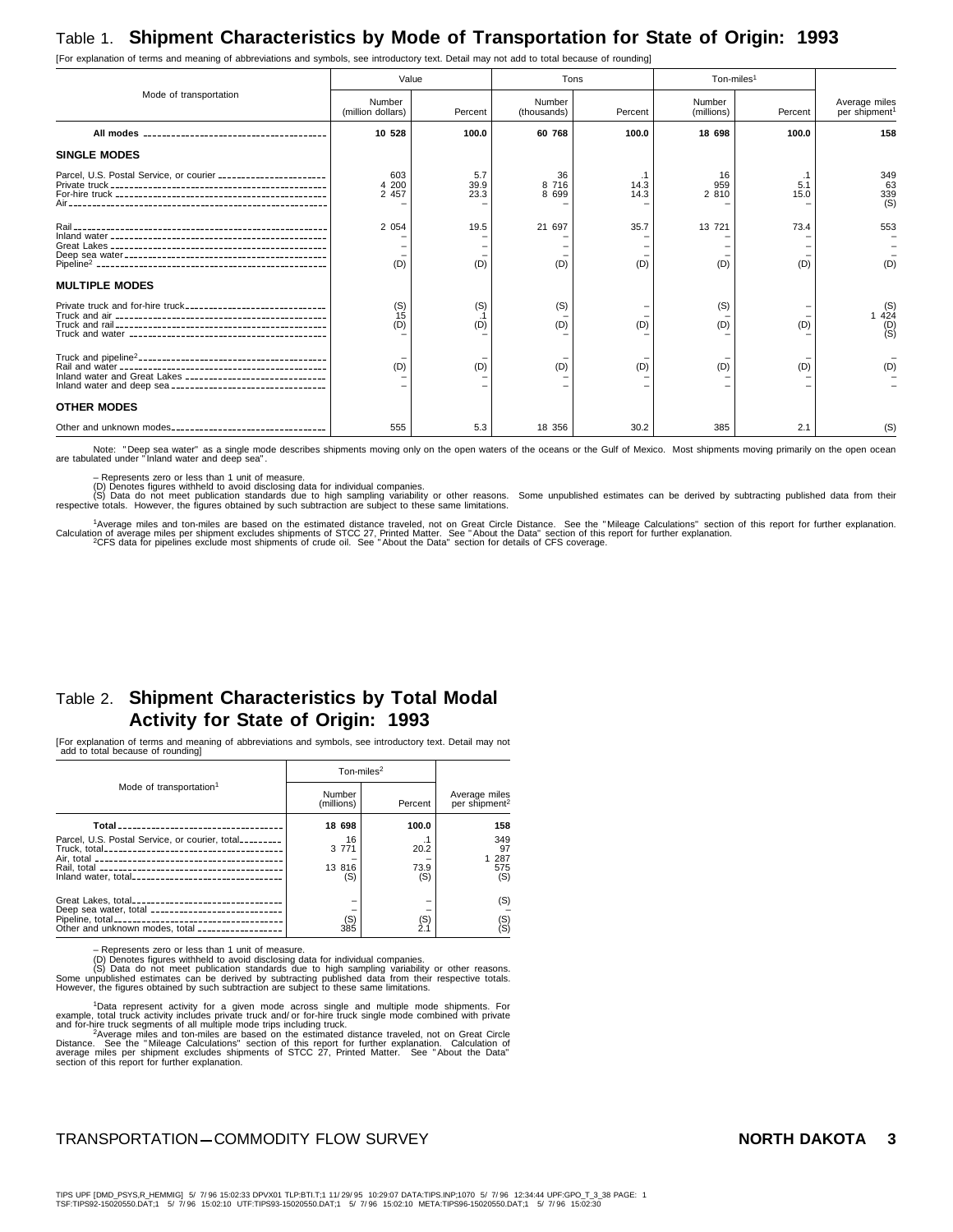# Table 3. **Shipment Characteristics by Mode of Transportation and Distance Shipped for State of Origin: 1993**

[For explanation of terms and meaning of abbreviations and symbols, see introductory text. Detail may not add to total because of rounding]

| Mode of transportation and distance shipped                         | Value                                                                          |                                                                   | Tons                                                                            |                                                          | Ton-miles <sup>1</sup>                                                    |                                                                  |  |
|---------------------------------------------------------------------|--------------------------------------------------------------------------------|-------------------------------------------------------------------|---------------------------------------------------------------------------------|----------------------------------------------------------|---------------------------------------------------------------------------|------------------------------------------------------------------|--|
| (based on Great Circle Distance)                                    | Number<br>(million dollars)                                                    | Percent                                                           | Number<br>(thousands)                                                           | Percent                                                  | Number<br>(millions)                                                      | Percent                                                          |  |
| <b>ALL MODES</b>                                                    |                                                                                |                                                                   |                                                                                 |                                                          |                                                                           |                                                                  |  |
| Total <sub>--</sub>                                                 | 10 528<br>2 3 1 9<br>1 353<br>2 6 2 8<br>1 333<br>888<br>553<br>391<br>60<br>3 | 100.0<br>22.0<br>12.9<br>25.0<br>12.7<br>8.4<br>5.3<br>13.2<br>.6 | 60 768<br>27 148<br>5 661<br>8 8 3 6<br>10 556<br>3 105<br>(S)<br>4 2 3 9<br>67 | 100.0<br>44.7<br>9.3<br>14.5<br>17.4<br>5.1<br>Ź.Ó<br>.1 | 18 698<br>506<br>479<br>2 0 4 4<br>4 251<br>2 457<br>1 235<br>7580<br>145 | 100.0<br>2.7<br>2.6<br>10.9<br>22.7<br>13.1<br>6.6<br>40.5<br>.8 |  |
| <b>SINGLE MODES</b>                                                 |                                                                                |                                                                   |                                                                                 |                                                          |                                                                           |                                                                  |  |
| Parcel, U.S. Postal Service, or courier ___________________________ | 603<br>53<br>115<br>174<br>70<br>54<br>30                                      | 100.0<br>8.9<br>19.1<br>28.9<br>11.7<br>9.0<br>4.9                | 36<br>$\overline{4}$<br>8<br>11<br>4<br>$\overline{2}$<br>$\overline{2}$        | 100.0<br>11.8<br>22.8<br>30.0<br>11.1<br>5.7<br>5.7      | 16<br>2<br>$\overline{2}$<br>$\overline{2}$                               | 100.0<br>8.<br>4.8<br>13.4<br>10.5<br>9.7<br>14.2                |  |
|                                                                     | 97<br>8<br>(S)<br>4 200                                                        | 16.1<br>1.3<br>(S)<br>100.0                                       | $\overline{4}$<br>8716                                                          | 11.5<br>(S)<br>(S)<br>100.0                              | 6<br>959                                                                  | 40.1<br>(S)<br>100.0                                             |  |
|                                                                     | 1 625<br>951<br>019<br>-1<br>264<br>107                                        | 38.7<br>22.6<br>24.3<br>6.3<br>2.5                                | 5 4 6 1<br>1 182<br>1 4 6 1<br>(S)<br>45                                        | 62.7<br>13.6<br>16.8<br>(S)<br>.5                        | 110<br>101<br>316<br>(S)<br>33                                            | 11.4<br>10.5<br>33.0<br>$(S)$<br>3.4                             |  |
|                                                                     | 90<br>134<br>10                                                                | 2.1<br>3.2<br>$\cdot$                                             | 31<br>(S)<br>(S)                                                                | (S)                                                      | 33<br>(S)                                                                 | 3.4<br>(S)<br>(S)                                                |  |
|                                                                     | 2 457<br>371<br>220<br>583<br>379<br>323                                       | 100.0<br>15.1<br>9.0<br>23.7<br>15.4<br>13.1                      | 8 699<br>2 0 9 6<br>(S)<br>2 009<br>2 2 3 6<br>(S)                              | 100.0<br>24.1<br>(S)<br>23.1<br>25.7<br>(S)              | 2 810<br>(S)<br>425<br>900<br>(S)                                         | 100.0<br>3.2<br>(S)<br>15.1<br>32.0<br>(S)                       |  |
|                                                                     | 198<br>352<br>(S)                                                              | 8.1<br>14.3<br>(S)                                                | 163<br>299<br>7                                                                 | 1.9<br>3.4<br>.1                                         | 169<br>445<br>14                                                          | 6.0<br>15.8<br>.5                                                |  |
|                                                                     |                                                                                | (S)<br>(S)<br>(S)                                                 |                                                                                 | (S)<br>(S)<br>(S)                                        |                                                                           | (S)<br>$(S)$<br>$(S)$                                            |  |
|                                                                     |                                                                                | $(S)$<br>$(S)$                                                    |                                                                                 | (S)<br>(S)                                               |                                                                           | $S($ S)                                                          |  |
|                                                                     | 2 0 5 4<br>47<br>48<br>(S)<br>616<br>365                                       | 100.0<br>2.3<br>2.3<br>$^{(S)}_{30.0}$<br>17.8                    | 21 697<br>(S<br>3 4 8 1<br>(S)<br>7 862<br>2 092                                | 100.0<br>16.0<br>(S)<br>36.2<br>9.6                      | 13 721<br>(S)<br>273<br>(S)<br>3 1 2 4<br>1 742                           | 100.0<br>$^{(S)}_{2.0}$<br>(S)<br>22.8<br>12.7                   |  |
|                                                                     | 196<br>519<br>9                                                                | 9.5<br>25.3<br>.4                                                 | 3 747<br>(S)                                                                    | 17.3<br>(S)                                              | 6 824<br>(S)                                                              | $^{(S)}_{49.7}$<br>(S)                                           |  |
|                                                                     |                                                                                |                                                                   |                                                                                 |                                                          |                                                                           |                                                                  |  |
|                                                                     |                                                                                |                                                                   |                                                                                 |                                                          |                                                                           |                                                                  |  |
|                                                                     |                                                                                |                                                                   |                                                                                 |                                                          |                                                                           |                                                                  |  |
|                                                                     |                                                                                |                                                                   |                                                                                 |                                                          |                                                                           |                                                                  |  |
|                                                                     |                                                                                |                                                                   |                                                                                 |                                                          |                                                                           |                                                                  |  |

# **4** NORTH DAKOTA **TRANSPORTATION-COMMODITY FLOW SURVEY**

TIPS UPF [DMD\_PSYS,R\_HEMMIG] 5/ 7/96 15:02:33 DPVX01 TLP:BTI.T;1 11/29/95 10:29:07 DATA:TIPS.INP;1070 5/ 7/96 12:34:44 UPF:GPO\_T\_3\_38 PAGE: 2<br>TSF:TIPS92-15020550.DAT;1 5/ 7/96 15:02:10 UTF:TIPS93-15020550.DAT;1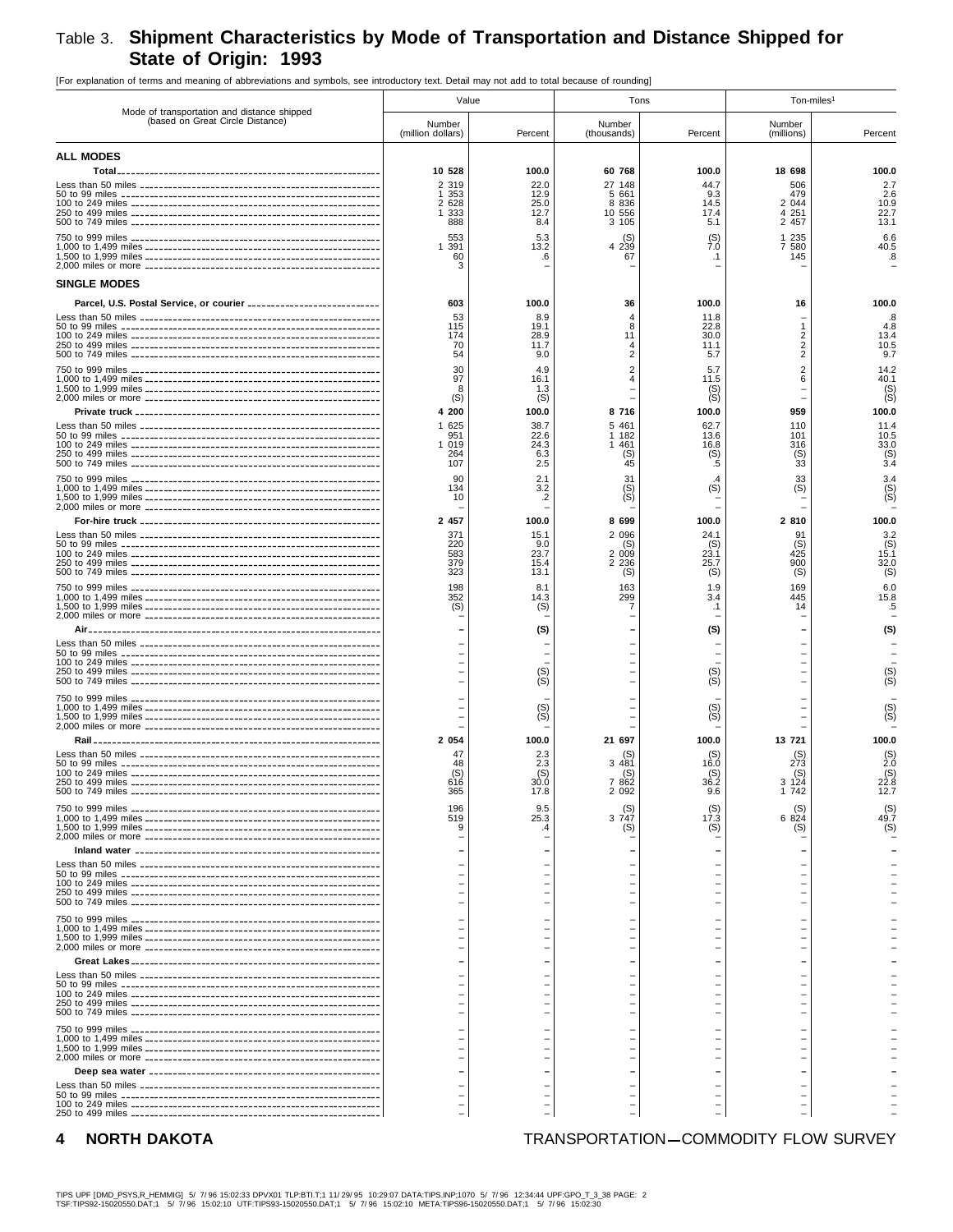# Table 3. Shipment Characteristics by Mode of Transportation and Distance Shipped for State of Origin: 1993-Con.

[For explanation of terms and meaning of abbreviations and symbols, see introductory text. Detail may not add to total because of rounding]

| Mode of transportation and distance shipped | Value                       |                                   | Tons                     |                                                      | Ton-miles <sup>1</sup>                                                           |                                     |  |
|---------------------------------------------|-----------------------------|-----------------------------------|--------------------------|------------------------------------------------------|----------------------------------------------------------------------------------|-------------------------------------|--|
| (based on Great Circle Distance)            | Number<br>(million dollars) | Percent                           | Number<br>(thousands)    | Percent                                              | Number<br>(millions)                                                             | Percent                             |  |
| SINGLE MODES-Con.                           |                             |                                   |                          |                                                      |                                                                                  |                                     |  |
| Deep sea water-Con.                         |                             |                                   |                          |                                                      |                                                                                  |                                     |  |
|                                             | (D)<br>(D)<br>(D)<br>(D)    | (D)<br>(D)<br>(D)<br>(D)          | (D)<br>(D)<br>(D)<br>(D) | (D)<br>(D)<br>(D)<br>(D)                             | (D)<br>(D)<br>(D)<br>(D)                                                         | (D)                                 |  |
|                                             |                             |                                   |                          |                                                      |                                                                                  |                                     |  |
| <b>MULTIPLE MODES</b>                       |                             |                                   |                          |                                                      |                                                                                  |                                     |  |
|                                             | (S)<br>(S)                  | (S)<br>(S)<br>$\mathsf{(S)}$      | (S)<br>(S)<br>(S)        | (S)<br>(S)<br>(S)<br>(S)                             |                                                                                  | (S)                                 |  |
|                                             |                             |                                   |                          |                                                      |                                                                                  |                                     |  |
|                                             |                             |                                   |                          |                                                      |                                                                                  |                                     |  |
|                                             | 15                          | 100.0                             |                          | 100.0                                                |                                                                                  | 100.0                               |  |
|                                             | (D)<br>(D)                  | (D)<br>(D)                        | (D)<br>(D)               | (D)<br>(D)                                           | (D)<br>(D)                                                                       | (D<br>(D                            |  |
|                                             | $(S)$<br>$(S)$<br>(D)       | 14.9<br>59.1<br>(S)<br>(S)<br>(D) | (D)                      | 12.5<br>39.2<br>(S)<br>(S)<br>(D)                    | (D)                                                                              | 10.3<br>43.2<br>$S_{\rm (S)}^{(S)}$ |  |
|                                             | (D)                         | (D)                               | (D)                      | (D)                                                  | (D)                                                                              |                                     |  |
|                                             | (D)                         | (D)                               | (D)                      | (D)                                                  | (D)                                                                              |                                     |  |
|                                             |                             | (S)                               |                          | (S)                                                  |                                                                                  |                                     |  |
|                                             |                             | (S)                               |                          | (S)                                                  |                                                                                  | (S)                                 |  |
|                                             |                             | (S)                               |                          | (S)<br>—                                             | $\overline{\phantom{0}}$<br>$\overline{\phantom{0}}$                             | (S)                                 |  |
|                                             |                             |                                   |                          |                                                      | -                                                                                |                                     |  |
|                                             |                             |                                   |                          | $\equiv$<br>$\equiv$                                 | $\overline{\phantom{0}}$<br>$\overline{\phantom{0}}$<br>$\overline{\phantom{0}}$ |                                     |  |
|                                             |                             |                                   |                          |                                                      |                                                                                  |                                     |  |
|                                             | (D)                         | (D)                               | (D)                      | (D)                                                  | (D)                                                                              | (D)                                 |  |
|                                             | (D)<br>(D)                  | (D)<br>(D)                        | (D)<br>ÌDÍ               | (D)<br>(D)                                           | (D)<br>(D)                                                                       | ίD,                                 |  |
|                                             | (D)                         | (D)                               | (D)                      | (D)                                                  | (D)                                                                              |                                     |  |
|                                             |                             |                                   |                          |                                                      |                                                                                  |                                     |  |
|                                             |                             |                                   |                          | $\overline{\phantom{a}}$<br>$\overline{\phantom{m}}$ | $\overline{\phantom{0}}$<br>$\overline{\phantom{0}}$<br>-                        |                                     |  |

# TRANSPORTATION-COMMODITY FLOW SURVEY

### NORTH DAKOTA 5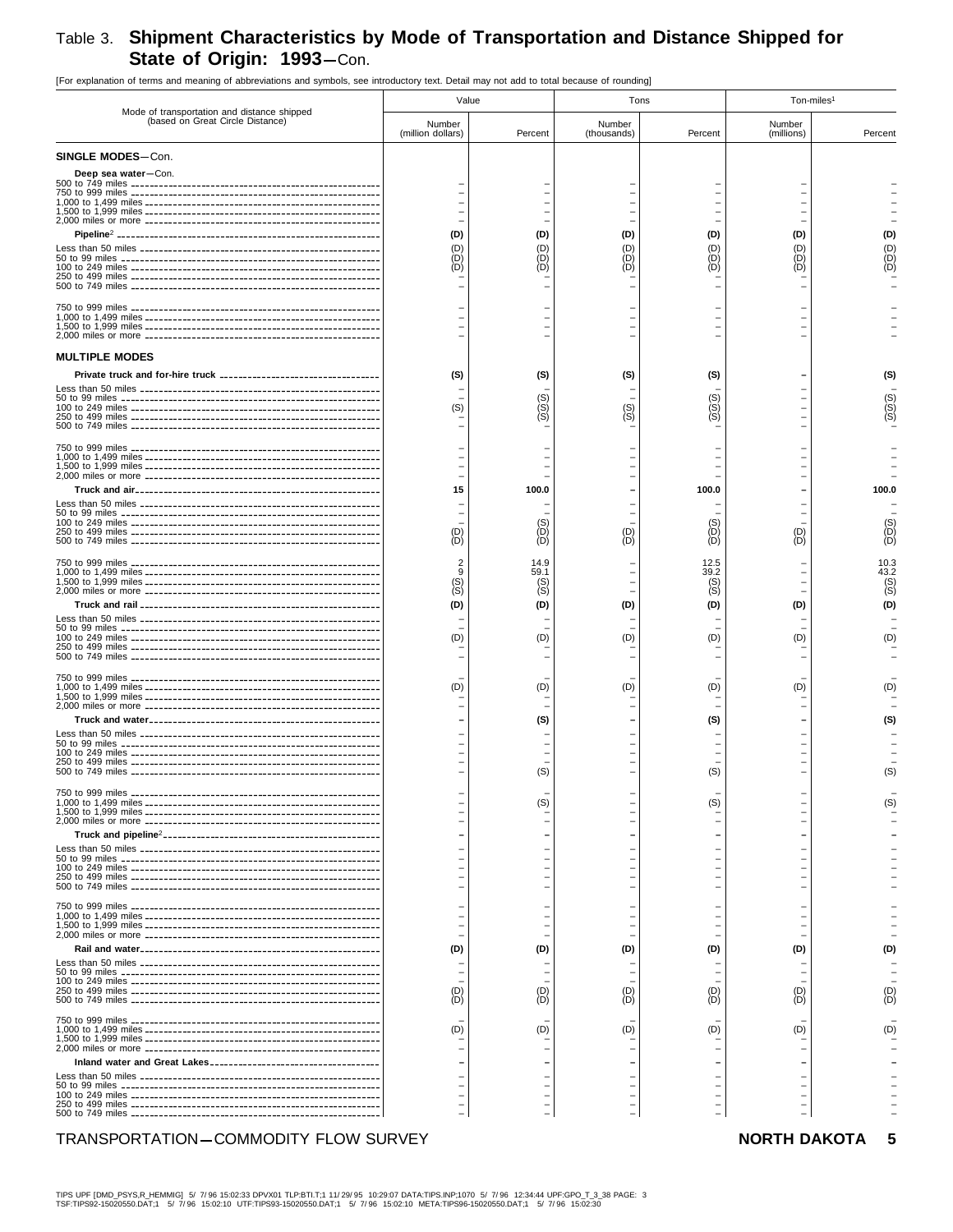# Table 3. **Shipment Characteristics by Mode of Transportation and Distance Shipped for State of Origin: 1993**-Con.

[For explanation of terms and meaning of abbreviations and symbols, see introductory text. Detail may not add to total because of rounding]

| Mode of transportation and distance shipped | Value                       |                           |                             | Tons                | Ton-miles <sup>1</sup>   |                                   |
|---------------------------------------------|-----------------------------|---------------------------|-----------------------------|---------------------|--------------------------|-----------------------------------|
| (based on Great Circle Distance)            | Number<br>(million dollars) | Percent                   | Number<br>(thousands)       | Percent             | Number<br>(millions)     | Percent                           |
| <b>MULTIPLE MODES-Con.</b>                  |                             |                           |                             |                     |                          |                                   |
| Inland water and Great Lakes-Con.           |                             |                           |                             |                     |                          |                                   |
|                                             |                             |                           |                             |                     |                          |                                   |
|                                             |                             |                           |                             |                     |                          |                                   |
|                                             |                             |                           |                             |                     |                          |                                   |
| <b>OTHER MODES</b>                          |                             |                           |                             |                     |                          |                                   |
|                                             | 555<br>(D)<br>ÌDÌ<br>(D)    | 100.0<br>(D)              | 18 356<br>(D)<br>(D)<br>ÌDÍ | 100.0<br>(D)<br>ÌDÍ | 385<br>(D)<br>(D)<br>(D) | 100.0<br>(D)<br>(D)<br>(D)<br>3.5 |
|                                             | 37<br>225<br>(S)            | 6.7<br>40.6<br>(S)<br>ÌSÍ | 16<br>40                    |                     | 17<br>61                 | 4.3<br>15.7<br>$^{(S)}_{(S)}$     |

Note: "Deep sea water" as a single mode describes shipments moving only on the open waters of the oceans or the Gulf of Mexico. Most shipments moving primarily on the open ocean<br>are tabulated under "Inland water and deep s

– Represents zero or less than 1 unit of measure.<br>(D) Denotes figures withheld to avoid disclosing data for individual companies.<br>respective totals. do not meet publication standards due to high sampling variability or oth

<sup>1</sup>Ton-miles are based on the estimated distance traveled, not on Great Circle Distance. See the "Mileage Calculations" section of this report for further explanation.<br><sup>2</sup>CFS data for pipelines exclude most shipments of cr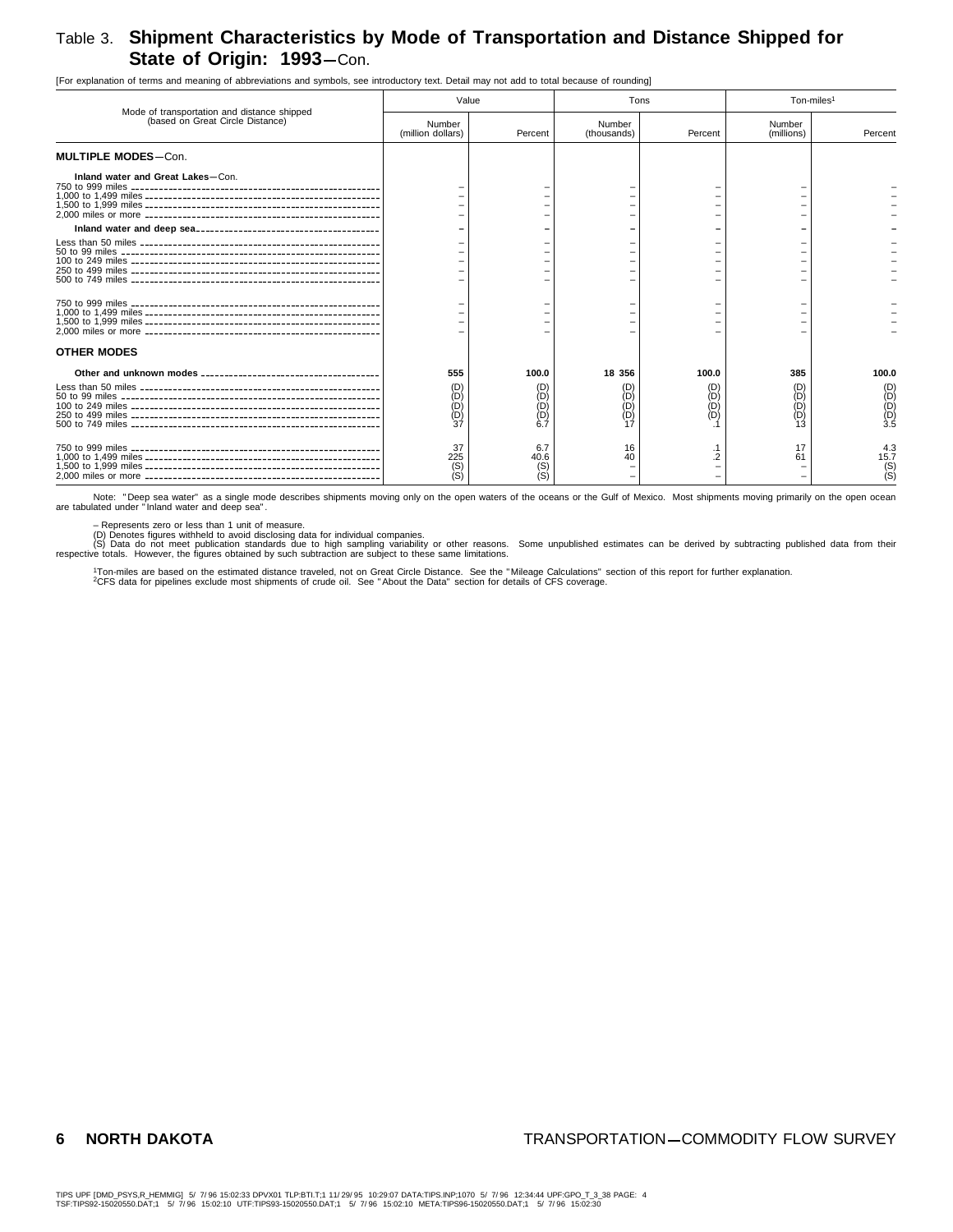# Table 4. **Shipment Characteristics by Mode of Transportation and Shipment Size for State of Origin: 1993**

[For explanation of terms and meaning of abbreviations and symbols, see introductory text. Detail may not add to total because of rounding]

|                                                         | Value                       |                   |                       | Tons              | Ton-miles <sup>1</sup> |                        |                               |
|---------------------------------------------------------|-----------------------------|-------------------|-----------------------|-------------------|------------------------|------------------------|-------------------------------|
| Mode of transportation and shipment size                | Number<br>(million dollars) | Percent           | Number<br>(thousands) | Percent           | Number<br>(millions)   | Percent                | Average miles<br>per shipment |
| <b>ALL MODES</b>                                        |                             |                   |                       |                   |                        |                        |                               |
|                                                         | 10 528<br>701               | 100.0<br>6.7      | 60 768<br>53          | 100.0<br>.1       | 18 698<br>9            | 100.0                  | 158<br>171                    |
|                                                         | 231<br>597                  | 2.2<br>5.7        | 28<br>218             | $\cdot$           | 5<br>25                | $\cdot$ 1              | 173<br>111                    |
|                                                         | 219<br>164                  | 2.1<br>1.6        | 116<br>93             | .2<br>$\cdot$     | 12<br>8                | $\cdot$ 1              | 104<br>87                     |
|                                                         | 1 546                       | 14.7              | 1 666                 | 2.7               | 179                    | 1.0                    | 94                            |
|                                                         | 3 0 7 1<br>1 169            | 29.2<br>11.1      | 6 757<br>7 983        | 11.1<br>13.1      | 1 808<br>1 739         | 9.7<br>9.3             | 230<br>221<br>526             |
| <b>SINGLE MODES</b>                                     | 2 8 3 0                     | 26.9              | 43 854                | 72.2              | 14 913                 | 79.8                   |                               |
| Parcel, U.S. Postal Service, or courier _______________ | 603                         | 100.0             | 36                    | 100.0             | 16                     | 100.0                  | 349                           |
|                                                         | 423<br>82                   | 70.1<br>13.7      | 18<br>6               | 50.8<br>15.3      | $\overline{7}$<br>3    | 44.1<br>17.3           | 330<br>517                    |
|                                                         | 80<br>9                     | 13.3<br>1.5       | 9<br>2                | 25.0<br>4.7       | 5                      | 28.6<br>(S)            | 540                           |
|                                                         | (S)                         | (S)               | 2                     | 4.3               | $(S)$<br>$(S)$         | (S)                    | $^{(S)}_{(S)}$                |
|                                                         |                             |                   |                       |                   |                        |                        |                               |
|                                                         |                             |                   |                       |                   |                        |                        |                               |
|                                                         | 4 200                       | 100.0             | 8 716                 | 100.0             | 959                    | 100.0                  | 63                            |
|                                                         | 196<br>102                  | 4.7<br>2.4        | 27<br>18              | .3<br>.2          | 1                      | .1<br>.1               | 48<br>68                      |
|                                                         | 360<br>145<br>115           | 8.6<br>3.5<br>2.7 | 161<br>92<br>86       | 1.8<br>1.1<br>1.0 | 12<br>7<br>5           | 1.2<br>.7              | 72<br>77<br>57                |
|                                                         | 1 2 3 8                     | 29.5              | 1 524                 | 17.5              | 113                    | .5<br>11.8             | 65                            |
|                                                         | 1 624<br>384                | 38.7<br>9.1       | 4 0 5 7<br>2 2 8 4    | 46.5<br>26.2      | 342<br>(S)             | 35.7<br>(S)            | 83                            |
|                                                         | 34<br>2 457                 | .8<br>100.0       | (S)<br>8 699          | (S)<br>100.0      | (S)<br>2810            | (S)<br>100.0           | (S)<br>339                    |
|                                                         | 29                          | 1.2               | 2                     |                   |                        |                        | 245                           |
|                                                         | (S)<br>130                  | (S)<br>5.3        | 2<br>18               | .2                | 7                      | .3                     | 206<br>424                    |
|                                                         | 61<br>39                    | 2.5<br>1.6        | 9<br>4                | $\cdot$ 1<br>.1   | 4<br>2                 | $\cdot$ 1<br>$\cdot$ 1 | 456<br>566                    |
|                                                         | 267<br>1 072                | 10.9<br>43.6      | 116<br>2 505          | 1.3<br>28.8       | 61<br>1 293            | 2.2<br>46.0            | 562<br>507                    |
|                                                         | 761<br>(S)                  | 31.0<br>(S)       | 5 586<br>(S)          | 64.2<br>(S)       | 268<br>1<br>(S)        | 45.1<br>(S)            | 232<br>(S)                    |
| Air                                                     |                             | 100.0             |                       | 100.0             |                        | (S)                    | (S)                           |
|                                                         |                             | (S)               |                       | (S)               |                        | (S)                    | (S)                           |
|                                                         |                             |                   |                       |                   |                        |                        |                               |
|                                                         |                             |                   |                       |                   |                        |                        |                               |
|                                                         |                             |                   |                       |                   |                        |                        |                               |
|                                                         |                             |                   |                       |                   |                        |                        |                               |
|                                                         | 2 0 5 4                     | 100.0             | 21 697                | 100.0             | 13 721                 | 100.0                  | 553<br>(S)                    |
|                                                         | (S)                         | (S)               |                       |                   |                        |                        | (S)                           |
|                                                         |                             |                   |                       |                   |                        |                        |                               |
|                                                         |                             |                   |                       |                   |                        |                        |                               |
|                                                         | 21<br>17<br>2 010           | 1.0<br>.8<br>97.9 | 59<br>99<br>21 539    | .3<br>.5<br>99.3  | 83<br>(S)<br>13 586    | .6<br>99.0             | 1 379<br>$(S)$<br>534         |
|                                                         |                             |                   |                       |                   |                        |                        |                               |
|                                                         |                             |                   |                       |                   |                        |                        |                               |
|                                                         |                             |                   |                       |                   |                        |                        |                               |
|                                                         |                             |                   |                       |                   |                        |                        |                               |
|                                                         |                             |                   |                       |                   |                        |                        |                               |
|                                                         |                             |                   |                       |                   |                        |                        |                               |
|                                                         |                             |                   |                       |                   |                        |                        |                               |
|                                                         |                             |                   |                       |                   |                        |                        |                               |
|                                                         |                             |                   |                       |                   |                        |                        |                               |
|                                                         |                             |                   |                       |                   |                        |                        |                               |
|                                                         |                             |                   |                       |                   |                        |                        |                               |
|                                                         |                             |                   |                       |                   |                        |                        |                               |
|                                                         |                             |                   |                       |                   |                        |                        |                               |
|                                                         |                             |                   |                       |                   |                        |                        |                               |
|                                                         |                             |                   |                       |                   |                        |                        |                               |
| TRANSPORTATION-COMMODITY FLOW SURVEY                    |                             |                   |                       |                   |                        | <b>NORTH DAKOTA</b>    | $\overline{\phantom{a}}$      |

# TIPS UPF [DMD\_PSYS,R\_HEMMIG] 5/ 7/96 15:07:07 DPVX01 TLP:BTI.T;1 11/29/95 10:29:07 DATA:TIPS.INP;1070 5/ 7/96 12:34:44 UPF:GPO\_T\_4\_38 PAGE: 1<br>TSF:TIPS92-15063574.DAT;1 5/ 7/96 15:06:39 UTF:TIPS93-15063574.DAT;1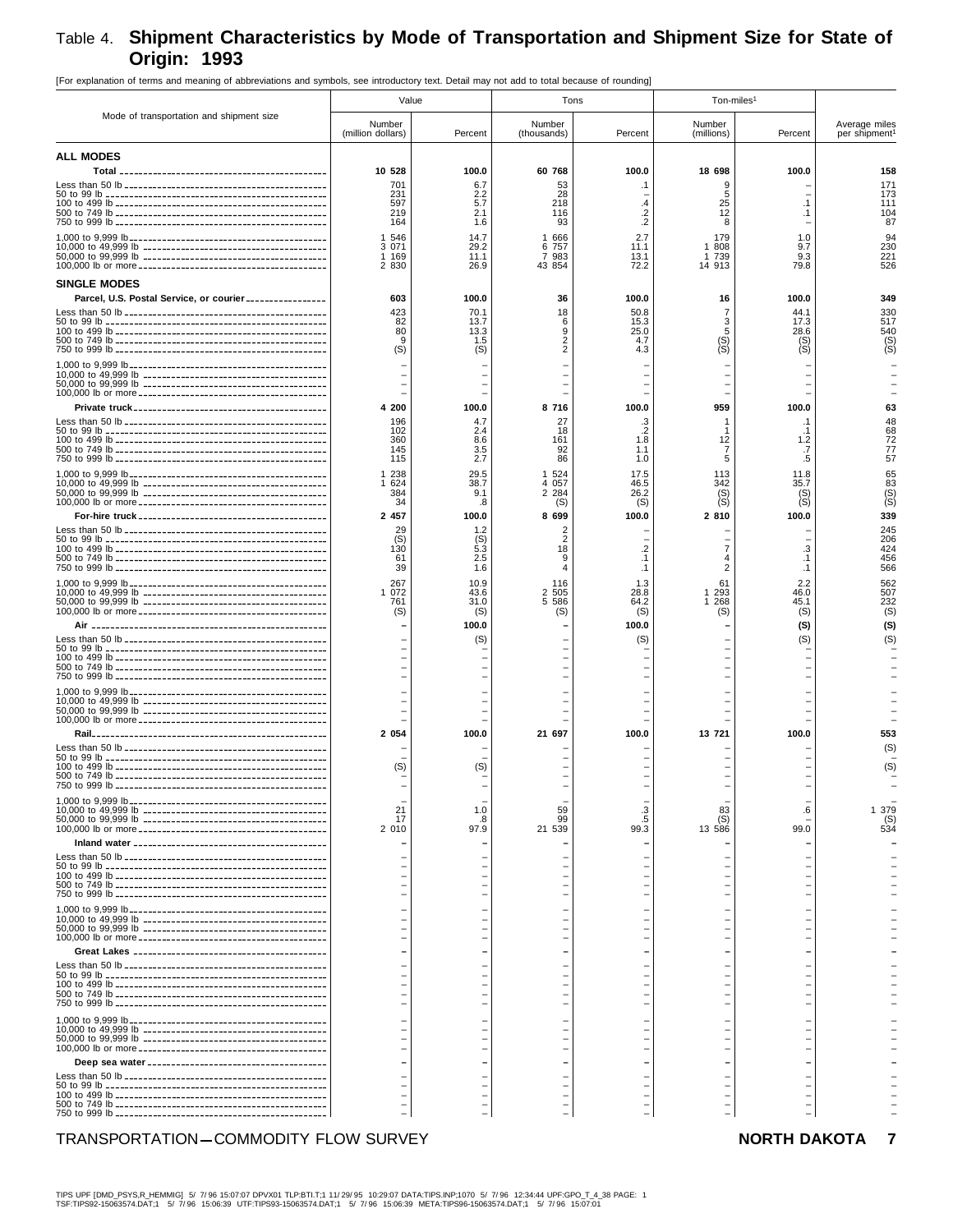# Table 4. Shipment Characteristics by Mode of Transportation and Shipment Size for State of Origin: 1993-Con.

|                                                         | Value                          |                               | Tons                  |                                      | Ton-miles <sup>1</sup> |                                                                              |                                            |  |
|---------------------------------------------------------|--------------------------------|-------------------------------|-----------------------|--------------------------------------|------------------------|------------------------------------------------------------------------------|--------------------------------------------|--|
| Mode of transportation and shipment size                | Number<br>(million dollars)    | Percent                       | Number<br>(thousands) | Percent                              | Number<br>(millions)   | Percent                                                                      | Average miles<br>per shipment <sup>1</sup> |  |
| <b>SINGLE MODES-Con.</b>                                |                                |                               |                       |                                      |                        |                                                                              |                                            |  |
| Deep sea water-Con.                                     |                                |                               |                       |                                      |                        |                                                                              |                                            |  |
|                                                         | (D)                            | (D)                           | (D)                   | (D)                                  | (D)                    | (D)                                                                          |                                            |  |
|                                                         | (D)                            | (D)                           | (D)                   | (D)                                  | (D)                    | (D)                                                                          | (D)                                        |  |
| <b>MULTIPLE MODES</b>                                   |                                |                               |                       |                                      |                        |                                                                              |                                            |  |
| Private truck and for-hire truck ______________________ | (S)                            | (S)<br>.6                     | (S)                   | (S)<br>8.                            | (S)                    | (S)                                                                          | (S)<br>(S)                                 |  |
|                                                         |                                |                               |                       |                                      |                        |                                                                              |                                            |  |
|                                                         | (S)                            | (S)                           | (S)                   | (S)                                  | (S)                    | (S)                                                                          | (S)                                        |  |
|                                                         | 15<br>9<br>3<br>$\overline{2}$ | 100.0<br>59.7<br>20.5<br>12.9 |                       | 100.0<br>42.6<br>26.4<br>22.6        |                        | 100.0<br>38.6<br>(S)<br>(S)                                                  | 1 4 2 4<br>1 381<br>(S)<br>(S)             |  |
|                                                         | (S)                            | (S)                           |                       | 8.5                                  |                        | (S)                                                                          |                                            |  |
|                                                         | (D)                            | (D)                           | (D)                   | (D)                                  | (D)                    | (D)                                                                          |                                            |  |
|                                                         | (D)<br>(D)                     | (D)<br>(D)                    | (D)<br>(D)            | (D)<br>(D)                           | (D)<br>(D)             | (D)<br>(D)                                                                   |                                            |  |
|                                                         | (D)<br>(D)                     | (D)<br>(D)                    | (D)<br>(D)            | (D)                                  | (D)<br>(D)             | (D)<br>(D)                                                                   |                                            |  |
|                                                         | (D)<br>(D)                     | 100.0<br>(D)<br>(D)           | (D)<br>(D)            | 100.0<br>(D)<br>(D)                  | (D)<br>(D)             | (S)<br>(D)<br>(D)                                                            |                                            |  |
|                                                         |                                |                               |                       |                                      |                        |                                                                              |                                            |  |
|                                                         | -<br>$\overline{\phantom{0}}$  |                               | $\equiv$              | $\equiv$<br>$\equiv$                 |                        | $\overline{\phantom{0}}$<br>$\equiv$<br>$\equiv$                             |                                            |  |
|                                                         | $\equiv$<br>-<br>-             |                               | $\equiv$              | $\equiv$<br>$\overline{\phantom{0}}$ |                        | $\overline{\phantom{0}}$<br>$\overline{\phantom{0}}$<br>$\equiv$<br>$\equiv$ |                                            |  |
|                                                         | $\equiv$                       |                               |                       |                                      |                        | $\equiv$<br>$\qquad \qquad -$                                                |                                            |  |
|                                                         | (D)                            | (D)                           | (D)                   | (D)                                  | (D)                    | (D)                                                                          |                                            |  |
|                                                         |                                |                               |                       |                                      |                        |                                                                              |                                            |  |
|                                                         | (D)                            | (D)                           | (D)                   | (D)                                  | (D)                    | $\qquad \qquad -$<br>(D)                                                     | (D)                                        |  |
| Inland water and Great Lakes                            |                                |                               |                       |                                      |                        |                                                                              |                                            |  |
|                                                         |                                |                               |                       |                                      |                        |                                                                              |                                            |  |

loning of abbreviations and symbols, see introductory text. Detail may not add to total because of rounding

#### **NORTH DAKOTA** 8

## TRANSPORTATION-COMMODITY FLOW SURVEY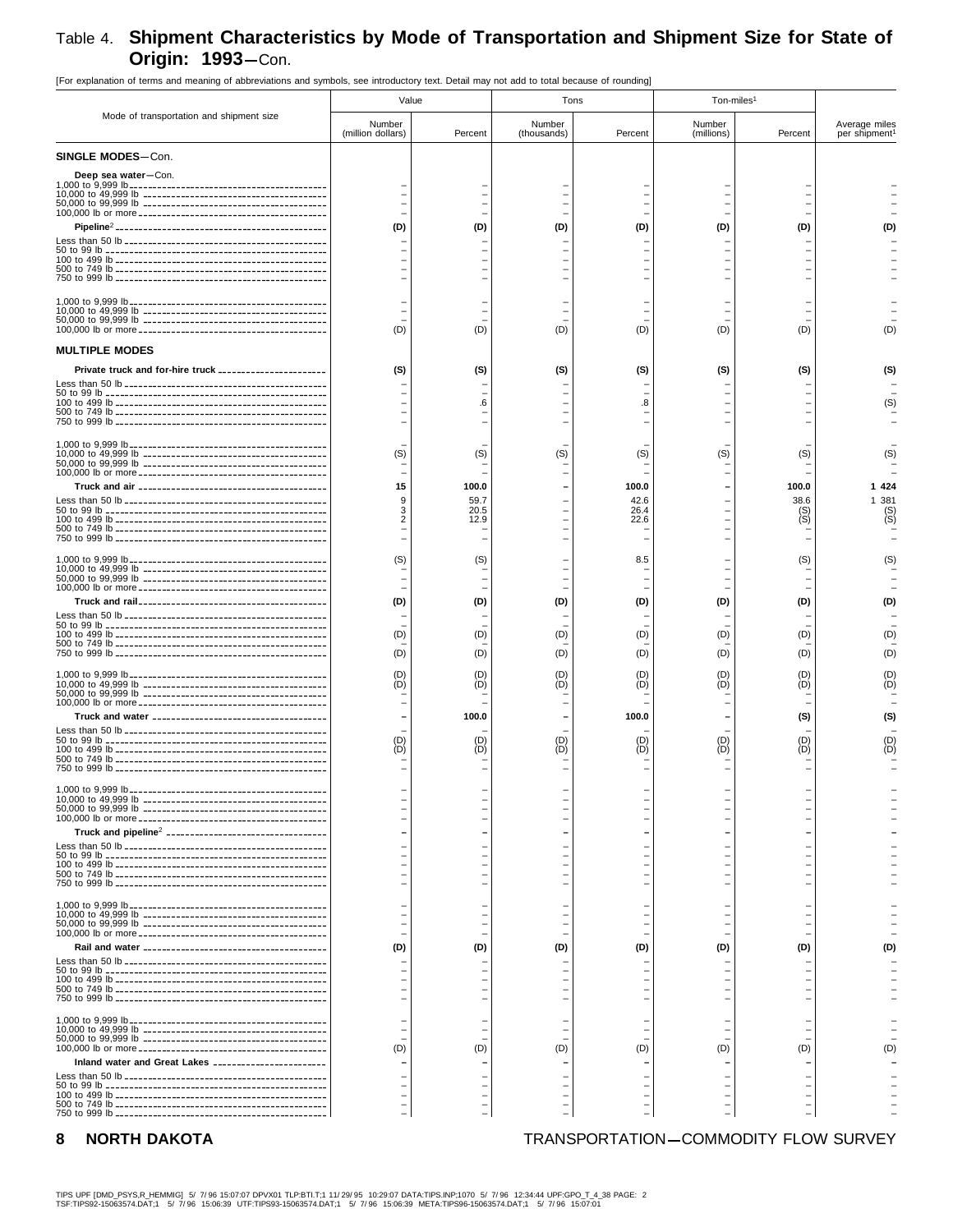# Table 4. **Shipment Characteristics by Mode of Transportation and Shipment Size for State of Origin: 1993**-Con.

[For explanation of terms and meaning of abbreviations and symbols, see introductory text. Detail may not add to total because of rounding]

|                                          | Value                                  |                                                            | Tons                     |                   | Ton-miles <sup>1</sup>   |                               |                                            |
|------------------------------------------|----------------------------------------|------------------------------------------------------------|--------------------------|-------------------|--------------------------|-------------------------------|--------------------------------------------|
| Mode of transportation and shipment size | Number<br>(million dollars)            | Percent                                                    | Number<br>(thousands)    | Percent           | Number<br>(millions)     | Percent                       | Average miles<br>per shipment <sup>1</sup> |
| <b>MULTIPLE MODES-Con.</b>               |                                        |                                                            |                          |                   |                          |                               |                                            |
| Inland water and Great Lakes-Con.        |                                        |                                                            |                          |                   |                          |                               |                                            |
| Inland water and deep sea                |                                        |                                                            |                          |                   |                          |                               |                                            |
|                                          |                                        |                                                            |                          |                   |                          |                               |                                            |
|                                          |                                        |                                                            |                          |                   |                          |                               |                                            |
| <b>OTHER MODES</b>                       |                                        |                                                            |                          |                   |                          |                               |                                            |
| Other and unknown modes                  | 555<br>44                              | 100.0<br>7.9                                               | 18 356<br>(S)            | 100.0<br>(S)      | 385                      | 100.0                         | (S)                                        |
|                                          | (D)<br>18<br>$\overline{(\mathsf{D})}$ | $_{3.2}^{(D)}$<br>(S)<br>íDÍ                               | (D)<br>ÌS)<br>(S)<br>(D) | (D)<br>(S)<br>(D) | (D)<br>(S)<br>(D)        | (D)<br>(D)                    | (9)<br>(9)<br>(9)                          |
|                                          | $(D)$<br>$(D)$<br>$(S)$<br>135         | (D)<br>$\begin{array}{c} (D) \\ (S) \\ (24.4) \end{array}$ | (D)<br>(D)<br>(S)        | (D)<br>(D)<br>(S) | (D)<br>(D)<br>(S)<br>293 | (D)<br>$\binom{D}{S}$<br>76.2 | $(D)$<br>(D)<br>(S)<br>213                 |

Note: "Deep sea water" as a single mode describes shipments moving only on the open waters of the oceans or the Gulf of Mexico. Most shipments moving primarily on the open ocean<br>are tabulated under "Inland water and deep s

– Represents zero or less than 1 unit of measure.<br>(D) Denotes figures withheld to avoid disclosing data for individual companies.<br>respective totals. do not meet publication standards due to high sampling variability or oth

1Average miles and ton-miles are based on the estimated distance traveled, not on Great Circle Distance. See the "Mileage Calculations" section of this report for further explanation.<br>Calculation of average miles per shipm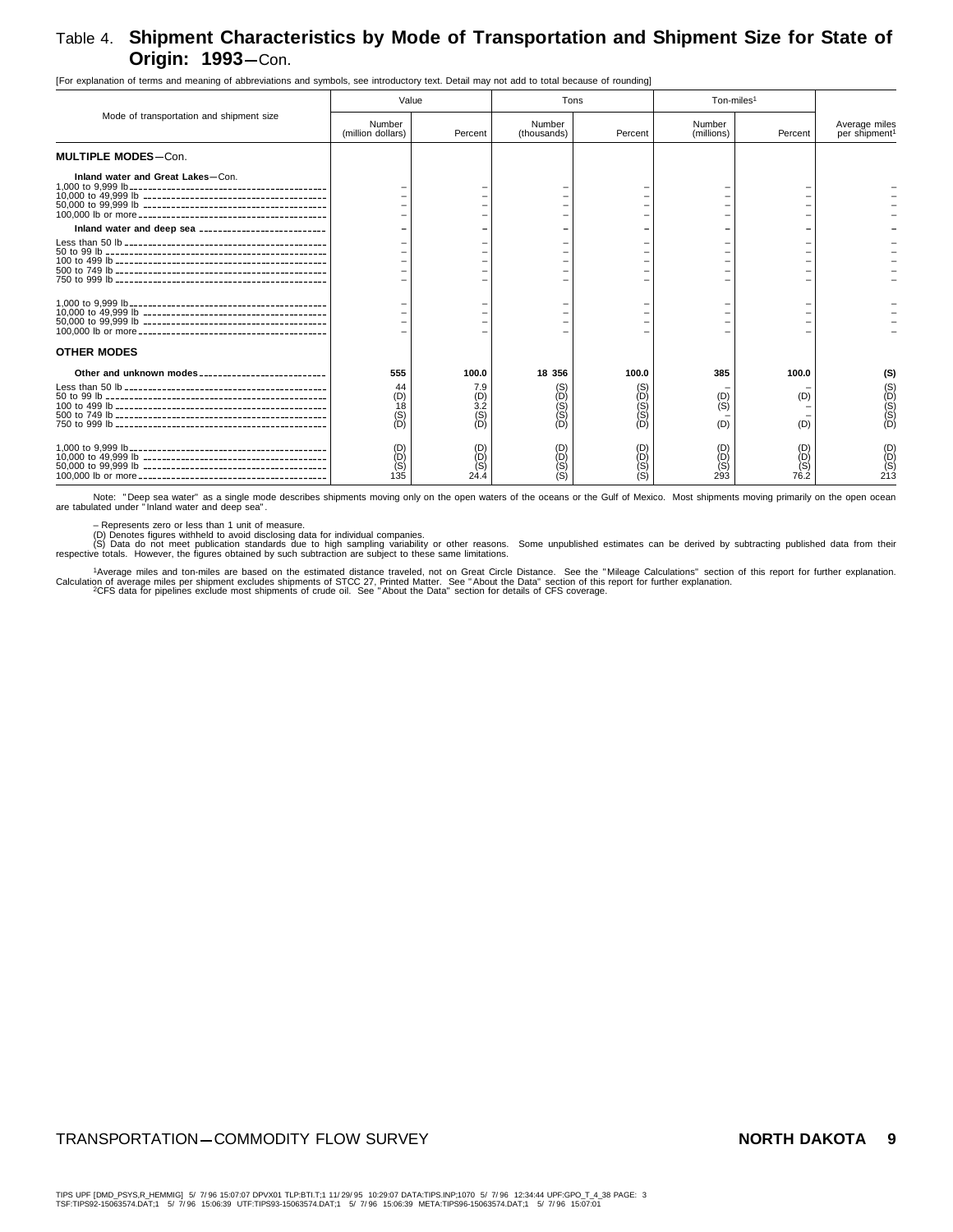# Table 5. **Shipment Characteristics by Commodity for State of Origin: 1993**

STCC<br>code code Commodity description Value (million dollars) Tons (thousands) Ton-miles1 (millions) Average miles per shipment<sup>1</sup> **ALL COMMODITIES Total**------------------------------------------------------------------------------------- **10 528 60 768 18 698 158** 01 Farm products ------------------------------------------------------------------------------------ 2 713 19 154 12 184 414 08 Forest products ----------------------------------------------------------------------------------- – –– – 09 Fresh fish or other marine products ----------------------------------------------------------------- – –– – 10 Metallic ores -------------------------------------------------------------------------------------- (D) (D) (D) (D) 11 Coal --------------------------------------------------------------------------------------------- (D) (D) (D) (D) 13 Crude petroleum, natural gas, or gasoline ------------------------------------------------------------ (S) (S) (S) (S) 14 Nonmetallic minerals------------------------------------------------------------------------------- 27 2 016 64 21 19 Ordnance or accessories --------------------------------------------------------------------------- (D) (D) (D) (D) 20 Food or kindred products--------------------------------------------------------------------------- 2 666 3 980 2 573 88 21 Tobacco products, excluding insecticides ------------------------------------------------------------ (S) (S) – (S) 22 Textile mill products ------------------------------------------------------------------------------- 21 9 2 314 23 Apparel or other finished textile products------------------------------------------------------------- 94 5 4 639 24 Lumber or wood products, excluding furniture -------------------------------------------------------- 194 305 46 149 25 Furniture or fixtures -------------------------------------------------------------------------------- 112 (S) 21 211 26 Pulp, paper, or allied products ---------------------------------------------------------------------- 128 67 (S) (S) 27 Printed matter------------------------------------------------------------------------------------- (S) (S) (S) – 28 Chemicals or allied products ------------------------------------------------------------------------ 520 684 77 84 29 Petroleum or coal products ------------------------------------------------------------------------- 977 8 352 2 003 24 30 Rubber or miscellaneous plastics products ----------------------------------------------------------- 129 62 21 147 31 Leather or leather products ------------------------------------------------------------------------- (S) – – (S)  $\begin{array}{|l|l|l|l|}\n \hline\n 212&\n 221&\n 33&\n 34&\n 45&\n 57&\n 58&\n 59&\n 51&\n 50&\n 51&\n 52&\n 53&\n 54&\n 55&\n 56&\n 57&\n 58&\n 59&\n 50&\n 51&\n 52&\n 53&\n 54&\n 57&\n 58&\n 59&\n 50&\n 51&\n 52&\n 53&\n 54&\n 56&\n$ 33 Primary metal products----------------------------------------------------------------------------- 65 51 11 272 34 Fabricated metal products -------------------------------------------------------------------------- 214 78 44 216 35 Machinery, excluding electrical ---------------------------------------------------------------------- 1 119 197 138 365 36 Electrical machinery, equipment, or supplies---------------------------------------------------------- 172 18 5 232 37 Transportation equipment -------------------------------------------------------------------------- 465 (S) (S) (S) 38 Instruments, photographic goods, optical goods, watches, or clocks 142 ------------------------------------ 8 2 264 39 Miscellaneous products of manufacturing ------------------------------------------------------------ 55 6 1 (S) 40 Waste or scrap materials --------------------------------------------------------------------------- 19 173 56 282 41 Miscellaneous freight shipments--------------------------------------------------------------------- (S) – – (S) 42 Containers, carriers or devices, shipping, returned empty (D) ---------------------------------------------- (D) (D) (D) 48 Waste hazardous materials or waste hazardous substances – -------------------------------------------- (S) – (S) m Commodity unknown------------------------------------------------------------------------------- (S) (S) (S) (S)

[For explanation of terms and meaning of abbreviations and symbols, see introductory text. Detail may not add to total because of rounding]

– Represents zero or less than 1 unit of measure.

(D) Denotes figures withheld to avoid disclosing data for individual companies.<br>(S) Data do not meet publication standards due to high sampling variability or other reasons. Some unpublished estimates can be derived by sub

<sup>1</sup>Average miles and ton-miles are based on the estimated distance traveled, not on Great Circle Distance. See the "Mileage Calculations" section of this report for further explanation.<br>Calculation of average miles per shi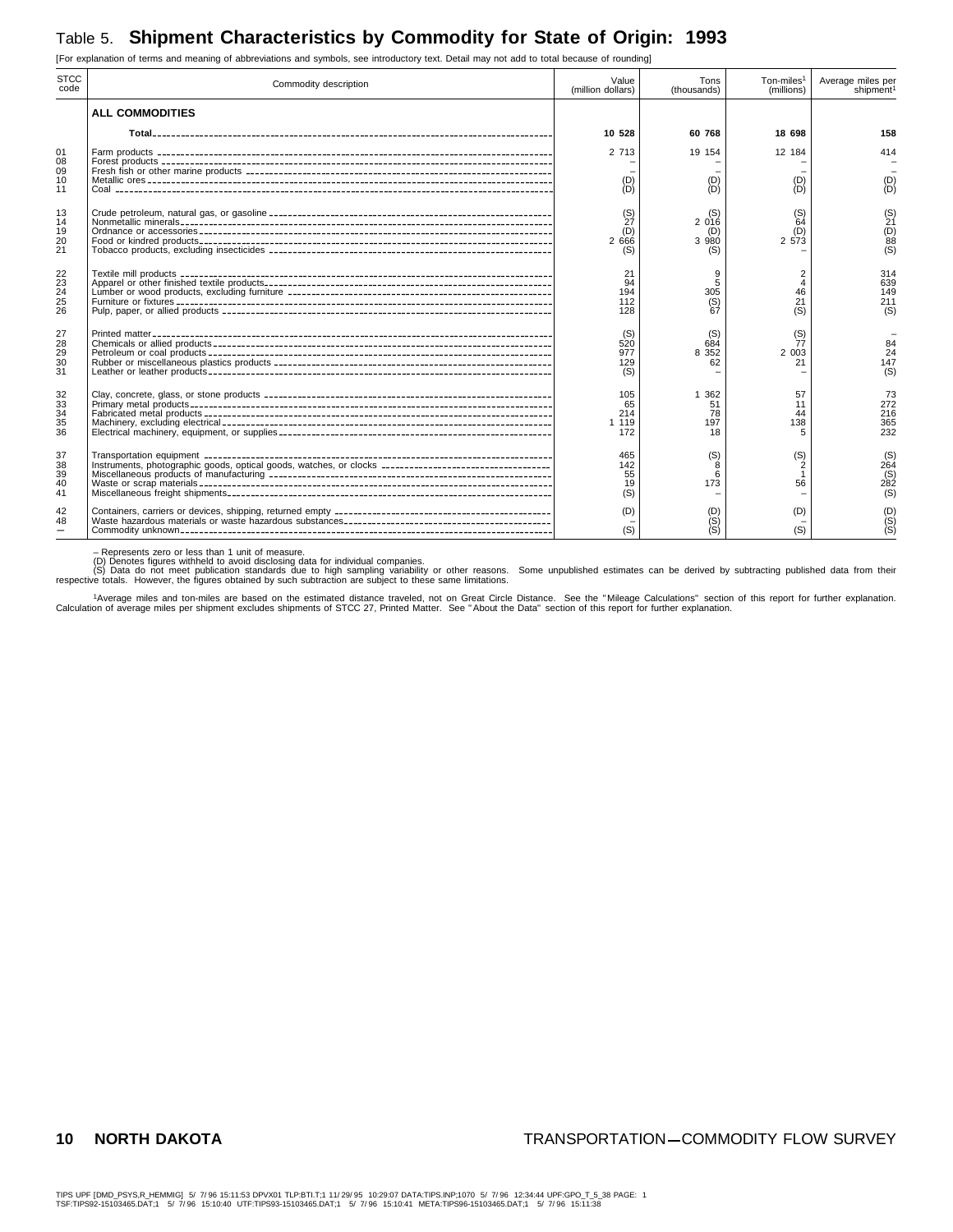[For explanation of terms and meaning of abbreviations and symbols, see introductory text. Detail may not add to total because of rounding]

|                                                                | Value                                     |              |                       | Tons                     | Ton-miles <sup>1</sup> |                                                      |                               |
|----------------------------------------------------------------|-------------------------------------------|--------------|-----------------------|--------------------------|------------------------|------------------------------------------------------|-------------------------------|
| STCC code, description, and mode of transportation             | Number<br>(million dollars)               | Percent      | Number<br>(thousands) | Percent                  | Number<br>(millions)   | Percent                                              | Average miles<br>per shipment |
| <b>ALL COMMODITIES</b>                                         |                                           |              |                       |                          |                        |                                                      |                               |
|                                                                | 10 528                                    | 100.0        | 60 768                | 100.0                    | 18 698                 | 100.0                                                | 158                           |
| <b>Single Modes</b>                                            |                                           |              |                       |                          |                        |                                                      |                               |
| Parcel, U.S. Postal Service, or courier ______________________ | 603                                       | 5.7          | 36                    | .1                       | 16                     | $\cdot$ 1                                            | 349                           |
|                                                                | 4 200<br>2 457                            | 39.9<br>23.3 | 8 7 1 6<br>8 6 9 9    | 14.3<br>14.3             | 959<br>2 810           | 5.1<br>15.0                                          | 63<br>339                     |
|                                                                | 2 0 5 4                                   | 19.5         | 21 697                | 35.7                     | 13 721                 | 73.4                                                 | $(S)$<br>553                  |
|                                                                |                                           |              |                       |                          |                        |                                                      |                               |
|                                                                | $\overline{\phantom{0}}$                  |              |                       | $\overline{\phantom{0}}$ |                        |                                                      |                               |
|                                                                | (D)                                       | (D)          | (D)                   | (D)                      | (D)                    | (D)                                                  | (D)                           |
| <b>Multiple Modes</b>                                          |                                           |              |                       |                          |                        |                                                      |                               |
|                                                                | $(S)$ 15                                  | (S)          | (S)                   |                          | (S)                    |                                                      |                               |
|                                                                | (D)                                       | (D)          | (D)                   | (D)                      | (D)                    | (D)                                                  | (S)<br>1 424<br>(D)<br>(S)    |
|                                                                |                                           |              |                       |                          |                        |                                                      |                               |
|                                                                |                                           |              |                       |                          |                        |                                                      |                               |
| Inland water and Great Lakes _______________________________   | (D)                                       | (D)          | (D)                   | (D)                      | (D)                    | (D)                                                  | (D)                           |
|                                                                |                                           |              |                       |                          |                        |                                                      |                               |
| <b>Other Modes</b>                                             |                                           |              |                       |                          |                        |                                                      |                               |
|                                                                | 555                                       | 5.3          | 18 356                | 30.2                     | 385                    | 2.1                                                  | (S)                           |
| <b>STCC 01, FARM PRODUCTS</b>                                  |                                           |              |                       |                          |                        |                                                      |                               |
|                                                                | 2 713                                     | 100.0        | 19 154                | 100.0                    | 12 184                 | 100.0                                                | 414                           |
| <b>Single Modes</b>                                            |                                           |              |                       |                          |                        |                                                      |                               |
| Parcel, U.S. Postal Service, or courier ______________________ | 5                                         | .2           |                       |                          |                        |                                                      | 836                           |
|                                                                | 228<br>1 0 9 3                            | 8.4<br>40.3  | 1 009<br>6 789        | 5.3<br>35.4              | 122<br>2 0 2 6         | 1.0<br>16.6                                          | 140<br>315                    |
|                                                                | 1 3 6 3                                   | 50.2         | 11 324                | 59.1                     | 10 002                 | 82.1                                                 | 764                           |
|                                                                |                                           |              |                       |                          |                        |                                                      |                               |
|                                                                | $\overline{\phantom{0}}$                  |              |                       |                          |                        |                                                      |                               |
|                                                                | $\overline{\phantom{0}}$<br>$\equiv$      |              |                       |                          |                        |                                                      |                               |
| <b>Multiple Modes</b>                                          |                                           |              |                       |                          |                        |                                                      |                               |
|                                                                |                                           |              |                       |                          |                        |                                                      | (S)                           |
|                                                                | $\overline{\phantom{0}}$<br>$\rightarrow$ |              | (S)                   | $\equiv$<br>▃            |                        | $\overline{\phantom{0}}$<br>$\overline{\phantom{0}}$ | (S)                           |
|                                                                |                                           |              |                       | $\overline{\phantom{0}}$ |                        |                                                      |                               |
|                                                                |                                           |              |                       |                          |                        |                                                      |                               |
| Inland water and Great Lakes ________________________________  |                                           |              | (S)                   |                          | (S)                    |                                                      | (S)                           |
|                                                                |                                           |              |                       |                          |                        |                                                      |                               |
| <b>Other Modes</b>                                             |                                           |              |                       |                          |                        |                                                      |                               |
| Other and unknown modes________________________________        | 24                                        | .9           | 29                    | .2                       | 32                     | .3                                                   | 476                           |
| <b>STCC 08, FOREST PRODUCTS</b>                                |                                           |              |                       |                          |                        |                                                      |                               |
|                                                                |                                           |              |                       | -                        |                        |                                                      |                               |
| <b>Single Modes</b>                                            |                                           |              |                       |                          |                        |                                                      |                               |
| Parcel, U.S. Postal Service, or courier ______________________ |                                           |              |                       |                          |                        |                                                      |                               |
|                                                                |                                           |              |                       |                          |                        |                                                      |                               |
|                                                                | $\rightarrow$                             |              |                       |                          |                        |                                                      |                               |
|                                                                |                                           |              |                       |                          |                        |                                                      |                               |
|                                                                | $\rightarrow$<br>$\rightarrow$            |              |                       |                          |                        |                                                      |                               |
|                                                                |                                           |              |                       |                          |                        |                                                      |                               |
| <b>Multiple Modes</b>                                          |                                           |              |                       |                          |                        |                                                      |                               |
|                                                                | $\rightarrow$                             |              |                       |                          |                        |                                                      |                               |
|                                                                |                                           |              |                       |                          |                        |                                                      |                               |
|                                                                |                                           |              |                       |                          |                        |                                                      |                               |
|                                                                |                                           |              |                       |                          |                        |                                                      |                               |
| Inland water and Great Lakes ________________________________  |                                           |              |                       |                          |                        |                                                      |                               |
| Inland water and deep sea __________________________________   |                                           |              |                       |                          |                        |                                                      |                               |
| <b>Other Modes</b>                                             |                                           |              |                       |                          |                        |                                                      |                               |
|                                                                |                                           |              |                       |                          |                        |                                                      |                               |
| TRANSPORTATION-COMMODITY FLOW SURVEY                           |                                           |              |                       |                          |                        | <b>NORTH DAKOTA</b>                                  | 11                            |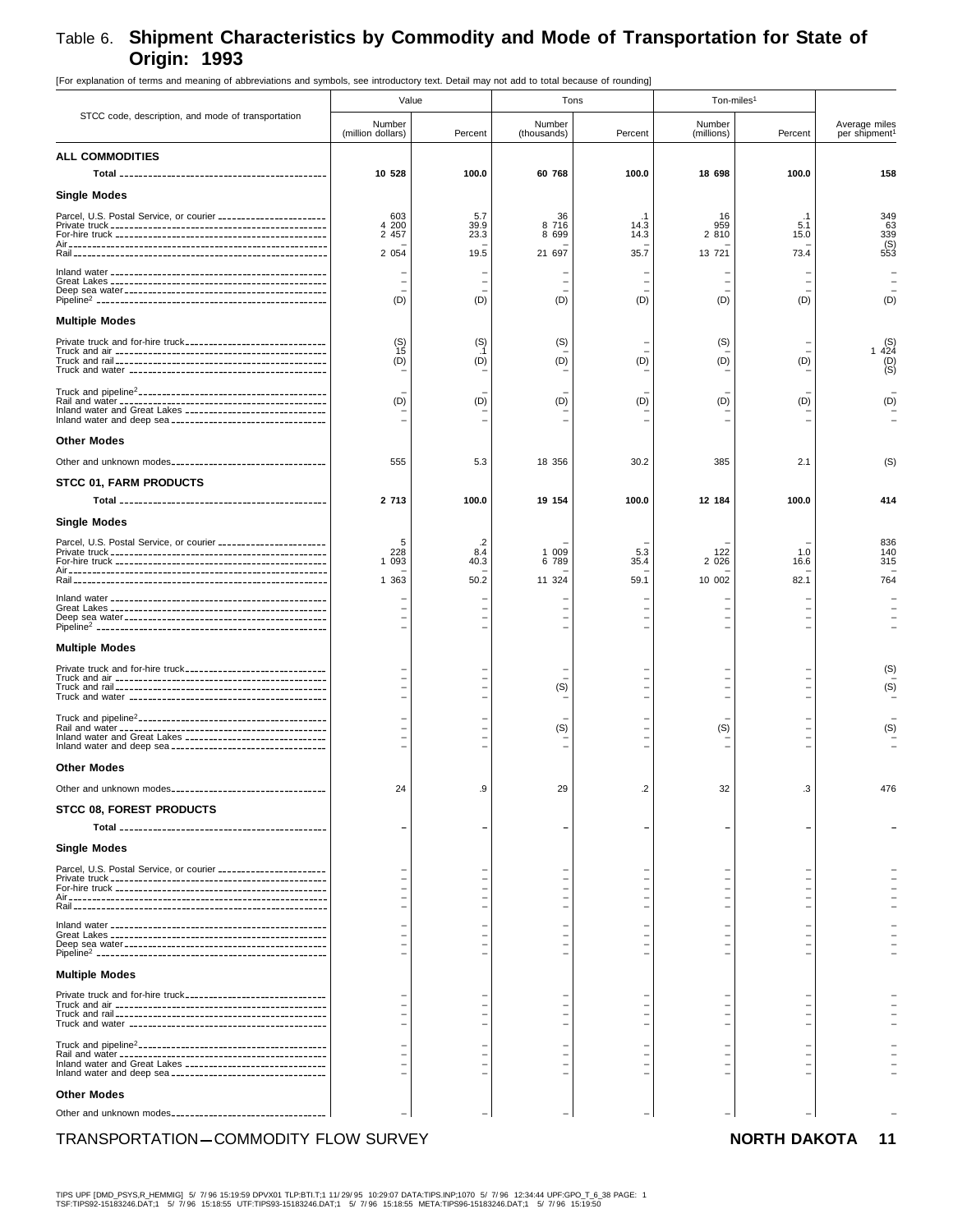|                                                                 | Value                       |                          |                       | Tons    | Ton-miles <sup>1</sup> |         |                               |
|-----------------------------------------------------------------|-----------------------------|--------------------------|-----------------------|---------|------------------------|---------|-------------------------------|
| STCC code, description, and mode of transportation              | Number<br>(million dollars) | Percent                  | Number<br>(thousands) | Percent | Number<br>(millions)   | Percent | Average miles<br>per shipment |
| STCC 09, FRESH FISH OR OTHER MARINE<br><b>PRODUCTS</b>          |                             |                          |                       |         |                        |         |                               |
|                                                                 |                             |                          |                       |         |                        |         |                               |
| <b>Single Modes</b>                                             |                             |                          |                       |         |                        |         |                               |
| Parcel, U.S. Postal Service, or courier ______________________  |                             |                          |                       |         |                        |         |                               |
|                                                                 |                             |                          |                       |         |                        |         |                               |
|                                                                 |                             |                          |                       |         |                        |         |                               |
|                                                                 |                             |                          |                       |         |                        |         |                               |
|                                                                 |                             |                          |                       |         |                        |         |                               |
| <b>Multiple Modes</b>                                           |                             |                          |                       |         |                        |         |                               |
| Private truck and for-hire truck                                |                             |                          |                       |         |                        |         |                               |
|                                                                 |                             |                          |                       |         |                        |         |                               |
|                                                                 |                             |                          |                       |         |                        |         |                               |
|                                                                 |                             |                          |                       |         |                        |         |                               |
| Inland water and Great Lakes ________________________________   |                             |                          |                       |         |                        |         |                               |
| <b>Other Modes</b>                                              |                             |                          |                       |         |                        |         |                               |
|                                                                 |                             |                          |                       |         |                        |         |                               |
| <b>STCC 10, METALLIC ORES</b>                                   |                             |                          |                       |         |                        |         |                               |
|                                                                 | (D)                         | (D)                      | (D)                   | (D)     | (D)                    | (D)     | (D)                           |
| Single Modes                                                    |                             |                          |                       |         |                        |         |                               |
| Parcel, U.S. Postal Service, or courier ______________________  | (D)                         | (D)                      | (D)                   | (D)     | (D)                    | (D)     | (D)                           |
|                                                                 |                             | $\overline{\phantom{0}}$ |                       |         |                        |         |                               |
|                                                                 |                             |                          |                       |         |                        |         |                               |
|                                                                 |                             |                          |                       |         |                        |         |                               |
|                                                                 |                             |                          |                       |         |                        |         |                               |
| <b>Multiple Modes</b>                                           |                             |                          |                       |         |                        |         |                               |
| Private truck and for-hire truck------------------------------- |                             |                          |                       |         |                        |         |                               |
|                                                                 |                             |                          |                       |         |                        |         |                               |
|                                                                 |                             |                          |                       |         |                        |         |                               |
|                                                                 |                             |                          |                       |         |                        |         |                               |
| Inland water and Great Lakes _______________________________    |                             |                          |                       |         |                        |         |                               |
| Other Modes                                                     |                             |                          |                       |         |                        |         |                               |
| Other and unknown modes___________________________________      |                             |                          |                       |         |                        |         |                               |
| <b>STCC 11, COAL</b>                                            |                             |                          |                       |         |                        |         |                               |
|                                                                 | (D)                         | (D)                      | (D)                   | (D)     | (D)                    | (D)     | (D)                           |
| <b>Single Modes</b>                                             |                             |                          |                       |         |                        |         |                               |
| Parcel, U.S. Postal Service, or courier ______________________  |                             |                          |                       |         |                        |         |                               |
|                                                                 |                             | $\overline{\phantom{0}}$ |                       |         |                        |         |                               |
|                                                                 | (D)                         | (D)                      | (D)                   | (D)     | (D)                    | (D)     | (D)                           |
|                                                                 |                             | $\overline{\phantom{0}}$ |                       |         |                        |         |                               |
|                                                                 |                             |                          |                       |         |                        |         |                               |
| <b>Multiple Modes</b>                                           |                             |                          |                       |         |                        |         |                               |
| Private truck and for-hire truck_______________________________ |                             |                          |                       |         |                        |         |                               |
|                                                                 |                             |                          |                       |         |                        |         |                               |
|                                                                 |                             |                          |                       |         |                        |         |                               |
| Inland water and Great Lakes _______________________________    |                             |                          |                       |         |                        |         |                               |
| <b>Other Modes</b>                                              |                             |                          |                       |         |                        |         |                               |
| Other and unknown modes__________________________________       | (D)                         | (D)                      | (D)                   | (D)     | (D)                    | (D)     | (D)                           |
|                                                                 |                             |                          |                       |         |                        |         |                               |

[For explanation of terms and meaning of abbreviations and symbols, see introductory text. Detail may not add to total because of rounding]

### **12 NORTH DAKOTA TRANSPORTATION-COMMODITY FLOW SURVEY**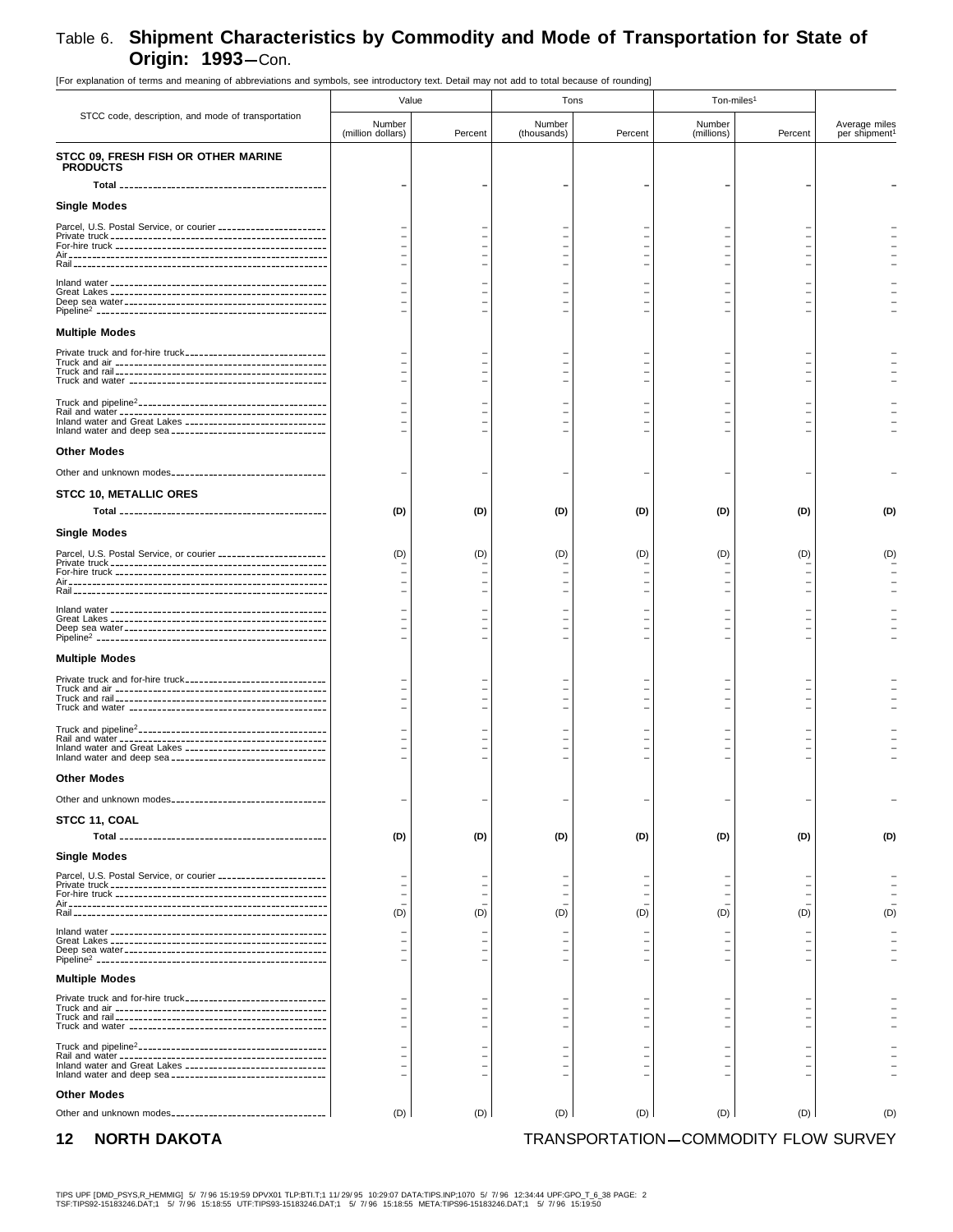[For explanation of terms and meaning of abbreviations and symbols, see introductory text. Detail may not add to total because of rounding] STCC code, description, and mode of transportation Value **Tons** Tons and Ton-miles<sup>1</sup> Number (million dollars) Percent Number (thousands) Percent Numbe (millions) Percent Average miles per shipment<sup>1</sup> **STCC 13, CRUDE PETROLEUM, NATURAL GAS, OR GASOLINE Total (S)** -------------------------------------------- **(S) (S) (S) (S) (S) (S) Single Modes** Parcel, U.S. Postal Service, or courier – ----------------------- ––––– – Private truck (S) ---------------------------------------------- (S) (S) (S) (S) (S) (S) For-hire truck (S) --------------------------------------------- (S) (S) (S) – – (S) Air------------------------------------------------------- – ––––– – Rail ------------------------------------------------------ – ––––– – Inland water – ---------------------------------------------- ––––– – Great Lakes – ---------------------------------------------- ––––– – Deep sea water – ------------------------------------------- ––––– – Pipeline2 ------------------------------------------------- – ––––– – **Multiple Modes** Private truck and for-hire truck – ------------------------------ ––––– – Truck and air – --------------------------------------------- ––––– – Truck and rail – --------------------------------------------- ––––– – Truck and water – ------------------------------------------ ––––– – Truck and pipeline2---------------------------------------- – ––––– – Rail and water – -------------------------------------------- ––––– – Inland water and Great Lakes – ------------------------------ ––––– – Inland water and deep sea – --------------------------------- ––––– – **Other Modes** Other and unknown modes – --------------------------------- ––––– – **STCC 14, NONMETALLIC MINERALS Total 27** -------------------------------------------- **100.0 2 016 100.0 64 100.0 21 Single Modes** Parcel, U.S. Postal Service, or courier – ----------------------- ––––– – Private truck 16 ---------------------------------------------- 59.8 1 883 93.4 (S) (S) (S) For-hire truck (D) --------------------------------------------- (D) (D) (D) (D) (D) (D) Air------------------------------------------------------- – ––––– – Rail ------------------------------------------------------ (D) (D) (D) (D) (D) (D) (D) Inland water – ---------------------------------------------- ––––– – Great Lakes – ---------------------------------------------- ––––– – Deep sea water – ------------------------------------------- ––––– – Pipeline2 ------------------------------------------------- – ––––– – **Multiple Modes** Private truck and for-hire truck – ------------------------------ ––––– – Truck and air – --------------------------------------------- ––––– – Truck and rail – --------------------------------------------- ––––– – Truck and water – ------------------------------------------ ––––– – Truck and pipeline<sup>2</sup>------------------------------Rail and water – -------------------------------------------- ––––– – Inland water and Great Lakes – ------------------------------ ––––– – Inland water and deep sea **-------------------------------Other Modes** Other and unknown modes – --------------------------------- – – – – – (S) **STCC 19, ORDNANCE OR ACCESSORIES Total (D)** -------------------------------------------- **(D) (D) (D) (D) (D) (D) Single Modes** Parcel, U.S. Postal Service, or courier (D) ----------------------- (D) (D) (D) (D) (D) (D) Private truck – ---------------------------------------------- ––––– – For-hire truck (D) --------------------------------------------- (D) (D) (D) (D) (D) (D) Air------------------------------------------------------- – ––––– – Rail ------------------------------------------------------ – ––––– – Inland water – ---------------------------------------------- ––––– – Great Lakes – ---------------------------------------------- ––––– – Deep sea water – ------------------------------------------- ––––– – Pipeline2 ------------------------------------------------- – ––––– – **Multiple Modes** Private truck and for-hire truck – ------------------------------ ––––– – Truck and air (D) --------------------------------------------- (D) (D) (D) (D) (D) (D) Truck and rail – --------------------------------------------- ––––– – Truck and water – ------------------------------------------ ––––– – Truck and pipeline2---------------------------------------- – ––––– – Rail and water – -------------------------------------------- ––––– – Inland water and Great Lakes – ------------------------------ ––––– – Inland water and deep sea – --------------------------------- ––––– – **Other Modes** Other and unknown modes (D) --------------------------------- (D) (D) (D) (D) (D) (D)

#### TRANSPORTATION—COMMODITY FLOW SURVEY **NORTH DAKOTA 13**

TIPS UPF [DMD\_PSYS,R\_HEMMIG] 5/ 7/ 96 15:19:59 DPVX01 TLP:BTI.T;1 11/ 29/ 95 10:29:07 DATA:TIPS.INP;1070 5/ 7/ 96 12:34:44 UPF:GPO\_T\_6\_38 PAGE: 3 TSF:TIPS92-15183246.DAT;1 5/ 7/ 96 15:18:55 UTF:TIPS93-15183246.DAT;1 5/ 7/ 96 15:18:55 META:TIPS96-15183246.DAT;1 5/ 7/ 96 15:19:50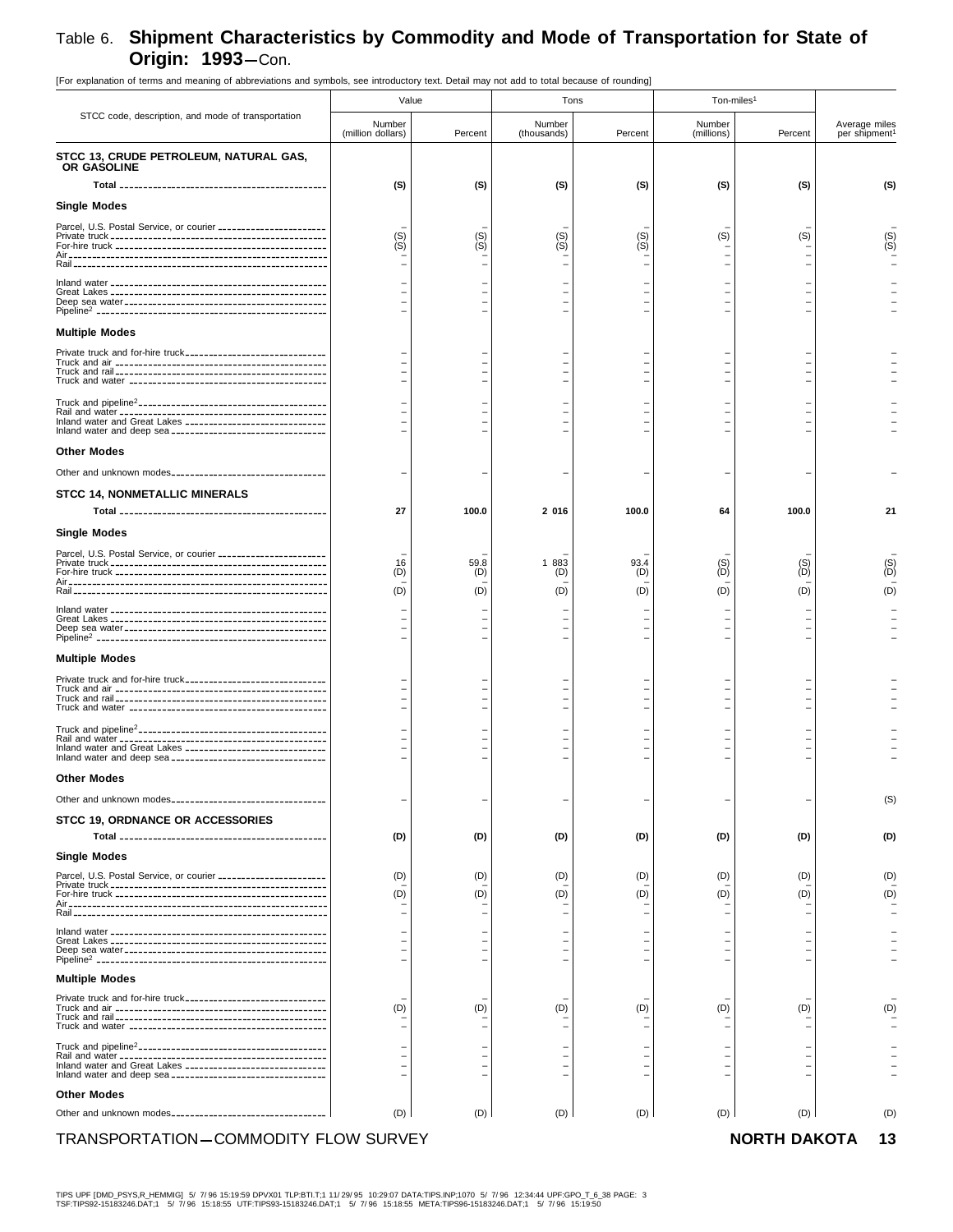## Table 6. **Shipment Characteristics by Commodity and Mode of Transportation for State of Origin: 1993**-Con. [For explanation of terms and meaning of abbreviations and symbols, see introductory text. Detail may not add to total because of rounding]

| [For explanation or terms and meaning or abbreviations and symbols, see introductory text. Detail may not add to total because or rounding] |                             |                   |                       |              |                        |                   |                                            |
|---------------------------------------------------------------------------------------------------------------------------------------------|-----------------------------|-------------------|-----------------------|--------------|------------------------|-------------------|--------------------------------------------|
|                                                                                                                                             | Value                       |                   | Tons                  |              | Ton-miles <sup>1</sup> |                   |                                            |
| STCC code, description, and mode of transportation                                                                                          | Number<br>(million dollars) | Percent           | Number<br>(thousands) | Percent      | Number<br>(millions)   | Percent           | Average miles<br>per shipment <sup>1</sup> |
| STCC 20, FOOD OR KINDRED PRODUCTS                                                                                                           |                             |                   |                       |              |                        |                   |                                            |
|                                                                                                                                             | 2 666                       | 100.0             | 3 980                 | 100.0        | 2 573                  | 100.0             | 88                                         |
| <b>Single Modes</b>                                                                                                                         |                             |                   |                       |              |                        |                   |                                            |
| Parcel, U.S. Postal Service, or courier ______________________                                                                              | (D)                         | $^{(D)}_{63.7}$   | (D)                   | (D)          | (D)                    | $_{8.0}^{(D)}$    | $\binom{D}{55}$                            |
|                                                                                                                                             | 1698<br>402                 | 15.1              | 1473<br>654           | 37.0<br>16.4 | 205<br>437             | 17.0              | 706                                        |
|                                                                                                                                             | 533                         | 20.0              | 1 756                 | 44.1         | 1 804                  | 70.1              | 1 0 4 3                                    |
|                                                                                                                                             |                             |                   |                       |              |                        |                   |                                            |
|                                                                                                                                             |                             |                   |                       |              |                        |                   |                                            |
| <b>Multiple Modes</b>                                                                                                                       |                             |                   |                       |              |                        |                   |                                            |
|                                                                                                                                             |                             |                   | (S)                   |              |                        |                   | (S)                                        |
|                                                                                                                                             |                             |                   |                       |              | (S)                    |                   | (S)                                        |
|                                                                                                                                             |                             |                   |                       |              |                        |                   |                                            |
|                                                                                                                                             | (D)                         | (D)               | (D)                   | (D)          | (D)                    | (D)               |                                            |
| Inland water and Great Lakes _______________________________                                                                                |                             |                   |                       |              |                        |                   |                                            |
| <b>Other Modes</b>                                                                                                                          |                             |                   |                       |              |                        |                   |                                            |
| Other and unknown modes___________________________________                                                                                  | 24                          | .9                | 36                    | .9           | 32                     | 1.2               | (S)                                        |
| STCC 21, TOBACCO PRODUCTS, EXCLUDING                                                                                                        |                             |                   |                       |              |                        |                   |                                            |
| <b>INSECTICIDES</b>                                                                                                                         |                             |                   |                       |              |                        |                   |                                            |
|                                                                                                                                             | (S)                         | (S)               | (S)                   | (S)          |                        | (S)               | (S)                                        |
| <b>Single Modes</b>                                                                                                                         |                             |                   |                       |              |                        |                   |                                            |
| Parcel, U.S. Postal Service, or courier ______________________                                                                              | (S)                         | (S)               | (S)                   | (S)          |                        | (S)               | (S)                                        |
|                                                                                                                                             |                             |                   |                       |              |                        |                   |                                            |
|                                                                                                                                             |                             |                   |                       |              |                        |                   |                                            |
|                                                                                                                                             |                             |                   |                       |              |                        |                   |                                            |
|                                                                                                                                             |                             |                   |                       |              |                        |                   |                                            |
| <b>Multiple Modes</b>                                                                                                                       |                             |                   |                       |              |                        |                   |                                            |
| Private truck and for-hire truck                                                                                                            |                             |                   |                       |              |                        |                   |                                            |
|                                                                                                                                             |                             |                   |                       |              |                        |                   |                                            |
|                                                                                                                                             |                             |                   |                       |              |                        |                   |                                            |
| Inland water and Great Lakes _______________________________                                                                                |                             |                   |                       |              |                        |                   |                                            |
|                                                                                                                                             |                             |                   |                       |              |                        |                   |                                            |
| <b>Other Modes</b>                                                                                                                          |                             |                   |                       |              |                        |                   |                                            |
|                                                                                                                                             |                             | (S)               |                       | (S)          |                        |                   | (S)                                        |
| STCC 22, TEXTILE MILL PRODUCTS                                                                                                              |                             |                   |                       |              |                        |                   |                                            |
|                                                                                                                                             | 21                          | 100.0             | 9                     | 100.0        | 2                      | 100.0             | 314                                        |
| <b>Single Modes</b>                                                                                                                         |                             |                   |                       |              |                        |                   |                                            |
| Parcel, U.S. Postal Service, or courier ______________________                                                                              | (S)<br>(S)<br>(S)           | (S)<br>(S)<br>(S) | 5                     | 59.3         | $(S)$<br>$(S)$         | (S)<br>(S)<br>(S) | (S)<br>(S)<br>(S)                          |
|                                                                                                                                             |                             |                   | (S)                   | (S)          |                        |                   |                                            |
|                                                                                                                                             |                             |                   |                       |              |                        |                   |                                            |
|                                                                                                                                             |                             |                   |                       |              |                        |                   |                                            |
|                                                                                                                                             |                             |                   |                       |              |                        |                   |                                            |
| <b>Multiple Modes</b>                                                                                                                       |                             |                   |                       |              |                        |                   |                                            |
| Private truck and for-hire truck________________________________                                                                            |                             |                   |                       |              |                        |                   |                                            |
|                                                                                                                                             |                             |                   |                       |              |                        |                   |                                            |
|                                                                                                                                             |                             |                   |                       |              |                        |                   |                                            |
| Inland water and Great Lakes _______________________________                                                                                |                             |                   |                       |              |                        |                   |                                            |
| <b>Other Modes</b>                                                                                                                          |                             |                   |                       |              |                        |                   |                                            |
| Other and unknown modes________________________________                                                                                     |                             |                   |                       |              |                        |                   | (S)                                        |
|                                                                                                                                             |                             |                   |                       |              |                        |                   |                                            |

## **14 NORTH DAKOTA TRANSPORTATION-COMMODITY FLOW SURVEY**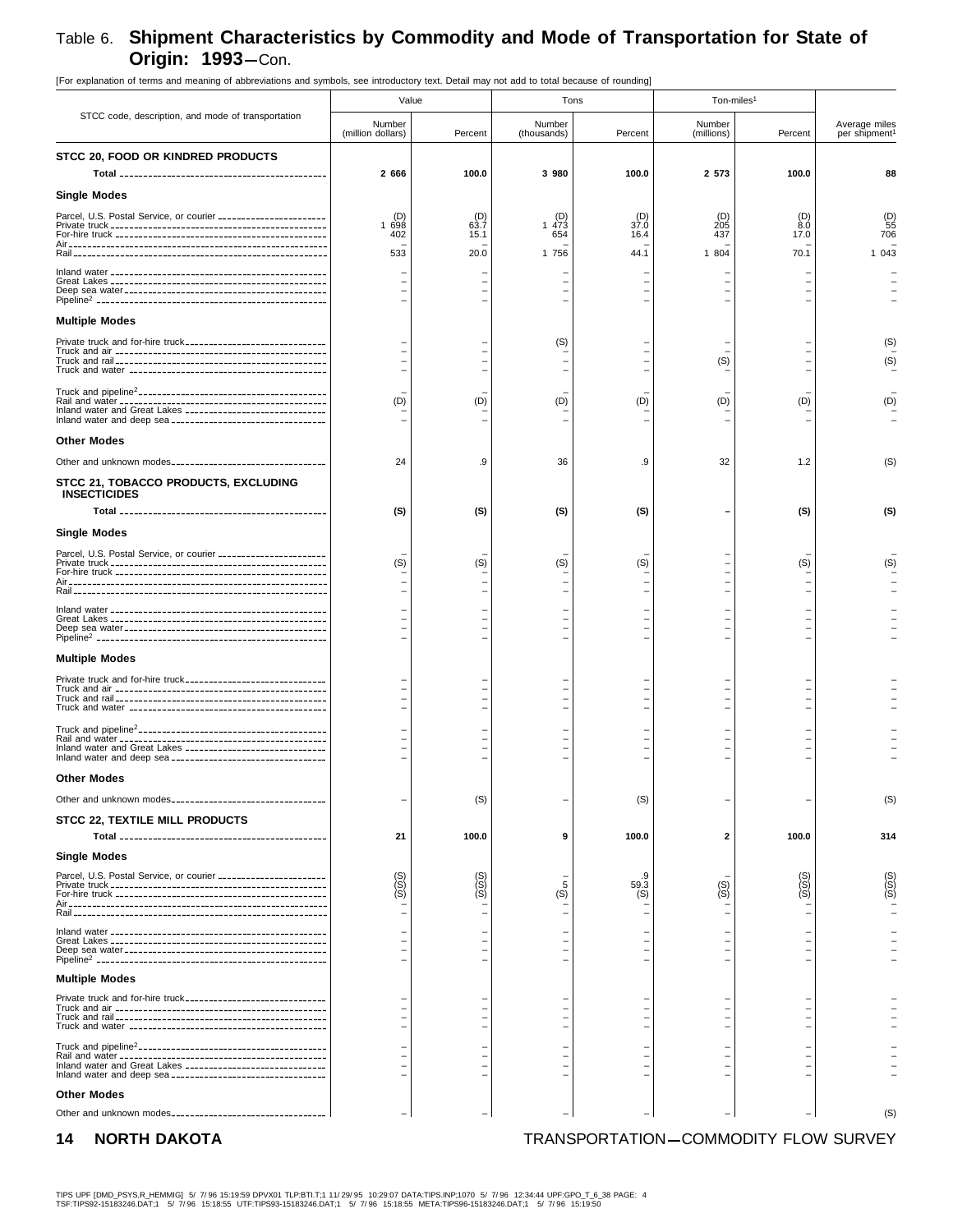[For explanation of terms and meaning of abbreviations and symbols, see introductory text. Detail may not add to total because of rounding] STCC code, description, and mode of transportation Value **Tons** Tons and Ton-miles<sup>1</sup> Number (million dollars) Percent Number (thousands) Percent Numbe (millions) Percent Average miles per shipment<sup>1</sup> **STCC 23, APPAREL OR OTHER FINISHED TEXTILE PRODUCTS Total 94** -------------------------------------------- **100.0 5 100.0 4 100.0 639 Single Modes** Parcel, U.S. Postal Service, or courier 18 ----------------------- 19.1 – 6.2 – 5.3 783 Private truck 41 ---------------------------------------------- 43.9 2 48.4 1 34.5 123 For-hire truck 34 --------------------------------------------- 35.5 2 44.1 2 58.4 1 287 Air------------------------------------------------------- – ––––– – Rail ------------------------------------------------------ – ––––– – Inland water – ---------------------------------------------- ––––– – Great Lakes – ---------------------------------------------- ––––– – Deep sea water – ------------------------------------------- ––––– – Pipeline2 ------------------------------------------------- – ––––– – **Multiple Modes** Private truck and for-hire truck – ------------------------------ ––––– – Truck and air – --------------------------------------------- ––––– – Truck and rail – --------------------------------------------- ––––– – Truck and water – ------------------------------------------ ––––– – Truck and pipeline2---------------------------------------- – ––––– – Rail and water – -------------------------------------------- ––––– – Inland water and Great Lakes – ------------------------------ ––––– – Inland water and deep sea – --------------------------------- ––––– – **Other Modes** Other and unknown modes (S) --------------------------------- (S) – (S) – (S) (S) **STCC 24, LUMBER OR WOOD PRODUCTS, EXCLUDING FURNITURE Total 194** -------------------------------------------- **100.0 305 100.0 46 100.0 149 Single Modes** Parcel, U.S. Postal Service, or courier – ----------------------- .2 – – – .1 332 Private truck 128 ---------------------------------------------- 66.2 170 55.8 29 61.5 126 For-hire truck 52 --------------------------------------------- 26.7 77 25.3 13 27.2 174 Air------------------------------------------------------- – ––––– – Rail ------------------------------------------------------ – ––––– – Inland water – ---------------------------------------------- ––––– – Great Lakes – ---------------------------------------------- ––––– – Deep sea water – ------------------------------------------- ––––– – Pipeline2 ------------------------------------------------- – ––––– – **Multiple Modes** Private truck and for-hire truck – ------------------------------ ––––– – Truck and air – --------------------------------------------- ––––– – Truck and rail – --------------------------------------------- ––––– – Truck and water – ------------------------------------------ ––––– – Truck and pipeline2---------------------------------------- – ––––– – Rail and water – -------------------------------------------- ––––– – Inland water and Great Lakes – ------------------------------ ––––– – Inland water and deep sea – --------------------------------- ––––– – **Other Modes** Other and unknown modes \_\_\_\_\_\_\_\_\_\_\_\_\_\_\_\_\_\_\_\_\_\_\_\_\_\_\_\_\_\_\_| (S) | (S) (S) | (S) (S) (S) (S) (S) (S) (S) (S) (S) (S **STCC 25, FURNITURE OR FIXTURES Total 112** -------------------------------------------- **100.0 (S) (S) 21 100.0 211 Single Modes** Parcel, U.S. Postal Service, or courier (S) ----------------------- (S) (S) (S) (S) (S) (S) Private truck (S) ---------------------------------------------- (S) (S) (S) (S) (S) (S) For-hire truck 27 --------------------------------------------- 24.0 (S) (S) (S) (S) (S) Air------------------------------------------------------- – ––––– – Rail ------------------------------------------------------ – ––––– – Inland water – ---------------------------------------------- ––––– – Great Lakes – ---------------------------------------------- ––––– – Deep sea water – ------------------------------------------- ––––– – Pipeline2 ------------------------------------------------- – ––––– – **Multiple Modes** Private truck and for-hire truck – ------------------------------ ––––– – Truck and air – --------------------------------------------- ––––– – Truck and rail – --------------------------------------------- ––––– – Truck and water – ------------------------------------------ ––––– – Truck and pipeline2---------------------------------------- – ––––– – Rail and water – -------------------------------------------- ––––– – Inland water and Great Lakes – ------------------------------ ––––– – Inland water and deep sea – --------------------------------- ––––– – **Other Modes** Other and unknown modes 1 --------------------------------- 1.0 – .6 – – (S)

#### TRANSPORTATION-COMMODITY FLOW SURVEY **NORTH DAKOTA 15**

TIPS UPF [DMD\_PSYS,R\_HEMMIG] 5/ 7/ 96 15:19:59 DPVX01 TLP:BTI.T;1 11/ 29/ 95 10:29:07 DATA:TIPS.INP;1070 5/ 7/ 96 12:34:44 UPF:GPO\_T\_6\_38 PAGE: 5 TSF:TIPS92-15183246.DAT;1 5/ 7/ 96 15:18:55 UTF:TIPS93-15183246.DAT;1 5/ 7/ 96 15:18:55 META:TIPS96-15183246.DAT;1 5/ 7/ 96 15:19:50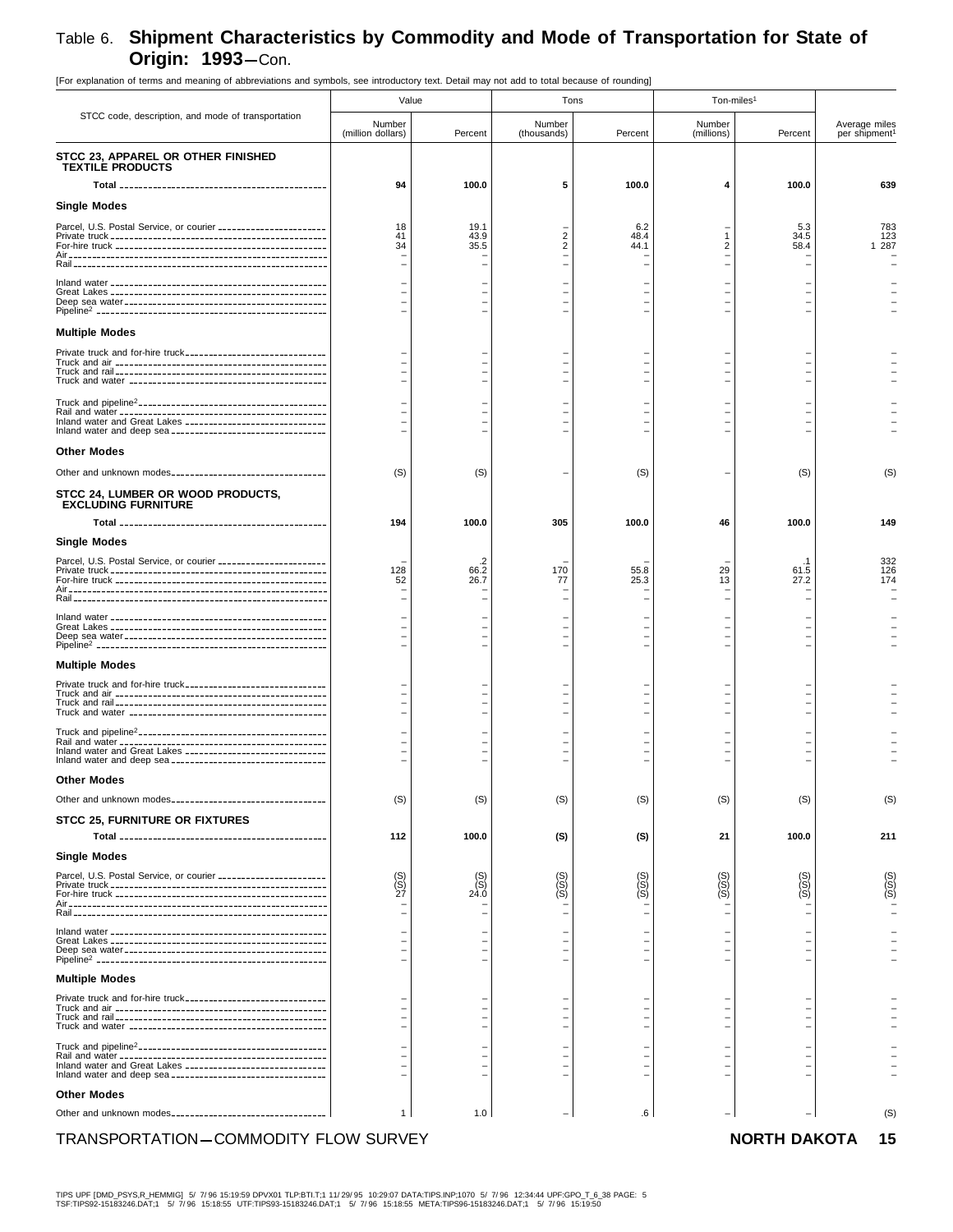| [For explanation of terms and meaning of abbreviations and symbols, see introductory text. Detail may not add to total because of rounding] |                                                                     |                            |                                                                     |                           |                            |                         |                               |
|---------------------------------------------------------------------------------------------------------------------------------------------|---------------------------------------------------------------------|----------------------------|---------------------------------------------------------------------|---------------------------|----------------------------|-------------------------|-------------------------------|
|                                                                                                                                             | Value                                                               |                            | Tons                                                                |                           | Ton-miles <sup>1</sup>     |                         |                               |
| STCC code, description, and mode of transportation                                                                                          | Number<br>(million dollars)                                         | Percent                    | Number<br>(thousands)                                               | Percent                   | Number<br>(millions)       | Percent                 | Average miles<br>per shipment |
| STCC 26, PULP, PAPER, OR ALLIED PRODUCTS                                                                                                    | 128                                                                 | 100.0                      | 67                                                                  | 100.0                     | (S)                        | (S)                     | (S)                           |
| Single Modes                                                                                                                                |                                                                     |                            |                                                                     |                           |                            |                         |                               |
| Parcel, U.S. Postal Service, or courier ______________________                                                                              | 5<br>103<br>18                                                      | 4.1<br>80.6<br>14.0        | 40<br>17<br>(S)                                                     | 1.8<br>59.3<br>25.6       | 3<br>$\overline{c}$<br>(S) | 1.8<br>24.3<br>15.6     | 179<br>86<br>118<br>(S)       |
|                                                                                                                                             |                                                                     | (S)                        |                                                                     | (S)                       |                            | (S)                     |                               |
| <b>Multiple Modes</b>                                                                                                                       |                                                                     |                            |                                                                     |                           |                            |                         |                               |
|                                                                                                                                             |                                                                     | $\overline{\phantom{0}}$   |                                                                     |                           |                            |                         | (S)                           |
| Inland water and Great Lakes _______________________________                                                                                |                                                                     |                            |                                                                     |                           |                            |                         |                               |
| <b>Other Modes</b>                                                                                                                          |                                                                     |                            |                                                                     |                           |                            |                         |                               |
|                                                                                                                                             | 1                                                                   | 1.0                        | (S)                                                                 | (S)                       |                            | (S)                     | (S)                           |
| <b>STCC 27, PRINTED MATTER</b>                                                                                                              | (S)                                                                 | (S)                        | (S)                                                                 | (S)                       | (S)                        | (S)                     |                               |
| <b>Single Modes</b>                                                                                                                         |                                                                     |                            |                                                                     |                           |                            |                         |                               |
| Parcel, U.S. Postal Service, or courier ______________________                                                                              | $\begin{array}{c} \text{(S)}\\ \text{(S)}\\ \text{(S)} \end{array}$ | (S)<br>(S)<br>(S)          | $\begin{array}{c} \text{(S)}\\ \text{(S)}\\ \text{(S)} \end{array}$ | (S)<br>(S)                | (S)<br>$\binom{S}{S}$      | $(S)$<br>$(S)$<br>$(S)$ |                               |
|                                                                                                                                             |                                                                     |                            |                                                                     |                           |                            |                         |                               |
|                                                                                                                                             |                                                                     |                            |                                                                     |                           |                            |                         |                               |
| <b>Multiple Modes</b>                                                                                                                       |                                                                     |                            |                                                                     |                           |                            |                         |                               |
| Private truck and for-hire truck                                                                                                            |                                                                     | $\overline{\phantom{0}}$   |                                                                     |                           |                            |                         |                               |
| Inland water and Great Lakes _______________________________                                                                                |                                                                     |                            |                                                                     |                           |                            |                         |                               |
| <b>Other Modes</b>                                                                                                                          |                                                                     |                            |                                                                     |                           |                            |                         |                               |
|                                                                                                                                             | (S)                                                                 | (S)                        | (S)                                                                 | (S)                       |                            | (S)                     |                               |
| STCC 28, CHEMICALS OR ALLIED PRODUCTS                                                                                                       | 520                                                                 | 100.0                      | 684                                                                 | 100.0                     | 77                         | 100.0                   | 84                            |
| <b>Single Modes</b>                                                                                                                         |                                                                     |                            |                                                                     |                           |                            |                         |                               |
| Parcel, U.S. Postal Service, or courier ______________________                                                                              | 38<br>391<br>71<br>14                                               | 7.3<br>75.1<br>13.7<br>2.8 | 520<br>137<br>25                                                    | .2<br>76.1<br>20.0<br>3.6 | 30<br>17<br>30             | 38.5<br>22.1<br>38.9    | 240<br>51<br>164<br>746       |
|                                                                                                                                             |                                                                     |                            |                                                                     |                           |                            |                         |                               |
| <b>Multiple Modes</b>                                                                                                                       |                                                                     |                            |                                                                     |                           |                            |                         |                               |
|                                                                                                                                             |                                                                     |                            |                                                                     |                           |                            |                         |                               |
|                                                                                                                                             |                                                                     | $\overline{\phantom{0}}$   |                                                                     |                           |                            |                         | (S)                           |
| Inland water and Great Lakes _______________________________                                                                                |                                                                     |                            |                                                                     |                           |                            |                         |                               |
| <b>Other Modes</b><br>Other and unknown modes__________________________________                                                             | 6                                                                   | 1.2                        | $\mathbf{1}$                                                        | $\cdot$ 1                 |                            |                         | 56                            |

### **16 NORTH DAKOTA TRANSPORTATION-COMMODITY FLOW SURVEY**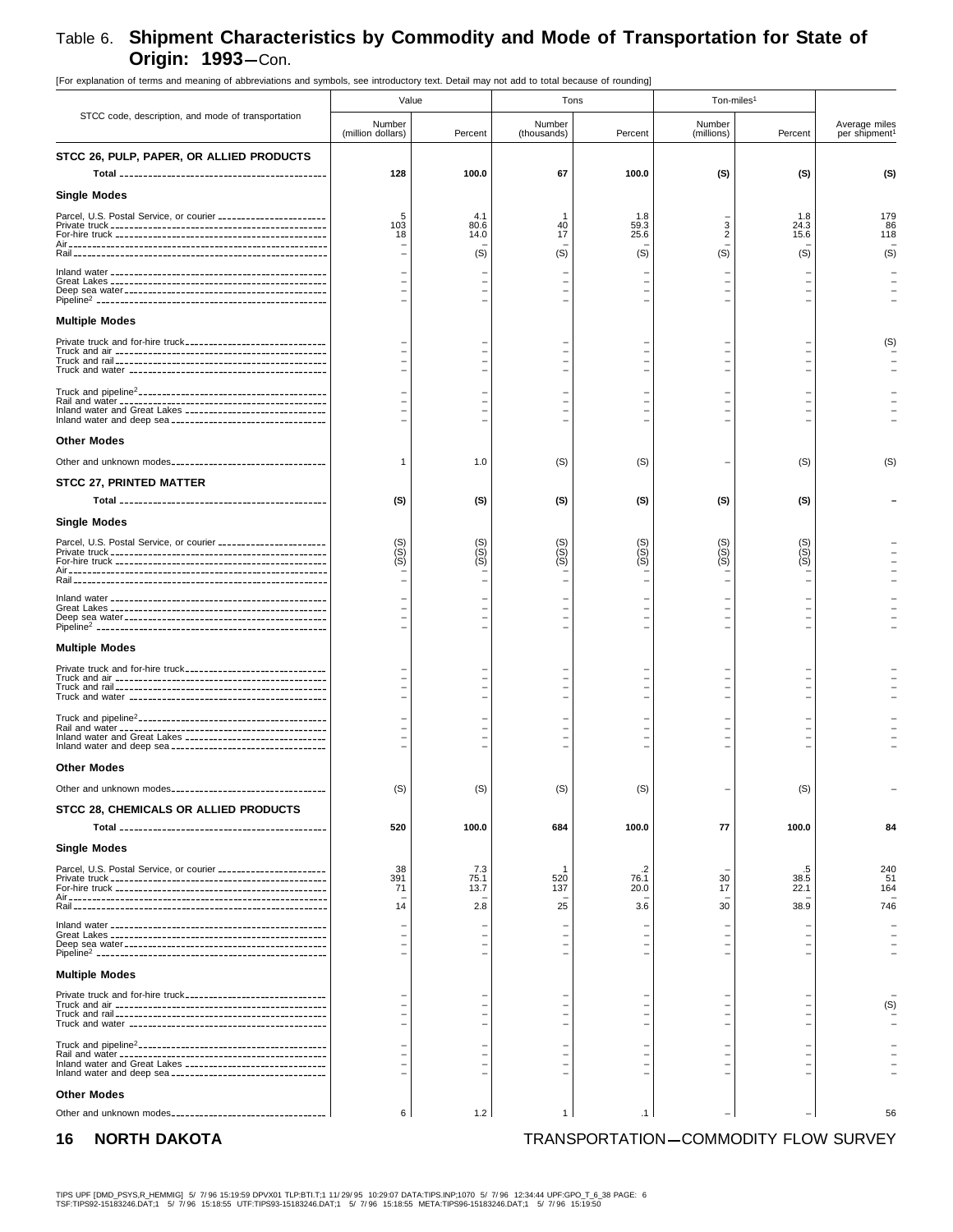[For explanation of terms and meaning of abbreviations and symbols, see introductory text. Detail may not add to total because of rounding] STCC code, description, and mode of transportation Value **Tons** Tons and Ton-miles<sup>1</sup> Number (million dollars) Percent Number (thousands) Percent Numbe (millions) Percent Average miles per shipment<sup>1</sup> **STCC 29, PETROLEUM OR COAL PRODUCTS Total 977** -------------------------------------------- **100.0 8 352 100.0 2 003 100.0 24 Single Modes** Parcel, U.S. Postal Service, or courier – ----------------------- – – – – – (S) Private truck 287 ---------------------------------------------- 29.4 1 174 14.1 34 1.7 23 For-hire truck (S) --------------------------------------------- (S) (S) (S) (S) (S) (S) Air------------------------------------------------------- – ––––– – Rail ------------------------------------------------------ 25 2.6 3 451 41.3 1 243 62.0 582 Inland water – ---------------------------------------------- ––––– – Great Lakes – ---------------------------------------------- ––––– – Deep sea water – ------------------------------------------- ––––– – Pipeline2 ------------------------------------------------- (D) (D) (D) (D) (D) (D) (D) **Multiple Modes** Private truck and for-hire truck – ------------------------------ ––––– – Truck and air – --------------------------------------------- ––––– – Truck and rail – --------------------------------------------- ––––– – Truck and water – ------------------------------------------ ––––– – Truck and pipeline2---------------------------------------- – ––––– – Rail and water – -------------------------------------------- ––––– – Inland water and Great Lakes – ------------------------------ ––––– – Inland water and deep sea – --------------------------------- ––––– – **Other Modes** Other and unknown modes (D) --------------------------------- (D) (D) (D) (D) (D) (D) **STCC 30, RUBBER OR MISCELLANEOUS PLASTICS PRODUCTS Total 129** -------------------------------------------- **100.0 62 100.0 21 100.0 147 Single Modes** Parcel, U.S. Postal Service, or courier 7 ----------------------- 5.2 1 1.5 – 2.1 266 Private truck 78 ---------------------------------------------- 60.4 37 60.0 9 43.0 105 For-hire truck 38 --------------------------------------------- 29.9 22 36.1 11 53.6 383 Air------------------------------------------------------- – – – – – – (S) Rail ------------------------------------------------------ – ––––– – Inland water – ---------------------------------------------- ––––– – Great Lakes – ---------------------------------------------- ––––– – Deep sea water – ------------------------------------------- ––––– – Pipeline2 ------------------------------------------------- – ––––– – **Multiple Modes** Private truck and for-hire truck – ------------------------------ (S) (S) (S) – (S) (S) Truck and air – --------------------------------------------- – – – – – (S) Truck and rail – --------------------------------------------- ––––– – Truck and water – ------------------------------------------ ––––– – Truck and pipeline<sup>2</sup>------------------------------Rail and water – -------------------------------------------- ––––– – Inland water and Great Lakes – ------------------------------ ––––– – Inland water and deep sea **-------------------------------Other Modes** Other and unknown modes 5 --------------------------------- 4.1 1 1.4 – .2 (S) **STCC 31, LEATHER OR LEATHER PRODUCTS Total (S)** -------------------------------------------- **(S) – (S) – (S) (S) Single Modes** Parcel, U.S. Postal Service, or courier (S) ----------------------- (S) – (S) – (S) (S) Private truck (D) ---------------------------------------------- (D) (D) (D) (D) (D) (D) For-hire truck (D) --------------------------------------------- (D) (D) (D) (D) (D) (D) Air------------------------------------------------------- – ––––– – Rail ------------------------------------------------------ – ––––– – Inland water – ---------------------------------------------- ––––– – Great Lakes – ---------------------------------------------- ––––– – Deep sea water – ------------------------------------------- ––––– – Pipeline2 ------------------------------------------------- – ––––– – **Multiple Modes** Private truck and for-hire truck – ------------------------------ ––––– – Truck and air – --------------------------------------------- ––––– – Truck and rail – --------------------------------------------- ––––– – Truck and water – ------------------------------------------ ––––– – Truck and pipeline2---------------------------------------- – ––––– – Rail and water – -------------------------------------------- ––––– – Inland water and Great Lakes – ------------------------------ ––––– – Inland water and deep sea – --------------------------------- ––––– – **Other Modes** Other and unknown modes – --------------------------------- ––––– –

#### TRANSPORTATION-COMMODITY FLOW SURVEY **NORTH DAKOTA 17**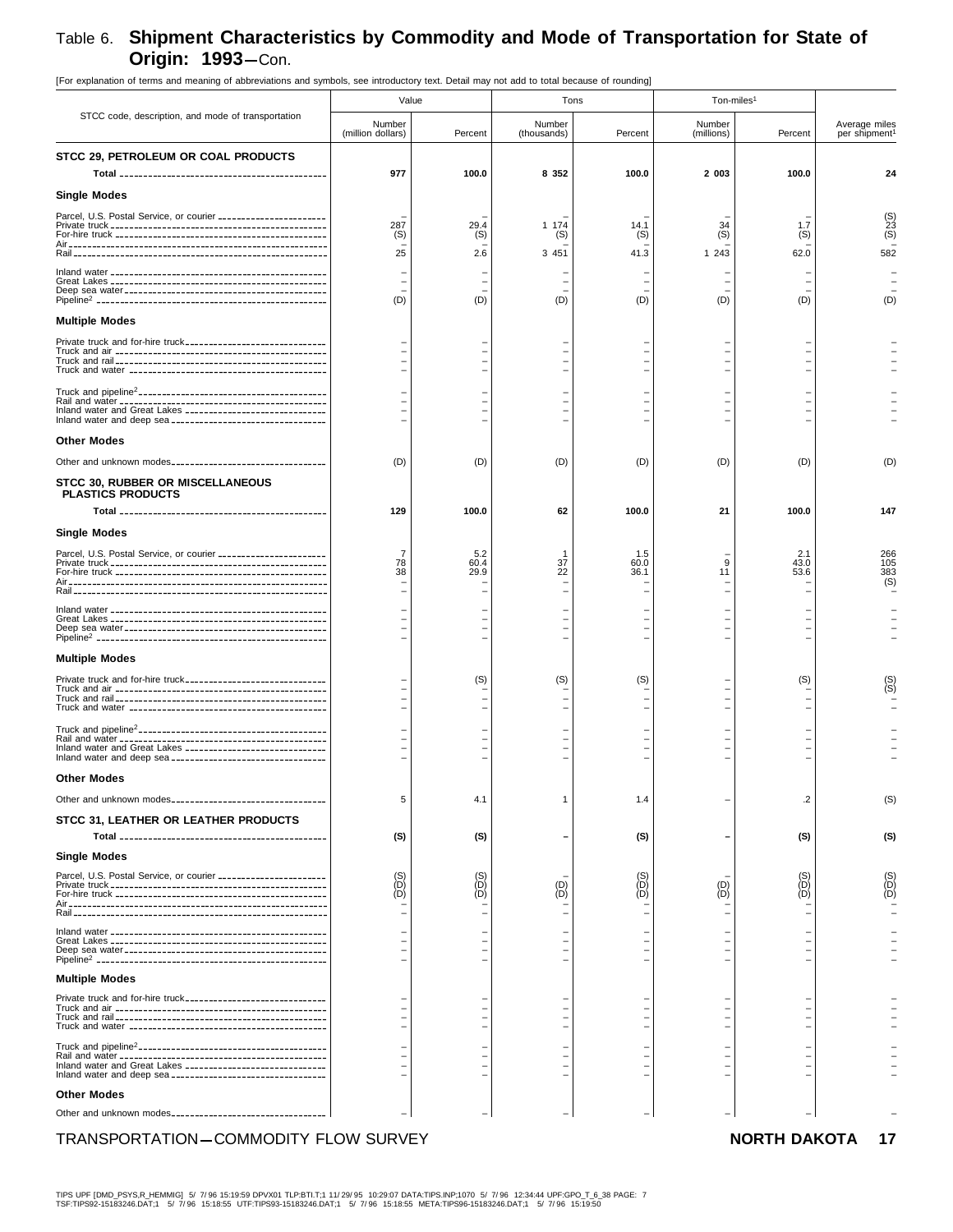[For explanation of terms and meaning of abbreviations and symbols, see introductory text. Detail may not add to total because of rounding] STCC code, description, and mode of transportation Value **Tons** Tons and Ton-miles<sup>1</sup> Number (million dollars) Percent Numbe (thousands) Percent Numbe (millions) Percent Average miles per shipment<sup>1</sup> **STCC 32, CLAY, CONCRETE, GLASS, OR STONE PRODUCTS Total 105** -------------------------------------------- **100.0 1 362 100.0 57 100.0 73 Single Modes** Parcel, U.S. Postal Service, or courier 2 ----------------------- 2.3 – – – .1 308 Private truck 93 ---------------------------------------------- 88.6 1 240 91.1 32 57.2 46 For-hire truck 9 --------------------------------------------- 8.4 (S) (S) 24 42.6 202 Air------------------------------------------------------- – ––––– – Rail ------------------------------------------------------ – ––––– – Inland water – ---------------------------------------------- ––––– – Great Lakes – ---------------------------------------------- ––––– – Deep sea water – ------------------------------------------- ––––– – Pipeline2 ------------------------------------------------- – ––––– – **Multiple Modes** Private truck and for-hire truck – ------------------------------ ––––– – Truck and air – --------------------------------------------- ––––– – Truck and rail – --------------------------------------------- ––––– – Truck and water – ------------------------------------------ ––––– – Truck and pipeline2---------------------------------------- – ––––– – Rail and water – -------------------------------------------- ––––– – Inland water and Great Lakes – ------------------------------ ––––– – Inland water and deep sea – --------------------------------- ––––– – **Other Modes** Other and unknown modes (S) --------------------------------- (S) – – – – (S) **STCC 33, PRIMARY METAL PRODUCTS Total 65** -------------------------------------------- **100.0 51 100.0 11 100.0 272 Single Modes** Parcel, U.S. Postal Service, or courier 11 ----------------------- 16.7 (S) (S) (S) (S) (S) Private truck 32 ---------------------------------------------- 49.5 33 65.0 3 23.0 55 For-hire truck 19 --------------------------------------------- 29.5 15 29.5 7 59.0 497 Air------------------------------------------------------- – ––––– – Rail ------------------------------------------------------ – ––––– – Inland water – ---------------------------------------------- ––––– – Great Lakes – ---------------------------------------------- ––––– – Deep sea water – ------------------------------------------- ––––– – Pipeline2 ------------------------------------------------- – ––––– – **Multiple Modes** Private truck and for-hire truck – ------------------------------ ––––– – Truck and air – --------------------------------------------- ––––– – Truck and rail – --------------------------------------------- ––––– – Truck and water – ------------------------------------------ ––––– – Truck and pipeline<sup>2</sup>------------------------------Rail and water – -------------------------------------------- ––––– – Inland water and Great Lakes – ------------------------------ ––––– – Inland water and deep sea **-------------------------------Other Modes** Other and unknown modes \_\_\_\_\_\_\_\_\_\_\_\_\_\_\_\_\_\_\_\_\_\_\_\_\_\_\_\_\_\_\_\_\_| (S)  $|S|$  1.1 1.1 – | – (S) **STCC 34, FABRICATED METAL PRODUCTS Total 214** -------------------------------------------- **100.0 78 100.0 44 100.0 216 Single Modes** Parcel, U.S. Postal Service, or courier 33 ----------------------- 15.4 3 3.5 1 2.6 340 Private truck 89 ---------------------------------------------- 41.6 33 42.0 6 13.0 71 For-hire truck 78 --------------------------------------------- 36.3 40 50.9 36 83.2 288 Air------------------------------------------------------- – ––––– – Rail ------------------------------------------------------ – ––––– – Inland water – ---------------------------------------------- ––––– – Great Lakes – ---------------------------------------------- ––––– – Deep sea water – ------------------------------------------- ––––– – Pipeline2 ------------------------------------------------- – ––––– – **Multiple Modes** Private truck and for-hire truck (S) ------------------------------ (S) (S) (S) – – (S) Truck and air (S) --------------------------------------------- (S) – (S) – – (S) Truck and rail – --------------------------------------------- ––––– – Truck and water – ------------------------------------------ ––––– – Truck and pipeline<sup>2</sup>---------------------------------Rail and water – -------------------------------------------- ––––– – Inland water and Great Lakes – ------------------------------ ––––– – Inland water and deep sea – --------------------------------- ––––– – **Other Modes** Other and unknown modes \_\_\_\_\_\_\_\_\_\_\_\_\_\_\_\_\_\_\_\_\_\_\_\_\_\_\_\_\_\_\_\_\_| 8 | 3.6 | 2 | 2.6 | (S)

**18 NORTH DAKOTA TRANSPORTATION-COMMODITY FLOW SURVEY**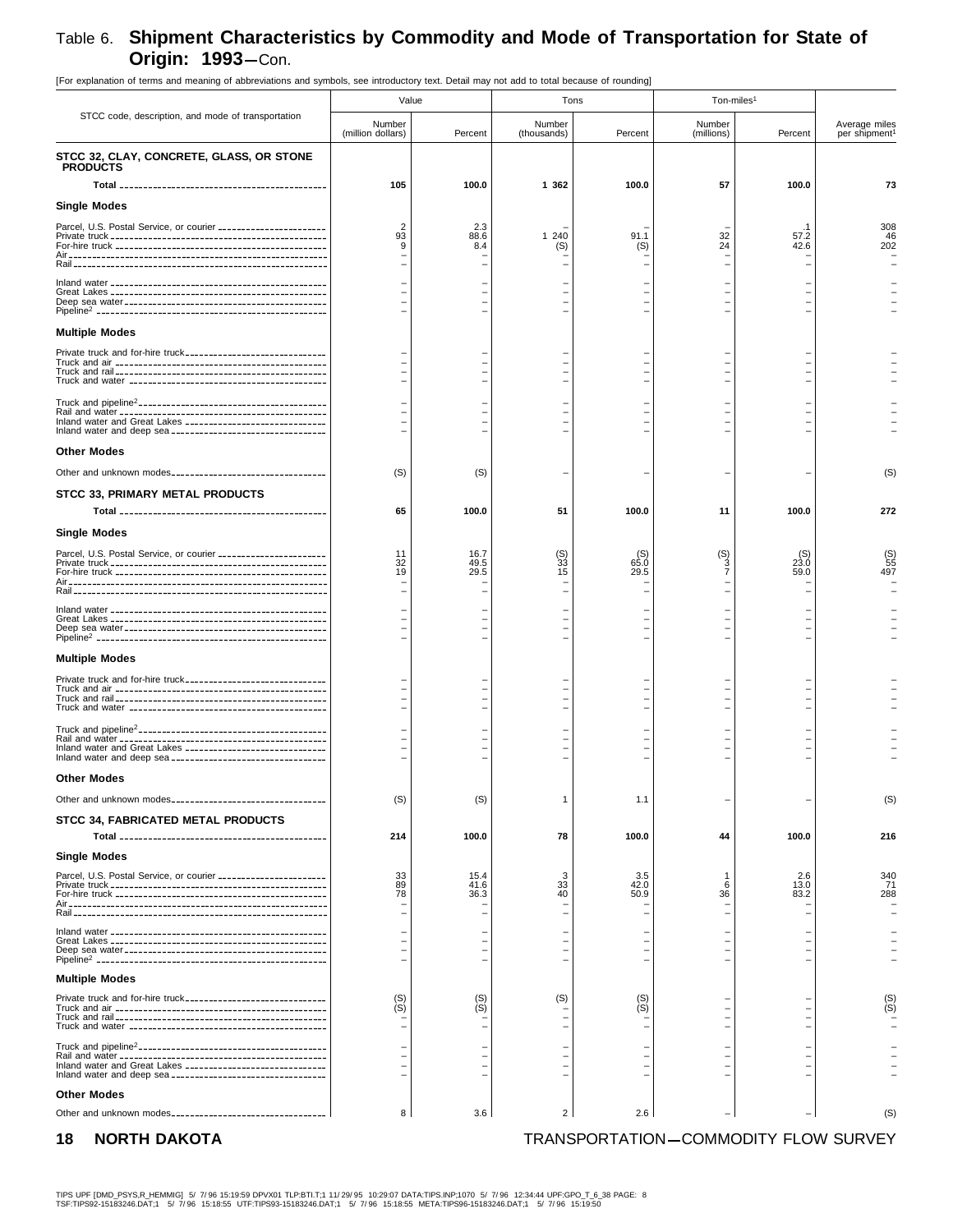| FUL Explanation of terms and meaning or abbieviations and symbols, see introductory text. Detail may not add to total because or rounding |                             |                                        |                       |              |                        |              |                                            |
|-------------------------------------------------------------------------------------------------------------------------------------------|-----------------------------|----------------------------------------|-----------------------|--------------|------------------------|--------------|--------------------------------------------|
|                                                                                                                                           | Value                       |                                        | Tons                  |              | Ton-miles <sup>1</sup> |              |                                            |
| STCC code, description, and mode of transportation                                                                                        | Number<br>(million dollars) | Percent                                | Number<br>(thousands) | Percent      | Number<br>(millions)   | Percent      | Average miles<br>per shipment <sup>1</sup> |
| STCC 35, MACHINERY, EXCLUDING ELECTRICAL                                                                                                  |                             |                                        |                       |              |                        |              |                                            |
|                                                                                                                                           | 1 1 1 9                     | 100.0                                  | 197                   | 100.0        | 138                    | 100.0        | 365                                        |
| <b>Single Modes</b>                                                                                                                       |                             |                                        |                       |              |                        |              |                                            |
|                                                                                                                                           | 183                         | 16.3                                   | 7                     |              | $\overline{4}$         |              |                                            |
| Parcel, U.S. Postal Service, or courier ______________________                                                                            | 539                         | 48.1                                   | 111                   | 3.5<br>56.3  | 56                     | 2.7<br>40.5  | 384<br>202                                 |
|                                                                                                                                           | 287                         | 25.6                                   | 57                    | 29.0         | 54                     | 38.8         | $727$<br>(S)<br>(S)                        |
|                                                                                                                                           |                             |                                        |                       |              |                        |              |                                            |
|                                                                                                                                           |                             |                                        |                       |              |                        |              |                                            |
|                                                                                                                                           |                             |                                        |                       |              |                        |              |                                            |
|                                                                                                                                           |                             |                                        |                       |              |                        |              |                                            |
| <b>Multiple Modes</b>                                                                                                                     |                             |                                        |                       |              |                        |              |                                            |
|                                                                                                                                           | (D)                         |                                        |                       | (D)          | (D)                    | (D)          |                                            |
|                                                                                                                                           | (D)                         | $\begin{pmatrix} D \\ D \end{pmatrix}$ | $\binom{D}{D}$        | (D)          | (D)                    | (D)          |                                            |
|                                                                                                                                           |                             |                                        |                       |              |                        |              |                                            |
|                                                                                                                                           |                             |                                        |                       |              |                        |              |                                            |
| Inland water and Great Lakes _______________________________                                                                              |                             |                                        |                       |              |                        |              |                                            |
| <b>Other Modes</b>                                                                                                                        |                             |                                        |                       |              |                        |              |                                            |
|                                                                                                                                           |                             |                                        |                       |              |                        |              |                                            |
| Other and unknown modes__________________________________                                                                                 | 58                          | 5.2                                    | (S)                   | (S)          | (S)                    | (S)          | (S)                                        |
| STCC 36, ELECTRICAL MACHINERY, EQUIPMENT,<br>OR SUPPLIES                                                                                  |                             |                                        |                       |              |                        |              |                                            |
|                                                                                                                                           | 172                         | 100.0                                  | 18                    | 100.0        | 5                      | 100.0        | 232                                        |
|                                                                                                                                           |                             |                                        |                       |              |                        |              |                                            |
| <b>Single Modes</b>                                                                                                                       |                             |                                        |                       |              |                        |              |                                            |
| Parcel, U.S. Postal Service, or courier ______________________                                                                            | 83<br>47                    | 48.0<br>27.4                           | 10                    | 14.5<br>52.9 |                        | 17.3<br>26.3 | 322<br>110                                 |
|                                                                                                                                           | 29                          | 16.9<br>(S)                            | 5                     | 25.9         | 3                      | 53.4         | 213                                        |
|                                                                                                                                           |                             |                                        |                       |              |                        |              | $S($ S)                                    |
|                                                                                                                                           |                             |                                        |                       |              |                        |              |                                            |
|                                                                                                                                           |                             |                                        |                       |              |                        |              |                                            |
|                                                                                                                                           |                             |                                        |                       |              |                        |              |                                            |
| <b>Multiple Modes</b>                                                                                                                     |                             |                                        |                       |              |                        |              |                                            |
| Private truck and for-hire truck-------------------------------                                                                           | 2                           | 1.2                                    |                       |              |                        | .2           | 1 172                                      |
|                                                                                                                                           |                             |                                        |                       |              |                        |              |                                            |
|                                                                                                                                           |                             |                                        |                       |              |                        |              |                                            |
|                                                                                                                                           |                             |                                        |                       |              |                        |              |                                            |
| Inland water and Great Lakes ______________________________                                                                               |                             |                                        |                       |              |                        |              |                                            |
|                                                                                                                                           |                             |                                        |                       |              |                        |              |                                            |
| <b>Other Modes</b>                                                                                                                        |                             |                                        |                       |              |                        |              |                                            |
| Other and unknown modes_________________________________                                                                                  | (S)                         | (S)                                    | (S)                   | (S)          |                        | (S)          | (S)                                        |
| STCC 37, TRANSPORTATION EQUIPMENT                                                                                                         |                             |                                        |                       |              |                        |              |                                            |
|                                                                                                                                           | 465                         | 100.0                                  | (S)                   | (S)          | (S)                    | (S)          | (S)                                        |
| <b>Single Modes</b>                                                                                                                       |                             |                                        |                       |              |                        |              |                                            |
| Parcel, U.S. Postal Service, or courier ______________________                                                                            | 60<br>76                    | 12.8<br>16.3                           |                       | 3.0          |                        | 1.0          | 211                                        |
|                                                                                                                                           | 106                         | 22.8                                   | (S)<br>(S)            | (S)<br>(S)   | $(S)$<br>$(S)$         | $S($ S)      | ÌSÍ                                        |
|                                                                                                                                           |                             |                                        |                       |              |                        |              |                                            |
|                                                                                                                                           |                             |                                        |                       |              |                        |              |                                            |
|                                                                                                                                           |                             |                                        |                       |              |                        |              |                                            |
|                                                                                                                                           |                             |                                        |                       |              |                        |              |                                            |
| <b>Multiple Modes</b>                                                                                                                     |                             |                                        |                       |              |                        |              |                                            |
| Private truck and for-hire truck_______________________________                                                                           |                             |                                        |                       |              |                        |              | 1 437                                      |
|                                                                                                                                           | 5                           | 1.2                                    |                       |              |                        |              |                                            |
|                                                                                                                                           |                             |                                        |                       |              |                        |              |                                            |
|                                                                                                                                           |                             |                                        |                       |              |                        |              |                                            |
| Inland water and Great Lakes _______________________________                                                                              |                             |                                        |                       |              |                        |              |                                            |
|                                                                                                                                           |                             |                                        |                       |              |                        |              |                                            |
| <b>Other Modes</b>                                                                                                                        |                             |                                        |                       |              |                        |              |                                            |
| Other and unknown modes___________________________________                                                                                | 219                         | 47.0                                   | 14                    | 9.4          | 19                     | 15.3         | (S)                                        |

[For explanation of terms and meaning of abbreviations and symbols, see introductory text. Detail may not add to total because of rounding]

### TRANSPORTATION-COMMODITY FLOW SURVEY **NORTH DAKOTA 19**

TIPS UPF [DMD\_PSYS,R\_HEMMIG] 5/ 7/96 15:19:59 DPVX01 TLP:BTI.T;1 11/29/95 10:29:07 DATA:TIPS.INP;1070 5/ 7/96 12:34:44 UPF:GPO\_T\_6\_38 PAGE: 9<br>TSF:TIPS92-15183246.DAT;1 5/ 7/96 15:18:55 UTF:TIPS93-15183246.DAT;1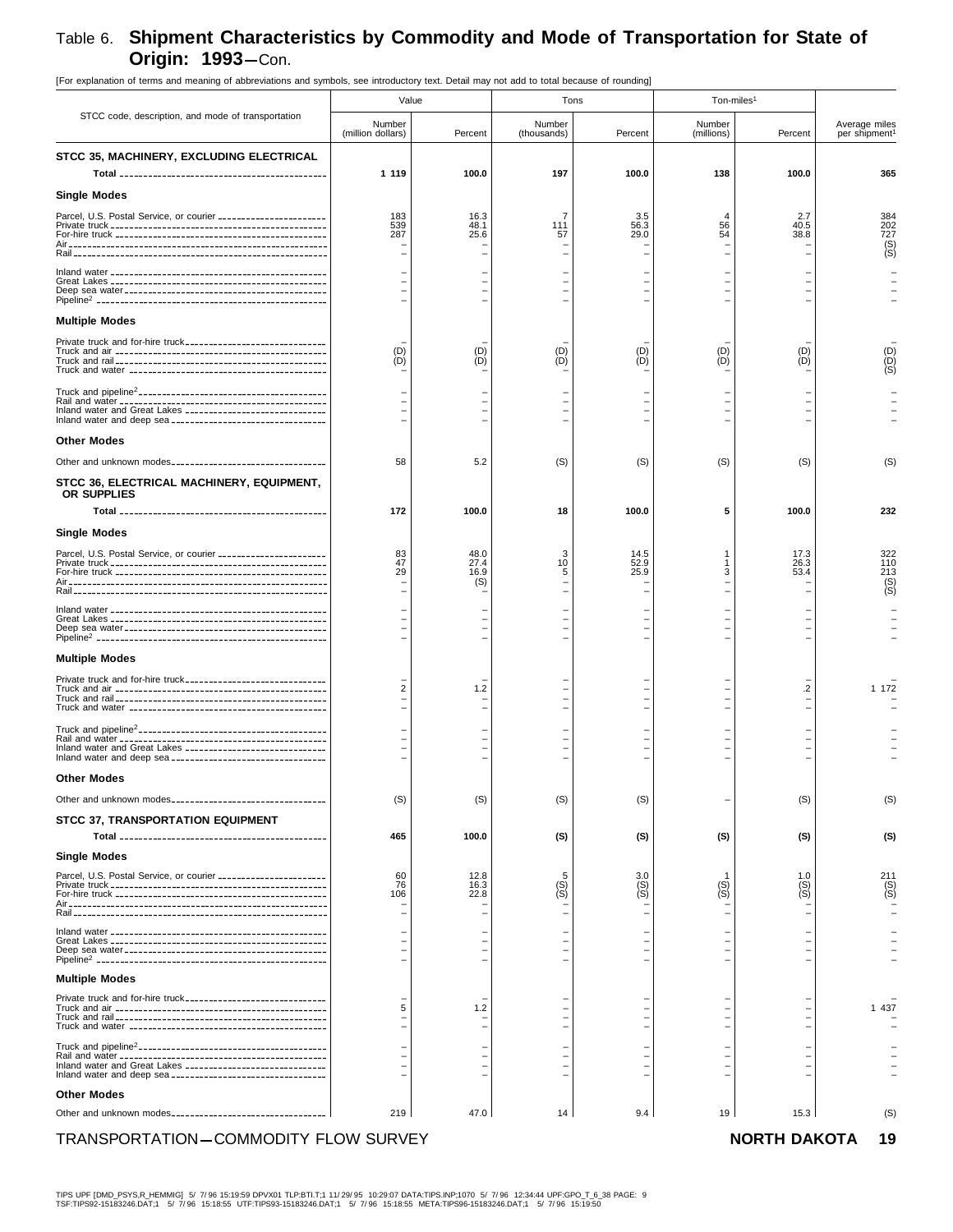[For explanation of terms and meaning of abbreviations and symbols, see introductory text. Detail may not add to total because of rounding] STCC code, description, and mode of transportation Value **Tons** Tons and Ton-miles<sup>1</sup> Number (million dollars) Percent Number (thousands) Percent Numbe (millions) Percent Average miles per shipment<sup>1</sup> **STCC 38, INSTRUMENTS, PHOTOGRAPHIC GOODS, OPTICAL GOODS, WATCHES, OR CLOCKS Total 142** -------------------------------------------- **100.0 8 100.0 2 100.0 264 Single Modes** Parcel, U.S. Postal Service, or courier 69 ----------------------- 48.6 2 24.7 1 29.8 300 Private truck 35 ---------------------------------------------- 24.9 2 29.2 – 10.8 72 For-hire truck 37 --------------------------------------------- 25.7 4 46.1 1 59.4 (S) Air------------------------------------------------------- – ––––– – Rail ------------------------------------------------------ – ––––– – Inland water – ---------------------------------------------- ––––– – Great Lakes – ---------------------------------------------- ––––– – Deep sea water – ------------------------------------------- ––––– – Pipeline2 ------------------------------------------------- – ––––– – **Multiple Modes** Private truck and for-hire truck – ------------------------------ ––––– – Truck and air – --------------------------------------------- (S) – – – – (S) Truck and rail – --------------------------------------------- ––––– – Truck and water – ------------------------------------------ ––––– – Truck and pipeline2---------------------------------------- – ––––– – Rail and water – -------------------------------------------- ––––– – Inland water and Great Lakes – ------------------------------ ––––– – Inland water and deep sea – --------------------------------- ––––– – **Other Modes** Other and unknown modes 1 --------------------------------- .6 – .1 – – (S) **STCC 39, MISCELLANEOUS PRODUCTS OF MANUFACTURING Total 55** -------------------------------------------- **100.0 6 100.0 1 100.0 (S) Single Modes** Parcel, U.S. Postal Service, or courier 27 ----------------------- 49.1 1 10.7 – 26.0 511 Private truck 11 ---------------------------------------------- 19.5 3 48.9 – 38.0 54 For-hire truck 5 --------------------------------------------- 9.1 (S) (S) – 31.1 371 Air------------------------------------------------------- – ––––– – Rail ------------------------------------------------------ – ––––– – Inland water – ---------------------------------------------- ––––– – Great Lakes – ---------------------------------------------- ––––– – Deep sea water – ------------------------------------------- ––––– – Pipeline2 ------------------------------------------------- – ––––– – **Multiple Modes** Private truck and for-hire truck – ------------------------------ ––––– – Truck and air – --------------------------------------------- ––––– – Truck and rail – --------------------------------------------- ––––– – Truck and water – ------------------------------------------ ––––– – Truck and pipeline2---------------------------------------- – ––––– – Rail and water – -------------------------------------------- ––––– – Inland water and Great Lakes – ------------------------------ ––––– – Inland water and deep sea – --------------------------------- ––––– – **Other Modes** Other and unknown modes \_\_\_\_\_\_\_\_\_\_\_\_\_\_\_\_\_\_\_\_\_\_\_\_\_\_\_\_\_\_\_| (S) | (S) | (S) | (S) | (S) | (S) | (S) | (S) **STCC 40, WASTE OR SCRAP MATERIALS Total 19** -------------------------------------------- **100.0 173 100.0 56 100.0 282 Single Modes** Parcel, U.S. Postal Service, or courier – ----------------------- ––––– – Private truck 1 ---------------------------------------------- 3.6 19 11.2 1 2.1 (S) For-hire truck 8 --------------------------------------------- 41.0 34 19.6 10 18.6 313 Air------------------------------------------------------- – ––––– – Rail ------------------------------------------------------ <sup>10</sup> 55.4 120 69.2 45 79.3 398 Inland water – ---------------------------------------------- ––––– – Great Lakes – ---------------------------------------------- ––––– – Deep sea water – ------------------------------------------- ––––– – Pipeline2 ------------------------------------------------- – ––––– – **Multiple Modes** Private truck and for-hire truck – ------------------------------ ––––– – Truck and air – --------------------------------------------- ––––– – Truck and rail – --------------------------------------------- ––––– – Truck and water – ------------------------------------------ ––––– – Truck and pipeline<sup>2</sup>---------------------------------Rail and water – -------------------------------------------- ––––– – Inland water and Great Lakes – ------------------------------ ––––– – Inland water and deep sea – --------------------------------- ––––– – **Other Modes** Other and unknown modes – --------------------------------- ––––– –

#### **20 NORTH DAKOTA TRANSPORTATION—COMMODITY FLOW SURVEY**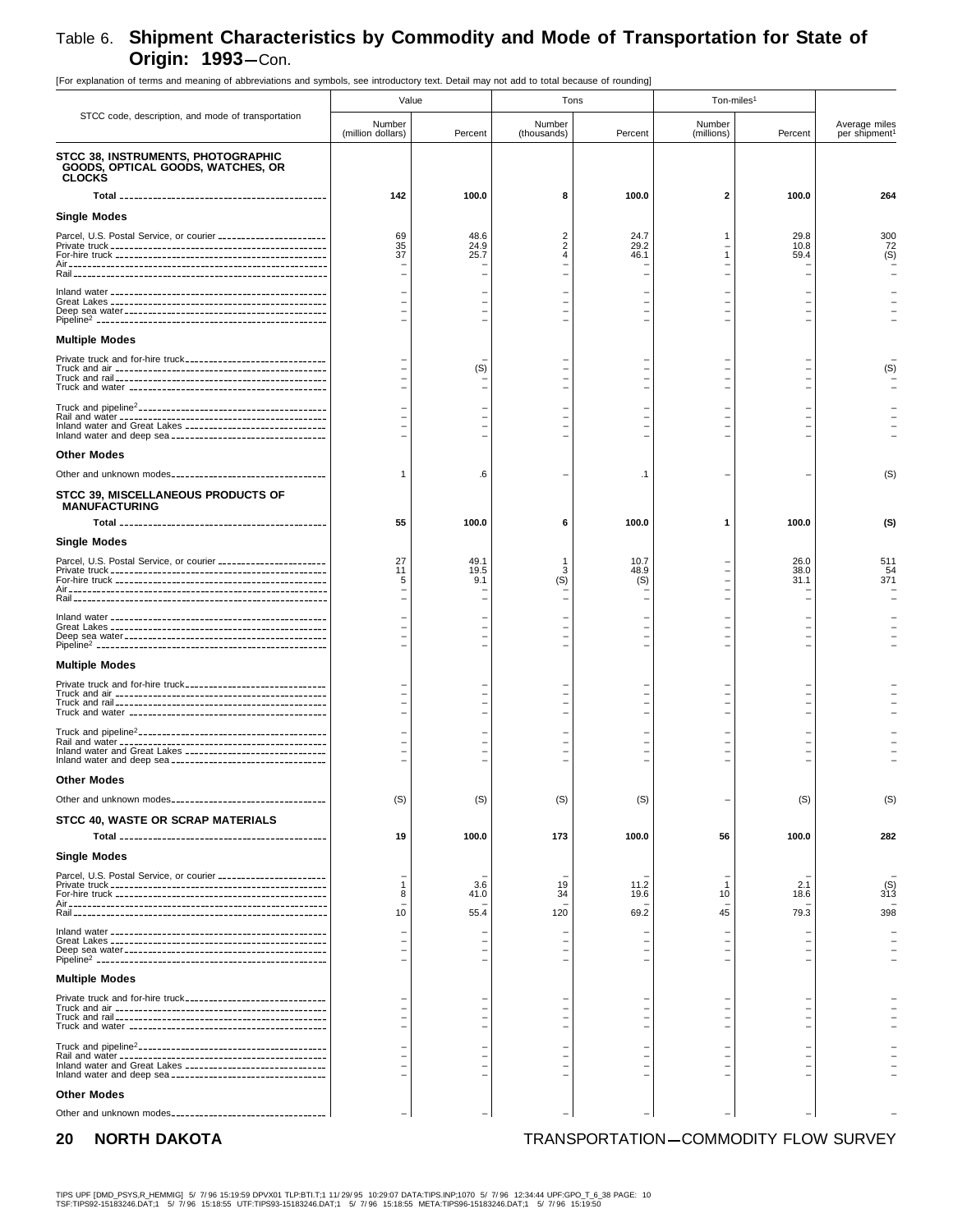| [For explanation of terms and meaning of abbreviations and symbols, see introductory text. Detail may not add to total because of rounding] |                                                        |                                        |                       |                          |                        |                                        |                               |
|---------------------------------------------------------------------------------------------------------------------------------------------|--------------------------------------------------------|----------------------------------------|-----------------------|--------------------------|------------------------|----------------------------------------|-------------------------------|
|                                                                                                                                             | Value                                                  |                                        | Tons                  |                          | Ton-miles <sup>1</sup> |                                        |                               |
| STCC code, description, and mode of transportation                                                                                          | Number<br>(million dollars)                            | Percent                                | Number<br>(thousands) | Percent                  | Number<br>(millions)   | Percent                                | Average miles<br>per shipment |
| STCC 41, MISCELLANEOUS FREIGHT SHIPMENTS                                                                                                    |                                                        |                                        |                       |                          |                        |                                        |                               |
|                                                                                                                                             | (S)                                                    | (S)                                    |                       | (S)                      |                        | (S)                                    | (S)                           |
| <b>Single Modes</b>                                                                                                                         |                                                        |                                        |                       |                          |                        |                                        |                               |
| Parcel, U.S. Postal Service, or courier ______________________                                                                              | (S)                                                    | $(S)$<br>$(S)$                         |                       | (S)<br>(S)               |                        | $(S)$<br>$(S)$                         | (S)<br>(S)                    |
|                                                                                                                                             |                                                        |                                        |                       |                          |                        |                                        |                               |
|                                                                                                                                             |                                                        |                                        |                       |                          |                        |                                        |                               |
|                                                                                                                                             |                                                        |                                        |                       |                          |                        |                                        |                               |
|                                                                                                                                             |                                                        |                                        |                       |                          |                        |                                        |                               |
| <b>Multiple Modes</b>                                                                                                                       |                                                        |                                        |                       |                          |                        |                                        |                               |
|                                                                                                                                             |                                                        |                                        |                       |                          |                        |                                        |                               |
|                                                                                                                                             |                                                        |                                        |                       | $\overline{\phantom{0}}$ |                        |                                        |                               |
|                                                                                                                                             |                                                        |                                        |                       |                          |                        |                                        |                               |
|                                                                                                                                             |                                                        |                                        |                       |                          |                        |                                        |                               |
| Inland water and Great Lakes _______________________________                                                                                |                                                        |                                        |                       |                          |                        |                                        |                               |
|                                                                                                                                             |                                                        |                                        |                       |                          |                        |                                        |                               |
| <b>Other Modes</b>                                                                                                                          |                                                        |                                        |                       |                          |                        |                                        |                               |
|                                                                                                                                             |                                                        |                                        |                       |                          |                        |                                        |                               |
| STCC 42, CONTAINERS, CARRIERS OR DEVICES,<br>SHIPPING, RETURNED EMPTY                                                                       |                                                        |                                        |                       |                          |                        |                                        |                               |
|                                                                                                                                             | (D)                                                    | (D)                                    | (D)                   | (D)                      | (D)                    | (D)                                    | (D)                           |
| <b>Single Modes</b>                                                                                                                         |                                                        |                                        |                       |                          |                        |                                        |                               |
| Parcel, U.S. Postal Service, or courier _____________________                                                                               |                                                        | (D)                                    |                       |                          |                        |                                        |                               |
|                                                                                                                                             | (D)                                                    |                                        | (D)                   | (D)                      | (D)                    | (D)                                    | (D)                           |
|                                                                                                                                             |                                                        |                                        |                       |                          |                        |                                        |                               |
|                                                                                                                                             |                                                        |                                        |                       |                          |                        |                                        |                               |
|                                                                                                                                             |                                                        |                                        |                       |                          |                        |                                        |                               |
| <b>Multiple Modes</b>                                                                                                                       |                                                        |                                        |                       |                          |                        |                                        |                               |
|                                                                                                                                             |                                                        |                                        |                       |                          |                        |                                        |                               |
|                                                                                                                                             |                                                        |                                        |                       |                          |                        |                                        |                               |
|                                                                                                                                             |                                                        |                                        |                       |                          |                        |                                        |                               |
|                                                                                                                                             |                                                        |                                        |                       |                          |                        |                                        |                               |
| Inland water and Great Lakes ________________________________                                                                               |                                                        |                                        |                       |                          |                        |                                        |                               |
| <b>Other Modes</b>                                                                                                                          |                                                        |                                        |                       |                          |                        |                                        |                               |
|                                                                                                                                             |                                                        |                                        |                       |                          |                        |                                        |                               |
| STCC 48, WASTE HAZARDOUS MATERIALS OR                                                                                                       |                                                        |                                        |                       |                          |                        |                                        |                               |
| <b>WASTE HAZARDOUS SUBSTANCES</b>                                                                                                           |                                                        |                                        |                       |                          |                        |                                        |                               |
|                                                                                                                                             |                                                        | 100.0                                  | (S)                   | (S)                      | (S)                    | (S)                                    | (S)                           |
| <b>Single Modes</b>                                                                                                                         |                                                        |                                        |                       |                          |                        |                                        |                               |
| Parcel, U.S. Postal Service, or courier                                                                                                     | $\begin{matrix} \text{(D)} \\ \text{(D)} \end{matrix}$ | $\begin{pmatrix} D \\ D \end{pmatrix}$ | (D)                   | (D)                      | (D)<br>(D)             | $\begin{pmatrix} D \\ D \end{pmatrix}$ | $(D)$<br>$(D)$                |
|                                                                                                                                             | (D)                                                    | (D)                                    | (D)                   | (D)                      | (D)                    | (D)                                    |                               |
|                                                                                                                                             |                                                        |                                        |                       |                          |                        |                                        |                               |
|                                                                                                                                             |                                                        |                                        |                       |                          |                        |                                        |                               |
|                                                                                                                                             |                                                        |                                        |                       |                          |                        |                                        |                               |
| <b>Multiple Modes</b>                                                                                                                       |                                                        |                                        |                       |                          |                        |                                        |                               |
|                                                                                                                                             |                                                        |                                        |                       |                          |                        |                                        |                               |
|                                                                                                                                             |                                                        |                                        |                       |                          |                        |                                        |                               |
|                                                                                                                                             |                                                        |                                        |                       |                          |                        |                                        |                               |
|                                                                                                                                             |                                                        |                                        |                       |                          |                        |                                        |                               |
| Inland water and Great Lakes _______________________________                                                                                |                                                        |                                        |                       |                          |                        |                                        |                               |
| <b>Other Modes</b>                                                                                                                          |                                                        |                                        |                       |                          |                        |                                        |                               |
| Other and unknown modes                                                                                                                     |                                                        |                                        |                       |                          |                        |                                        |                               |
| TRANSPORTATION-COMMODITY FLOW SURVEY                                                                                                        |                                                        |                                        |                       |                          |                        | <b>NORTH DAKOTA</b> 21                 |                               |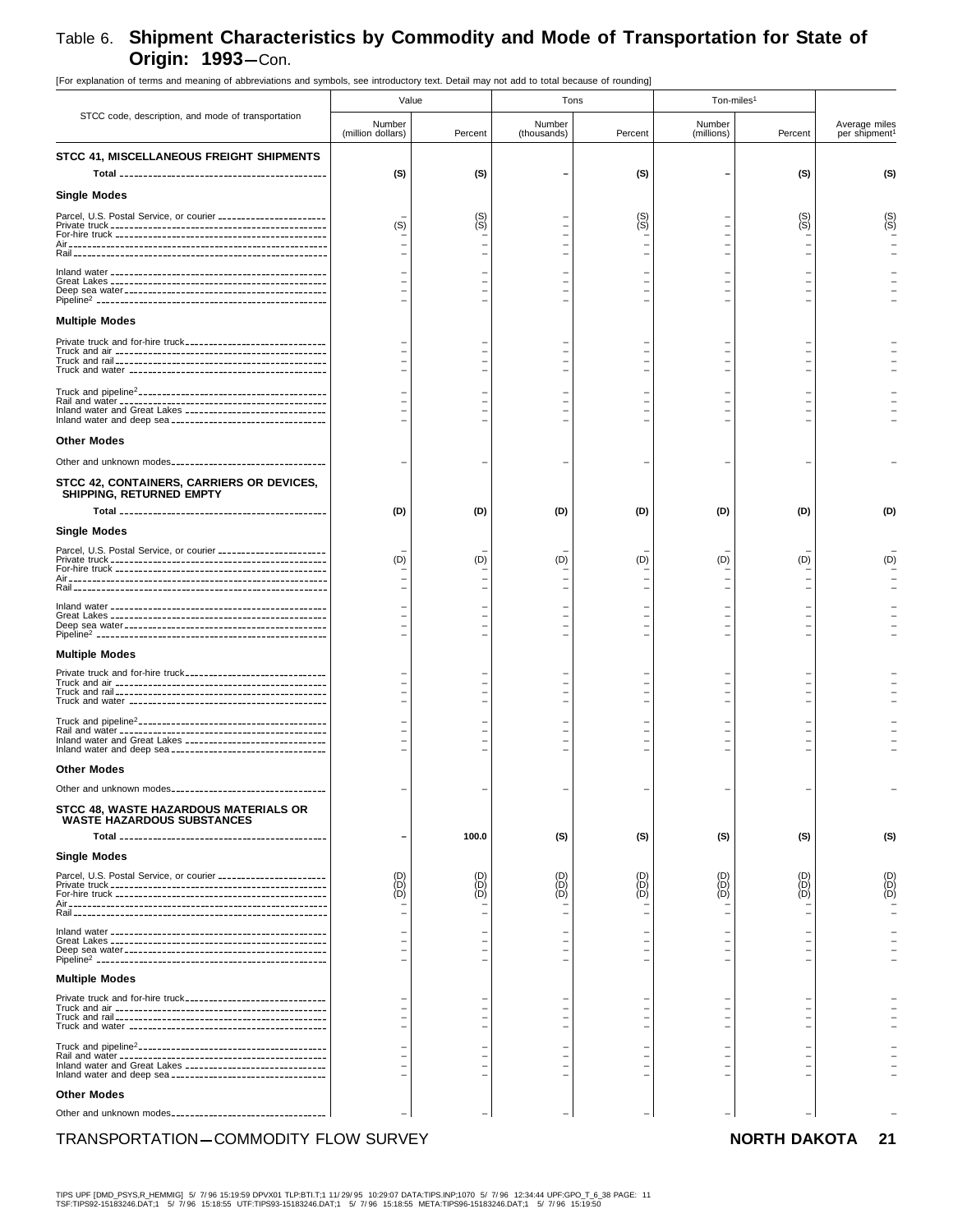[For explanation of terms and meaning of abbreviations and symbols, see introductory text. Detail may not add to total because of rounding]

|                                                                        | Value                          |                          | Tons                  |                          | Ton-miles <sup>1</sup> |                       |                                            |
|------------------------------------------------------------------------|--------------------------------|--------------------------|-----------------------|--------------------------|------------------------|-----------------------|--------------------------------------------|
| STCC code, description, and mode of transportation                     | Number<br>(million dollars)    | Percent                  | Number<br>(thousands) | Percent                  | Number<br>(millions)   | Percent               | Average miles<br>per shipment <sup>1</sup> |
| <b>COMMODITY UNKNOWN</b>                                               |                                |                          |                       |                          |                        |                       |                                            |
|                                                                        | (S)                            | (S)                      | (S)                   | (S)                      | (S)                    | (S)                   | (S)                                        |
| <b>Single Modes</b>                                                    |                                |                          |                       |                          |                        |                       |                                            |
| Parcel, U.S. Postal Service, or courier ______________________<br>Rail | $(S)$<br>$(S)$<br>$(S)$<br>(D) | (S)<br>(S)<br>(S)<br>(D) | $(S)$<br>$(S)$<br>(D) | (S)<br>(S)<br>(S)<br>(D) | (S)<br>(S)<br>(D)      | $(S)$<br>$(S)$<br>(D) | $(S)$<br>$(S)$<br>$(S)$<br>(D)             |
|                                                                        |                                |                          |                       |                          |                        |                       |                                            |
| <b>Multiple Modes</b>                                                  |                                |                          |                       |                          |                        |                       |                                            |
|                                                                        |                                |                          |                       |                          |                        |                       |                                            |
| Inland water and Great Lakes _______________________________           |                                |                          |                       |                          |                        |                       |                                            |
| <b>Other Modes</b>                                                     |                                |                          |                       |                          |                        |                       |                                            |
|                                                                        | (D)                            | (D)                      | (D)                   | (D)                      | (D)                    | (D)                   | (D)                                        |

Note: "Deep sea water" as a single mode describes shipments moving only on the open waters of the oceans or the Gulf of Mexico. Most shipments moving primarily on the open ocean<br>are tabulated under "Inland water and deep s

– Represents zero or less than 1 unit of measure.<br>(D) Denotes figures withheld to avoid disclosing data for individual companies.<br>respective totals. do not meet publication standards due to high sampling variability or oth

1Average miles and ton-miles are based on the estimated distance traveled, not on Great Circle Distance. See the "Mileage Calculations" section of this report for explanation. Calculation<br>of average miles per shipment excl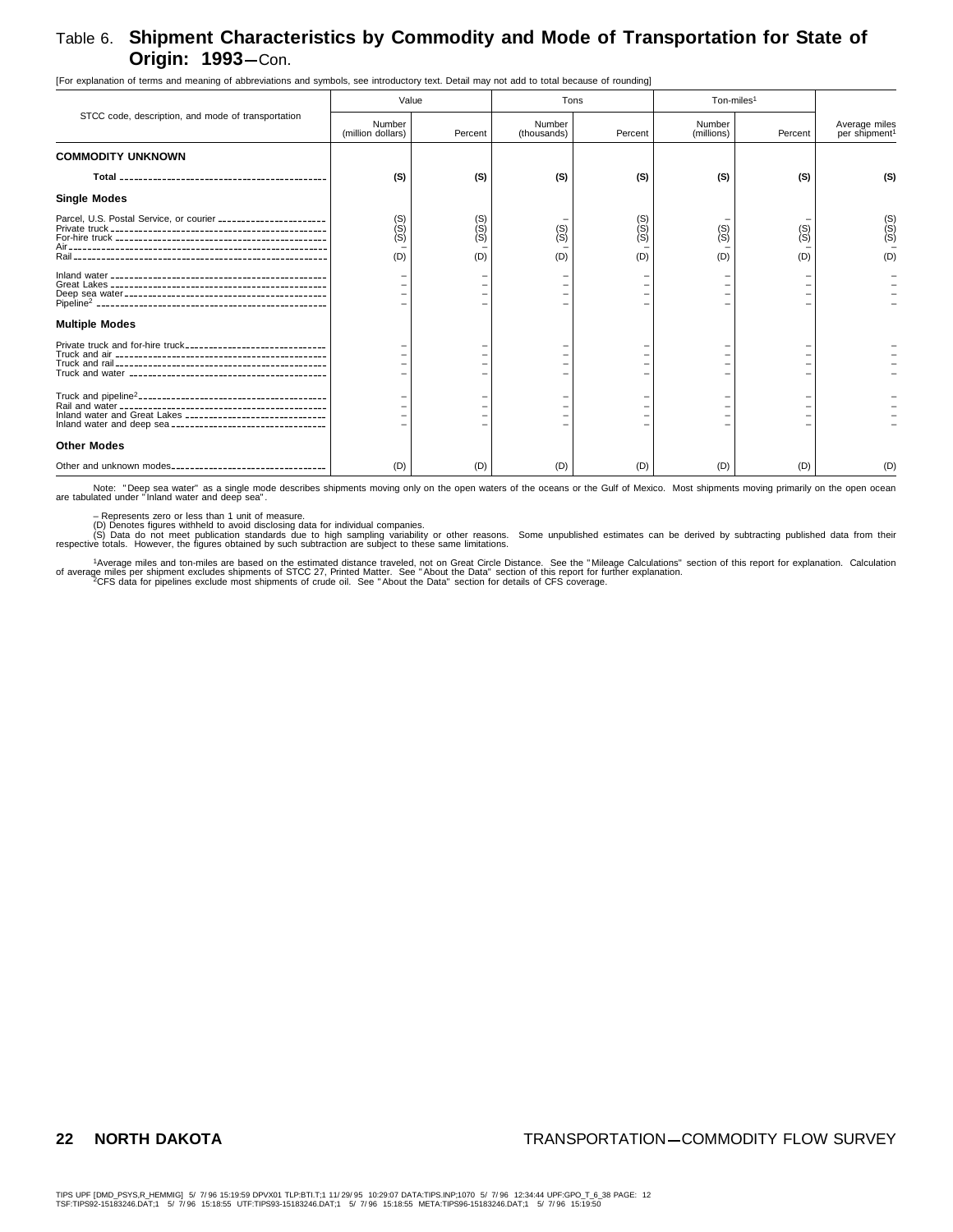# Table 7. **Shipment Characteristics by State of Destination for State of Origin: 1993**

State of Destination Value **Ton-miles1** Tons Ton-miles<sup>1</sup> Number (million dollars) Percent Number (thousands) Percent Number (millions) Percent **Total**-------------------------------------------------------- **10 528 100.0 60 768 100.0 18 698 100.0 NEW ENGLAND STATES** Connecticut ---------------------------------------------------------- 11 .1 11 – 17 .1 Maine --------------------------------------------------------------- (S) (S) (S) – (S) – Massachusetts ------------------------------------------------------- 20 .2 7 – 13 .1 New Hampshire ------------------------------------------------------ 4 – (S) – (S) – Rhode Island--------------------------------------------------------- (S) –––– – Vermont ------------------------------------------------------------- (S) (S) 19 – 36 .2 **MIDDLE ATLANTIC STATES** New Jersey ---------------------------------------------------------- 53 .5 53 .1 88 .5 New York------------------------------------------------------------ 90 .9 225 .4 365 2.0 Pennsylvania--------------------------------------------------------- 101 1.0 93 .2 136 .7 **EAST NORTH CENTRAL STATES** Illinois --------------------------------------------------------------- 273 2.6 (S) (S) (S) (S) Indiana -------------------------------------------------------------- 80 .8 75 .1 60 .3 Michigan------------------------------------------------------------- 156 1.5 271 .4 262 1.4 Ohio ---------------------------------------------------------------- 136 1.3 173 .3 182 1.0 Wisconsin ----------------------------------------------------------- 344 3.3 1 652 2.7 832 4.4 **WEST NORTH CENTRAL STATES** Iowa ---------------------------------------------------------------- 162 1.5 256 .4 122 .7 Kansas -------------------------------------------------------------- 35 .3 57 .1 (S) – Minnesota ----------------------------------------------------------- 2 889 27.4 13 163 21.7 4 313 23.1 Missouri ------------------------------------------------------------- 124 1.2 691 1.1 690 3.7 Nebraska ------------------------------------------------------------ 54 .5 129 .2 84 .5 North Dakota -------------------------------------------------------- 3 948 37.5 34 118 56.1 1 418 7.6 South Dakota -------------------------------------------------------- 326 3.1 3 684 6.1 1 265 6.8 **SOUTH ATLANTIC STATES** Delaware ------------------------------------------------------------ (S) – (S) – (S) – District of Columbia --------------------------------------------------- – –––– – Florida -------------------------------------------------------------- 74 .7 122 .2 245 1.3 Georgia ------------------------------------------------------------- 28 .3 (S) – (S) – Maryland ------------------------------------------------------------ 30 .3 (S) (S) (S) – North Carolina ------------------------------------------------------- 44 .4 52 .1 89 .5 South Carolina ------------------------------------------------------- 8 .1 (S) – (S) – Virginia -------------------------------------------------------------- (S) (S) (S) (S) (S) (S) West Virginia--------------------------------------------------------- (S) – (S) – (S) – **EAST SOUTH CENTRAL STATES** Alabama------------------------------------------------------------- 12 .1 (S) – (S) – Kentucky ------------------------------------------------------------ <sup>18</sup> .2 28 – 30 .2 Mississippi ----------------------------------------------------------- <sup>9</sup> .1 5 – 7 – Tennessee----------------------------------------------------------- <sup>52</sup> .5 72 .1 90 .5 **WEST SOUTH CENTRAL STATES** Arkansas ------------------------------------------------------------ <sup>19</sup> .2 36 .1 36 .2 Louisiana ------------------------------------------------------------ <sup>22</sup> .2 45 .1 64 .3 Oklahoma ----------------------------------------------------------- <sup>13</sup> .1 (S) – (S) – Texas --------------------------------------------------------------- <sup>333</sup> 3.2 872 1.4 1 482 7.9 **MOUNTAIN STATES** Arizona-------------------------------------------------------------- 57 .5 54 .1 (S) – Colorado ------------------------------------------------------------ <sup>67</sup> .6 68 .1 76 .4 Idaho --------------------------------------------------------------- <sup>25</sup> .2 128 .2 178 1.0 Montana------------------------------------------------------------- <sup>202</sup> 1.9 (S) (S) (S) (S) Nevada-------------------------------------------------------------- <sup>5</sup> –1–1 – New Mexico --------------------------------------------------------- <sup>5</sup> –1–1 – Utah ---------------------------------------------------------------- <sup>19</sup> .2 (S) – (S) – Wyoming ------------------------------------------------------------ 15 .1 (S) – 2 – **PACIFIC STATES** Alaska -------------------------------------------------------------- (S) –––– – California ------------------------------------------------------------ <sup>261</sup> 2.5 (S) (S) (S) (S) Hawaii--------------------------------------------------------------- (S) – – – (S) – Oregon -------------------------------------------------------------- <sup>155</sup> 1.5 944 1.6 1 460 7.8 Washington ---------------------------------------------------------- <sup>135</sup> 1.3 496 .8 687 3.7

[For explanation of terms and meaning of abbreviations and symbols, see introductory text. Detail may not add to total because of rounding]

– Represents zero or less than 1 unit of measure.<br>(D) Denotes figures withheld to avoid disclosing data for individual companies.<br>(S) Data do not meet publication standards due to high sampling variability or other reasons

1Ton-miles are based on the estimated distance traveled, not on Great Circle Distance. See the " Mileage Calculations" section of this report for further explanation.

## TRANSPORTATION-COMMODITY FLOW SURVEY **NORTH DAKOTA 23**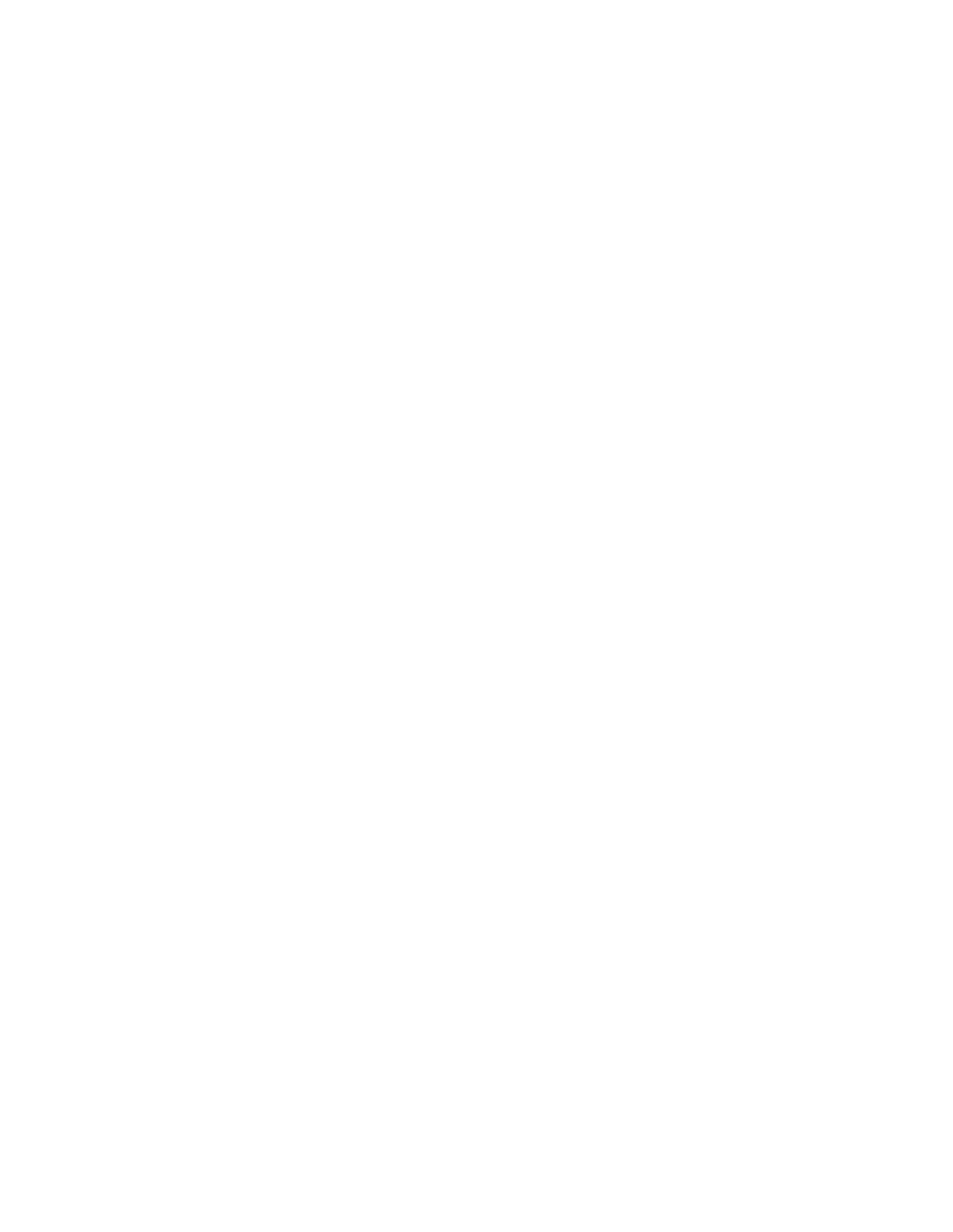# Appendix A. **Comparability With Previous Surveys**

The Commodity Flow Survey (CFS) restores a data program on commodity flows that the Census Bureau conducted as a part of its 5-year economic census program from 1963 through 1977. The Census Bureau last published commodity flow data for the 1977 Commodity Transportation Survey (CTS). Data collected for a modified 1983 CTS did not meet the Census Bureau quality standards, and were not published. Funding was not available to conduct the 1987 CTS. The following table shows a comparison of the 1977, 1983, and 1993 surveys. For the 1993 CFS, the Census Bureau incorporated improvements identified from the evaluation of previous surveys and additional research.

| Item                           | 1977                                                                                                                                                            | 1983 <sup>1</sup>                                                                                                                              | 1993                                                                                                                                                                                                                                           |
|--------------------------------|-----------------------------------------------------------------------------------------------------------------------------------------------------------------|------------------------------------------------------------------------------------------------------------------------------------------------|------------------------------------------------------------------------------------------------------------------------------------------------------------------------------------------------------------------------------------------------|
| 1. Industry coverage           | All manufacturers                                                                                                                                               | All manufacturers                                                                                                                              | Manufacturers (minor exceptions)                                                                                                                                                                                                               |
|                                |                                                                                                                                                                 | Selected mining establishments                                                                                                                 | Mining (except mining services<br>and oil and gas extraction)                                                                                                                                                                                  |
|                                |                                                                                                                                                                 | Grain wholesalers<br>Petroleum bulk plants                                                                                                     | All wholesale                                                                                                                                                                                                                                  |
|                                |                                                                                                                                                                 |                                                                                                                                                | Video tape distributers                                                                                                                                                                                                                        |
|                                |                                                                                                                                                                 |                                                                                                                                                | Catalog mail-order houses                                                                                                                                                                                                                      |
|                                |                                                                                                                                                                 |                                                                                                                                                | Auxiliaries (e.g., warehouses)                                                                                                                                                                                                                 |
| 2. Sample size                 | Approximately 20,000 estab-<br>lishments selected from the<br>Census of Manufactures'<br>universe of 350,000                                                    | Approximately 71,000 estab-<br>lishments selected from a uni-<br>verse of approximately 339,000<br>in-scope establishments on<br>the 1982 SSEL | Approximately 200,000 estab-<br>lishments selected from a uni-<br>verse of approximately 800,000<br>in-scope establishments on the<br>1992 SSEL                                                                                                |
| 3. Survey methodology          | Respondents took a sample<br>of all shipments for the<br>previous year.<br>For each sampled shipment,<br>respondents reported data,<br>including commodity code | Respondents summarized data<br>on their shipments for the<br>previous year<br>No shipment sample<br>No reporting of commodity                  | Respondents took a sample of<br>their individual outbound ship-<br>ments for a 2-week period dur-<br>ing each of the four calendar<br>quarters of 1993<br>For each sampled shipment,<br>respondents reported data,<br>including commodity code |
| 4. Mode of transpor-<br>tation | Rail                                                                                                                                                            | Piggyback rail<br>Rail                                                                                                                         | Rail                                                                                                                                                                                                                                           |
|                                | For-hire motor carrier, ICC<br>For-hire motor carrier, non-ICC                                                                                                  | Motor carrier                                                                                                                                  | For-hire truck                                                                                                                                                                                                                                 |
|                                | Private truck                                                                                                                                                   | Private truck                                                                                                                                  | Private truck                                                                                                                                                                                                                                  |
|                                | Air                                                                                                                                                             | Air                                                                                                                                            | Air                                                                                                                                                                                                                                            |
|                                | Water                                                                                                                                                           | Water                                                                                                                                          | Inland water and/ or Great Lakes<br>Deep sea water                                                                                                                                                                                             |
|                                | Pipeline                                                                                                                                                        |                                                                                                                                                | Pipeline                                                                                                                                                                                                                                       |
|                                | Parcel delivery                                                                                                                                                 | Parcel delivery                                                                                                                                | Parcel delivery<br>Courier<br><b>U.S. Postal Service</b>                                                                                                                                                                                       |
|                                | Other                                                                                                                                                           | Other                                                                                                                                          | Other/ unknown                                                                                                                                                                                                                                 |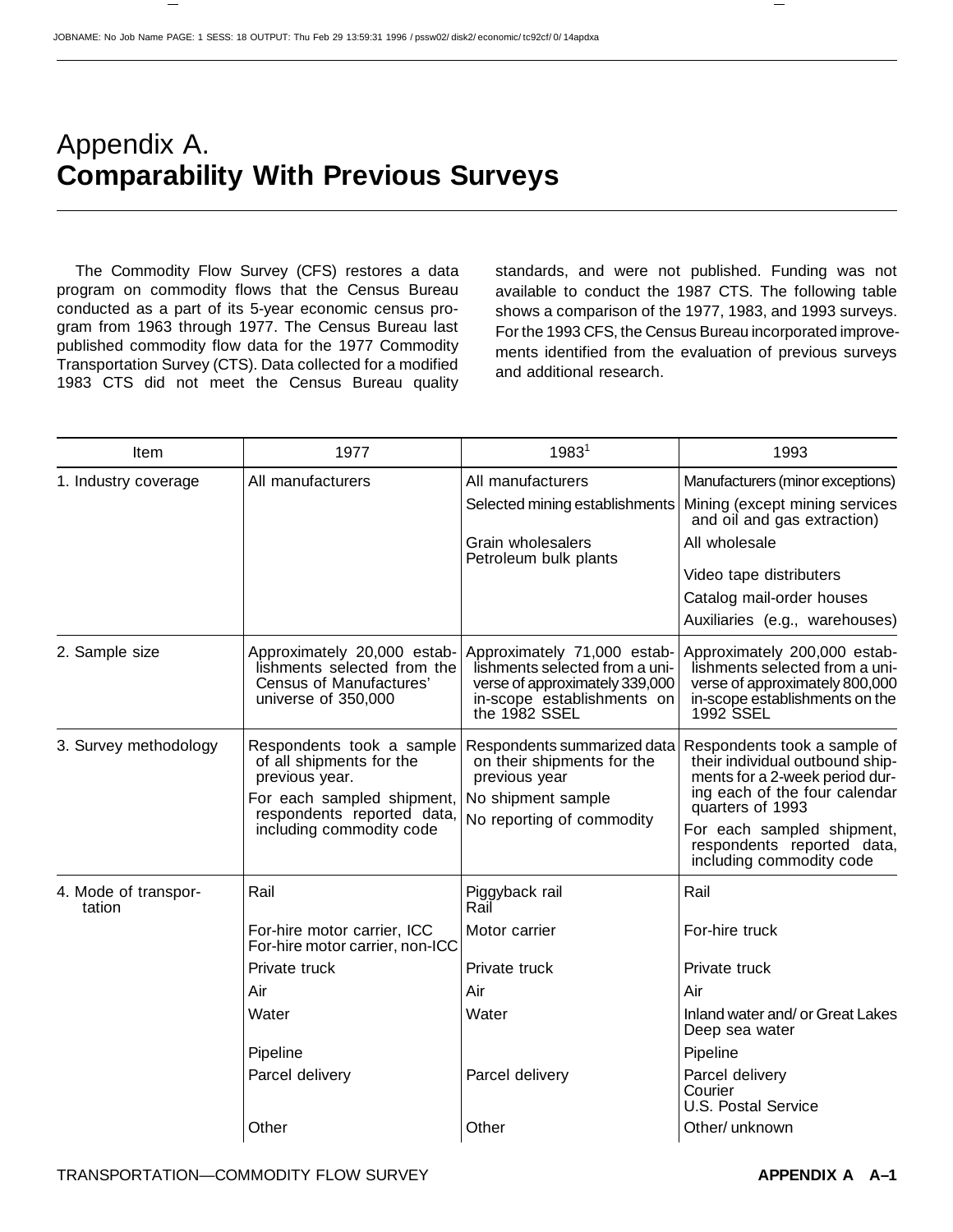| <b>Item</b>                                 | 1977                                                         | 1983 <sup>1</sup>                                                                                                             | 1993                                                                           |
|---------------------------------------------|--------------------------------------------------------------|-------------------------------------------------------------------------------------------------------------------------------|--------------------------------------------------------------------------------|
| 5. Data items requested<br>on questionnaire | For each shipment:<br>Total value<br>Value of each commodity | Aggregated data for 1983:<br>Total value of products<br>shipped and services                                                  | For each shipment:<br>Total value                                              |
|                                             | Total weight<br>Weight of each commodity                     | Total weight of products<br>shipped<br>Total percent of weight<br>exported<br>Total percent of weight<br>shipped $<$ 25 miles | Total weight                                                                   |
|                                             | <b>All</b> commodities                                       |                                                                                                                               | <b>Major</b> commodity                                                         |
|                                             | <b>Primary</b> mode of transporta-<br>tion                   |                                                                                                                               | All modes of transportation                                                    |
|                                             | Origin (considered as estab-<br>lishment's mailing address)  | Origin (considered as estab-<br>lishment's mailing address)                                                                   | Origin (respondent provided;<br>could be other than mailing<br>address)        |
|                                             | Destination                                                  | For each State of destination:<br>Total weight shipped<br>Percent of weight, by<br>mode<br>Percent of weight<br>exported      | Destination<br>Containerized (Y/N)<br>Hazardous material (Y/N)<br>Export (Y/N) |

1 The 1983 survey results were not published because post survey evaluation uncovered significant deficiencies in the quality of the data.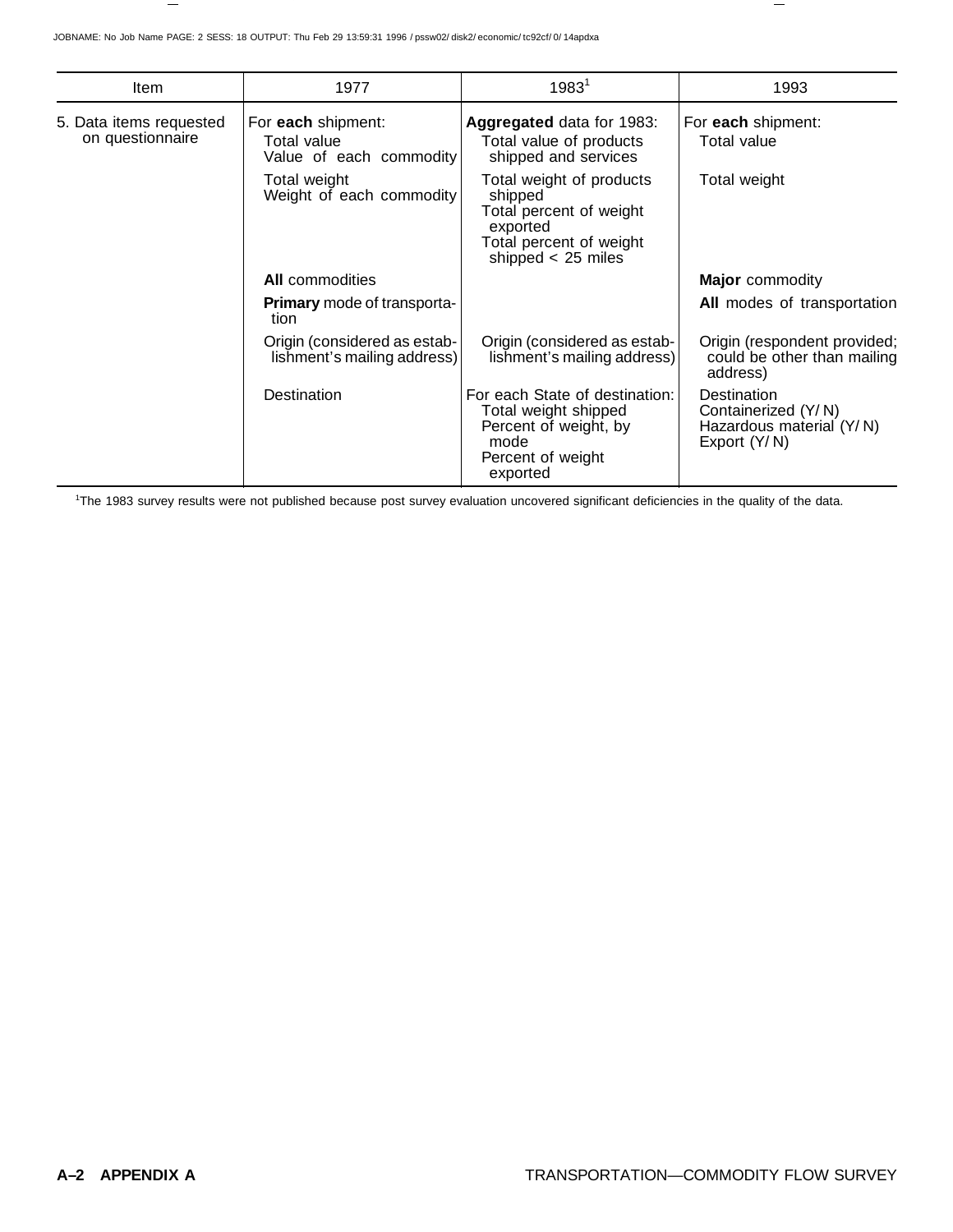# Appendix B. **Reliability of the Data**

#### **RELIABILITY OF THE ESTIMATES**

An estimate based on a sample survey potentially contains two types of errors—sampling and nonsampling. Sampling errors occur because the estimate is based on a sample, not on the entire universe. Nonsampling errors can be attributed to many sources in the collection and processing of the data. The accuracy of a survey result is affected jointly by the two types of errors. The following is a description of the sampling and nonsampling errors associated with the estimates computed from the 1993 Commodity Flow Survey (CFS).

### **MEASURES OF SAMPLING VARIABILITY**

Because the estimates were based on a sample, exact agreement with the results that would be obtained from a complete census of establishments in the CFS frame using the same enumeration procedure was not expected. However, because each establishment in the Standard Statistical Establishment List (SSEL) in the specified Standard Industrial Classifications (SIC) had a known probability of being selected into the sample, it is possible to estimate the sampling variablity of the estimates.

The standard error of the estimate is a measure of the variability among the values of the estimate computed from all possible samples of the same size and design. Thus, it is a measure of the precision with which an estimate from a particular sample approximates the results of a complete enumeration. The coefficient of variation is the standard error of the estimate divided by the value being estimated. It is expressed as a percent. Note that measures of sampling variablity, such as the standard error or coefficient of variation, are estimated from the sample and are also subject to sampling variability. Coefficients of variation for number of shipments, dollar value, shipment weight (tons), and ton-miles estimates are shown in tables B-1 through B-7 in this appendix. Standard errors for the corresponsing percentage estimates are also shown there.

The standard errors and coefficients of variation presented in these tables permit certain confidence statements about the sample estimates. The particular sample used in this survey was one of a large number of samples of the same size that could have been selected using the same design. In about 9 out of 10 (90 percent) of these samples, the estimates would differ from the results of a complete enumeration by less than 1.65 times the standard error of the estimate. In about 19 out of 20 (95 percent) of the samples, the estimates would differ from the result of a complete enumeration by less than twice the standard error of the estimate.

To illustrate the computations involved in the above confidence statements as related to the dollar value estimates, assume that an estimate of shipment value published in table 6 is \$10,750 million for a particular commodity and mode of transportation, and that the coefficient of variation for this estimate, as given in appendix A, table B-6 is 1.8 percent, or 0.018. Multiplying \$10,750 million by 0.018 yields the standard error, \$194 million. Typical practice is to construct a 90- or 95-percent confidence interval. Multiplying \$194 million by 1.65 gives \$320 million. Therefore, a 90-percent confidence interval is \$10,430 million to \$11,070 million (\$10,750 million plus or minus \$320 million). If corresponding confidence intervals were constructed for all possible samples of the same size and design, approximately 9 out of 10 (90 percent) of the intervals would contain the figure obtained from a complete enumeration. Similarly, a 95-percent confidence interval is \$10,362 million to \$11,138 million (\$10,750 million plus or minus \$388 million).

To illustrate the computations involved related to the percentage estimates, assume that the percentage estimate of shipment value published in table 6 is 25 percent for a particular commodity and mode of transportation, and that the standard error of this estimate, as given in appendix A, table B-6 is 2.2 percent, or 0.022. Multiplying 2.2 percent by 1.65 gives 3.6 percent. So a 90-percent confidence interval is 21.4 percent to 28.6 percent (25 percent plus or minus 3.6 percent.) If corresponding confidence intervals were constructed for all possible samples of the same size and design, approximately 9 out of 10 (90 percent) of the intervals would contain the figure obtained from a complete enumeration.

#### **NONSAMPLING ERRORS**

As calculated for this report, the standard error and coefficient of variation measures sampling errors but does not measure any systematic biases in the data. Bias is the difference, averaged over all possible samples of the same size and design, between the estimate and the true value being estimated.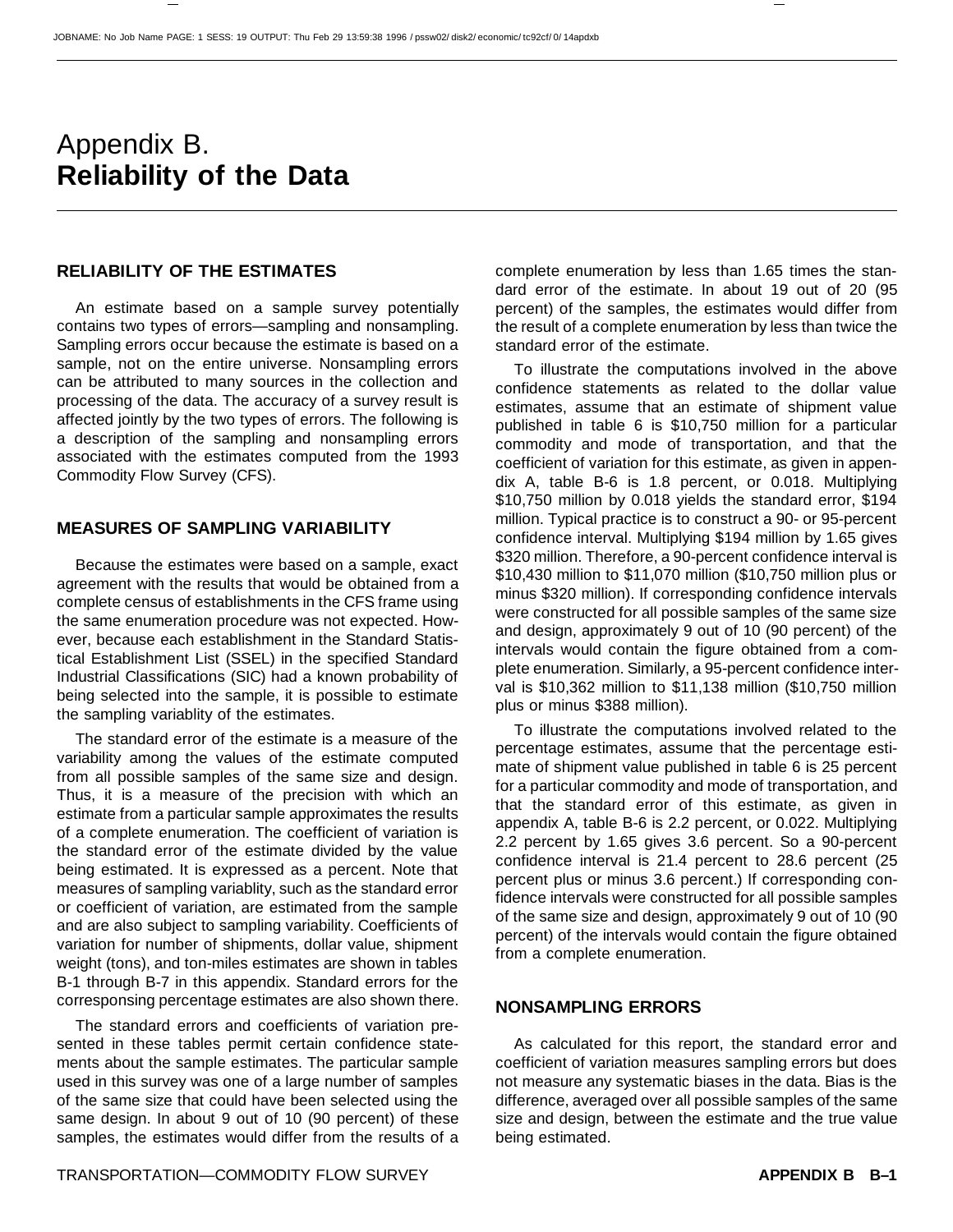In the CFS as in other surveys nonsampling errors can be attributed to many sources: (1) inability to obtain information about all cases in the sample, (2) response errors, (3) definitional difficulties, (4) differences in the interpretation of questions, (5) mistakes in coding or recoding the data obtained, and (6) other errors of collection, response, coverage, and estimation. These nonsampling errors also occur in complete censuses.

Some sources of error are specific to the CFS: (1) Some respondents may have sampled incorrectly when selecting a sample of their documents, (2) some reporters may have used but not reported other units for their measurements—tons instead of pounds, dollars instead of thousands of dollars, etc., (3) on any shipment selected for sample, only the major commodity (by weight) was reported; secondary commodities within shipments were not recorded. Although unlikely, this might lead to a net undercoverage of some

secondary commodities. These and other problems could yield a bias of undetermined amount in certain estimates.

Another possible source of bias in estimating the number of shipments, value, shipment weight (tons), and ton-miles is the imputation of missing data and for data which fail edit. Any systematic error in the imputation procedure can introduce bias into the estimates.

Although no direct measurement of the biases due to nonsampling error has been obtained, precautionary steps were taken in all phases of the collection, processing, and tabulation of the data in an effort to minimize their influence.

Biases in the published estimates are due in large part to imputing data for nonrespondents and for data which fail edit. The overall imputation rate for the survey was 30 to 40 percent.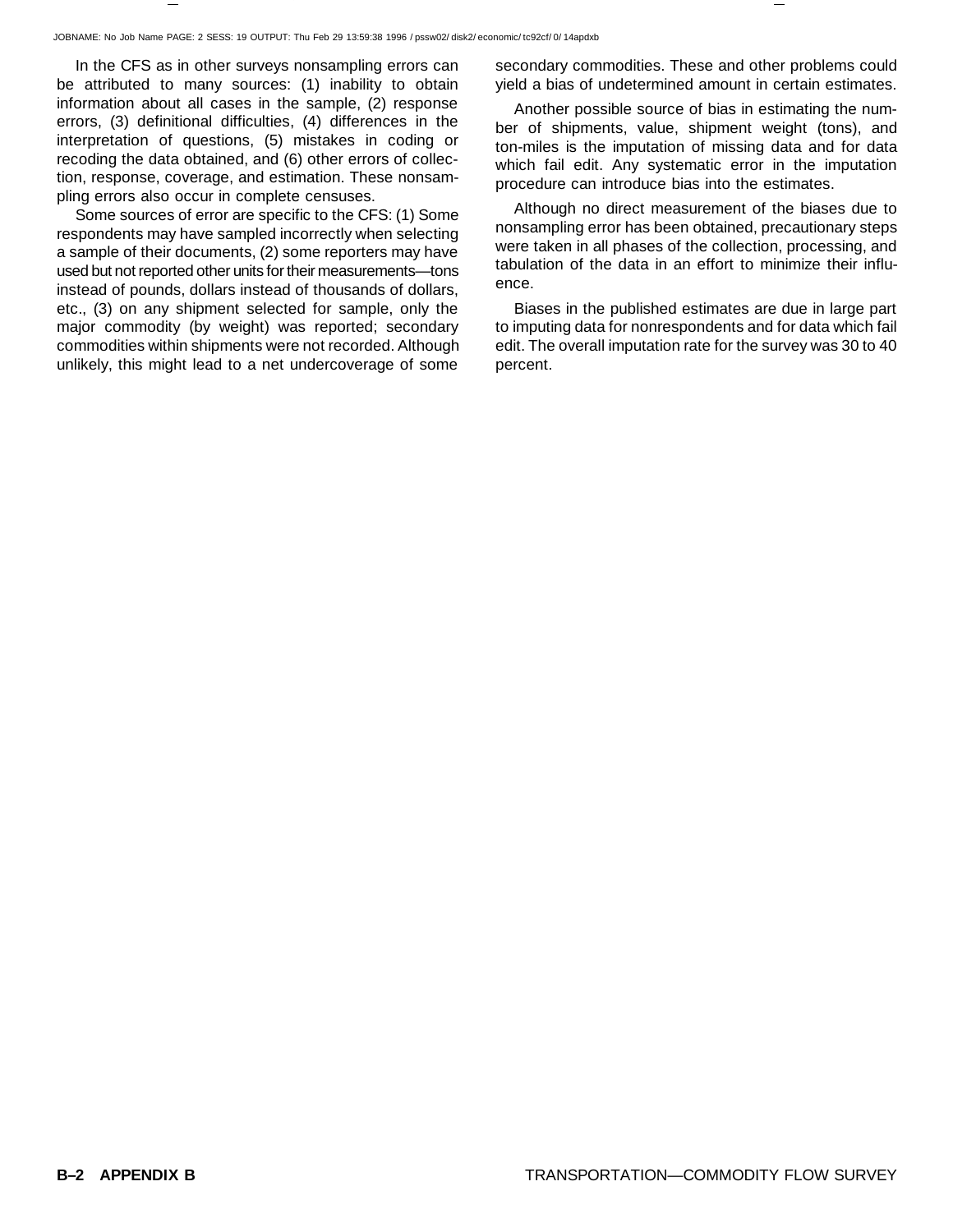### Table B–1. **Measures of Reliability for Shipment Characteristics by Mode of Transportation for State of Origin: 1993**

|                                                                                                                                                                                    | Value                                 |                                 | Tons                                  |                                 | Ton-miles                             |                                 | Average miles per                        |
|------------------------------------------------------------------------------------------------------------------------------------------------------------------------------------|---------------------------------------|---------------------------------|---------------------------------------|---------------------------------|---------------------------------------|---------------------------------|------------------------------------------|
| Mode of transportation                                                                                                                                                             | Coefficient of<br>variation of number | Standard error of<br>percentage | Coefficient of<br>variation of number | Standard error of<br>percentage | Coefficient of<br>variation of number | Standard error of<br>percentage | shipment-<br>coefficient of<br>variation |
| All modes _____________________                                                                                                                                                    | 7.6                                   |                                 | 15.2                                  |                                 | 14.9                                  |                                 | 10.7                                     |
| <b>SINGLE MODES</b>                                                                                                                                                                |                                       |                                 |                                       |                                 |                                       |                                 |                                          |
| Parcel, U.S. Postal Service, or courier ____<br>Private truck ___________________________<br>For-hire truck ___________________________                                            | 5.5<br>7.8<br>15.7<br>75.0            | .6<br>3.7<br>2.9                | 11.9<br>13.6<br>29.0<br>77.5          | 2.4<br>4.0                      | 15.1<br>36.7<br>33.3<br>80.0          | 1.5<br>4.7                      | 9.2<br>11.0<br>11.1<br>(S)               |
| Inland water ____________________________<br>Great Lakes ____________________________<br>Deep sea water _______________________<br>Pipeline _______________________________        | 12.0<br>(D)                           | 1.8<br>(D)                      | 12.1<br>(D)                           | 7.3<br>(D)                      | 17.9<br>(D)                           | 4.4<br>(D)                      | 16.2<br>(D)                              |
| <b>MULTIPLE MODES</b>                                                                                                                                                              |                                       |                                 |                                       |                                 |                                       |                                 |                                          |
| Private truck and for-hire truck __________<br>Truck and air____________________________<br>Truck and rail ___________________________<br>Truck and water ________________________ | (S)<br>26.4<br>(D)<br>100.0           | (S)<br>(D)                      | (S)<br>32.1<br>(D)<br>100.0           | (D)                             | $^{(S)}_{33.5}$<br>(D)<br>100.0       | (D)                             | $^{(S)}_{8.7}$<br>$\binom{D}{S}$         |
| Truck and pipeline ______________________<br>Rail and water ________________________<br>Inland water and Great Lakes___________<br>Inland water and deep sea _____________         | (D)                                   | (D)                             | (D)                                   | (D)                             | (D)                                   | (D)                             | (D)                                      |
| <b>OTHER MODES</b>                                                                                                                                                                 |                                       |                                 |                                       |                                 |                                       |                                 |                                          |
| Other and unknown modes _____________                                                                                                                                              | 29.5                                  | 1.3                             | 40.5                                  | 8.8                             | 32.4                                  | .7                              | (S)                                      |

Note: For description of the development and uses of measures of reliability, see Appendix B, Reliability of the Data.

– Represents data cell equal to zero or less than 1 unit of measure.<br>(D) Denotes figures withheld to avoid disclosing data for individual companies.<br>(S) Data do not meet publication standards due to high sampling variabili

### Table B–2. **Measures of Reliability for Shipment Characteristics by Total Modal Activity for State of Origin: 1993**

|                                                                  | Ton-miles                             | Average miles per               |                                          |
|------------------------------------------------------------------|---------------------------------------|---------------------------------|------------------------------------------|
| Mode of transportation                                           | Coefficient of<br>variation of number | Standard error of<br>percentage | shipment-<br>coefficient of<br>variation |
|                                                                  | 14.9                                  |                                 | 10.7                                     |
| Parcel, U.S. Postal Service, or courier, total__________________ | 15.1<br>25.0<br>34.6<br>17.8<br>(S)   | 4.6<br>4.4<br>(S)               | 9.2<br>10.6<br>9.9<br>15.1<br>(S)        |
|                                                                  | 100.0                                 |                                 | (S)                                      |
| Other and unknown modes, total ____________________________      | $(S)$<br>32.4                         | (S)                             | $(S)$<br>$(S)$                           |

Note: For description of the development and uses of measures of reliability, see Appendix B, Reliability of the Data.

– Represents data cell equal to zero or less than 1 unit of measure.<br>(D) Denotes figures withheld to avoid disclosing data for individual companies.<br>(S) Data do not meet publication standards due to high sampling variabili

### TRANSPORTATION-COMMODITY FLOW SURVEY **NORTH DAKOTA APPENDIX B**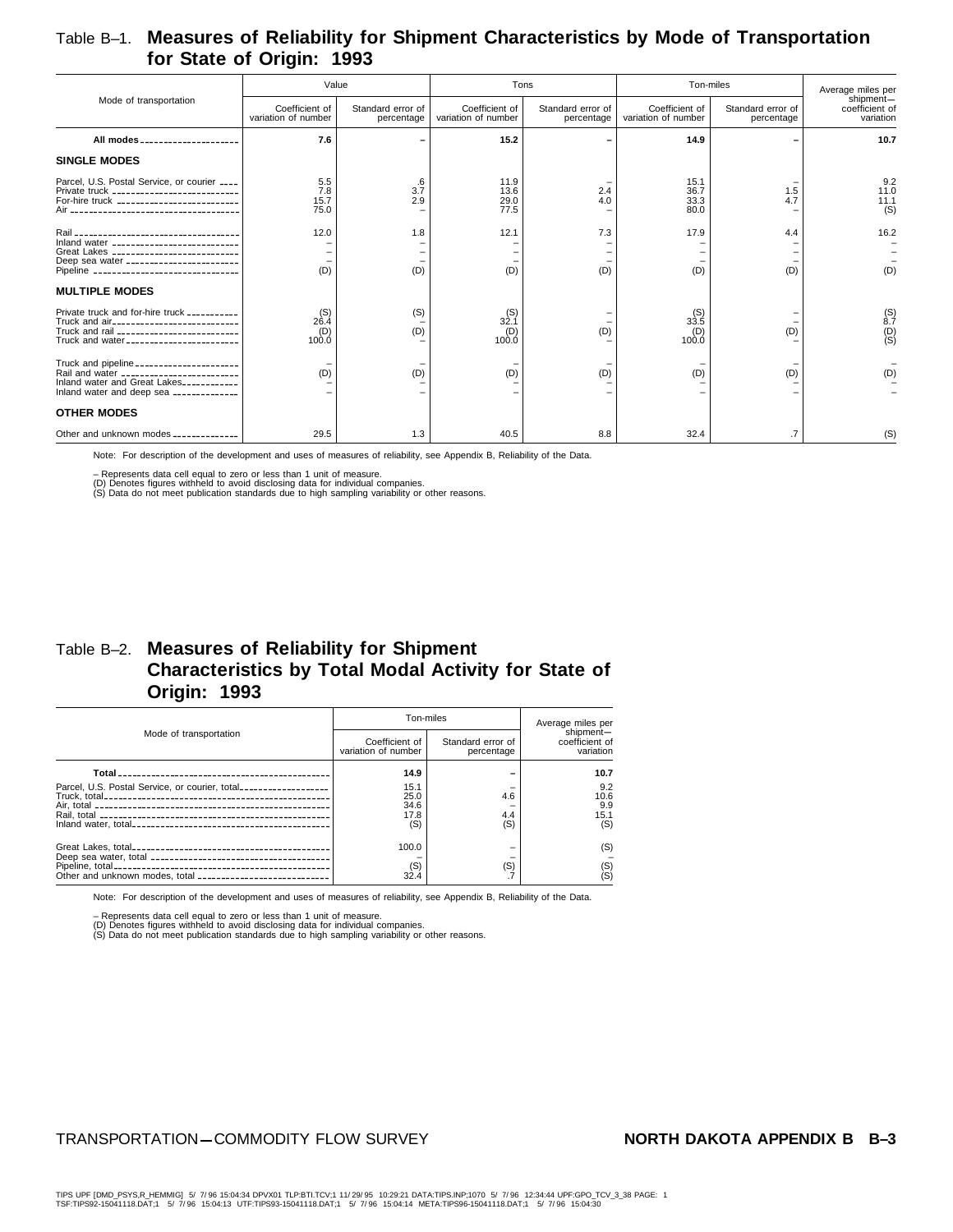## Table B–3. **Measures of Reliability for Shipment Characteristics by Mode of Transportation and Distance Shipped for State of Origin: 1993**

|                                                                                 | Value                                 |                                 | Tons                                  |                                 | Ton-miles                             |                                 |
|---------------------------------------------------------------------------------|---------------------------------------|---------------------------------|---------------------------------------|---------------------------------|---------------------------------------|---------------------------------|
| Mode of transportation and distance shipped<br>(based on Great Circle Distance) | Coefficient of<br>variation of number | Standard error of<br>percentage | Coefficient of<br>variation of number | Standard error of<br>percentage | Coefficient of<br>variation of number | Standard error of<br>percentage |
| <b>ALL MODES</b>                                                                |                                       |                                 |                                       |                                 |                                       |                                 |
|                                                                                 | 7.6                                   |                                 | 15.2                                  |                                 | 14.9                                  |                                 |
|                                                                                 | 7.2<br>10.9                           | 2.0<br>1.6                      | 29.7<br>27.7                          | 8.0<br>5.9                      | 28.4<br>25.2                          | .8<br>1.3                       |
|                                                                                 | 14.8<br>16.9                          | 2.1<br>1.8                      | 25.1<br>17.4                          | 2.1<br>4.2                      | 26.4<br>16.9                          | 2.5<br>4.1                      |
|                                                                                 | 10.7<br>19.4                          | 1.0<br>.7                       | 25.1<br>(S)                           | 2.3<br>(S)                      | 24.1<br>47.1                          | 4.0<br>1.4                      |
|                                                                                 | 13.5<br>29.7                          | 1.5<br>$\cdot$ 1                | 20.7<br>42.4                          | $\dot{2}.\dot{0}$               | 24.8<br>43.5                          | 4.7<br>$\mathcal{A}$            |
|                                                                                 | 49.9                                  |                                 | 67.3                                  |                                 | 68.3                                  |                                 |
| <b>SINGLE MODES</b>                                                             |                                       |                                 |                                       |                                 |                                       |                                 |
| Parcel, U.S. Postal Service, or courier ________________                        | 5.5<br>15.9                           | 1.3                             | 11.9<br>28.5                          | 2.4                             | 15.1<br>27.4                          | $\overline{2}$                  |
|                                                                                 | 14.4<br>5.8                           | 2.4                             | 21.6<br>16.4                          | 2.9<br>2.6                      | 22.2<br>15.9                          | 1.1<br>2.4                      |
|                                                                                 | 15.8<br>22.6                          | 1.5<br>1.7<br>1.7               | 11.4<br>14.6                          | 1.5<br>1.1                      | 11.8                                  | 2.3<br>1.6                      |
|                                                                                 | 19.5                                  | .8                              | 34.5                                  | 1.8                             | 15.5<br>36.8                          | 3.1                             |
|                                                                                 | 12.1<br>37.2                          | 1.6<br>.5                       | 22.7<br>70.6                          | 1.9                             | 23.5<br>70.9                          | 4.5                             |
|                                                                                 | (S)                                   | (S)                             | 79.2                                  | (S)<br>(S)                      | 81.7                                  | $(S)$<br>$(S)$                  |
|                                                                                 | 7.8<br>5.6                            | 2.7                             | 13.6<br>17.0                          | 5.4                             | 36.7<br>21.0                          | 4.4                             |
|                                                                                 | 18.2<br>17.5                          | 2.3<br>2.7                      | 20.8<br>30.1                          | 3.5<br>2.7                      | 18.8<br>35.2                          | 2.9                             |
|                                                                                 | 25.7<br>17.9                          | 1.5<br>.4                       | (S)<br>20.6                           | (S)<br>$\cdot$ 1                | $^{(S)}_{22.1}$                       | $3.2$<br>(S)<br>$7$             |
|                                                                                 | 25.0                                  | .5                              | 21.9                                  | . 1                             | 22.5                                  | 1.4                             |
|                                                                                 | 26.9<br>45.0                          | 1.0<br>$\cdot$ 1                | $(S)$<br>$(S)$                        | (S)                             | (S)<br>65.5                           | $(S)$<br>$(S)$                  |
|                                                                                 |                                       |                                 |                                       |                                 |                                       |                                 |
|                                                                                 | 15.7<br>26.9                          | 3.0                             | 29.0<br>24.6                          | 4.9                             | 33.3<br>25.8                          | 1.2                             |
|                                                                                 | 29.0<br>19.7                          | 1.4<br>2.2                      | (S)<br>28.1                           | (S)<br>5.5                      | (S)<br>29.9                           | $^{(S)}_{3.4}$                  |
|                                                                                 | 29.4<br>27.0                          | 2.3<br>1.8                      | 42.4<br>(S)                           | 4.2<br>(S)                      | 46.5<br>(S)                           | 6.1<br>(S)                      |
|                                                                                 | 17.6                                  | 1.2                             | 24.5                                  | .9                              | 24.7                                  | 1.7                             |
|                                                                                 | 16.6<br>(S)                           | 3.5<br>(S)                      | 22.4<br>40.5                          | 2.1<br>$\cdot$ 1                | 21.2<br>39.4                          | 5.9<br>$\cdot$                  |
|                                                                                 | 100.0                                 |                                 | 100.0                                 |                                 | 100.0                                 |                                 |
|                                                                                 | 75.0                                  | (S)                             | 77.5                                  | (S)                             | 80.0                                  | (S)                             |
|                                                                                 |                                       |                                 |                                       |                                 |                                       |                                 |
|                                                                                 | 100.0<br>69.4                         | (S)<br>(S)                      | 100.0<br>84.1                         | (S)<br>(S)                      | 100.0<br>90.1                         | $(S)$<br>$(S)$                  |
|                                                                                 |                                       |                                 |                                       |                                 |                                       |                                 |
|                                                                                 | 78.1<br>86.9                          | (S)<br>∖Š)                      | 97.0<br>71.6                          | (S)<br>(S)                      | 97.6<br>72.8                          | $S_{\rm (S)}^{(S)}$             |
|                                                                                 | 12.0                                  |                                 | 12.1                                  |                                 | 17.9                                  |                                 |
|                                                                                 | 46.1                                  | 1.2                             |                                       |                                 | (S)                                   | $^{(S)}_{1.5}$                  |
|                                                                                 | 37.9<br>(S)                           | 1.3<br>(S)                      | 42.2<br>(S)                           | 8.0<br>(S)                      | 41.4<br>(S)                           | (S)                             |
| 250 to 499 miles                                                                | 23.3<br>16.5                          | 4.6                             | 21.6<br>24.5                          | 2.6                             | 20.3<br>21.8                          | 4.8<br>4.5                      |
|                                                                                 | 36.4                                  | 2.0                             | $^{(S)}_{23.1}$                       | $\binom{S}{3.7}$                | $^{(S)}_{27.1}$                       | $^{(S)}_{5.6}$                  |
|                                                                                 | 18.2<br>49.1                          | 3.7<br>.2                       | (S)                                   | (S)                             | (S)                                   | (S)                             |
|                                                                                 |                                       |                                 |                                       |                                 |                                       |                                 |
|                                                                                 |                                       |                                 |                                       |                                 |                                       |                                 |
|                                                                                 |                                       | $\qquad \qquad \longleftarrow$  | $\overline{\phantom{0}}$              |                                 |                                       |                                 |
|                                                                                 |                                       | $\qquad \qquad \longleftarrow$  | $\overline{\phantom{0}}$              |                                 |                                       |                                 |
|                                                                                 |                                       |                                 |                                       |                                 |                                       |                                 |
|                                                                                 |                                       |                                 |                                       |                                 |                                       |                                 |
|                                                                                 |                                       |                                 |                                       |                                 |                                       |                                 |
|                                                                                 |                                       |                                 |                                       |                                 |                                       |                                 |
|                                                                                 |                                       |                                 |                                       |                                 |                                       |                                 |
|                                                                                 |                                       |                                 |                                       |                                 |                                       |                                 |
|                                                                                 |                                       |                                 |                                       |                                 |                                       |                                 |
|                                                                                 |                                       |                                 |                                       |                                 |                                       |                                 |
|                                                                                 |                                       |                                 |                                       |                                 |                                       |                                 |
|                                                                                 |                                       |                                 |                                       |                                 |                                       |                                 |
|                                                                                 |                                       |                                 |                                       |                                 |                                       |                                 |
|                                                                                 |                                       |                                 |                                       |                                 |                                       |                                 |
| NORTH DAKOTA APPENDIX B<br><b>B</b> -4                                          |                                       |                                 |                                       |                                 | TRANSPORTATION-COMMODITY FLOW SURVEY  |                                 |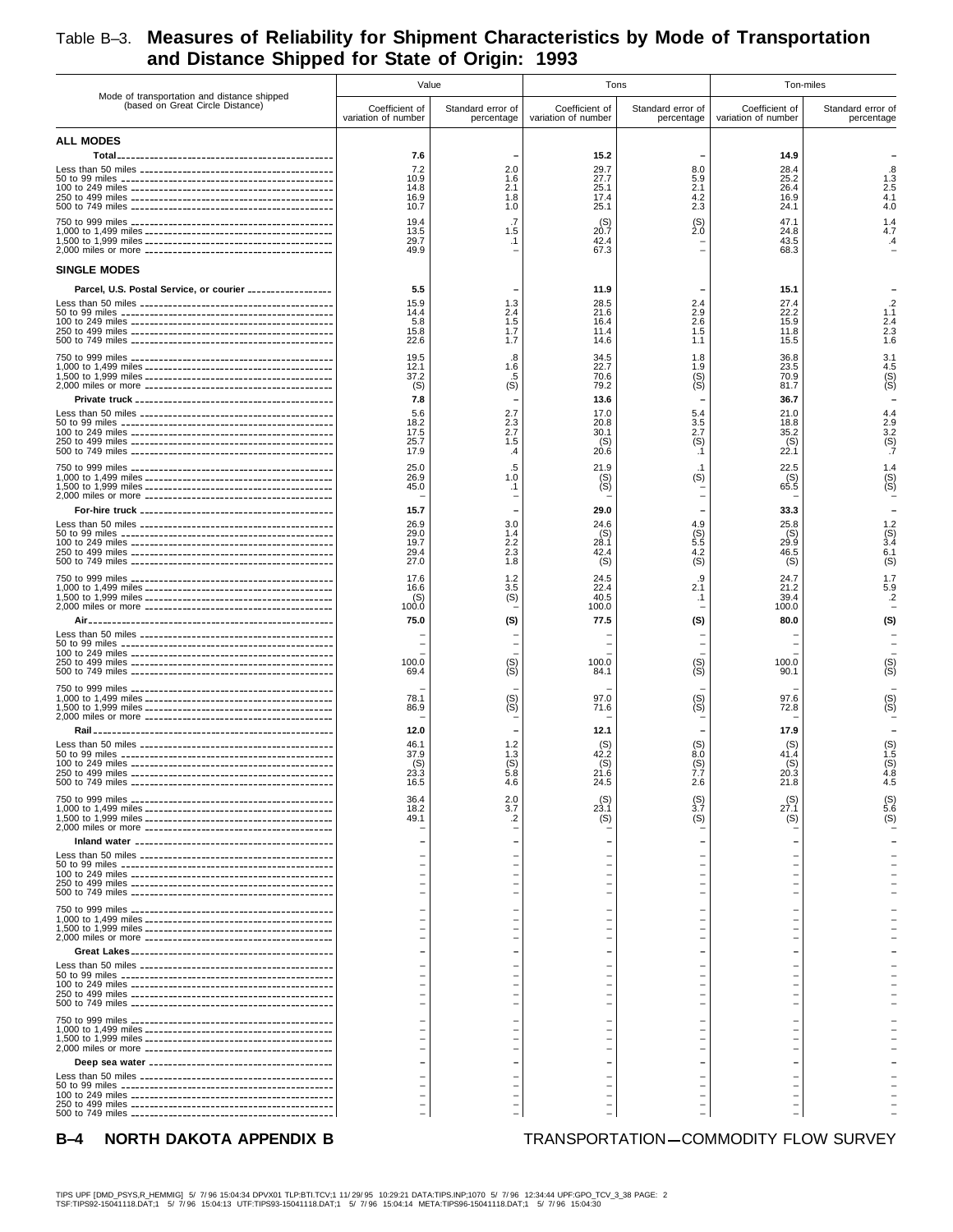## Table B–3. **Measures of Reliability for Shipment Characteristics by Mode of Transportation** and Distance Shipped for State of Origin: 1993-Con.

|                                                                                 | Value                                 |                                  | Tons                                  |                                      | Ton-miles                             |                                      |
|---------------------------------------------------------------------------------|---------------------------------------|----------------------------------|---------------------------------------|--------------------------------------|---------------------------------------|--------------------------------------|
| Mode of transportation and distance shipped<br>(based on Great Circle Distance) | Coefficient of<br>variation of number | Standard error of<br>percentage  | Coefficient of<br>variation of number | Standard error of<br>percentage      | Coefficient of<br>variation of number | Standard error of<br>percentage      |
| <b>SINGLE MODES-Con.</b>                                                        |                                       |                                  |                                       |                                      |                                       |                                      |
| Deep sea water-Con.                                                             | (D)<br>(D)<br>(D)                     | (D)<br>(D)<br>(D)                | (D)<br>(D)<br>(D)<br>(D)              | (D)<br>(D)<br>(D)<br>(D)             | (D)<br>(D)<br>(D)                     | (D)<br>(D)<br>(D)<br>ÌDÍ             |
|                                                                                 |                                       |                                  |                                       |                                      |                                       |                                      |
| <b>MULTIPLE MODES</b>                                                           |                                       |                                  |                                       |                                      |                                       |                                      |
| Private truck and for-hire truck _______________________                        | (S)                                   | (S)                              | (S)                                   | (S)                                  | 75.5                                  | (S)                                  |
|                                                                                 | 100.0<br>(S)<br>100.0                 | (S)<br>(Š)<br>(S)                | 100.0<br>$S($ S)                      | (S)<br>(S)<br>(S)                    | 100.0<br>69.8<br>100.0                | (S)<br>(S)<br>(S)                    |
|                                                                                 | 26.4                                  |                                  | 32.1                                  |                                      | 33.5                                  |                                      |
|                                                                                 | 66.6<br>(D)<br>(D)                    | (S)<br>(D)<br>(D)                | 80.4<br>(D)<br>(D)                    | (S)<br>(D)<br>(D)                    | 72.9<br>(D)<br>(D)                    | $(S)$<br>$(D)$<br>ÌDÍ                |
|                                                                                 | 32.8<br>30.0<br>(S)<br>(S)<br>(D)     | 9.4<br>10.9<br>(S)<br>(S)<br>(D) | 31.3<br>34.6<br>77.7<br>90.6<br>(D)   | 10.1<br>8.6<br>$(S)$<br>$(S)$<br>(D) | 30.4<br>35.1<br>79.6<br>91.7<br>(D)   | 10.2<br>9.6<br>$(S)$<br>$(S)$<br>(D) |
|                                                                                 | (D)                                   | (D)                              | (D)                                   | (D)                                  | (D)                                   | (D)                                  |
|                                                                                 | (D)                                   | (D)                              | (D)                                   | (D)                                  | (D)                                   | (D)                                  |
|                                                                                 | 100.0                                 | (S)                              | 100.0                                 | (S)                                  | 100.0                                 | (S)                                  |
|                                                                                 | 100.0                                 | (S)                              | 100.0                                 | (S)                                  | 100.0                                 | (S)                                  |
|                                                                                 | 100.0                                 | (S)                              | 100.0                                 | (S)                                  | 100.0                                 |                                      |
|                                                                                 |                                       |                                  |                                       |                                      |                                       |                                      |
|                                                                                 | (D)                                   | (D)                              | (D)                                   | (D)                                  | (D)                                   | (D)                                  |
|                                                                                 | (D)<br>(D)                            | (D)<br>(D)                       | (D)<br>(D)                            | (D)<br>(D)                           | (D)<br>(D)                            | (D)<br>ÌDÍ                           |
| Inland water and Great Lakes                                                    | (D)                                   | (D)                              | (D)                                   | (D)                                  | (D)                                   | (D)                                  |
|                                                                                 |                                       |                                  |                                       |                                      |                                       |                                      |

### TRANSPORTATION-COMMODITY FLOW SURVEY **NORTH DAKOTA APPENDIX B**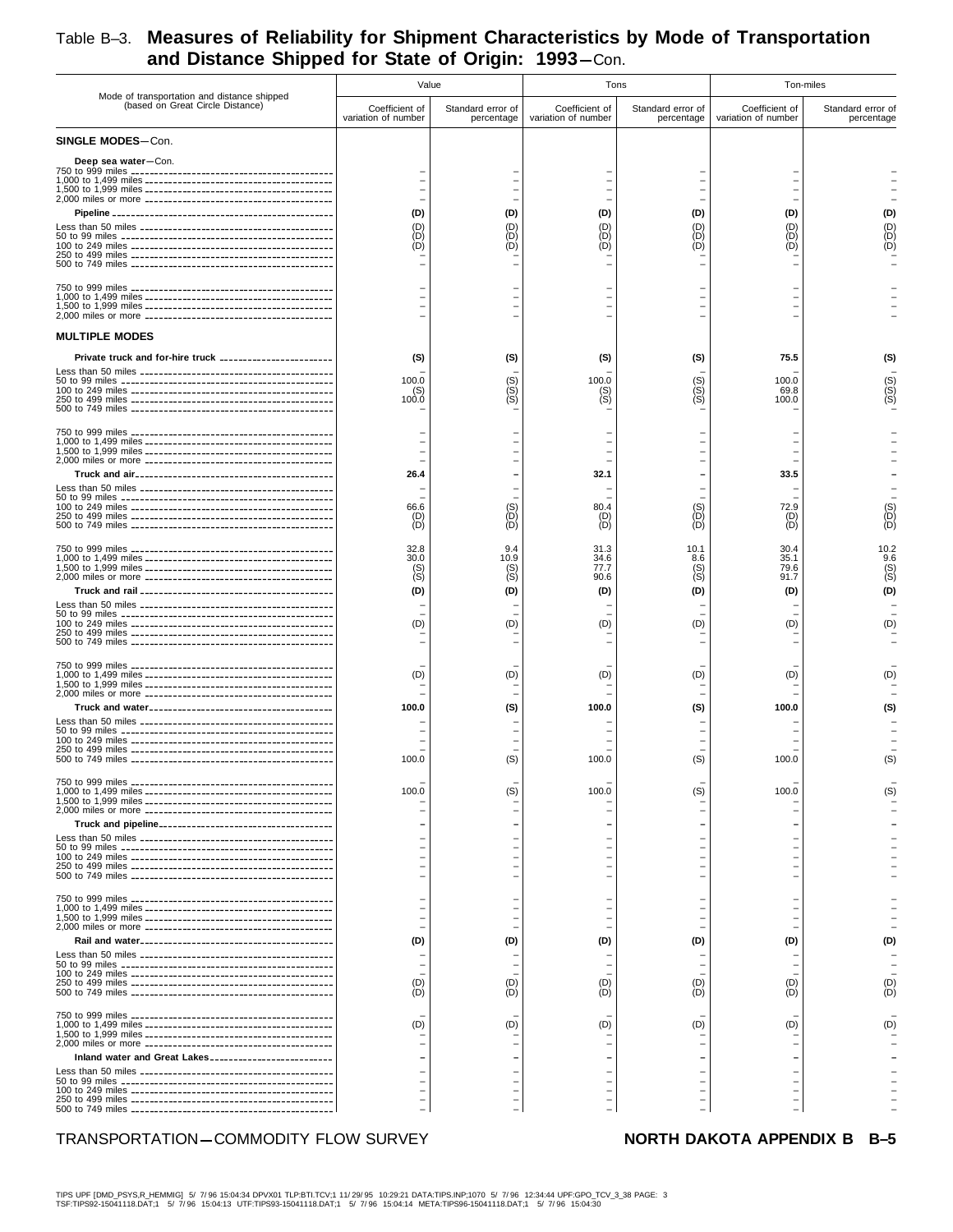### Table B–3. **Measures of Reliability for Shipment Characteristics by Mode of Transportation** and Distance Shipped for State of Origin: 1993-Con.

| Mode of transportation and distance shipped                | Value                                   |                                                                                                     |                                          | Tons                                       | Ton-miles                             |                                 |
|------------------------------------------------------------|-----------------------------------------|-----------------------------------------------------------------------------------------------------|------------------------------------------|--------------------------------------------|---------------------------------------|---------------------------------|
| (based on Great Circle Distance)                           | Coefficient of<br>variation of number   | Standard error of<br>percentage                                                                     | Coefficient of<br>variation of number    | Standard error of<br>percentage            | Coefficient of<br>variation of number | Standard error of<br>percentage |
| <b>MULTIPLE MODES-Con.</b>                                 |                                         |                                                                                                     |                                          |                                            |                                       |                                 |
| Inland water and Great Lakes-Con.                          |                                         |                                                                                                     |                                          |                                            |                                       |                                 |
| Inland water and deep sea ________________________________ |                                         |                                                                                                     |                                          |                                            |                                       |                                 |
|                                                            |                                         |                                                                                                     |                                          |                                            |                                       |                                 |
|                                                            |                                         |                                                                                                     |                                          |                                            |                                       |                                 |
| <b>OTHER MODES</b>                                         |                                         |                                                                                                     |                                          |                                            |                                       |                                 |
| Other and unknown modes _____________________________      | 29.5<br>(D)<br>(D)<br>ÌΡ<br>(D)<br>33.1 | $\begin{array}{c} \text{(D)} \ \text{(D)} \ \text{(D)} \end{array}$<br>(D)<br>(D)<br>$\mathbf{4.6}$ | 40.5<br>(D)<br>(D)<br>(D)<br>(D)<br>31.8 | (D)<br>(D)<br>(D)<br>(D)<br>$\mathbf{4.6}$ | 32.4<br>(D)<br>(D)<br>(D)<br>29.3     | (D)<br>(D)<br>4.9               |
|                                                            | 46.0<br>44.4<br>(S)                     | 4.7<br>8.3<br>$(S)$<br>$(S)$                                                                        | 42.1<br>30.4<br>100.0<br>98.4            | 10.1<br>7.4                                | 42.7<br>28.9<br>100.0<br>98.5         | 10.5<br>11.8<br>$\binom{S}{S}$  |

Note: For description of the development and uses of measures of reliability, see Appendix B, Reliability of the Data.

– Represents data cell equal to zero or less than 1 unit of measure.<br>(D) Denotes figures withheld to avoid disclosing data for individual companies.<br>(S) Data do not meet publication standards due to high sampling variabili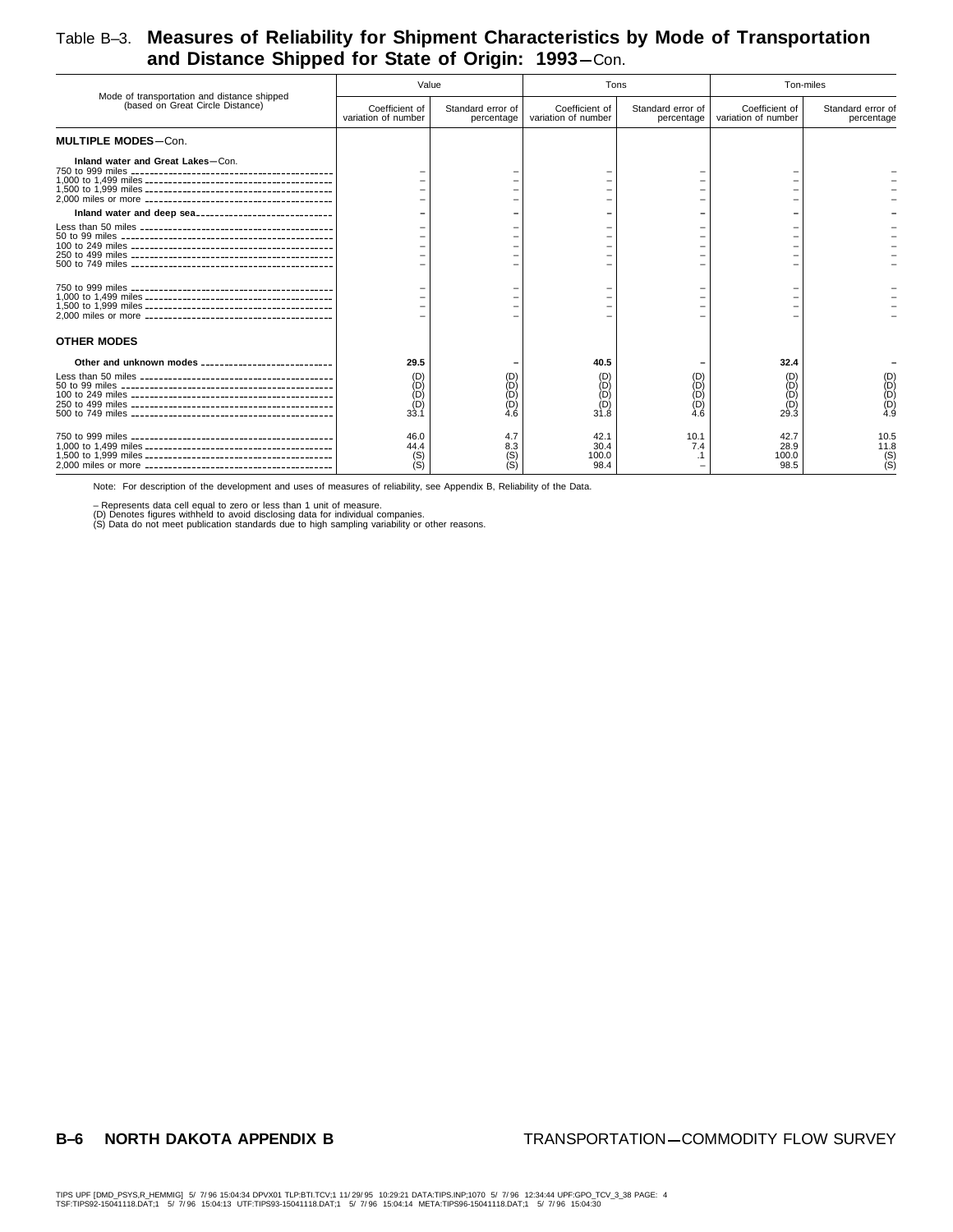### Table B–4. **Measures of Reliability for Shipment Characteristics by Mode of Transportation and Shipment Size for State of Origin: 1993**

|                                                                                          | Value                                 |                                                      | Tons                                                     |                                                      | Ton-miles                                            |                                 | Average miles per                        |
|------------------------------------------------------------------------------------------|---------------------------------------|------------------------------------------------------|----------------------------------------------------------|------------------------------------------------------|------------------------------------------------------|---------------------------------|------------------------------------------|
| Mode of transportation and shipment size                                                 | Coefficient of<br>variation of number | Standard error of<br>percentage                      | Coefficient of<br>variation of number                    | Standard error of<br>percentage                      | Coefficient of<br>variation of number                | Standard error of<br>percentage | shipment-<br>coefficient of<br>variation |
| <b>ALL MODES</b>                                                                         |                                       |                                                      |                                                          |                                                      |                                                      |                                 |                                          |
| Total <sub>--------------------------</sub><br>Less than 50 lb _________________________ | 7.6<br>5.6                            | 8.                                                   | 15.2<br>28.1                                             |                                                      | 14.9<br>23.4                                         |                                 | 10.7<br>18.0                             |
| 50 to 99 lb_______________________________<br>100 to 499 lb ___________________________  | 13.4<br>5.7                           | $\frac{3}{7}$                                        | 7.7<br>18.9                                              | $\overline{2}$                                       | 8.2<br>13.8                                          |                                 | 11.4<br>12.7                             |
| 500 to 749 lb ______________________________                                             | 10.3                                  | $\frac{.3}{.2}$                                      | 22.1                                                     | $\cdot$ 1                                            | 9.9                                                  |                                 | 16.9                                     |
| 750 to 999 lb ___________________________<br>1,000 to 9,999 lb _______________________   | 11.8<br>8.6                           | 1.4                                                  | 11.9<br>9.1                                              | $\cdot$ 1<br>.9                                      | 8.3<br>13.0                                          | .2                              | 14.6<br>11.9                             |
| 10,000 to 49,999 lb _____________________<br>50,000 to 99,999 lb _____________________   | 10.3<br>20.7                          | 1.8<br>2.0                                           | 13.7<br>22.8                                             | 1.1<br>2.7                                           | 19.3<br>35.1                                         | 2.2<br>2.9                      | 17.1<br>12.4                             |
| 100,000 lb or more _____________________                                                 | 18.4                                  | 3.4                                                  | 18.3                                                     | 3.8                                                  | 18.7                                                 | 4.6                             | 17.4                                     |
| <b>SINGLE MODES</b>                                                                      |                                       |                                                      |                                                          |                                                      |                                                      |                                 |                                          |
| Parcel, U.S. Postal Service, or<br>courier _____________________________                 | 5.5                                   |                                                      | 11.9                                                     |                                                      | 15.1                                                 |                                 | 9.2                                      |
| Less than 50 lb ________________________                                                 | 6.7                                   | 1.3                                                  | 20.9                                                     | 4.4                                                  | 23.3                                                 | 4.3                             | 8.9                                      |
| 50 to 99 lb------------------------------<br>100 to 499 lb ___________________________   | 7.1<br>8.8                            | 1.0<br>.8                                            | 10.8<br>13.8                                             | 1.8<br>2.8                                           | 16.1<br>20.4                                         | 2.8<br>3.3                      | 14.7<br>13.0                             |
| 500 to 749 lb ___________________________<br>750 to 999 lb ___________________________   | 27.6<br>(S)                           | .5<br>(S)                                            | 33.0<br>44.3                                             | 1.1<br>2.2                                           | $(S)$<br>$(S)$                                       | (S)<br>(S)                      | $(S)$<br>$(S)$                           |
| 1,000 to 9,999 lb _______________________<br>10,000 to 49,999 lb _____________________   |                                       |                                                      | $\overline{\phantom{m}}$                                 | $\overline{\phantom{0}}$<br>$\overline{\phantom{0}}$ | $\qquad \qquad -$                                    | $\overline{\phantom{0}}$        |                                          |
| 50,000 to 99,999 lb _____________________<br>100,000 lb or more _____________________    |                                       | $\overline{\phantom{a}}$                             | $\overline{\phantom{m}}$                                 | $\overline{\phantom{a}}$<br>$\overline{\phantom{0}}$ | $\overline{\phantom{m}}$<br>$\qquad \qquad -$        | $\overline{\phantom{0}}$        |                                          |
| Private truck _____________________                                                      | 7.8                                   |                                                      | 13.6                                                     |                                                      | 36.7                                                 |                                 | 11.0                                     |
| Less than 50 lb ________________________                                                 | 12.4                                  | 8.                                                   | 42.6                                                     | $\cdot$ 1                                            | 30.6                                                 |                                 | 19.9                                     |
| 50 to 99 lb______________________________<br>100 to 499 lb ___________________________   | 15.4<br>5.6                           | .5<br>.8                                             | 8.6<br>12.0                                              | $\cdot$ 1<br>.4                                      | 10.6<br>14.0                                         | $\cdot$ 1<br>.3                 | 8.1<br>11.8                              |
| 500 to 749 lb ___________________________<br>750 to 999 lb __________________________    | 10.3<br>13.5                          | .4<br>.5                                             | 15.7<br>12.1                                             | $\frac{.2}{.2}$                                      | 8.8<br>9.8                                           | $\frac{.2}{.2}$                 | 16.8<br>15.2                             |
| 1,000 to 9,999 lb _______________________                                                | 8.0                                   | 1.9                                                  | 9.7                                                      | 3.2                                                  | 11.9                                                 | 2.8                             | 13.7                                     |
| 10,000 to 49,999 lb _____________________<br>50,000 to 99,999 lb _____________________   | 13.7<br>31.1                          | 2.0<br>2.2                                           | 20.2<br>31.9                                             | 5.1<br>5.3                                           | 20.2<br>$(S)$<br>$(S)$                               | 6.4<br>$(S)$<br>$(S)$           | 15.4<br>(S)                              |
| 100,000 lb or more _____________________<br>For-hire truck ____________________          | 30.8<br>15.7                          | .3                                                   | (S)<br>29.0                                              | (S)                                                  | 33.3                                                 |                                 | 11.1                                     |
| Less than 50 lb ________________________                                                 | 17.3                                  |                                                      | 23.3                                                     |                                                      | 26.3                                                 |                                 | 35.9                                     |
| 50 to 99 lb______________________________<br>100 to 499 lb __________________________    | (S)<br>11.8                           | $^{(S)}_{1.2}$                                       | 31.4<br>14.7                                             | $\overline{\phantom{a}}$<br>$\cdot$ 1                | 29.5<br>18.0                                         | $\cdot$ 1                       | 26.9<br>10.1                             |
| 500 to 749 lb ___________________________<br>750 to 999 lb ___________________________   | 16.1<br>42.1                          | .7<br>.5                                             | 17.0<br>25.2                                             | $\cdot$ 1                                            | 17.4<br>25.2                                         |                                 | 24.3<br>13.7                             |
| 1,000 to 9,999 lb _______________________                                                | 14.7                                  | 2.9                                                  | 9.3                                                      | .6                                                   | 19.7                                                 | .9                              | 12.0                                     |
| 10,000 to 49,999 lb _____________________<br>50,000 to 99,999 lb _____________________   | 18.8<br>28.9                          | 3.2<br>5.0                                           | 28.0<br>31.6                                             | 3.4<br>3.6                                           | 29.1<br>43.8                                         | 5.9<br>6.6                      | 16.6<br>13.3                             |
| 100,000 lb or more _____________________<br>Air__________________________________        | (S)<br>75.0                           | (S)                                                  | (S)<br>77.5                                              | (S)                                                  | (S)<br>80.0                                          | (S)<br>(S)                      | (S)<br>(S)                               |
| Less than 50 lb ________________________                                                 | 75.0                                  | (S)                                                  | 77.5                                                     | (S)                                                  | 80.0                                                 | (S)                             | (S)                                      |
| 50 to 99 lb______________________________<br>100 to 499 lb __________________________    |                                       | $\overline{\phantom{a}}$                             | $\overline{\phantom{0}}$                                 | $\overline{\phantom{0}}$                             | $\overline{\phantom{0}}$                             |                                 |                                          |
| 500 to 749 lb __________________________<br>750 to 999 lb ___________________________    |                                       | $\overline{\phantom{a}}$<br>$\overline{\phantom{0}}$ | $\overline{\phantom{0}}$<br>$\qquad \qquad -$            | $\overline{\phantom{a}}$                             | $\overline{\phantom{m}}$                             |                                 |                                          |
| 1,000 to 9,999 lb ________________________                                               |                                       |                                                      |                                                          |                                                      |                                                      |                                 |                                          |
| 10,000 to 49,999 lb _____________________<br>50,000 to 99,999 lb _____________________   |                                       | $\overline{\phantom{a}}$<br>$\overline{\phantom{a}}$ | $\overline{\phantom{0}}$<br>$\overline{\phantom{0}}$     |                                                      | $\overline{\phantom{0}}$<br>$\overline{\phantom{0}}$ |                                 |                                          |
| 100,000 lb or more _____________________                                                 |                                       |                                                      |                                                          |                                                      |                                                      |                                 |                                          |
| Rail _________________________________<br>Less than 50 lb ________________________       | 12.0<br>60.6                          |                                                      | 12.1<br>53.0                                             |                                                      | 17.9<br>62.3                                         |                                 | 16.2<br>(S)                              |
| 50 to 99 lb_______________________________<br>100 to 499 lb ___________________________  | (S)                                   | (S)                                                  | 95.8                                                     |                                                      | 96.6                                                 |                                 | (S)                                      |
| 500 to 749 lb _________________________<br>750 to 999 lb ____________________________    |                                       |                                                      |                                                          |                                                      |                                                      |                                 |                                          |
| 1,000 to 9,999 lb _______________________                                                |                                       |                                                      |                                                          |                                                      |                                                      |                                 |                                          |
| 10,000 to 49,999 lb _____________________<br>50,000 to 99,999 lb _____________________   | 37.3<br>43.4                          | .7<br>$\cdot$ .2                                     | 34.9<br>37.0                                             | $\cdot$ 1<br>.1                                      | 43.1<br>(S)                                          | $3.3$<br>$.5$                   | 16.8<br>$(5)$<br>17.6                    |
| 100,000 lb or more _____________________<br>Inland water _____________________           | 12.3                                  | 1.2                                                  | 12.0                                                     | .2<br>$\overline{\phantom{a}}$                       | 18.1                                                 |                                 |                                          |
| Less than 50 lb ________________________                                                 |                                       |                                                      |                                                          |                                                      |                                                      |                                 |                                          |
| 50 to 99 lb_______________________________<br>100 to 499 lb ____________________________ |                                       |                                                      | $\overline{\phantom{m}}$                                 |                                                      |                                                      |                                 |                                          |
| 500 to 749 lb __________________________<br>750 to 999 lb ___________________________    |                                       |                                                      | $\overline{\phantom{m}}$<br>$\overline{\phantom{m}}$     | $\overline{\phantom{a}}$                             |                                                      |                                 |                                          |
| 1,000 to 9,999 lb _______________________                                                |                                       |                                                      | $\qquad \qquad -$                                        | $\overline{\phantom{0}}$                             | $\qquad \qquad -$                                    |                                 |                                          |
| 10,000 to 49,999 lb _____________________<br>50,000 to 99,999 lb _____________________   |                                       | $\overline{\phantom{a}}$                             | $\overline{\phantom{m}}$<br>$\qquad \qquad -$            | $\overline{\phantom{0}}$<br>$\overline{\phantom{a}}$ | $\overline{\phantom{m}}$<br>-                        |                                 |                                          |
| 100,000 lb or more _____________________                                                 |                                       | $\overline{\phantom{0}}$                             | $\overline{\phantom{m}}$                                 | $\overline{\phantom{a}}$                             |                                                      |                                 |                                          |
| Great Lakes _______________________<br>Less than 50 lb ________________________          |                                       |                                                      | $\overline{\phantom{m}}$<br>$\qquad \qquad \blacksquare$ | $\overline{\phantom{0}}$<br>-                        | $\qquad \qquad -$                                    |                                 |                                          |
| 50 to 99 lb______________________________<br>100 to 499 lb __________________________    |                                       | $\overline{\phantom{0}}$<br>$\overline{\phantom{0}}$ | $\overline{\phantom{a}}$<br>$\overline{\phantom{a}}$     | $\overline{\phantom{0}}$<br>$\overline{\phantom{0}}$ | $\qquad \qquad -$<br>$\qquad \qquad -$               |                                 |                                          |
| 500 to 749 lb ___________________________<br>750 to 999 lb __________________________    |                                       | $\overline{\phantom{0}}$<br>$\overline{\phantom{0}}$ | $\overline{\phantom{a}}$<br>$\overline{\phantom{m}}$     | $\overline{\phantom{0}}$<br>$\overline{\phantom{a}}$ | $\qquad \qquad -$                                    |                                 |                                          |
| 1,000 to 9,999 lb _______________________                                                |                                       |                                                      |                                                          |                                                      |                                                      |                                 |                                          |
| 10,000 to 49,999 lb _____________________<br>50,000 to 99,999 lb _____________________   |                                       |                                                      | $\overline{\phantom{0}}$<br>$\overline{\phantom{0}}$     | $\overline{\phantom{0}}$                             |                                                      |                                 |                                          |
| 100,000 lb or more _____________________                                                 |                                       | $\overline{\phantom{0}}$                             | $\overline{\phantom{0}}$                                 |                                                      |                                                      |                                 |                                          |
| Deep sea water __________________<br>Less than 50 lb ------------------------            |                                       |                                                      |                                                          |                                                      |                                                      |                                 |                                          |
| 50 to 99 lb------------------------------<br>100 to 499 lb ___________________________   | $\equiv$<br>$\equiv$                  | $\overline{\phantom{0}}$<br>$\overline{\phantom{a}}$ | $\qquad \qquad -$<br>$\qquad \qquad -$                   | $\overline{\phantom{0}}$                             | $\qquad \qquad -$<br>$\qquad \qquad -$               |                                 |                                          |
| 500 to 749 lb ___________________________<br>750 to 999 lb ___________________________   | $\qquad \qquad -$                     | f<br>$\equiv$                                        | $\qquad \qquad -$                                        |                                                      | $\qquad \qquad -$                                    | $\overline{a}$                  |                                          |
|                                                                                          |                                       |                                                      |                                                          |                                                      |                                                      |                                 |                                          |

### TRANSPORTATION-COMMODITY FLOW SURVEY **NORTH DAKOTA APPENDIX B**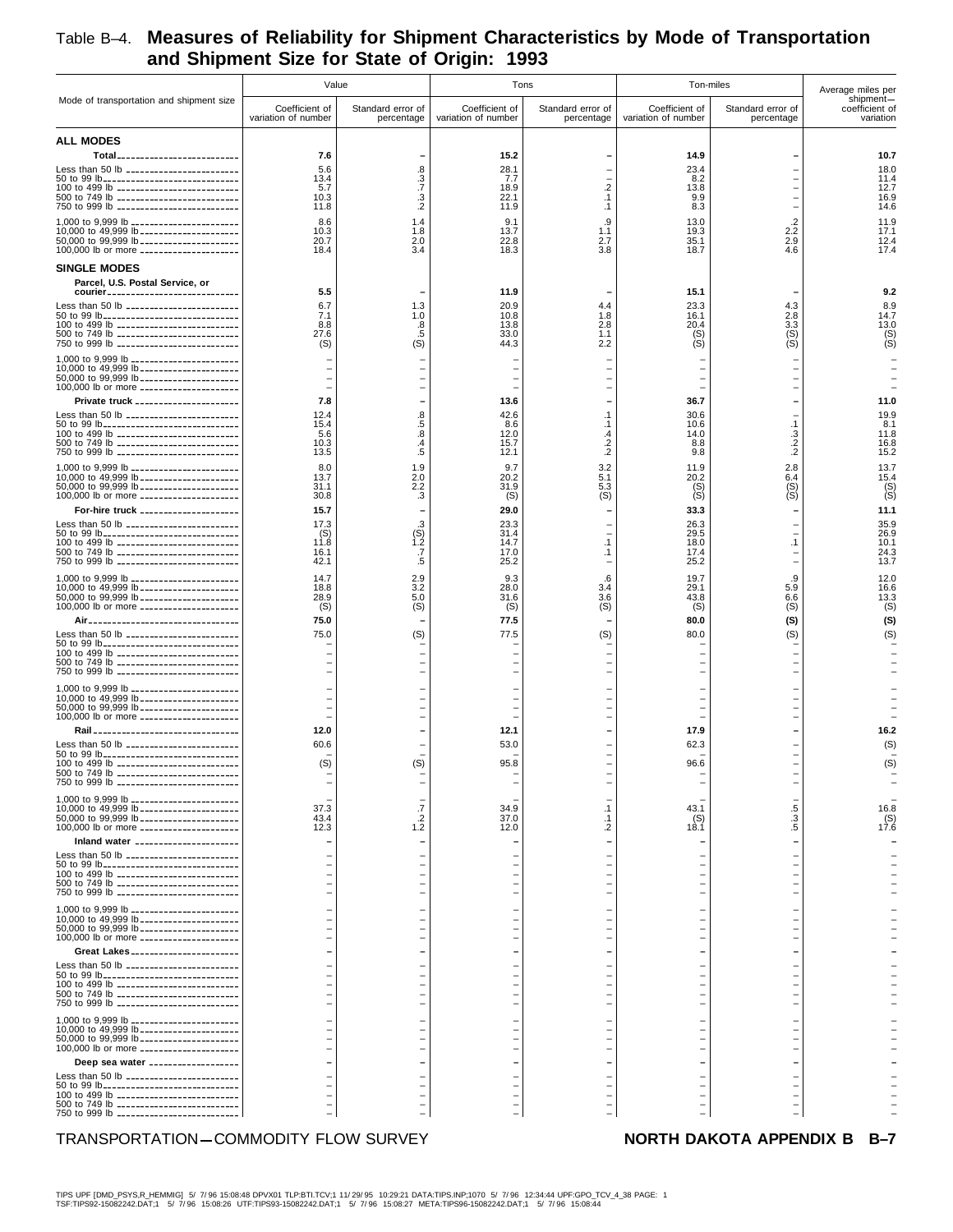|                                                                                                                                                                                                                                | Value                                    |                                                                        | Tons                                                   |                                    | Ton-miles                                                                    |                                                      | Average miles per                        |  |
|--------------------------------------------------------------------------------------------------------------------------------------------------------------------------------------------------------------------------------|------------------------------------------|------------------------------------------------------------------------|--------------------------------------------------------|------------------------------------|------------------------------------------------------------------------------|------------------------------------------------------|------------------------------------------|--|
| Mode of transportation and shipment size                                                                                                                                                                                       | Coefficient of<br>variation of number    | Standard error of<br>percentage                                        | Coefficient of<br>variation of number                  | Standard error of<br>percentage    | Coefficient of<br>variation of number                                        | Standard error of<br>percentage                      | shipment-<br>coefficient of<br>variation |  |
| <b>SINGLE MODES-Con.</b>                                                                                                                                                                                                       |                                          |                                                                        |                                                        |                                    |                                                                              |                                                      |                                          |  |
| Deep sea water-Con.<br>1,000 to 9,999 lb ________________________<br>10,000 to 49,999 lb ______________________<br>50,000 to 99,999 lb _____________________<br>100,000 lb or more _____________________                       |                                          | $\overline{\phantom{0}}$<br>$\overline{\phantom{0}}$<br>$\blacksquare$ | $\equiv$<br>$\equiv$<br>$\equiv$                       | $\overline{a}$<br>$\sim$           | $\overline{\phantom{0}}$<br>$\overline{\phantom{0}}$<br>$\equiv$             |                                                      |                                          |  |
| Pipeline __________________________<br>Less than 50 lb ------------------------                                                                                                                                                | (D)                                      | (D)                                                                    | (D)                                                    | (D)                                | (D)                                                                          | (D)                                                  |                                          |  |
| 50 to 99 lb_______________________________<br>100 to 499 lb ___________________________<br>500 to 749 lb ___________________________<br>750 to 999 lb ___________________________                                              |                                          | $\overline{\phantom{a}}$                                               | $\equiv$<br>-<br>$\equiv$                              |                                    | $\equiv$<br>$\equiv$                                                         | $\overline{\phantom{0}}$                             |                                          |  |
| 1,000 to 9,999 lb _______________________<br>10,000 to 49,999 lb _____________________<br>50,000 to 99,999 lb _____________________<br>100,000 lb or more _____________________                                                | (D)                                      | (D)                                                                    | $\equiv$<br>(D)                                        | (D)                                | $\overline{\phantom{0}}$<br>(D)                                              | (D)                                                  |                                          |  |
| <b>MULTIPLE MODES</b>                                                                                                                                                                                                          |                                          |                                                                        |                                                        |                                    |                                                                              |                                                      |                                          |  |
| Private truck and for-hire truck ____<br>Less than 50 lb _________________________<br>50 to 99 lb-----------------------------                                                                                                 | (S)                                      | (S)                                                                    | (S)                                                    | (S)                                | (S)                                                                          | (S)                                                  | (S)                                      |  |
| 100 to 499 lb ___________________________<br>500 to 749 lb ___________________________<br>750 to 999 lb ___________________________                                                                                            | 100.0                                    | 10.5                                                                   | 100.0                                                  | 10.5                               | 100.0<br>$\equiv$                                                            | 10.5                                                 |                                          |  |
| 1,000 to 9,999 lb _______________________<br>10,000 to 49,999 lb _____________________<br>50,000 to 99,999 lb _____________________<br>100,000 lb or more _____________________                                                | (S)                                      | (S)                                                                    | (S)                                                    | (S)                                | (S)<br>$\overline{\phantom{0}}$                                              | (S)                                                  | (S)                                      |  |
| Truck and air<br>Less than 50 lb ________________________                                                                                                                                                                      | 26.4<br>23.0                             | 10.3                                                                   | 32.1<br>29.8                                           | 13.0                               | 33.5<br>29.5                                                                 | 13.6                                                 | 8.7<br>13.4                              |  |
| 50 to 99 lb-------------------------------<br>100 to 499 lb ___________________________<br>500 to 749 lb ___________________________<br>750 to 999 lb ___________________________                                              | 48.5<br>49.1<br>$\overline{\phantom{0}}$ | 5.3<br>10.0<br>$\overline{\phantom{a}}$                                | 60.5<br>53.5<br>$\equiv$                               | 7.8<br>11.9<br>÷.                  | 52.9<br>50.7<br>$\overline{\phantom{0}}$                                     | $S($ S)                                              | $S($ S)                                  |  |
| 1,000 to 9,999 lb _______________________<br>10,000 to 49,999 lb _____________________<br>50,000 to 99,999 lb _____________________<br>100,000 lb or more _____________________                                                | (S)<br>$\equiv$                          | (S)                                                                    | 100.0<br>$\equiv$                                      | 7.2<br>$\sim$                      | 100.0<br>$\overline{\phantom{0}}$                                            | (S)                                                  | (S)                                      |  |
| Truck and rail _____________________                                                                                                                                                                                           | (D)                                      | (D)                                                                    | (D)                                                    | (D)                                | (D)                                                                          | (D)                                                  | (D)                                      |  |
| Less than 50 lb -------------------------<br>50 to 99 lb_______________________________<br>100 to 499 lb ___________________________<br>500 to 749 lb ___________________________<br>750 to 999 lb ___________________________ | (D)<br>(D)                               | (D)<br>(D)                                                             | (D)<br>(D)                                             | (D)<br>(D)                         | (D)<br>(D)                                                                   | (D)<br>(D)                                           | (D)                                      |  |
| 1,000 to 9,999 lb _______________________<br>10,000 to 49,999 lb ______________________<br>50,000 to 99,999 lb _____________________<br>100,000 lb or more ____________________                                                | (D)<br>(D)                               | (D)<br>(D)                                                             | (D)<br>(D)                                             | (D)<br>(D)                         | (D)                                                                          | (D)<br>(D)                                           | (D)                                      |  |
| Truck and water__________________                                                                                                                                                                                              | 100.0                                    |                                                                        | 100.0                                                  |                                    | 100.0                                                                        | (S)                                                  | (S)                                      |  |
| Less than 50 lb -------------------------<br>50 to 99 lb-------------------------------<br>100 to 499 lb ___________________________<br>500 to 749 lb ___________________________<br>750 to 999 lb __________________________  | (D)<br>(D)                               | (D)<br>(D)                                                             | (D)<br>(D)                                             | (D)<br>(D)                         | (D)<br>(D)                                                                   | (D)<br>(D)                                           | (D)                                      |  |
| 1,000 to 9,999 lb ________________________<br>10,000 to 49,999 lb _____________________<br>50,000 to 99,999 lb _____________________                                                                                           | $\equiv$<br>$\equiv$                     | $\blacksquare$<br>$\blacksquare$                                       | $\overline{\phantom{0}}$<br>÷,                         |                                    | $\overline{\phantom{0}}$<br>$\equiv$                                         | $\equiv$<br>$\overline{\phantom{0}}$                 |                                          |  |
| 100,000 lb or more _____________________<br>Truck and pipeline                                                                                                                                                                 |                                          | $\overline{\phantom{a}}$                                               | $\equiv$<br>-                                          |                                    | $\overline{\phantom{0}}$                                                     |                                                      |                                          |  |
| Less than 50 lb ________________________<br>50 to 99 lb------------------------------<br>100 to 499 lb ___________________________<br>500 to 749 lb ___________________________                                                |                                          | $\blacksquare$<br>$\sim$<br>$\blacksquare$                             | $\equiv$<br>$\overline{\phantom{0}}$<br>÷,<br>$\equiv$ | $\sim$                             | $\equiv$<br>$\equiv$<br>$\overline{\phantom{0}}$                             | $\overline{\phantom{0}}$<br>$\overline{\phantom{0}}$ |                                          |  |
| 750 to 999 lb ___________________________                                                                                                                                                                                      |                                          | $\overline{\phantom{a}}$                                               | $\equiv$                                               |                                    | $\overline{\phantom{0}}$                                                     |                                                      |                                          |  |
| 1,000 to 9,999 lb _______________________<br>10,000 to 49,999 lb _____________________<br>50,000 to 99,999 lb _____________________<br>100,000 lb or more _____________________                                                | $\equiv$                                 | $\blacksquare$<br>$\overline{\phantom{a}}$                             | $\overline{\phantom{m}}$<br>$\equiv$<br>$\equiv$       | $\overline{a}$                     | $\overline{\phantom{0}}$<br>$\equiv$                                         |                                                      |                                          |  |
| Rail and water____________________<br>Less than 50 lb _________________________                                                                                                                                                | (D)                                      | (D)                                                                    | (D)                                                    | (D)                                | (D)                                                                          | (D)                                                  | m                                        |  |
| 50 to 99 lb------------------------------<br>100 to 499 lb ___________________________<br>500 to 749 lb ___________________________<br>750 to 999 lb ___________________________                                               |                                          | $\overline{\phantom{a}}$                                               | $\equiv$<br>$\equiv$<br>-<br>$\equiv$                  |                                    | $\equiv$<br>$\overline{\phantom{0}}$<br>$\overline{\phantom{0}}$<br>$\equiv$ |                                                      |                                          |  |
| 1,000 to 9,999 lb _______________________<br>10,000 to 49,999 lb _____________________                                                                                                                                         | $\overline{\phantom{0}}$<br>$\equiv$     | $\overline{\phantom{0}}$                                               | $\qquad \qquad -$<br>$\qquad \qquad -$                 | $\overline{\phantom{0}}$<br>$\sim$ | $\overline{\phantom{0}}$<br>$\overline{\phantom{0}}$                         |                                                      |                                          |  |
| 50,000 to 99,999 lb _____________________<br>100,000 lb or more _____________________                                                                                                                                          | (D)                                      | (D)                                                                    | (D)                                                    | i.<br>(D)                          | (D)                                                                          | (D)                                                  |                                          |  |
| Inland water and Great Lakes<br>Less than 50 lb -----------------------                                                                                                                                                        |                                          |                                                                        | $\overline{\phantom{0}}$                               |                                    |                                                                              |                                                      |                                          |  |
| 50 to 99 lb------------------------------<br>100 to 499 lb ___________________________<br>500 to 749 lb ___________________________<br>750 to 999 lb ___________________________                                               | $\equiv$<br>-<br>$\equiv$                | $\overline{\phantom{0}}$<br>$\overline{\phantom{a}}$<br>$\sim$         | $\equiv$<br>$\qquad \qquad -$                          |                                    | $\overline{\phantom{0}}$<br>$\equiv$                                         | $\qquad \qquad -$<br>$\qquad \qquad -$<br>$\equiv$   |                                          |  |

## Table B–4. **Measures of Reliability for Shipment Characteristics by Mode of Transportation** and Shipment Size for State of Origin: 1993-Con.

**B-8 NORTH DAKOTA APPENDIX B** TRANSPORTATION-COMMODITY FLOW SURVEY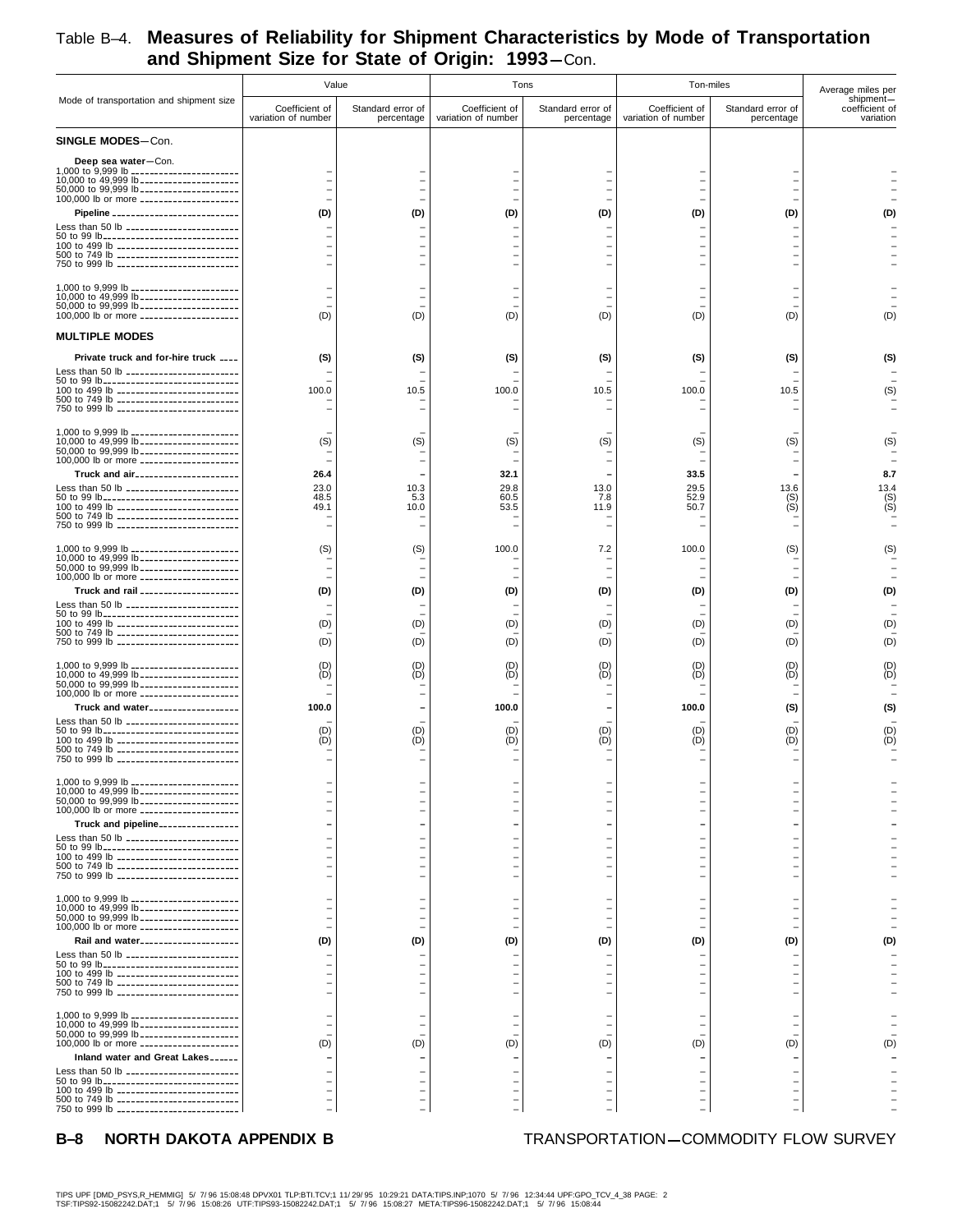### Table B–4. **Measures of Reliability for Shipment Characteristics by Mode of Transportation** and Shipment Size for State of Origin: 1993-Con.

|                                                                                                                                                                                                                                                                   | Value                                                   |                                                                 | Tons                                   |                                                      | Ton-miles                                 |                                 | Average miles per                        |
|-------------------------------------------------------------------------------------------------------------------------------------------------------------------------------------------------------------------------------------------------------------------|---------------------------------------------------------|-----------------------------------------------------------------|----------------------------------------|------------------------------------------------------|-------------------------------------------|---------------------------------|------------------------------------------|
| Mode of transportation and shipment size                                                                                                                                                                                                                          | Coefficient of<br>variation of number                   | Standard error of<br>percentage                                 | Coefficient of<br>variation of number  | Standard error of<br>percentage                      | Coefficient of<br>variation of number     | Standard error of<br>percentage | shipment-<br>coefficient of<br>variation |
| <b>MULTIPLE MODES-Con.</b>                                                                                                                                                                                                                                        |                                                         |                                                                 |                                        |                                                      |                                           |                                 |                                          |
| Inland water and Great Lakes-Con.<br>1,000 to 9,999 lb ________________________<br>10,000 to 49,999 lb ______________________<br>50,000 to 99,999 lb _____________________<br>100,000 lb or more _____________________                                            |                                                         |                                                                 |                                        |                                                      |                                           |                                 |                                          |
| Inland water and deep sea                                                                                                                                                                                                                                         |                                                         |                                                                 |                                        |                                                      |                                           |                                 |                                          |
| Less than 50 lb _________________________<br>50 to 99 lb------------------------------<br>100 to 499 lb ___________________________<br>500 to 749 lb ____________________________<br>750 to 999 lb ___________________________                                    |                                                         |                                                                 |                                        |                                                      |                                           |                                 |                                          |
| 1,000 to 9,999 lb ________________________<br>10,000 to 49,999 lb _____________________<br>50,000 to 99,999 lb _____________________<br>100,000 lb or more _____________________                                                                                  |                                                         |                                                                 |                                        |                                                      |                                           |                                 |                                          |
| <b>OTHER MODES</b>                                                                                                                                                                                                                                                |                                                         |                                                                 |                                        |                                                      |                                           |                                 |                                          |
| Other and unknown modes _______<br>Less than 50 lb ________________________<br>50 to 99 lb_______________________________<br>100 to 499 lb ____________________________<br>500 to 749 lb ___________________________<br>750 to 999 lb ___________________________ | 29.5<br>43.4<br>(D)<br>41.2<br>$\binom{S}{D}$           | 4.7<br>$_{2.4}^{(D)}$<br>$\begin{pmatrix} S \\ D \end{pmatrix}$ | 40.5<br>(S)<br>$(D)$<br>$(D)$<br>$(D)$ | $\binom{S}{D}$<br>$\binom{S}{S}$<br>ÌDÍ              | 32.4<br>51.8<br>(D)<br>(S)<br>98.3<br>(D) | $\binom{D}{1.7}$<br>.6<br>(D)   | (S)<br>(S)<br>(D)<br>(D)                 |
| 1,000 to 9,999 lb _______________________<br>10,000 to 49,999 lb ______________________<br>50,000 to 99,999 lb _____________________<br>100,000 lb or more _____________________                                                                                  | $\begin{matrix} 10 \\ 0 \\ 0 \\ 0 \end{matrix}$<br>40.8 | $(D)$<br>$(D)$<br>$(0)$<br>$(0)$                                | $O(5)$<br>$O(5)$                       | $\begin{pmatrix} D \\ D \end{pmatrix}$<br>(S)<br>(S) | $O(10)$<br>$O(10)$<br>40.9                | (D)<br>(D)<br>(S)<br>19.8       | $(D)$<br>(B)<br>(S)<br>31.8              |

Note: For description of the development and uses of measures of reliability, see Appendix B, Reliability of the Data.

– Represents data cell equal to zero or less than 1 unit of measure.<br>(D) Denotes figures withheld to avoid disclosing data for individual companies.<br>(S) Data do not meet publication standards due to high sampling variabili

#### TRANSPORTATION-COMMODITY FLOW SURVEY **NORTH DAKOTA APPENDIX B**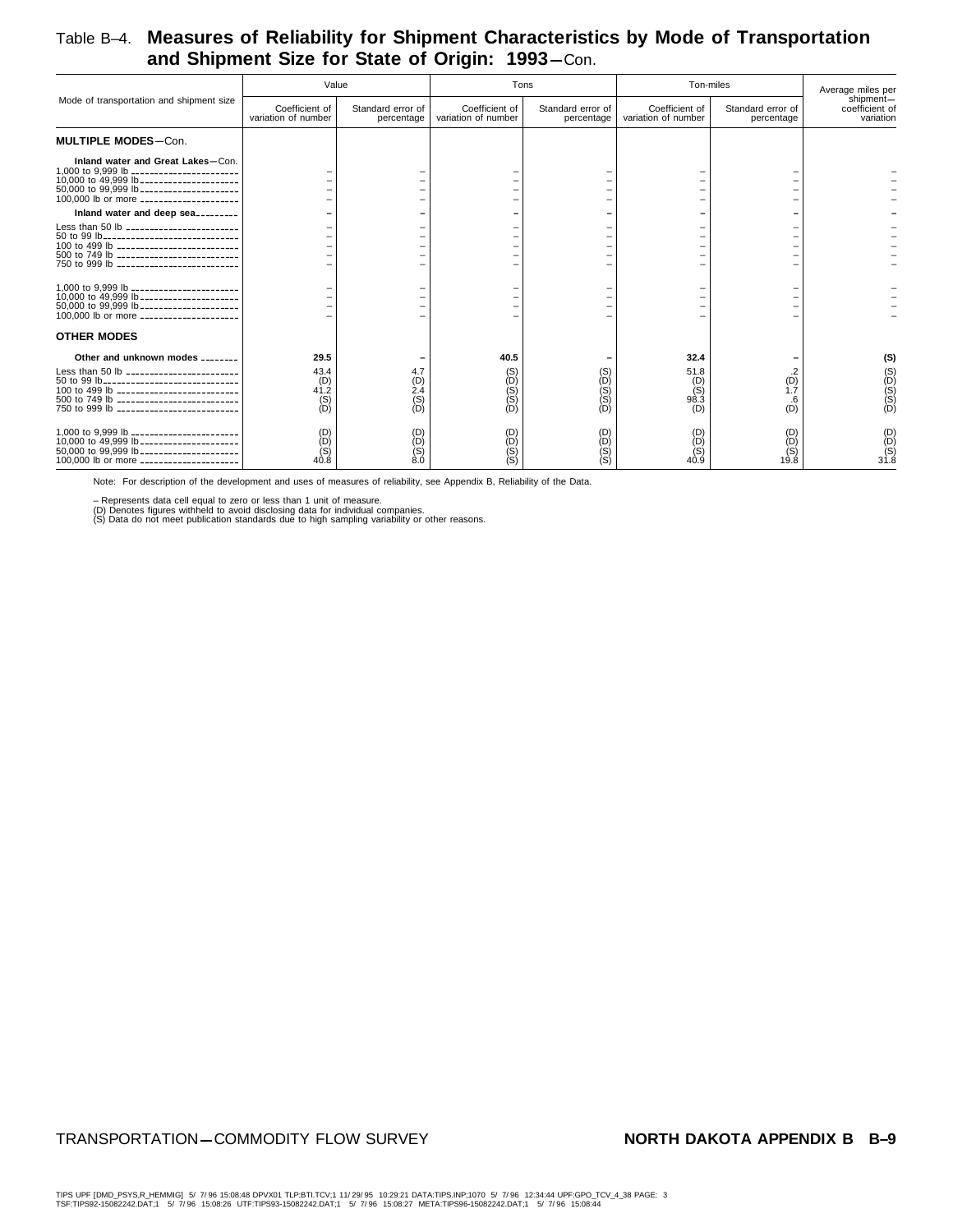## Table B–5. **Estimated Coefficients of Variation for Shipment Characteristics by Commodity for State of Origin: 1993**

| <b>STCC</b><br>code                     | Commodity description                                                                         | Value                               | Tons                                 | Ton-miles                               | Average miles per<br>shipment          |
|-----------------------------------------|-----------------------------------------------------------------------------------------------|-------------------------------------|--------------------------------------|-----------------------------------------|----------------------------------------|
|                                         | <b>ALL COMMODITIES</b>                                                                        |                                     |                                      |                                         |                                        |
|                                         |                                                                                               | 7.6                                 | 15.2                                 | 14.9                                    | 10.7                                   |
| 01<br>08<br>09                          |                                                                                               | 15.4                                | 17.2                                 | 21.8                                    | 11.4                                   |
| 10<br>11                                |                                                                                               | (D)<br>ÌDÍ                          | (D)<br>ÌDÍ                           | (D)<br>ÌDÍ                              | $\begin{pmatrix} D \\ D \end{pmatrix}$ |
| 13<br>14<br>19<br>20<br>21              |                                                                                               | (S)<br>38.9<br>(D)<br>12.2<br>(S)   | (S)<br>45.3<br>(D)<br>8.4<br>(S)     | (S)<br>46.8<br>(D)<br>13.4<br>57.8      | $($ S) $16.1$<br>(D)<br>17.3<br>(S)    |
| 22<br>$\overline{23}$<br>24<br>25<br>26 |                                                                                               | 36.4<br>31.6<br>13.6<br>40.1<br>8.6 | 40.7<br>28.0<br>28.5<br>(S)<br>21.9  | 48.3<br>25.6<br>15.9<br>37.9<br>(S)     | 44.7<br>21.8<br>6.9<br>26.9<br>(S)     |
| 27<br>28<br>29<br>30<br>31              |                                                                                               | (S)<br>15.6<br>30.2<br>7.7<br>(S)   | (S)<br>21.7<br>19.8<br>29.5<br>60.0  | (S)<br>20.3<br>24.2<br>28.8<br>71.2     | 17.0<br>38.7<br>17.1<br>(S)            |
| 32<br>33<br>34<br>35<br>36              |                                                                                               | 15.5<br>18.2<br>5.0<br>10.4<br>16.6 | 20.5<br>27.7<br>12.5<br>14.8<br>21.1 | 21.5<br>34.3<br>30.9<br>19.9<br>28.3    | 12.4<br>30.5<br>24.9<br>21.1<br>13.3   |
| 37<br>38<br>39<br>40<br>41              | Instruments, photographic goods, optical goods, watches, or clocks __________________________ | 27.3<br>26.6<br>21.9<br>34.7<br>(S) | (S)<br>31.5<br>21.1<br>30.9<br>82.5  | $^{(S)}_{21.1}$<br>16.4<br>33.6<br>93.7 | $^{(S)}_{29.8}$<br>(S)<br>18.6<br>(S)  |
| 42<br>48                                | Waste hazardous materials or waste hazardous substances _______________________________       | (D)<br>45.7<br>(S)                  | $O($ S)<br>$O($ S)                   | (D)<br>71.6<br>(S)                      | $O(S)$<br>$(S)$                        |

Note: For description of the development and uses of measures of reliability, see Appendix B, Reliability of the Data.

– Represents data cell equal to zero or less than 1 unit of measure.<br>(D) Denotes figures withheld to avoid disclosing data for individual companies.<br>(S) Data do not meet publication standards due to high sampling variabili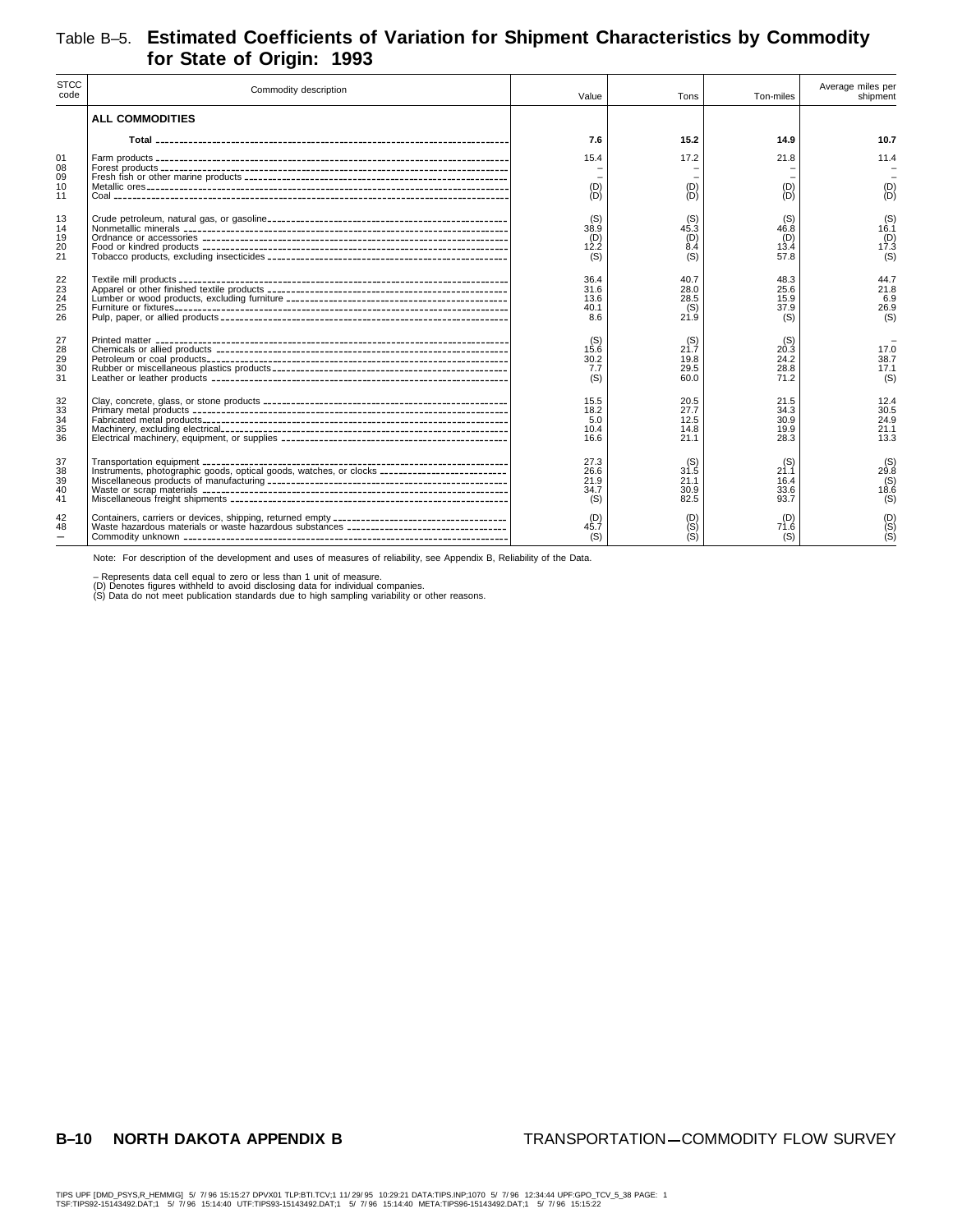|                                                                                                                                                                                    | Value                                 |                                            | Tons                                  |                                                            | Ton-miles                             |                                 | Average miles per                        |
|------------------------------------------------------------------------------------------------------------------------------------------------------------------------------------|---------------------------------------|--------------------------------------------|---------------------------------------|------------------------------------------------------------|---------------------------------------|---------------------------------|------------------------------------------|
| STCC code, description, and mode of<br>transportation                                                                                                                              | Coefficient of<br>variation of number | Standard error of<br>percentage            | Coefficient of<br>variation of number | Standard error of<br>percentage                            | Coefficient of<br>variation of number | Standard error of<br>percentage | shipment-<br>coefficient of<br>variation |
| <b>ALL COMMODITIES</b>                                                                                                                                                             |                                       |                                            |                                       |                                                            |                                       |                                 |                                          |
| Total <sub>--------------------------</sub>                                                                                                                                        | 7.6                                   | $\overline{\phantom{0}}$                   | 15.2                                  |                                                            | 14.9                                  |                                 | 10.7                                     |
| <b>Single Modes</b>                                                                                                                                                                |                                       |                                            |                                       |                                                            |                                       |                                 |                                          |
| Parcel, U.S. Postal Service, or courier ____<br>Private truck ____________________________<br>For-hire truck ___________________________                                           | 5.5<br>7.8<br>15.7<br>75.0<br>12.0    | .6<br>3.7<br>2.9<br>1.8                    | 11.9<br>13.6<br>29.0<br>77.5<br>12.1  | 2.4<br>4.0<br>7.3                                          | 15.1<br>36.7<br>33.3<br>80.0<br>17.9  | 1.5<br>4.7<br>4.4               | 9.2<br>11.0<br>11.1<br>$($ S) $16.2$     |
| Inland water ____________________________<br>Great Lakes ____________________________<br>Deep sea water _______________________<br>Pipeline ________________________________       | (D)                                   | $\overline{a}$<br>(D)                      | $\qquad \qquad -$<br>(D)              | $\overline{\phantom{0}}$<br>(D)                            | (D)                                   | (D)                             | (D)                                      |
| <b>Multiple Modes</b>                                                                                                                                                              |                                       |                                            |                                       |                                                            |                                       |                                 |                                          |
| Private truck and for-hire truck __________<br>Truck and air____________________________<br>Truck and rail ___________________________<br>Truck and water ________________________ | $^{(S)}_{26.4}$<br>(D)<br>100.0       | (S)<br>(D)                                 | $^{(S)}_{32.1}$<br>(D)<br>100.0       | (D)                                                        | $^{(S)}_{33.5}$<br>(D)<br>100.0       | (D)                             | $^{(S)}_{8.7}$<br>$\binom{D}{S}$         |
| Truck and pipeline _____________________<br>Rail and water ________________________<br>Inland water and Great Lakes___________<br>Inland water and deep sea _____________          | (D)                                   | (D)                                        | (D)                                   | (D)                                                        | (D)                                   | (D)                             | (D)                                      |
| <b>Other Modes</b>                                                                                                                                                                 |                                       |                                            |                                       |                                                            |                                       |                                 |                                          |
| Other and unknown modes _____________                                                                                                                                              | 29.5                                  | 1.3                                        | 40.5                                  | 8.8                                                        | 32.4                                  | .7                              | (S)                                      |
| <b>STCC 01, FARM PRODUCTS</b>                                                                                                                                                      |                                       |                                            |                                       |                                                            |                                       |                                 |                                          |
| Total                                                                                                                                                                              | 15.4                                  | $\overline{\phantom{0}}$                   | 17.2                                  |                                                            | 21.8                                  |                                 | 11.4                                     |
| <b>Single Modes</b>                                                                                                                                                                |                                       |                                            |                                       |                                                            |                                       |                                 |                                          |
| Parcel, U.S. Postal Service, or courier ____<br>Private truck ____________________________<br>For-hire truck ___________________________                                           | 44.1<br>33.4<br>28.9<br>19.0          | $\cdot$ 1<br>3.7<br>7.0<br>7.4             | 43.4<br>32.3<br>33.5<br>19.7          | 4.2<br>6.3<br>6.6                                          | 46.1<br>24.5<br>46.6<br>26.0          | .6<br>6.1<br>6.1                | 23.5<br>15.3<br>11.8<br>10.9             |
| Inland water ____________________________<br>Great Lakes ____________________________<br>Deep sea water ________________________<br>Pipeline ________________________________      |                                       |                                            |                                       |                                                            |                                       |                                 |                                          |
| <b>Multiple Modes</b>                                                                                                                                                              |                                       |                                            |                                       |                                                            |                                       |                                 |                                          |
| Private truck and for-hire truck __________<br>Truck and air____________________________<br>Truck and rail __________________________<br>Truck and water ________________________  | 100.0<br>100.0                        | $\overline{a}$<br>$\overline{\phantom{a}}$ | 100.0<br>(S)                          | $\overline{\phantom{a}}$<br>L,<br>$\overline{\phantom{a}}$ | 100.0<br>100.0                        |                                 | (S)<br>(S)                               |
| Truck and pipeline _____________________<br>Rail and water ________________________<br>Inland water and Great Lakes___________<br>Inland water and deep sea _____________          | 100.0                                 | $\overline{\phantom{0}}$                   | (S)                                   |                                                            | (S)                                   |                                 | (S)                                      |
| <b>Other Modes</b>                                                                                                                                                                 |                                       |                                            |                                       |                                                            |                                       |                                 |                                          |
| Other and unknown modes _____________                                                                                                                                              | 33.2                                  | .5                                         | 34.3                                  | .1                                                         | 37.7                                  | .2                              | 34.1                                     |
| <b>STCC 08, FOREST PRODUCTS</b>                                                                                                                                                    |                                       |                                            |                                       |                                                            |                                       |                                 |                                          |
| Total_________________________                                                                                                                                                     |                                       |                                            |                                       |                                                            |                                       |                                 |                                          |
| <b>Single Modes</b>                                                                                                                                                                |                                       |                                            |                                       |                                                            |                                       |                                 |                                          |
| Parcel, U.S. Postal Service, or courier ____<br>Private truck ____________________________<br>For-hire truck ___________________________                                           |                                       |                                            |                                       |                                                            |                                       |                                 |                                          |
| Inland water _____________________________                                                                                                                                         |                                       |                                            |                                       |                                                            |                                       |                                 |                                          |
| Great Lakes ____________________________<br>Deep sea water _______________________<br>Pipeline ________________________________                                                    |                                       |                                            |                                       |                                                            |                                       |                                 |                                          |
| <b>Multiple Modes</b>                                                                                                                                                              |                                       |                                            |                                       |                                                            |                                       |                                 |                                          |
| Private truck and for-hire truck __________<br>Truck and air____________________________<br>Truck and rail __________________________<br>Truck and water ________________________  |                                       |                                            |                                       |                                                            |                                       |                                 |                                          |
| Truck and pipeline _____________________                                                                                                                                           |                                       |                                            |                                       |                                                            |                                       |                                 |                                          |
| Rail and water _________________________<br>Inland water and Great Lakes___________<br>Inland water and deep sea _____________                                                     |                                       |                                            |                                       |                                                            |                                       |                                 |                                          |
| <b>Other Modes</b>                                                                                                                                                                 |                                       |                                            |                                       |                                                            |                                       |                                 |                                          |
| Other and unknown modes _____________                                                                                                                                              |                                       |                                            |                                       |                                                            |                                       |                                 |                                          |
| TRANSPORTATION-COMMODITY FLOW SURVEY                                                                                                                                               |                                       |                                            |                                       |                                                            |                                       | NORTH DAKOTA APPENDIX B B-11    |                                          |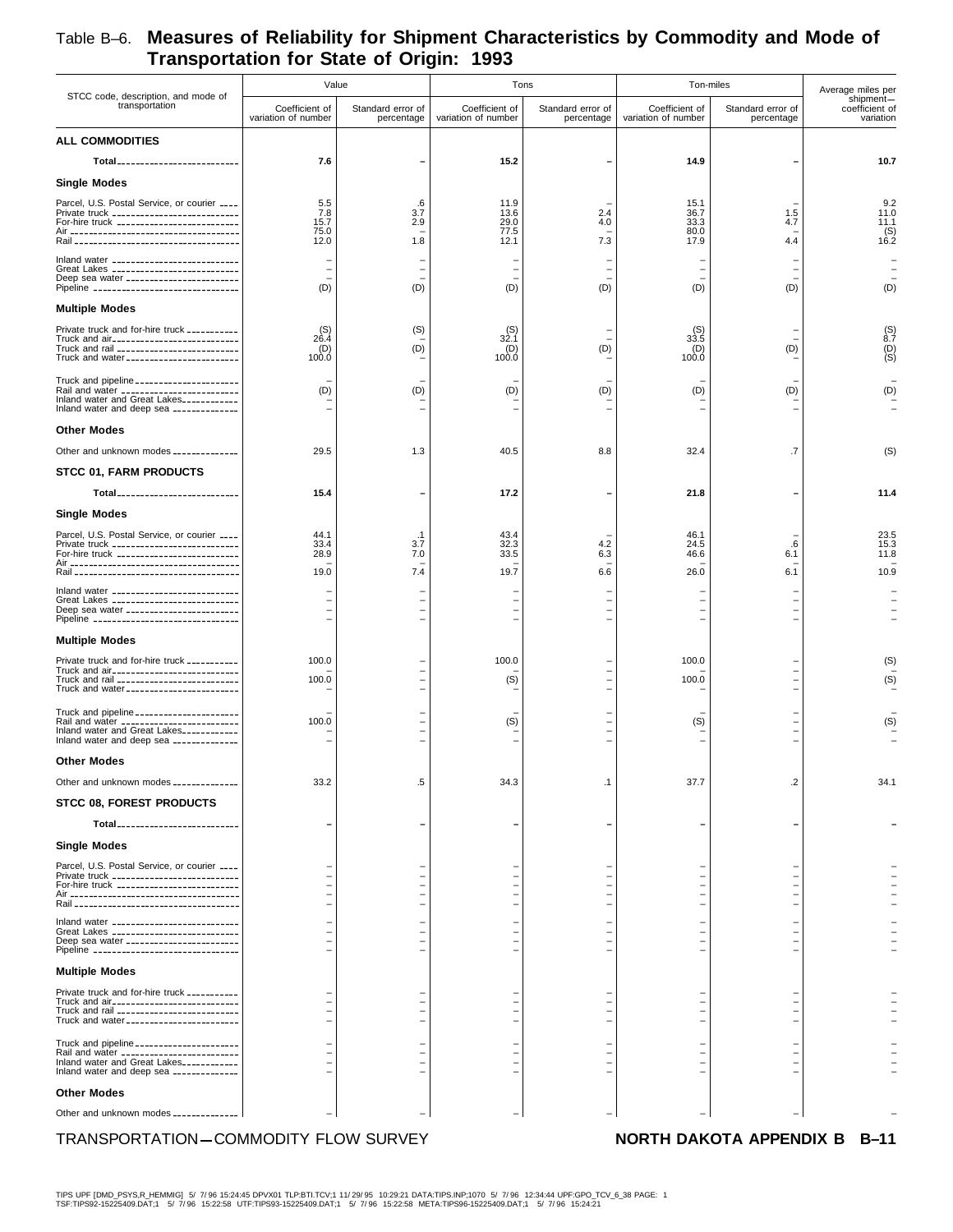|                                                                                            | Value                                 |                                 | Tons                                  |                                 | Ton-miles                             |                                      | Average miles per                        |
|--------------------------------------------------------------------------------------------|---------------------------------------|---------------------------------|---------------------------------------|---------------------------------|---------------------------------------|--------------------------------------|------------------------------------------|
| STCC code, description, and mode of<br>transportation                                      | Coefficient of<br>variation of number | Standard error of<br>percentage | Coefficient of<br>variation of number | Standard error of<br>percentage | Coefficient of<br>variation of number | Standard error of<br>percentage      | shipment-<br>coefficient of<br>variation |
| STCC 09, FRESH FISH OR OTHER<br><b>MARINE PRODUCTS</b>                                     |                                       |                                 |                                       |                                 |                                       |                                      |                                          |
| Total <sub>---------------------------</sub>                                               |                                       |                                 |                                       |                                 |                                       |                                      |                                          |
| <b>Single Modes</b>                                                                        |                                       |                                 |                                       |                                 |                                       |                                      |                                          |
| Parcel, U.S. Postal Service, or courier ____                                               |                                       |                                 |                                       |                                 |                                       |                                      |                                          |
| Private truck ___________________________<br>For-hire truck ___________________________    |                                       |                                 |                                       |                                 |                                       |                                      |                                          |
|                                                                                            |                                       |                                 |                                       |                                 |                                       |                                      |                                          |
| Inland water ____________________________                                                  |                                       |                                 |                                       |                                 |                                       |                                      |                                          |
| Great Lakes ____________________________<br>Deep sea water ________________________        |                                       |                                 |                                       |                                 |                                       |                                      |                                          |
| Pipeline ________________________________                                                  |                                       |                                 |                                       |                                 |                                       |                                      |                                          |
| <b>Multiple Modes</b>                                                                      |                                       |                                 |                                       |                                 |                                       |                                      |                                          |
| Private truck and for-hire truck __________                                                |                                       |                                 |                                       |                                 |                                       |                                      |                                          |
| Truck and air___________________________<br>Truck and rail ___________________________     |                                       | $\overline{\phantom{0}}$        |                                       |                                 |                                       |                                      |                                          |
| Truck and water ________________________                                                   |                                       | $\overline{\phantom{0}}$        |                                       |                                 |                                       |                                      |                                          |
| Truck and pipeline _____________________<br>Rail and water _________________________       |                                       |                                 |                                       |                                 |                                       |                                      |                                          |
| Inland water and Great Lakes___________<br>Inland water and deep sea _____________         |                                       |                                 |                                       |                                 |                                       |                                      |                                          |
| <b>Other Modes</b>                                                                         |                                       |                                 |                                       |                                 |                                       |                                      |                                          |
| Other and unknown modes _____________                                                      |                                       |                                 |                                       |                                 |                                       |                                      |                                          |
|                                                                                            |                                       |                                 |                                       |                                 |                                       |                                      |                                          |
| <b>STCC 10, METALLIC ORES</b><br>Total__________________________                           |                                       |                                 |                                       |                                 |                                       |                                      | (D)                                      |
|                                                                                            | (D)                                   | (D)                             | (D)                                   | (D)                             | (D)                                   | (D)                                  |                                          |
| <b>Single Modes</b>                                                                        |                                       |                                 |                                       |                                 |                                       |                                      |                                          |
| Parcel, U.S. Postal Service, or courier ____<br>Private truck ____________________________ | (D)                                   | (D)                             | (D)                                   | (D)                             | (D)                                   | (D)                                  | (D)                                      |
| For-hire truck __________________________                                                  |                                       |                                 |                                       | Ξ<br>$\overline{a}$             |                                       |                                      |                                          |
|                                                                                            |                                       |                                 |                                       | L,                              |                                       |                                      |                                          |
| Inland water ____________________________<br>Great Lakes ____________________________      |                                       | $\overline{\phantom{0}}$        |                                       | $\overline{\phantom{0}}$        |                                       |                                      |                                          |
| Deep sea water _______________________<br>Pipeline ________________________________        |                                       | $\overline{\phantom{0}}$        |                                       | $\overline{a}$                  |                                       |                                      |                                          |
| <b>Multiple Modes</b>                                                                      |                                       |                                 |                                       |                                 |                                       |                                      |                                          |
| Private truck and for-hire truck __________                                                |                                       |                                 |                                       |                                 |                                       |                                      |                                          |
| Truck and air____________________________<br>Truck and rail __________________________     |                                       |                                 |                                       | $\overline{a}$                  |                                       |                                      |                                          |
| Truck and water ________________________                                                   |                                       |                                 |                                       |                                 |                                       |                                      |                                          |
| Truck and pipeline ______________________                                                  |                                       |                                 |                                       |                                 |                                       |                                      |                                          |
| Rail and water _________________________<br>Inland water and Great Lakes___________        |                                       | -                               |                                       | ÷                               |                                       |                                      |                                          |
| Inland water and deep sea _____________                                                    |                                       |                                 |                                       |                                 |                                       | $\overline{\phantom{0}}$             |                                          |
| <b>Other Modes</b>                                                                         |                                       |                                 |                                       |                                 |                                       |                                      |                                          |
| Other and unknown modes _____________                                                      |                                       |                                 |                                       |                                 |                                       |                                      |                                          |
| STCC 11, COAL                                                                              |                                       |                                 |                                       |                                 |                                       |                                      |                                          |
| Total ___________________________                                                          | (D)                                   | (D)                             | (D)                                   | (D)                             | (D)                                   | (D)                                  | (D)                                      |
| <b>Single Modes</b>                                                                        |                                       |                                 |                                       |                                 |                                       |                                      |                                          |
| Parcel, U.S. Postal Service, or courier ____                                               |                                       |                                 |                                       | $\overline{\phantom{0}}$        |                                       |                                      |                                          |
| Private truck ___________________________<br>For-hire truck ___________________________    |                                       | $\overline{\phantom{0}}$        |                                       | $\overline{a}$                  | $\qquad \qquad -$                     |                                      |                                          |
|                                                                                            | (D)                                   | (D)                             | (D)                                   | (D)                             | (D)                                   | (D)                                  | (D)                                      |
| Inland water ____________________________                                                  |                                       |                                 |                                       | $\overline{\phantom{0}}$        |                                       |                                      |                                          |
| Great Lakes ____________________________<br>Deep sea water _______________________         |                                       |                                 |                                       | $\overline{\phantom{0}}$        |                                       |                                      |                                          |
| Pipeline ________________________________                                                  |                                       |                                 |                                       |                                 |                                       |                                      |                                          |
| <b>Multiple Modes</b>                                                                      |                                       |                                 |                                       |                                 |                                       |                                      |                                          |
| Private truck and for-hire truck __________<br>Truck and air___________________________    |                                       |                                 |                                       |                                 |                                       |                                      |                                          |
| Truck and rail __________________________<br>Truck and water _______________________       |                                       |                                 |                                       | $\overline{\phantom{0}}$        |                                       |                                      |                                          |
| Truck and pipeline ______________________                                                  |                                       |                                 |                                       |                                 |                                       |                                      |                                          |
| Rail and water __________________________<br>Inland water and Great Lakes                  |                                       |                                 |                                       |                                 |                                       |                                      |                                          |
| Inland water and deep sea _____________                                                    |                                       |                                 |                                       |                                 |                                       |                                      |                                          |
| <b>Other Modes</b>                                                                         |                                       |                                 |                                       |                                 |                                       |                                      |                                          |
| Other and unknown modes _____________                                                      | (D)                                   | (D)                             | (D)                                   | (D)                             | (D)                                   | (D)                                  | (D)                                      |
| NORTH DAKOTA APPENDIX B<br>$B-12$                                                          |                                       |                                 |                                       |                                 |                                       | TRANSPORTATION-COMMODITY FLOW SURVEY |                                          |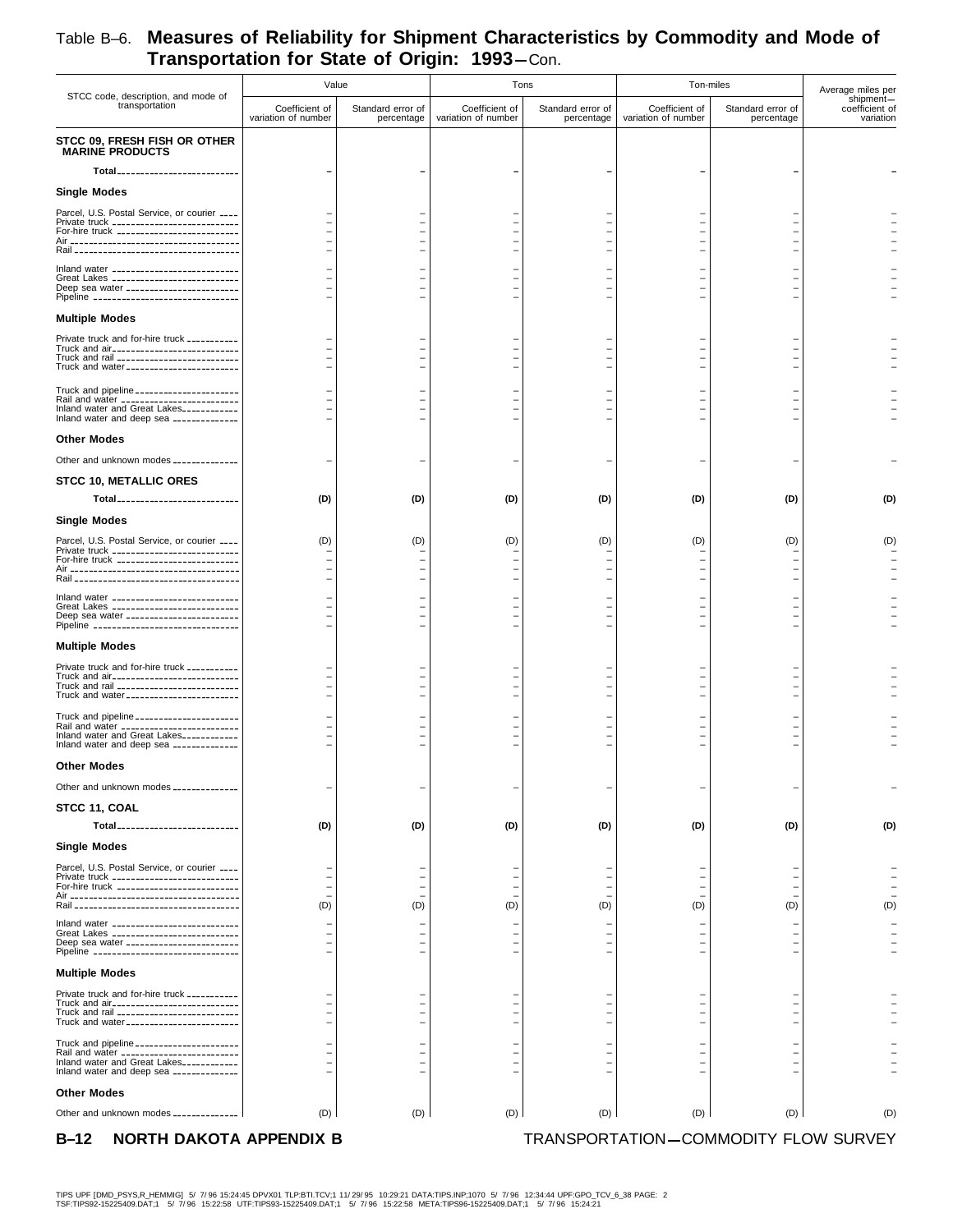| STCC code, description, and mode of                                                                                                                  | Value                                 |                                                      |                                                      | Tons                            |                                          | Ton-miles                       | Average miles per                        |
|------------------------------------------------------------------------------------------------------------------------------------------------------|---------------------------------------|------------------------------------------------------|------------------------------------------------------|---------------------------------|------------------------------------------|---------------------------------|------------------------------------------|
| transportation                                                                                                                                       | Coefficient of<br>variation of number | Standard error of<br>percentage                      | Coefficient of<br>variation of number                | Standard error of<br>percentage | Coefficient of<br>variation of number    | Standard error of<br>percentage | shipment-<br>coefficient of<br>variation |
| STCC 13, CRUDE PETROLEUM,<br>NATURAL GAS, OR GASOLINE<br>Total                                                                                       | (S)                                   | (S)                                                  | (S)                                                  | (S)                             | (S)                                      | (S)                             | (S)                                      |
| <b>Single Modes</b>                                                                                                                                  |                                       |                                                      |                                                      |                                 |                                          |                                 |                                          |
|                                                                                                                                                      |                                       |                                                      |                                                      |                                 |                                          |                                 |                                          |
| Parcel, U.S. Postal Service, or courier ____<br>Private truck ___________________________<br>For-hire truck __________________________               | $(S)$<br>$(S)$                        | $(S)$<br>$(S)$                                       | $(S)$<br>$(S)$                                       | $(S)$<br>$(S)$                  | (S)<br>100.0<br>$\overline{\phantom{0}}$ | (S)                             | $(S)$<br>$(S)$                           |
| Inland water ____________________________                                                                                                            |                                       |                                                      |                                                      |                                 |                                          |                                 |                                          |
| Great Lakes ____________________________<br>Deep sea water _______________________<br>Pipeline ________________________________                      |                                       |                                                      | $\overline{\phantom{0}}$<br>$\overline{\phantom{m}}$ |                                 |                                          |                                 |                                          |
| <b>Multiple Modes</b>                                                                                                                                |                                       |                                                      |                                                      |                                 |                                          |                                 |                                          |
| Private truck and for-hire truck __________<br>Truck and air<br>Truck and rail __________________________<br>Truck and water_______________________  |                                       | $\overline{\phantom{0}}$<br>$\overline{\phantom{0}}$ | $\overline{\phantom{0}}$<br>$\overline{\phantom{0}}$ |                                 | $\overline{\phantom{0}}$                 |                                 |                                          |
| Truck and pipeline _____________________                                                                                                             |                                       |                                                      |                                                      |                                 |                                          |                                 |                                          |
| Rail and water ________________________<br>Inland water and Great Lakes___________<br>Inland water and deep sea _____________                        |                                       |                                                      |                                                      |                                 |                                          |                                 |                                          |
| <b>Other Modes</b>                                                                                                                                   |                                       |                                                      |                                                      |                                 |                                          |                                 |                                          |
| Other and unknown modes _____________                                                                                                                |                                       |                                                      |                                                      |                                 |                                          |                                 |                                          |
| <b>STCC 14, NONMETALLIC</b><br><b>MINERALS</b>                                                                                                       |                                       |                                                      |                                                      |                                 |                                          |                                 |                                          |
| Total <sub>----------------------------</sub>                                                                                                        | 38.9                                  |                                                      | 45.3                                                 |                                 | 46.8                                     |                                 | 16.1                                     |
| <b>Single Modes</b>                                                                                                                                  |                                       |                                                      |                                                      |                                 |                                          |                                 |                                          |
| Parcel, U.S. Postal Service, or courier ____<br>Private truck ____________________________<br>For-hire truck ___________________________             | 37.4<br>(D)<br>(D)                    | 12.5<br>(D)<br>(D)                                   | 47.5<br>(D)<br>(D)                                   | 6.9<br>(D)<br>(D)               | $\binom{S}{D}$<br>(D)                    | (S)<br>(D)<br>(D)               | $\binom{S}{D}$<br>(D)                    |
| Inland water _____________________________                                                                                                           |                                       |                                                      |                                                      |                                 |                                          |                                 |                                          |
| Great Lakes ----------------------------<br>Deep sea water _______________________<br>Pipeline ________________________________                      |                                       |                                                      |                                                      |                                 |                                          |                                 |                                          |
| <b>Multiple Modes</b>                                                                                                                                |                                       |                                                      |                                                      |                                 |                                          |                                 |                                          |
| Private truck and for-hire truck __________<br>Truck and air<br>Truck and rail __________________________<br>Truck and water________________________ |                                       |                                                      | $\overline{\phantom{0}}$<br>$\overline{\phantom{0}}$ |                                 | -                                        |                                 |                                          |
| Truck and pipeline ______________________                                                                                                            |                                       |                                                      |                                                      |                                 |                                          |                                 |                                          |
| Rail and water __________________________<br>Inland water and Great Lakes___________<br>Inland water and deep sea _____________                      |                                       |                                                      | $\overline{\phantom{0}}$                             |                                 | $\overline{\phantom{0}}$                 |                                 |                                          |
| <b>Other Modes</b>                                                                                                                                   |                                       |                                                      |                                                      |                                 |                                          |                                 |                                          |
| Other and unknown modes _____________                                                                                                                | 100.0                                 |                                                      | 100.0                                                |                                 | 100.0                                    |                                 | (S)                                      |
| <b>STCC 19. ORDNANCE OR</b><br><b>ACCESSORIES</b>                                                                                                    |                                       |                                                      |                                                      |                                 |                                          |                                 |                                          |
| Total__________________________                                                                                                                      | (D)                                   | (D)                                                  | (D)                                                  | (D)                             | (D)                                      | (D)                             | (D)                                      |
| <b>Single Modes</b>                                                                                                                                  |                                       |                                                      |                                                      |                                 |                                          |                                 |                                          |
| Parcel, U.S. Postal Service, or courier ____<br>Private truck ____________________________                                                           | (D)                                   | (D)                                                  | (D)                                                  | (D)                             | (D)                                      | (D)                             | (D)                                      |
| For-hire truck ____________________________                                                                                                          | (D)                                   | (D)                                                  | (D)                                                  | (D)                             | (D)                                      | (D)                             | (D)                                      |
| Inland water _____________________________<br>Great Lakes _____________________________                                                              |                                       |                                                      |                                                      |                                 |                                          |                                 |                                          |
| Deep sea water ________________________<br>Pipeline ________________________________                                                                 |                                       |                                                      |                                                      |                                 |                                          |                                 |                                          |
| <b>Multiple Modes</b>                                                                                                                                |                                       |                                                      |                                                      |                                 |                                          |                                 |                                          |
| Private truck and for-hire truck __________                                                                                                          |                                       |                                                      |                                                      |                                 |                                          |                                 |                                          |
| Truck and air____________________________<br>Truck and rail __________________________<br>Truck and water _______________________                    | (D)                                   | (D)                                                  | (D)                                                  | (D)                             | (D)                                      | (D)                             | (D)                                      |
| Truck and pipeline ______________________<br>Rail and water _________________________                                                                |                                       |                                                      | $\overline{\phantom{0}}$                             |                                 |                                          |                                 |                                          |
| Inland water and Great Lakes<br>Inland water and deep sea _____________                                                                              |                                       |                                                      | -                                                    |                                 |                                          |                                 |                                          |
| <b>Other Modes</b>                                                                                                                                   |                                       |                                                      |                                                      |                                 |                                          |                                 |                                          |
| Other and unknown modes _____________                                                                                                                | (D)                                   | (D)                                                  | (D)                                                  | (D)                             | (D)                                      | (D)                             | (D)                                      |
| TRANSPORTATION-COMMODITY FLOW SURVEY                                                                                                                 |                                       |                                                      |                                                      |                                 |                                          | NORTH DAKOTA APPENDIX B         | $B-13$                                   |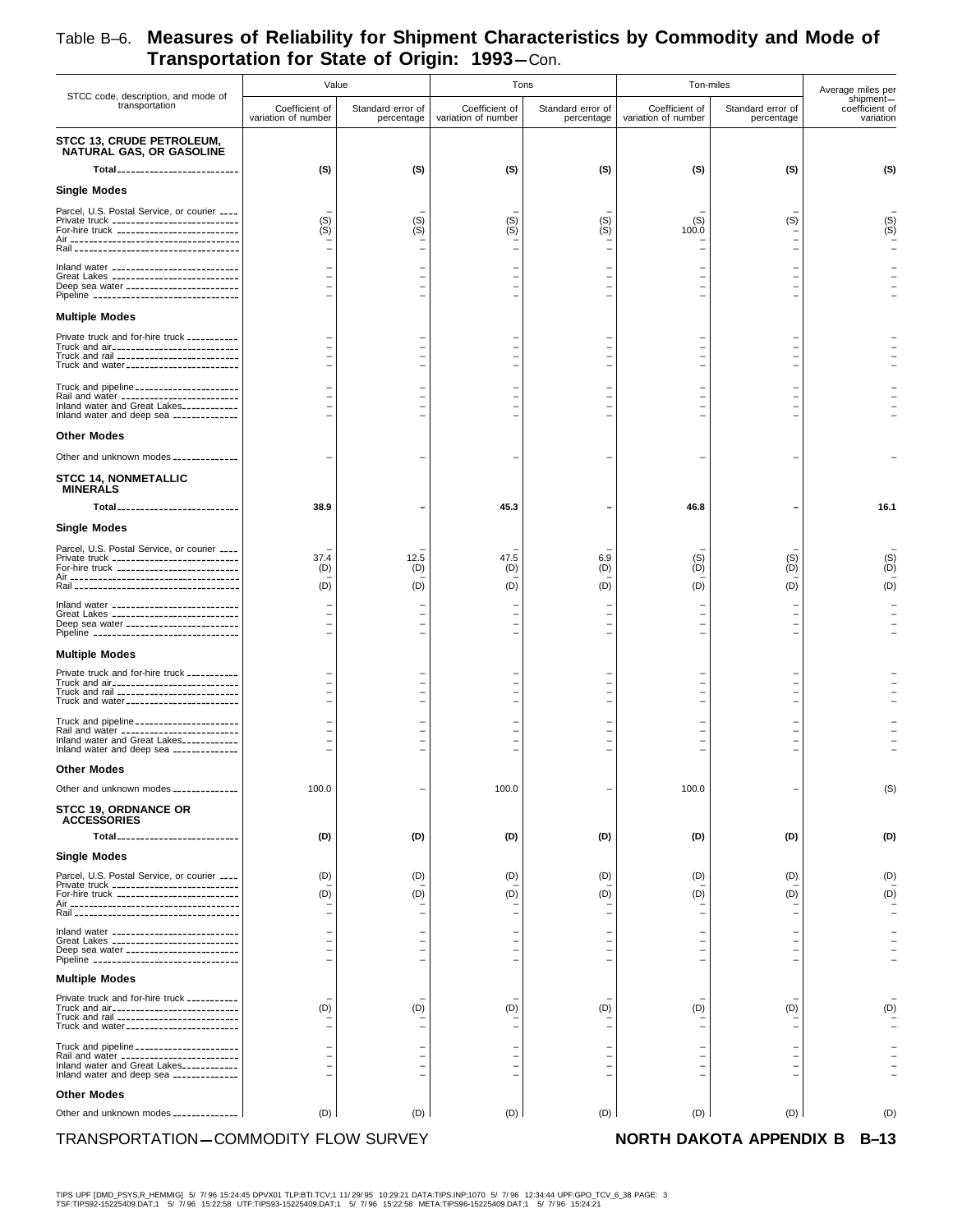|                                                                                                                                                                                    | Value                                 |                                                                                  | Tons                                  |                                                         | Ton-miles                             |                                 | Average miles per                        |
|------------------------------------------------------------------------------------------------------------------------------------------------------------------------------------|---------------------------------------|----------------------------------------------------------------------------------|---------------------------------------|---------------------------------------------------------|---------------------------------------|---------------------------------|------------------------------------------|
| STCC code, description, and mode of<br>transportation                                                                                                                              | Coefficient of<br>variation of number | Standard error of<br>percentage                                                  | Coefficient of<br>variation of number | Standard error of<br>percentage                         | Coefficient of<br>variation of number | Standard error of<br>percentage | shipment-<br>coefficient of<br>variation |
| STCC 20, FOOD OR KINDRED<br><b>PRODUCTS</b>                                                                                                                                        |                                       |                                                                                  |                                       |                                                         |                                       |                                 |                                          |
| Total                                                                                                                                                                              | 12.2                                  |                                                                                  | 8.4                                   |                                                         | 13.4                                  |                                 | 17.3                                     |
| <b>Single Modes</b>                                                                                                                                                                |                                       |                                                                                  |                                       |                                                         |                                       |                                 |                                          |
| Parcel, U.S. Postal Service, or courier ____<br>Private truck ___________________________<br>For-hire truck ___________________________                                            | (D)<br>17.3<br>16.2                   | (D)<br>3.9<br>1.9                                                                | (D)<br>11.0<br>11.2                   | $_{4.1}^{(D)}$<br>2.4                                   | (D)<br>13.4<br>16.1                   | (D)<br>1.8<br>4.3               | (D)<br>15.8<br>9.3                       |
|                                                                                                                                                                                    | 15.7                                  | 2.8                                                                              | 16.3                                  | 4.1                                                     | 16.2                                  | 4.8                             | 10.0                                     |
| Inland water _____________________________<br>Great Lakes ____________________________<br>Deep sea water _______________________<br>Pipeline ________________________________      | $\overline{\phantom{0}}$              |                                                                                  |                                       | $\blacksquare$                                          | $\overline{\phantom{0}}$              |                                 |                                          |
| <b>Multiple Modes</b>                                                                                                                                                              |                                       |                                                                                  |                                       |                                                         |                                       |                                 |                                          |
| Private truck and for-hire truck __________<br>Truck and air___________________________<br>Truck and rail __________________________<br>Truck and water ________________________   | 100.0<br>100.0                        | $\overline{\phantom{0}}$<br>$\overline{\phantom{0}}$                             | (S)<br>100.0                          | $\cdot$ 1<br>$\overline{\phantom{0}}$<br>$\blacksquare$ | 100.0<br>(S)                          |                                 | (S)<br>(S)                               |
| Truck and pipeline _____________________<br>Rail and water<br>Inland water and Great Lakes<br>Inland water and deep sea _____________                                              | (D)                                   | (D)                                                                              | (D)                                   | (D)                                                     | (D)                                   | (D)                             | (D)                                      |
| <b>Other Modes</b>                                                                                                                                                                 |                                       |                                                                                  |                                       |                                                         |                                       |                                 |                                          |
| Other and unknown modes _____________                                                                                                                                              | 39.0                                  | .4                                                                               | 28.3                                  | .3                                                      | 34.7                                  | .4                              | (S)                                      |
| STCC 21, TOBACCO PRODUCTS,<br><b>EXCLUDING INSECTICIDES</b>                                                                                                                        |                                       |                                                                                  |                                       |                                                         |                                       |                                 |                                          |
| Total <sub>---------------------------</sub>                                                                                                                                       | (S)                                   | (S)                                                                              | (S)                                   | (S)                                                     | 57.8                                  | (S)                             | (S)                                      |
| <b>Single Modes</b>                                                                                                                                                                |                                       |                                                                                  |                                       |                                                         |                                       |                                 |                                          |
| Parcel, U.S. Postal Service, or courier ____<br>Private truck ___________________________<br>For-hire truck ___________________________                                            | (S)                                   | (S)                                                                              | (S)                                   | (S)                                                     | 58.2                                  | (S)                             | (S)                                      |
|                                                                                                                                                                                    |                                       |                                                                                  |                                       |                                                         |                                       |                                 |                                          |
| Inland water ____________________________<br>Great Lakes ____________________________<br>Deep sea water _______________________<br>Pipeline _______________________________        |                                       |                                                                                  |                                       |                                                         |                                       |                                 |                                          |
| <b>Multiple Modes</b>                                                                                                                                                              |                                       |                                                                                  |                                       |                                                         |                                       |                                 |                                          |
| Private truck and for-hire truck __________<br>Truck and air<br>Truck and rail __________________________<br>Truck and water ________________________                              | $\equiv$<br>$\equiv$                  | $\overline{\phantom{0}}$<br>$\overline{\phantom{0}}$<br>$\overline{\phantom{0}}$ |                                       | $\blacksquare$<br>$\blacksquare$                        |                                       |                                 |                                          |
| Truck and pipeline _____________________<br>Rail and water _________________________<br>Inland water and Great Lakes___________<br>Inland water and deep sea _____________         |                                       |                                                                                  |                                       | $\overline{\phantom{0}}$                                |                                       |                                 |                                          |
| <b>Other Modes</b>                                                                                                                                                                 |                                       |                                                                                  |                                       |                                                         |                                       |                                 |                                          |
| Other and unknown modes _____________                                                                                                                                              | 100.0                                 | (S)                                                                              | 100.0                                 | (S)                                                     | 100.0                                 | 10.5                            | (S)                                      |
| <b>STCC 22, TEXTILE MILL</b><br><b>PRODUCTS</b>                                                                                                                                    |                                       |                                                                                  |                                       |                                                         | 48.3                                  |                                 |                                          |
| Total__________________________<br><b>Single Modes</b>                                                                                                                             | 36.4                                  |                                                                                  | 40.7                                  |                                                         |                                       |                                 | 44.7                                     |
| Parcel, U.S. Postal Service, or courier ____<br>Private truck ____________________________<br>For-hire truck ___________________________                                           | (S)<br>(S)                            | (S)<br>(S)<br>(S)                                                                | 39.4<br>47.1<br>(S)                   | 18.3<br>15.5<br>(S)                                     | 59.4<br>$(S)$<br>$(S)$                | $(S)$<br>$(S)$<br>$(S)$         | (S)<br>(S)<br>(S)                        |
| Inland water ____________________________<br>Great Lakes _____________________________<br>Deep sea water ________________________<br>Pipeline ________________________________     |                                       |                                                                                  |                                       |                                                         |                                       |                                 |                                          |
| <b>Multiple Modes</b>                                                                                                                                                              |                                       |                                                                                  |                                       |                                                         |                                       |                                 |                                          |
| Private truck and for-hire truck __________<br>Truck and air____________________________<br>Truck and rail ___________________________<br>Truck and water ________________________ |                                       |                                                                                  |                                       |                                                         |                                       |                                 |                                          |
| Truck and pipeline ______________________<br>Rail and water _________________________<br>Inland water and Great Lakes___________<br>Inland water and deep sea _____________        |                                       |                                                                                  |                                       |                                                         |                                       |                                 |                                          |
| <b>Other Modes</b>                                                                                                                                                                 |                                       |                                                                                  |                                       |                                                         |                                       |                                 |                                          |
| Other and unknown modes _____________                                                                                                                                              | 84.5                                  | $\cdot$ 1                                                                        | 66.9                                  | .4                                                      | 99.3                                  | .3                              | (S)                                      |
| <b>NORTH DAKOTA APPENDIX B</b><br>$B-14$                                                                                                                                           |                                       |                                                                                  |                                       |                                                         |                                       |                                 | TRANSPORTATION-COMMODITY FLOW SURVEY     |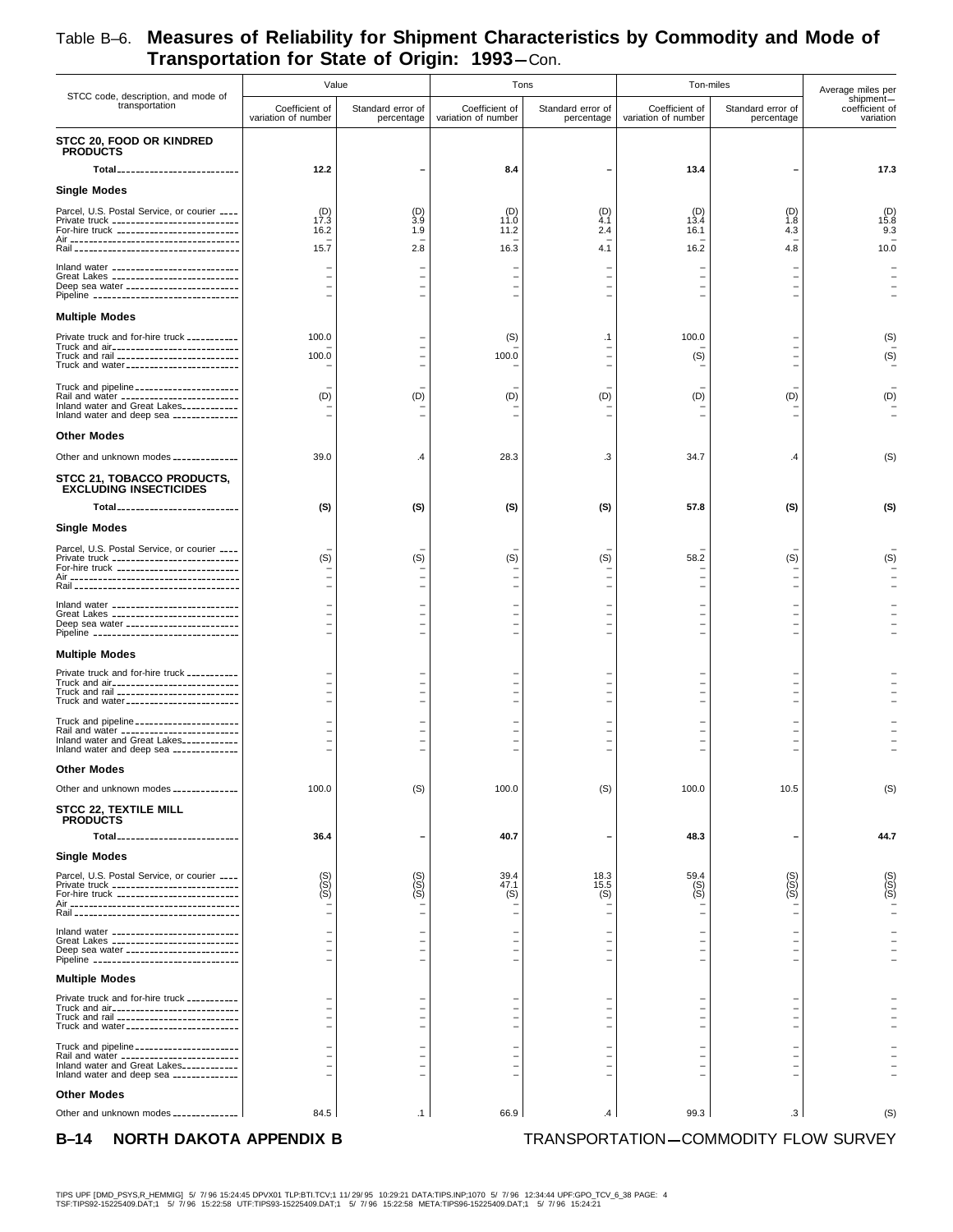|                                                                                                                                                                                   | Value                                 |                                                                                  | Tons                                                                             |                                                      |                                                  | Ton-miles                       | Average miles per                        |
|-----------------------------------------------------------------------------------------------------------------------------------------------------------------------------------|---------------------------------------|----------------------------------------------------------------------------------|----------------------------------------------------------------------------------|------------------------------------------------------|--------------------------------------------------|---------------------------------|------------------------------------------|
| STCC code, description, and mode of<br>transportation                                                                                                                             | Coefficient of<br>variation of number | Standard error of<br>percentage                                                  | Coefficient of<br>variation of number                                            | Standard error of<br>percentage                      | Coefficient of<br>variation of number            | Standard error of<br>percentage | shipment-<br>coefficient of<br>variation |
| STCC 23, APPAREL OR OTHER<br><b>FINISHED TEXTILE PRODUCTS</b><br>Total__________________________                                                                                  | 31.6                                  | $\overline{\phantom{a}}$                                                         | 28.0                                                                             |                                                      | 25.6                                             |                                 | 21.8                                     |
|                                                                                                                                                                                   |                                       |                                                                                  |                                                                                  |                                                      |                                                  |                                 |                                          |
| <b>Single Modes</b><br>Parcel, U.S. Postal Service, or courier ____<br>Private truck ___________________________<br>For-hire truck __________________________                     | 40.6<br>38.7<br>35.1                  | 10.7<br>9.9<br>8.8                                                               | 22.5<br>33.7<br>36.6                                                             | 8.7<br>10.3<br>9.8                                   | 28.8<br>42.0<br>37.9                             | 10.5<br>10.1<br>11.8            | 17.6<br>33.3<br>18.7                     |
|                                                                                                                                                                                   |                                       |                                                                                  | $\overline{\phantom{m}}$                                                         | $\overline{\phantom{a}}$                             |                                                  |                                 |                                          |
| Inland water ____________________________<br>Great Lakes ____________________________<br>Deep sea water _______________________<br>Pipeline ________________________________      |                                       | $\overline{\phantom{0}}$                                                         | $\overline{\phantom{m}}$                                                         |                                                      |                                                  |                                 |                                          |
| <b>Multiple Modes</b>                                                                                                                                                             |                                       |                                                                                  |                                                                                  |                                                      |                                                  |                                 |                                          |
| Private truck and for-hire truck __________<br>Truck and air____________________________<br>Truck and rail __________________________<br>Truck and water ________________________ |                                       | $\overline{\phantom{0}}$<br>$\overline{\phantom{0}}$<br>$\overline{\phantom{0}}$ | $\overline{\phantom{m}}$<br>$\overline{\phantom{m}}$<br>$\overline{\phantom{m}}$ | $\blacksquare$<br>$\overline{\phantom{a}}$           |                                                  |                                 |                                          |
| Truck and pipeline ______________________<br>Rail and water _________________________<br>Inland water and Great Lakes------------                                                 |                                       |                                                                                  |                                                                                  |                                                      |                                                  |                                 |                                          |
| Inland water and deep sea _____________<br><b>Other Modes</b>                                                                                                                     |                                       |                                                                                  |                                                                                  |                                                      |                                                  |                                 |                                          |
| Other and unknown modes _____________                                                                                                                                             | (S)                                   | (S)                                                                              | 90.5                                                                             | (S)                                                  | 99.8                                             | (S)                             | (S)                                      |
| STCC 24, LUMBER OR WOOD<br><b>PRODUCTS, EXCLUDING</b><br><b>FURNITURE</b>                                                                                                         |                                       |                                                                                  |                                                                                  |                                                      |                                                  |                                 |                                          |
| Total                                                                                                                                                                             | 13.6                                  | $\overline{\phantom{0}}$                                                         | 28.5                                                                             |                                                      | 15.9                                             |                                 | 6.9                                      |
| <b>Single Modes</b>                                                                                                                                                               |                                       |                                                                                  |                                                                                  |                                                      |                                                  |                                 |                                          |
| Parcel, U.S. Postal Service, or courier ____<br>Private truck ___________________________<br>For-hire truck ___________________________                                           | 46.0<br>10.4<br>30.2                  | .1<br>8.2<br>6.9                                                                 | 56.5<br>19.4<br>42.5                                                             | 11.9<br>8.5<br>$\overline{\phantom{0}}$              | 48.7<br>18.3<br>37.5<br>$\overline{\phantom{0}}$ | 11.4<br>9.8                     | 43.3<br>7.7<br>11.1                      |
| Inland water ____________________________                                                                                                                                         |                                       |                                                                                  |                                                                                  |                                                      |                                                  |                                 |                                          |
| Great Lakes ____________________________<br>Deep sea water _______________________<br>Pipeline ________________________________                                                   |                                       | $\overline{\phantom{a}}$                                                         | $\overline{\phantom{0}}$                                                         |                                                      |                                                  |                                 |                                          |
| <b>Multiple Modes</b>                                                                                                                                                             |                                       |                                                                                  |                                                                                  |                                                      |                                                  |                                 |                                          |
| Private truck and for-hire truck __________<br>Truck and air____________________________<br>Truck and rail __________________________<br>Truck and water ________________________ |                                       | $\overline{\phantom{0}}$<br>$\overline{\phantom{0}}$<br>$\overline{\phantom{0}}$ | $\overline{\phantom{m}}$<br>$\overline{\phantom{m}}$                             | $\overline{\phantom{0}}$<br>$\overline{\phantom{a}}$ |                                                  |                                 |                                          |
| Truck and pipeline ______________________<br>Rail and water _________________________<br>Inland water and Great Lakes___________<br>Inland water and deep sea _____________       |                                       |                                                                                  |                                                                                  |                                                      |                                                  |                                 |                                          |
| <b>Other Modes</b>                                                                                                                                                                |                                       |                                                                                  |                                                                                  |                                                      |                                                  |                                 |                                          |
| Other and unknown modes _____________                                                                                                                                             | (S)                                   | (S)                                                                              | (S)                                                                              | (S)                                                  | (S)                                              | (S)                             | (S)                                      |
| <b>STCC 25, FURNITURE OR</b><br><b>FIXTURES</b>                                                                                                                                   |                                       |                                                                                  |                                                                                  |                                                      |                                                  |                                 |                                          |
| Total                                                                                                                                                                             | 40.1                                  |                                                                                  | (S)                                                                              | (S)                                                  | 37.9                                             |                                 | 26.9                                     |
| <b>Single Modes</b><br>Parcel, U.S. Postal Service, or courier ____<br>Private truck ____________________________<br>For-hire truck ___________________________                   | $(S)$<br>$(S)$<br>40.0                | $(S)$<br>$(S)$<br>10.3                                                           | $(S)$<br>$(S)$<br>$(S)$                                                          | $(S)$<br>$(S)$<br>$(S)$                              | $(S)$<br>$(S)$<br>$(S)$                          | $(S)$<br>$(S)$                  | (S)<br>(S)<br>(S)                        |
| Inland water ____________________________<br>Great Lakes _____________________________<br>Deep sea water ________________________                                                 |                                       |                                                                                  |                                                                                  |                                                      |                                                  |                                 |                                          |
| Pipeline ________________________________<br><b>Multiple Modes</b>                                                                                                                |                                       |                                                                                  |                                                                                  |                                                      |                                                  |                                 |                                          |
| Private truck and for-hire truck __________<br>Truck and air___________________________                                                                                           |                                       |                                                                                  |                                                                                  |                                                      |                                                  |                                 |                                          |
| Truck and rail __________________________<br>Truck and water _______________________                                                                                              |                                       |                                                                                  |                                                                                  |                                                      |                                                  |                                 |                                          |
| Truck and pipeline ______________________<br>Rail and water ________________________<br>Inland water and Great Lakes___________<br>Inland water and deep sea _____________        |                                       |                                                                                  | $\overline{\phantom{m}}$                                                         |                                                      |                                                  |                                 |                                          |
| <b>Other Modes</b>                                                                                                                                                                |                                       |                                                                                  |                                                                                  |                                                      |                                                  |                                 |                                          |
| Other and unknown modes _____________                                                                                                                                             | 41.3                                  | $\cdot$ 7                                                                        | 45.6                                                                             | 1.2                                                  | 64.2                                             | 3.6                             | (S)                                      |
| TRANSPORTATION-COMMODITY FLOW SURVEY                                                                                                                                              |                                       |                                                                                  |                                                                                  |                                                      |                                                  | NORTH DAKOTA APPENDIX B B-15    |                                          |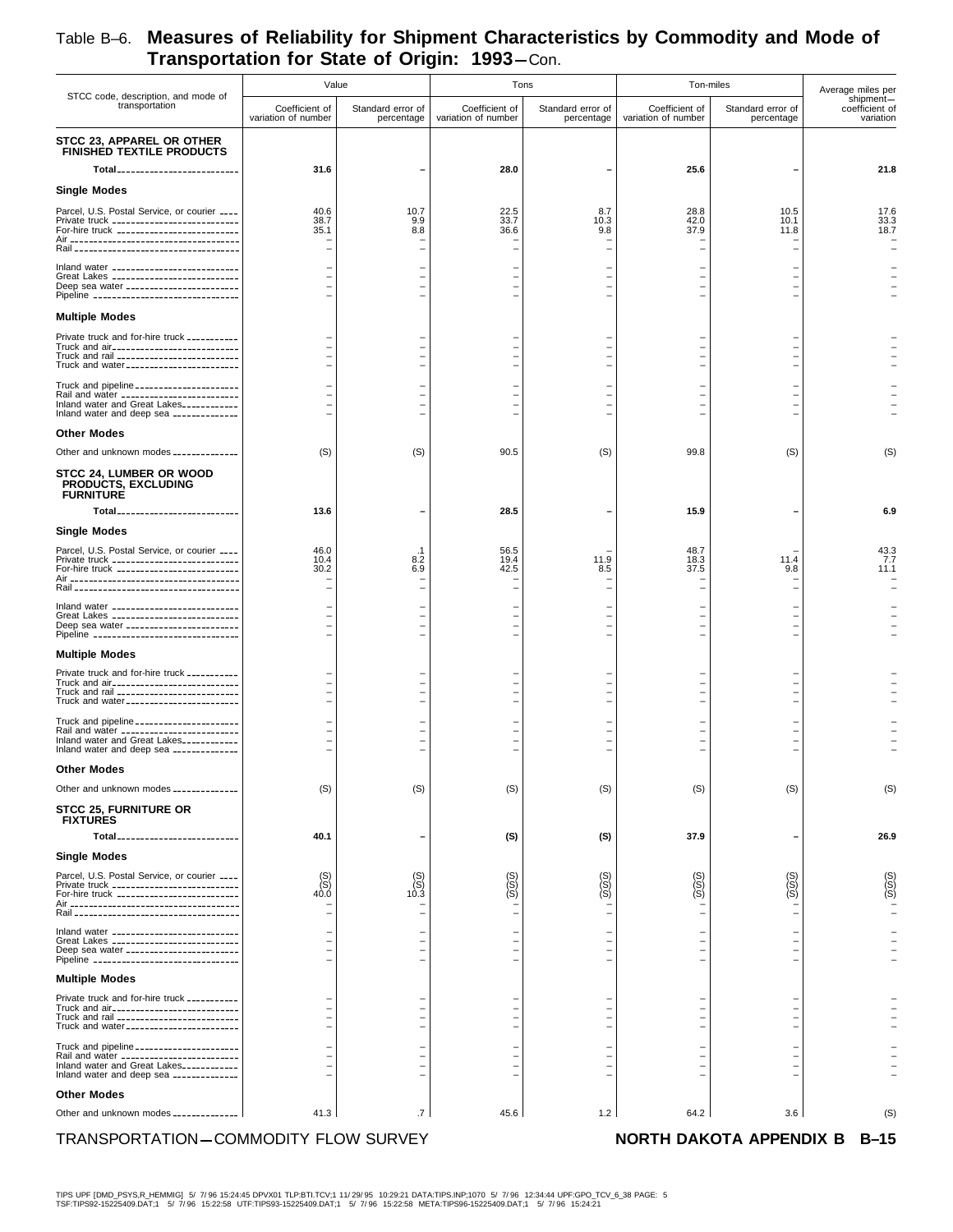#### **Transportation for State of Origin: 1993**-Con. STCC code, description, and mode of transportation Value Tons Ton-miles Coefficient of variation of number Standard error of percentage Coefficient of variation of number Standard error of percentage Coefficient of variation of number Standard error of percentage Average miles per shipment coefficient of variation **STCC 26, PULP, PAPER, OR ALLIED PRODUCTS Total 2.6 – Total 3.6** – (S) – (S) (S) (S) (S) (S) **Single Modes** Parcel, U.S. Postal Service, or courier 19.0 ---- .8 20.1 .5 20.9 1.9 15.5 Private truck 13.2 --------------------------- 5.6 15.3 9.2 19.8 15.0 15.8 For-hire truck 27.2 -------------------------- 5.1 33.9 6.2 41.2 6.5 30.9 Air – ------------------------------------ ––––– – Rail <sub>----------------------------</sub> Inland water – --------------------------- ––––– – Great Lakes – --------------------------- ––––– – Deep sea water – ------------------------ ––––– – Pipeline – ------------------------------- ––––– – **Multiple Modes** Private truck and for-hire truck ------------ | 100.0  $-$  | 100.0  $-$  | 100.0  $-$  | 100.0  $-$  | 100.0  $-$  | 100.0  $-$  | 100.0  $-$  | 100.0  $-$  | 100.0  $-$  | 100.0  $-$  | 100.0  $-$  | 100.0  $-$  | 100.0  $-$  | 100.0  $-$  | 100.0 Truck and air – --------------------------- ––––– – Truck and rail – -------------------------- ––––– – Truck and water – ------------------------ ––––– – Truck and pipeline – ---------------------- ––––– – Rail and water – ------------------------- ––––– – Inland water and Great Lakes – ------------ ––––– – Inland water and deep sea – -------------- ––––– – **Other Modes** Other and unknown modes \_\_\_\_\_\_\_\_\_\_\_\_| 41.2  $\vert$  6  $\vert$  (S)  $\vert$  67.4 (S) 87.4 (S) (S) **STCC 27, PRINTED MATTER Total (S)** -------------------------- **(S) (S) (S) (S) (S) – Single Modes** Parcel, U.S. Postal Service, or courier (S) ---- (S) (S) (S) (S) (S) – Private truck (S) --------------------------- (S) (S) (S) (S) (S) – For-hire truck (S) -------------------------- (S) (S) (S) (S) (S) – Air – ------------------------------------ ––––– – Rail – ----------------------------------- ––––– – Inland water – --------------------------- ––––– – – بعد المستخدم – المستخدم – المستخدم – المستخدم – المستخدم – المستخدم – المستخدم – المستخدم – المستخدم – المست<br>|- المستخدم – المستخدم – المستخدم – المستخدم – المستخدم – المستخدم – المستخدم – المستخدم – المستخدم – المستخدم Deep sea water <sub>-----------------------</sub> Pipeline <sub>-------------------------------</sub> **Multiple Modes** Private truck and for-hire truck – ----------- ––––– – Truck and air 78.4 --------------------------- – 63.4 – 72.2 .2 – Truck and rail – -------------------------- ––––– – Truck and water <sub>-----------------------</sub> Truck and pipeline – ---------------------- ––––– – Rail and water – ------------------------- ––––– – Inland water and Great Lakes – ------------ ––––– – Inland water and deep sea – -------------- ––––– – **Other Modes** Other and unknown modes \_\_\_\_\_\_\_\_\_\_\_\_| (S) (S) (S) (S) (S) (S) (S) (S) 48.1 (S) **STCC 28, CHEMICALS OR ALLIED PRODUCTS Total 15.6** -------------------------- **– 21.7 – 20.3 – 17.0 Single Modes** Parcel, U.S. Postal Service, or courier 50.0 ---- 3.7 35.0 .2 43.3 .4 14.2 Private truck 22.9 --------------------------- 8.3 23.2 7.1 28.5 11.1 23.2 For-hire truck 32.0 -------------------------- 4.5 39.4 5.4 33.4 4.7 41.0 Air – ------------------------------------ ––––– – Rail 38.8 ----------------------------------- 1.2 33.5 2.4 36.5 10.6 24.1 Inland water – --------------------------- ––––– – Great Lakes – --------------------------- ––––– – Deep sea water – ------------------------ ––––– – Pipeline – ------------------------------- ––––– –

Private truck and for-hire truck – ----------- ––––– – Truck and air 90.7 --------------------------- – 97.3 – 98.0 – (S) Truck and rail – -------------------------- ––––– – Truck and water – ------------------------ ––––– –

Truck and pipeline – ---------------------- ––––– – Rail and water – ------------------------- ––––– – Inland water and Great Lakes – ------------ ––––– – Inland water and deep sea – -------------- ––––– –

Other and unknown modes \_\_\_\_\_\_\_\_\_\_\_\_\_| 32.7 | 1.7 | 41.6 | 1.1 | 35.4 | 45.6

# Table B–6. **Measures of Reliability for Shipment Characteristics by Commodity and Mode of**

**Multiple Modes**

**Other Modes**

**B-16 NORTH DAKOTA APPENDIX B TRANSPORTATION-COMMODITY FLOW SURVEY**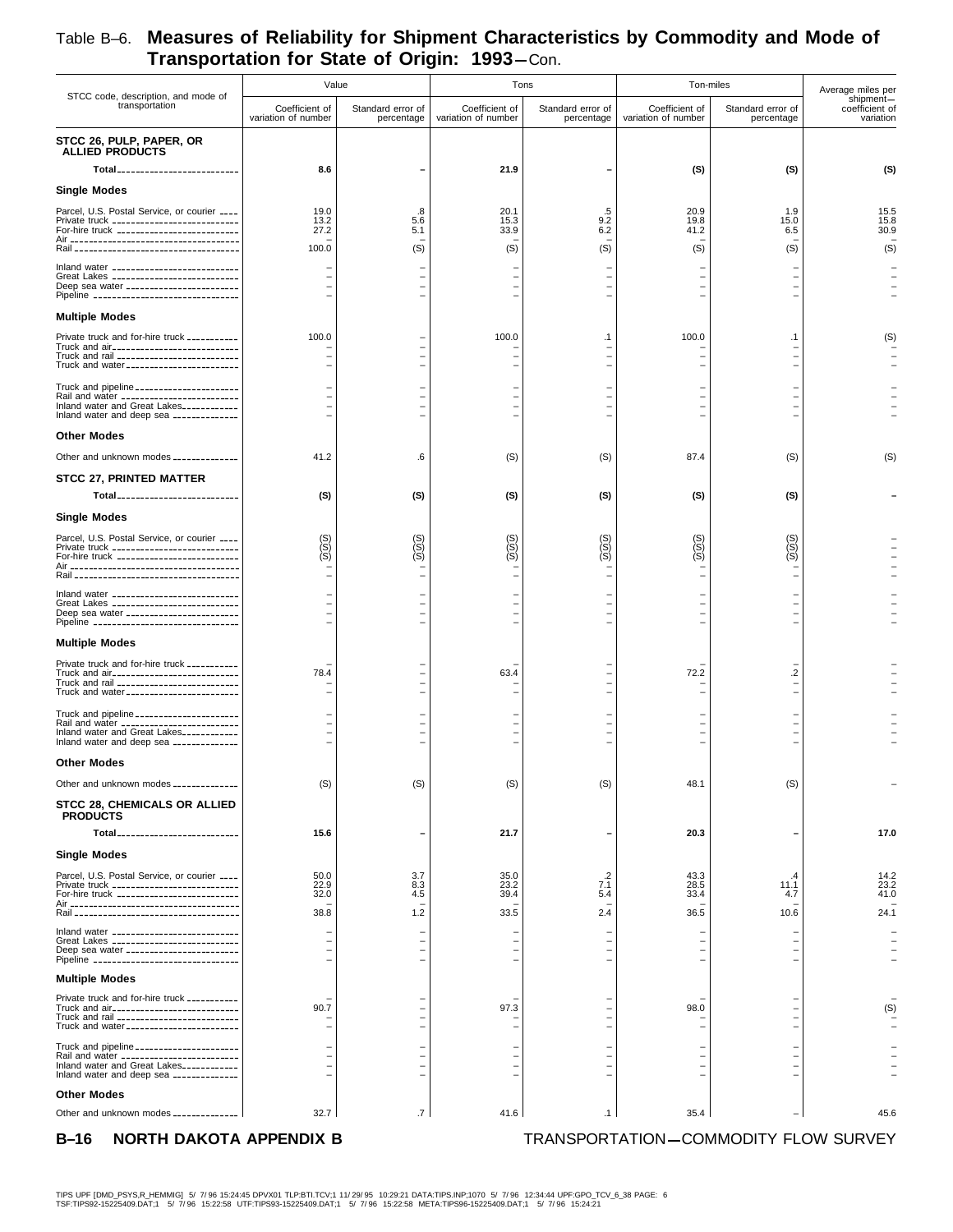|                                                                                                                                                                                   | Value                                                |                                               | Tons                                             |                                 | Ton-miles                                            | Average miles per               |                                          |
|-----------------------------------------------------------------------------------------------------------------------------------------------------------------------------------|------------------------------------------------------|-----------------------------------------------|--------------------------------------------------|---------------------------------|------------------------------------------------------|---------------------------------|------------------------------------------|
| STCC code, description, and mode of<br>transportation                                                                                                                             | Coefficient of<br>variation of number                | Standard error of<br>percentage               | Coefficient of<br>variation of number            | Standard error of<br>percentage | Coefficient of<br>variation of number                | Standard error of<br>percentage | shipment-<br>coefficient of<br>variation |
| STCC 29, PETROLEUM OR COAL<br><b>PRODUCTS</b>                                                                                                                                     |                                                      |                                               |                                                  |                                 |                                                      |                                 |                                          |
| Total                                                                                                                                                                             | 30.2                                                 |                                               | 19.8                                             |                                 | 24.2                                                 |                                 | 38.7                                     |
| <b>Single Modes</b>                                                                                                                                                               |                                                      |                                               |                                                  |                                 |                                                      |                                 |                                          |
| Parcel, U.S. Postal Service, or courier ____<br>Private truck ____________________________<br>For-hire truck ___________________________                                          | 42.4<br>15.0<br>(S)<br>34.5                          | 14.0<br>(S)<br>2.4                            | 46.5<br>14.0<br>(S)<br>42.4                      | 11.6<br>(S)<br>13.9             | 48.2<br>23.2<br>(S)<br>41.6                          | 13.2<br>(S)<br>17.2             | $^{(S)}_{40.7}$<br>(S)<br>20.9           |
| Inland water ____________________________<br>Great Lakes ____________________________<br>Deep sea water _______________________<br>Pipeline _______________________________       | (D)                                                  | (D)                                           | $\qquad \qquad -$<br>(D)                         | (D)                             | (D)                                                  | (D)                             | (D)                                      |
| <b>Multiple Modes</b>                                                                                                                                                             |                                                      |                                               |                                                  |                                 |                                                      |                                 |                                          |
| Private truck and for-hire truck __________<br>Truck and air____________________________<br>Truck and rail ___________________________<br>Truck and water_______________________  |                                                      |                                               | $\qquad \qquad -$                                |                                 |                                                      |                                 |                                          |
| Truck and pipeline _____________________<br>Rail and water _________________________<br>Inland water and Great Lakes___________<br>Inland water and deep sea _____________        |                                                      |                                               | $\qquad \qquad -$<br>$\qquad \qquad -$<br>-      |                                 |                                                      |                                 |                                          |
| <b>Other Modes</b>                                                                                                                                                                |                                                      |                                               |                                                  |                                 |                                                      |                                 |                                          |
| Other and unknown modes _____________                                                                                                                                             | (D)                                                  | (D)                                           | (D)                                              | (D)                             | (D)                                                  | (D)                             | (D)                                      |
| STCC 30, RUBBER OR<br><b>MISCELLANEOUS PLASTICS</b><br><b>PRODUCTS</b>                                                                                                            |                                                      |                                               |                                                  |                                 |                                                      |                                 |                                          |
| Total                                                                                                                                                                             | 7.7                                                  |                                               | 29.5                                             |                                 | 28.8                                                 |                                 | 17.1                                     |
| <b>Single Modes</b><br>Parcel, U.S. Postal Service, or courier ____<br>Private truck ____________________________<br>For-hire truck ___________________________                   | 32.4<br>13.0<br>18.6<br>80.6                         | 1.7<br>5.4<br>4.3<br>$\overline{\phantom{a}}$ | 26.1<br>26.1<br>38.9<br>89.7                     | .8<br>5.8<br>5.1                | 29.1<br>36.4<br>24.8<br>92.3                         | 1.1<br>6.4<br>5.6<br>.1         | 16.2<br>8.6<br>15.1<br>(S)               |
| Inland water ___________________________<br>Great Lakes ____________________________<br>Deep sea water _______________________<br>Pipeline ________________________________       |                                                      | $\overline{\phantom{a}}$                      | $\overline{\phantom{0}}$<br>$\equiv$<br>$\equiv$ |                                 | $\overline{\phantom{0}}$<br>$\equiv$                 |                                 |                                          |
| <b>Multiple Modes</b>                                                                                                                                                             |                                                      |                                               |                                                  |                                 |                                                      |                                 |                                          |
| Private truck and for-hire truck __________<br>Truck and air____________________________<br>Truck and rail ___________________________<br>Truck and water________________________ | 100.0<br>98.9                                        | (S)<br>.1                                     | $^{(S)}_{99.8}$                                  | (S)<br>.1                       | 100.0<br>99.6                                        | (S)<br>.1                       |                                          |
| Truck and pipeline ______________________<br>Rail and water _________________________<br>Inland water and Great Lakes___________<br>Inland water and deep sea _____________       |                                                      |                                               | $\qquad \qquad -$<br>$\qquad \qquad -$           |                                 | $\overline{\phantom{0}}$<br>$\overline{\phantom{a}}$ |                                 |                                          |
| <b>Other Modes</b>                                                                                                                                                                |                                                      |                                               |                                                  |                                 |                                                      |                                 |                                          |
| Other and unknown modes _____________                                                                                                                                             | 38.0                                                 | 1.5                                           | 31.1                                             | .7                              | 43.6                                                 | $\cdot$ 1                       | (S)                                      |
| STCC 31, LEATHER OR LEATHER<br><b>PRODUCTS</b><br>Total                                                                                                                           | (S)                                                  | (S)                                           | 60.0                                             | (S)                             | 71.2                                                 | (S)                             | (S)                                      |
|                                                                                                                                                                                   |                                                      |                                               |                                                  |                                 |                                                      |                                 |                                          |
| <b>Single Modes</b><br>Parcel, U.S. Postal Service, or courier ____<br>Private truck ____________________________<br>For-hire truck ___________________________                   | $\overline{(\mathsf{D})}$<br>$(\mathsf{D})$          | (S)<br>(D)<br>(D)                             | 69.6<br>(D)<br>(D)                               | $\binom{S}{D}$<br>(D)           | 72.3<br>$\binom{D}{D}$                               | $\binom{S}{D}$<br>(D)           | $\overline{D}$<br>(D)                    |
| Inland water _____________________________<br>Great Lakes ____________________________<br>Deep sea water ________________________<br>Pipeline ________________________________    |                                                      |                                               | $\qquad \qquad -$<br>$\qquad \qquad -$<br>-      |                                 |                                                      |                                 |                                          |
| <b>Multiple Modes</b>                                                                                                                                                             |                                                      |                                               |                                                  |                                 |                                                      |                                 |                                          |
| Private truck and for-hire truck __________<br>Truck and air___________________________<br>Truck and rail __________________________<br>Truck and water _______________________   | $\overline{\phantom{0}}$<br>$\overline{\phantom{0}}$ | $\overline{\phantom{a}}$                      | $\equiv$<br>$\equiv$<br>$\overline{\phantom{0}}$ |                                 |                                                      |                                 |                                          |
| Truck and pipeline ______________________<br>Rail and water ________________________<br>Inland water and Great Lakes___________<br>Inland water and deep sea _____________        |                                                      |                                               |                                                  |                                 |                                                      |                                 |                                          |
| <b>Other Modes</b>                                                                                                                                                                |                                                      |                                               |                                                  |                                 |                                                      |                                 |                                          |
| Other and unknown modes _____________                                                                                                                                             |                                                      |                                               |                                                  |                                 |                                                      |                                 |                                          |

### TRANSPORTATION-COMMODITY FLOW SURVEY **NORTH DAKOTA APPENDIX B**

TIPS UPF [DMD\_PSYS,R\_HEMMIG] 5/ 7/96 15:24:45 DPVX01 TLP:BTI.TCV;1 11/29/95 10:29:21 DATA:TIPS.INP;1070 5/ 7/96 12:34:44 UPF:GPO\_TCV\_6\_38 PAGE: 7<br>TSF:TIPS92-15225409.DAT;1 5/ 7/96 15:22:58 UTF:TIPS93-15225409.DA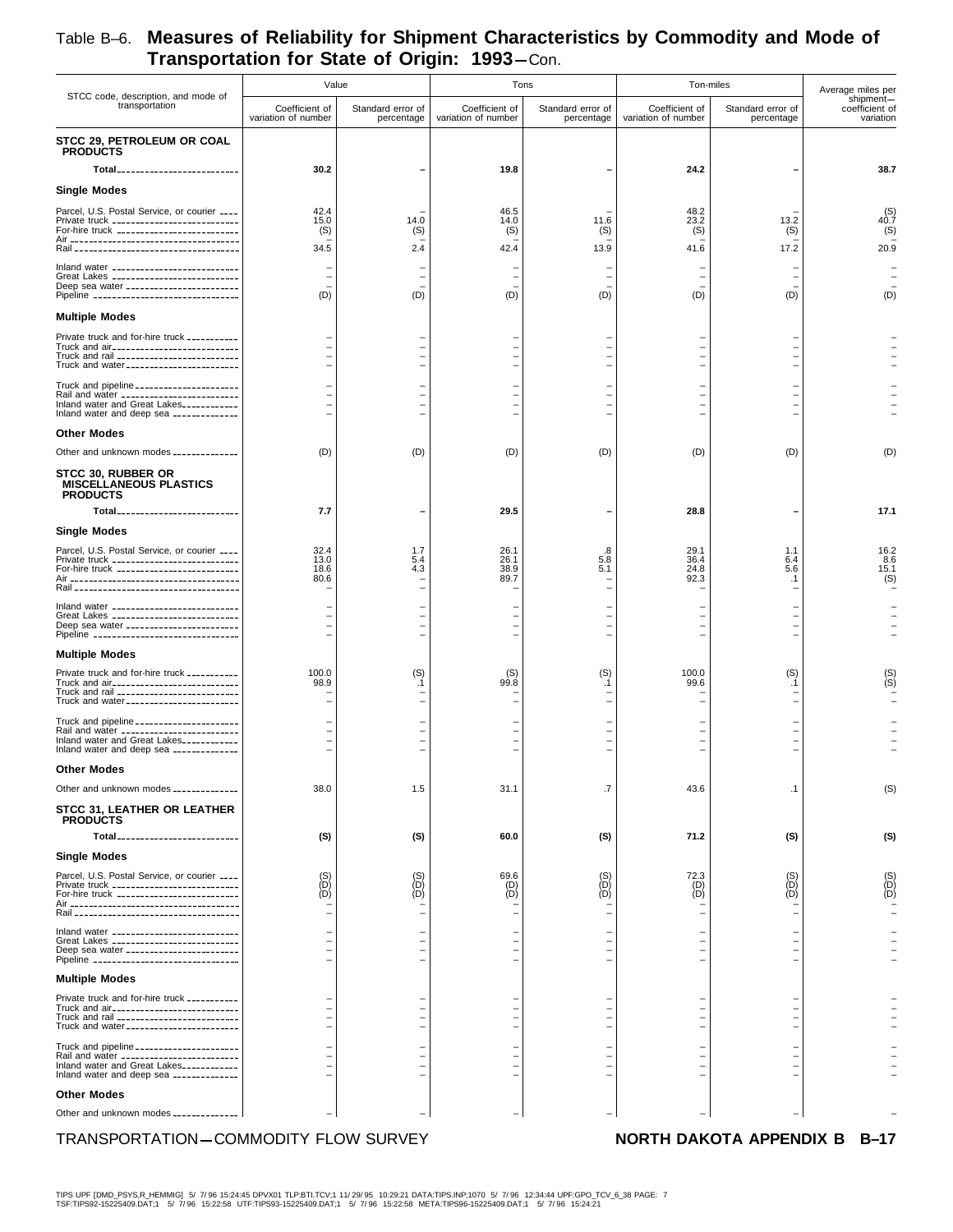| STCC code, description, and mode of                                                                                                                                               | Value                                 |                                                      | Tons                                                 |                                 |                                                      | Ton-miles                       | Average miles per                        |
|-----------------------------------------------------------------------------------------------------------------------------------------------------------------------------------|---------------------------------------|------------------------------------------------------|------------------------------------------------------|---------------------------------|------------------------------------------------------|---------------------------------|------------------------------------------|
| transportation                                                                                                                                                                    | Coefficient of<br>variation of number | Standard error of<br>percentage                      | Coefficient of<br>variation of number                | Standard error of<br>percentage | Coefficient of<br>variation of number                | Standard error of<br>percentage | shipment-<br>coefficient of<br>variation |
| STCC 32, CLAY, CONCRETE,<br><b>GLASS, OR STONE PRODUCTS</b>                                                                                                                       |                                       |                                                      |                                                      |                                 |                                                      |                                 |                                          |
| Total                                                                                                                                                                             | 15.5                                  |                                                      | 20.5                                                 |                                 | 21.5                                                 |                                 | 12.4                                     |
| <b>Single Modes</b>                                                                                                                                                               |                                       |                                                      |                                                      |                                 |                                                      |                                 |                                          |
| Parcel, U.S. Postal Service, or courier ____<br>Private truck ____________________________<br>For-hire truck ___________________________                                          | 31.9<br>18.2<br>21.0                  | .8<br>3.1<br>3.1                                     | 43.6<br>23.2<br>(S)                                  | 6.0<br>(S)                      | 27.2<br>26.2<br>30.8                                 | . 1<br>10.0<br>10.1             | 42.8<br>18.1<br>42.3                     |
|                                                                                                                                                                                   |                                       |                                                      | $\overline{\phantom{0}}$                             |                                 |                                                      |                                 |                                          |
| Inland water ____________________________<br>Great Lakes ____________________________<br>Deep sea water _______________________<br>Pipeline _______________________________       |                                       |                                                      |                                                      |                                 |                                                      |                                 |                                          |
| <b>Multiple Modes</b>                                                                                                                                                             |                                       |                                                      |                                                      |                                 |                                                      |                                 |                                          |
| Private truck and for-hire truck __________<br>Truck and air____________________________<br>Truck and rail ___________________________<br>Truck and water_______________________  |                                       |                                                      |                                                      |                                 |                                                      |                                 |                                          |
| Truck and pipeline _____________________                                                                                                                                          |                                       |                                                      |                                                      |                                 |                                                      |                                 |                                          |
| Rail and water _________________________<br>Inland water and Great Lakes___________<br>Inland water and deep sea _____________                                                    |                                       |                                                      | $\equiv$<br>$\equiv$                                 |                                 |                                                      |                                 |                                          |
| <b>Other Modes</b>                                                                                                                                                                |                                       |                                                      |                                                      |                                 |                                                      |                                 |                                          |
| Other and unknown modes _____________                                                                                                                                             | (S)                                   | (S)                                                  | 71.1                                                 | $\cdot$ 1                       | 70.9                                                 | $\cdot$ 1                       | (S)                                      |
| STCC 33, PRIMARY METAL<br><b>PRODUCTS</b>                                                                                                                                         |                                       |                                                      |                                                      |                                 |                                                      |                                 |                                          |
| Total <sub>--------------------------</sub>                                                                                                                                       | 18.2                                  |                                                      | 27.7                                                 |                                 | 34.3                                                 |                                 | 30.5                                     |
| <b>Single Modes</b>                                                                                                                                                               |                                       |                                                      |                                                      |                                 |                                                      |                                 |                                          |
| Parcel, U.S. Postal Service, or courier ____<br>Private truck ____________________________<br>For-hire truck __________________________                                           | 45.6<br>23.7<br>29.9                  | 5.5<br>9.0<br>6.4                                    | (S)<br>36.7<br>34.1                                  | $^{(S)}_{10.0}$<br>8.0          | $^{(S)}_{37.1}$<br>39.3<br>$\overline{\phantom{0}}$  | (S)<br>13.5<br>10.5             | 28.2<br>21.2                             |
| Inland water ____________________________                                                                                                                                         |                                       |                                                      |                                                      |                                 |                                                      |                                 |                                          |
| Great Lakes ____________________________<br>Deep sea water ________________________<br>Pipeline ________________________________                                                  |                                       |                                                      | $\qquad \qquad -$<br>$\qquad \qquad -$<br>-          |                                 |                                                      |                                 |                                          |
| <b>Multiple Modes</b>                                                                                                                                                             |                                       |                                                      |                                                      |                                 |                                                      |                                 |                                          |
| Private truck and for-hire truck __________<br>Truck and air____________________________<br>Truck and rail __________________________<br>Truck and water ________________________ |                                       |                                                      | $\overline{\phantom{0}}$                             |                                 |                                                      |                                 |                                          |
| Truck and pipeline _____________________<br>Rail and water _________________________<br>Inland water and Great Lakes___________<br>Inland water and deep sea _____________        |                                       |                                                      | $\qquad \qquad -$<br>$\qquad \qquad -$               |                                 |                                                      |                                 |                                          |
| <b>Other Modes</b>                                                                                                                                                                |                                       |                                                      |                                                      |                                 |                                                      |                                 |                                          |
| Other and unknown modes _____________                                                                                                                                             | (S)                                   | (S)                                                  | 45.2                                                 | 2.4                             | 56.4                                                 | $\cdot$                         | (S)                                      |
| <b>STCC 34. FABRICATED METAL</b><br><b>PRODUCTS</b>                                                                                                                               |                                       |                                                      |                                                      |                                 |                                                      |                                 |                                          |
| Total                                                                                                                                                                             | 5.0                                   |                                                      | 12.5                                                 |                                 | 30.9                                                 |                                 | 24.9                                     |
| <b>Single Modes</b>                                                                                                                                                               |                                       |                                                      |                                                      |                                 |                                                      |                                 |                                          |
| Parcel, U.S. Postal Service, or courier ____<br>Private truck ____________________________<br>For-hire truck ___________________________                                          | 22.5<br>20.3<br>21.5                  | 2.7<br>8.7<br>7.5<br>$\blacksquare$                  | 32.8<br>15.4<br>30.2<br>$\equiv$                     | 1.0<br>10.7<br>10.4             | 29.6<br>23.8<br>34.4<br>$\overline{\phantom{0}}$     | 1.8<br>13.0<br>14.0             | 31.8<br>14.5<br>37.5                     |
| Inland water _____________________________                                                                                                                                        |                                       |                                                      |                                                      |                                 |                                                      |                                 |                                          |
| Great Lakes _____________________________<br>Deep sea water ________________________<br>Pipeline ________________________________                                                 |                                       | $\overline{\phantom{0}}$<br>$\overline{\phantom{0}}$ | $\qquad \qquad -$<br>$\qquad \qquad -$<br>$\equiv$   |                                 | $\overline{\phantom{0}}$<br>$\overline{\phantom{0}}$ |                                 |                                          |
| <b>Multiple Modes</b>                                                                                                                                                             |                                       |                                                      |                                                      |                                 |                                                      |                                 |                                          |
| Private truck and for-hire truck __________<br>Truck and air____________________________<br>Truck and rail ___________________________<br>Truck and water _______________________ | $(S)$<br>$(S)$                        | $(S)$<br>$(S)$                                       | (S)<br>76.7<br>$\equiv$                              | $(S)$<br>$(S)$                  | 100.0<br>75.3<br>$\overline{\phantom{0}}$            | .5<br>$\cdot$ 1                 | (S)                                      |
| Truck and pipeline ______________________<br>Rail and water ________________________<br>Inland water and Great Lakes___________<br>Inland water and deep sea _____________        |                                       |                                                      | $\overline{\phantom{0}}$<br>$\overline{\phantom{0}}$ |                                 |                                                      |                                 |                                          |
| <b>Other Modes</b><br>Other and unknown modes _____________                                                                                                                       | 38.0                                  | 1.3                                                  | 42.1                                                 | 1.1                             | 53.5                                                 | $\cdot$ 2                       | (S)                                      |

**B-18** NORTH DAKOTA APPENDIX B TRANSPORTATION-COMMODITY FLOW SURVEY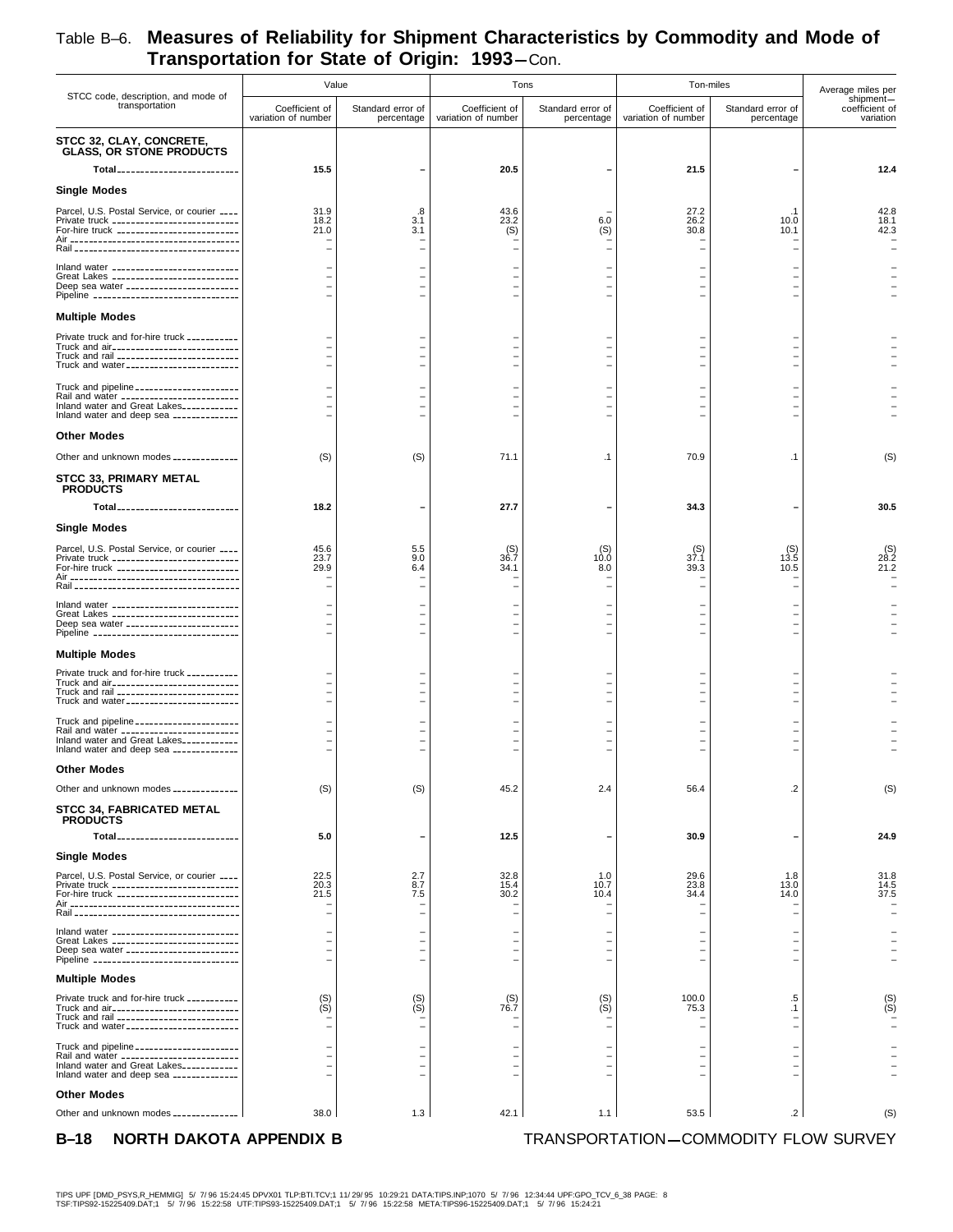|                                                                                                                                                                                   | Value                                                |                                                                                  | Tons                                          |                                                         |                                        | Ton-miles                                     | Average miles per                        |
|-----------------------------------------------------------------------------------------------------------------------------------------------------------------------------------|------------------------------------------------------|----------------------------------------------------------------------------------|-----------------------------------------------|---------------------------------------------------------|----------------------------------------|-----------------------------------------------|------------------------------------------|
| STCC code, description, and mode of<br>transportation                                                                                                                             | Coefficient of<br>variation of number                | Standard error of<br>percentage                                                  | Coefficient of<br>variation of number         | Standard error of<br>percentage                         | Coefficient of<br>variation of number  | Standard error of<br>percentage               | shipment-<br>coefficient of<br>variation |
| STCC 35, MACHINERY,<br><b>EXCLUDING ELECTRICAL</b><br>Total__________________________                                                                                             | 10.4                                                 |                                                                                  | 14.8                                          |                                                         | 19.9                                   |                                               | 21.1                                     |
| <b>Single Modes</b>                                                                                                                                                               |                                                      |                                                                                  |                                               |                                                         |                                        |                                               |                                          |
| Parcel, U.S. Postal Service, or courier ____<br>Private truck ___________________________<br>For-hire truck __________________________                                            | 12.8<br>13.9<br>29.0<br>100.0<br>100.0               | 4.4<br>5.1<br>5.3<br>$\overline{\phantom{0}}$                                    | 13.9<br>15.3<br>33.7<br>100.0<br>100.0        | 1.5<br>6.4<br>5.8<br>$\overline{\phantom{a}}$           | 19.1<br>19.3<br>34.9<br>100.0<br>100.0 | 1.0<br>7.4<br>7.5<br>$\overline{\phantom{0}}$ | 24.0<br>36.7<br>11.6<br>$(S)$<br>$(S)$   |
| Inland water ____________________________<br>Great Lakes ___________________________<br>Deep sea water ________________________<br>Pipeline _______________________________       |                                                      | $\overline{\phantom{0}}$<br>$\overline{\phantom{0}}$<br>$\overline{\phantom{0}}$ | $\qquad \qquad -$<br>$\qquad \qquad -$        | $\blacksquare$<br>$\blacksquare$                        |                                        |                                               |                                          |
| <b>Multiple Modes</b>                                                                                                                                                             |                                                      |                                                                                  |                                               |                                                         |                                        |                                               |                                          |
| Private truck and for-hire truck __________<br>Truck and air___________________________<br>Truck and rail __________________________<br>Truck and water ________________________  | (D)<br>(D)<br>100.0                                  | (D)<br>(D)                                                                       | (D)<br>ÌDÍ<br>100.0                           | (D)<br>(D)                                              | (D)<br>(D)<br>100.0                    | (D)<br>(D)                                    | $(D)$<br>$(D)$<br>$(S)$                  |
| Truck and pipeline ______________________<br>Rail and water ________________________<br>Inland water and Great Lakes___________<br>Inland water and deep sea _____________        |                                                      |                                                                                  |                                               |                                                         |                                        |                                               |                                          |
| <b>Other Modes</b>                                                                                                                                                                |                                                      |                                                                                  |                                               |                                                         |                                        |                                               |                                          |
| Other and unknown modes _____________<br><b>STCC 36, ELECTRICAL</b><br><b>MACHINERY, EQUIPMENT, OR</b>                                                                            | 42.6                                                 | 1.7                                                                              | (S)                                           | (S)                                                     | (S)                                    | (S)                                           | (S)                                      |
| <b>SUPPLIES</b><br>Total                                                                                                                                                          | 16.6                                                 |                                                                                  | 21.1                                          |                                                         | 28.3                                   |                                               | 13.3                                     |
| <b>Single Modes</b>                                                                                                                                                               |                                                      |                                                                                  |                                               |                                                         |                                        |                                               |                                          |
| Parcel, U.S. Postal Service, or courier ____<br>Private truck ___________________________<br>For-hire truck __________________________                                            | 20.7<br>22.0<br>19.7<br>84.1<br>82.6                 | 6.5<br>4.9<br>3.7<br>(S)                                                         | 29.7<br>31.5<br>26.7<br>69.6<br>72.6          | 5.5<br>8.0<br>4.9<br>$\overline{\phantom{0}}$           | 25.3<br>33.2<br>39.7<br>73.1<br>72.9   | 7.7<br>6.4<br>8.7                             | 21.9<br>15.1<br>32.4<br>(S)              |
| Inland water ____________________________<br>Great Lakes ____________________________<br>Deep sea water _______________________<br>Pipeline ________________________________      | $\overline{\phantom{0}}$<br>$\overline{\phantom{0}}$ | $\overline{\phantom{0}}$<br>$\overline{\phantom{0}}$<br>$\overline{\phantom{0}}$ | $\overline{\phantom{0}}$<br>$\qquad \qquad -$ | $\overline{\phantom{a}}$<br>$\overline{\phantom{a}}$    |                                        |                                               |                                          |
| <b>Multiple Modes</b>                                                                                                                                                             |                                                      |                                                                                  |                                               |                                                         |                                        |                                               |                                          |
| Private truck and for-hire truck __________<br>Truck and air____________________________<br>Truck and rail ___________________________<br>Truck and water________________________ | 23.3<br>$\overline{\phantom{0}}$                     | .3<br>$\overline{\phantom{0}}$                                                   | 28.6                                          | $\cdot$ 1<br>$\overline{\phantom{0}}$<br>$\blacksquare$ | 31.9                                   | .3                                            | 15.6                                     |
| Truck and pipeline ______________________<br>Rail and water _________________________<br>Inland water and Great Lakes___________<br>Inland water and deep sea _____________       |                                                      | $\overline{\phantom{0}}$                                                         |                                               | $\overline{\phantom{a}}$                                |                                        |                                               |                                          |
| <b>Other Modes</b>                                                                                                                                                                |                                                      |                                                                                  |                                               |                                                         |                                        |                                               |                                          |
| Other and unknown modes _____________                                                                                                                                             | (S)                                                  | (S)                                                                              | (S)                                           | (S)                                                     | 74.4                                   | (S)                                           | (S)                                      |
| <b>STCC 37, TRANSPORTATION</b><br><b>EQUIPMENT</b><br>Total                                                                                                                       | 27.3                                                 |                                                                                  | (S)                                           | (S)                                                     | (S)                                    | (S)                                           | (S)                                      |
| <b>Single Modes</b>                                                                                                                                                               |                                                      |                                                                                  |                                               |                                                         |                                        |                                               |                                          |
| Parcel, U.S. Postal Service, or courier ____<br>Private truck ____________________________<br>For-hire truck ___________________________                                          | 23.2<br>46.5<br>38.0                                 | 4.2<br>10.8<br>5.9                                                               | 37.7<br>$(S)$<br>$(S)$                        | 6.0<br>$(S)$<br>$(S)$                                   | 32.5<br>$S($ S)                        | 4.9<br>$(S)$<br>$(S)$                         | 17.0<br>$(S)$<br>$(S)$                   |
| Inland water _____________________________<br>Great Lakes ____________________________<br>Deep sea water _______________________<br>Pipeline ________________________________     |                                                      |                                                                                  |                                               |                                                         |                                        |                                               |                                          |
| <b>Multiple Modes</b>                                                                                                                                                             |                                                      |                                                                                  |                                               |                                                         |                                        |                                               |                                          |
| Private truck and for-hire truck __________<br>Truck and air___________________________<br>Truck and rail __________________________<br>Truck and water _______________________   | 38.4                                                 | 8.                                                                               | 41.7                                          | $\cdot$ 1                                               | 42.2                                   | .2                                            | 23.6                                     |
| Truck and pipeline ______________________<br>Rail and water ________________________<br>Inland water and Great Lakes___________<br>Inland water and deep sea _____________        |                                                      | $\overline{\phantom{0}}$<br>$\overline{\phantom{0}}$                             |                                               |                                                         |                                        |                                               |                                          |
| <b>Other Modes</b>                                                                                                                                                                |                                                      |                                                                                  |                                               |                                                         |                                        |                                               |                                          |
| Other and unknown modes _____________                                                                                                                                             | 43.4                                                 | 11.6                                                                             | 41.0                                          | 13.2                                                    | 41.7                                   | 17.8                                          | (S)                                      |
| TRANSPORTATION-COMMODITY FLOW SURVEY                                                                                                                                              |                                                      |                                                                                  |                                               |                                                         |                                        | NORTH DAKOTA APPENDIX B B-19                  |                                          |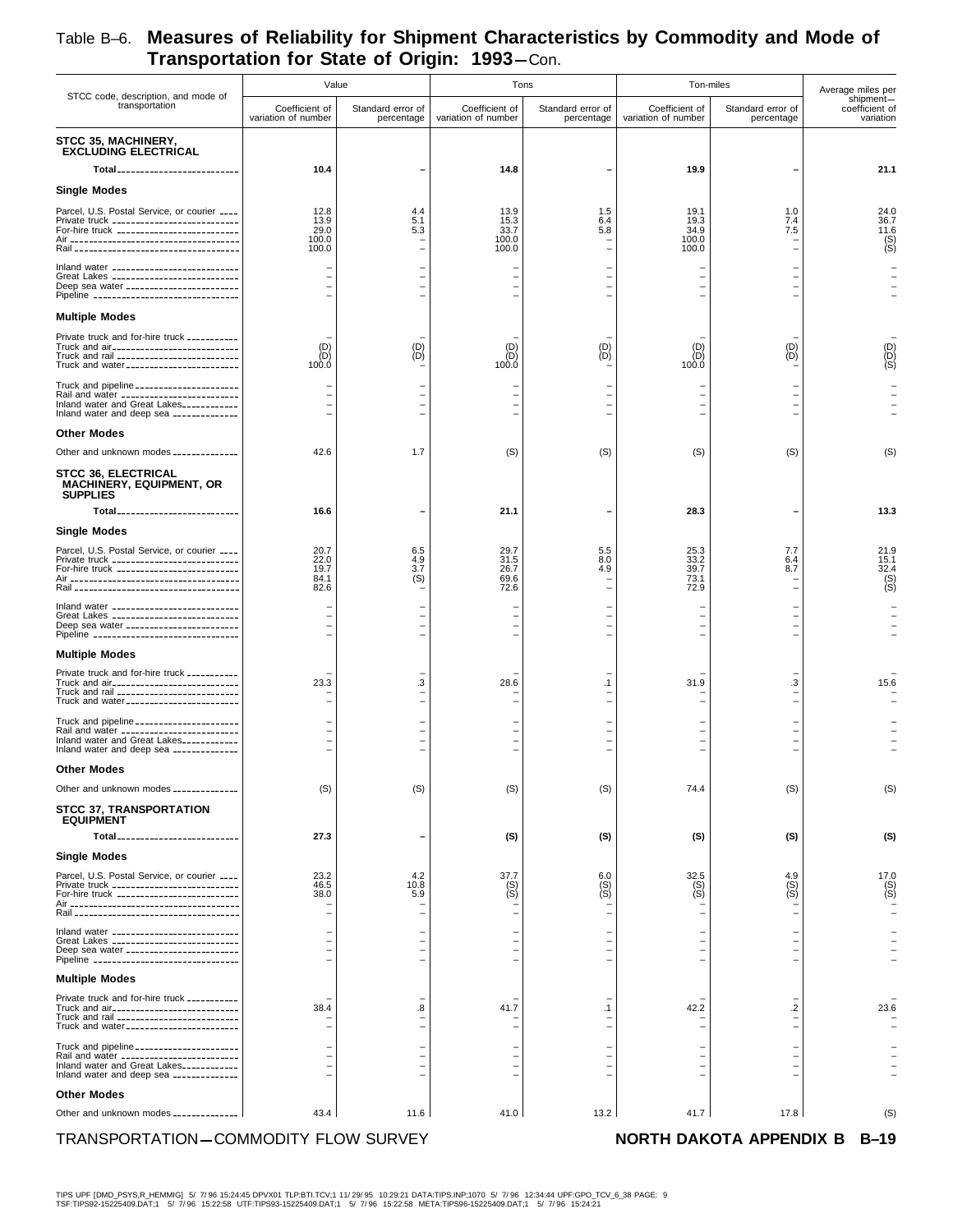|                                                                                                                                                                                     | Value                                 |                                                      | Tons                                                 |                                                                                  | Ton-miles                             |                                      | Average miles per                        |
|-------------------------------------------------------------------------------------------------------------------------------------------------------------------------------------|---------------------------------------|------------------------------------------------------|------------------------------------------------------|----------------------------------------------------------------------------------|---------------------------------------|--------------------------------------|------------------------------------------|
| STCC code, description, and mode of<br>transportation                                                                                                                               | Coefficient of<br>variation of number | Standard error of<br>percentage                      | Coefficient of<br>variation of number                | Standard error of<br>percentage                                                  | Coefficient of<br>variation of number | Standard error of<br>percentage      | shipment-<br>coefficient of<br>variation |
| <b>STCC 38, INSTRUMENTS,</b><br>PHOTOGRAPHIC GOODS,<br>OPTICAL GOODS, WATCHES,<br>OR CLOCKS                                                                                         | 26.6                                  |                                                      |                                                      |                                                                                  | 21.1                                  |                                      | 29.8                                     |
| Total<br>Single Modes                                                                                                                                                               |                                       |                                                      | 31.5                                                 |                                                                                  |                                       |                                      |                                          |
| Parcel, U.S. Postal Service, or courier ____                                                                                                                                        | 26.1                                  | 7.7                                                  | 35.9                                                 | 3.7                                                                              | 26.7                                  | 5.6                                  | 32.4                                     |
| Private truck ___________________________<br>For-hire truck ___________________________                                                                                             | 37.0<br>34.8                          | 9.0<br>6.3                                           | 36.7<br>30.4                                         | 8.8<br>7.2<br>$\overline{\phantom{0}}$                                           | 45.7<br>19.4                          | 9.7<br>8.5                           | 38.7<br>(S)                              |
| Inland water ___________________________                                                                                                                                            |                                       |                                                      |                                                      |                                                                                  |                                       |                                      |                                          |
| Great Lakes ____________________________<br>Deep sea water ________________________<br>Pipeline _______________________________                                                     |                                       |                                                      |                                                      |                                                                                  |                                       |                                      |                                          |
| <b>Multiple Modes</b>                                                                                                                                                               |                                       |                                                      |                                                      |                                                                                  |                                       |                                      |                                          |
| Private truck and for-hire truck ___________<br>Truck and air____________________________<br>Truck and rail ___________________________<br>Truck and water ________________________ | 69.3<br>$\rightarrow$                 | (S)                                                  | 75.9<br>$\overline{\phantom{0}}$                     | $\overline{\phantom{0}}$<br>$\overline{\phantom{0}}$<br>$\overline{\phantom{0}}$ | 70.7                                  |                                      | (S)                                      |
| Truck and pipeline _____________________                                                                                                                                            |                                       |                                                      |                                                      |                                                                                  |                                       |                                      |                                          |
| Rail and water ________________________<br>Inland water and Great Lakes___________                                                                                                  |                                       |                                                      |                                                      |                                                                                  |                                       |                                      |                                          |
| Inland water and deep sea _____________                                                                                                                                             |                                       |                                                      |                                                      |                                                                                  |                                       |                                      |                                          |
| <b>Other Modes</b>                                                                                                                                                                  |                                       |                                                      |                                                      |                                                                                  |                                       |                                      |                                          |
| Other and unknown modes _____________                                                                                                                                               | 40.1                                  | .3                                                   | 44.4                                                 | $\cdot$ 1                                                                        | 65.1                                  | $\cdot$ 1                            | (S)                                      |
| <b>STCC 39, MISCELLANEOUS</b><br><b>PRODUCTS OF</b><br><b>MANUFACTURING</b>                                                                                                         |                                       |                                                      |                                                      |                                                                                  |                                       |                                      |                                          |
| Total <sub>--------------------------</sub>                                                                                                                                         | 21.9                                  |                                                      | 21.1                                                 |                                                                                  | 16.4                                  |                                      | (S)                                      |
| Single Modes                                                                                                                                                                        |                                       |                                                      |                                                      |                                                                                  |                                       |                                      |                                          |
| Parcel, U.S. Postal Service, or courier ____<br>Private truck ___________________________<br>For-hire truck __________________________                                              | 28.1<br>18.8<br>24.3                  | 7.7<br>4.4<br>3.1                                    | 27.9<br>26.3<br>(S)                                  | 4.7<br>9.9<br>(S)                                                                | 35.0<br>27.5<br>37.2                  | 6.0<br>9.5<br>7.0                    | 11.2<br>41.4<br>29.2                     |
| Inland water ____________________________                                                                                                                                           |                                       |                                                      |                                                      |                                                                                  |                                       |                                      |                                          |
| Great Lakes ____________________________<br>Deep sea water ________________________<br>Pipeline ________________________________                                                    |                                       |                                                      |                                                      |                                                                                  |                                       |                                      |                                          |
| <b>Multiple Modes</b>                                                                                                                                                               |                                       |                                                      |                                                      |                                                                                  |                                       |                                      |                                          |
| Private truck and for-hire truck __________                                                                                                                                         |                                       |                                                      |                                                      |                                                                                  |                                       |                                      |                                          |
| Truck and air___________________________<br>Truck and rail __________________________                                                                                               | $\overline{\phantom{0}}$              | $\overline{\phantom{0}}$<br>$\overline{\phantom{0}}$ | $\overline{\phantom{0}}$<br>$\overline{\phantom{0}}$ | $\overline{\phantom{0}}$<br>$\overline{\phantom{0}}$                             |                                       |                                      |                                          |
| Truck and water ________________________                                                                                                                                            |                                       | $\overline{\phantom{0}}$                             |                                                      |                                                                                  |                                       |                                      |                                          |
| Truck and pipeline ______________________<br>Rail and water _________________________<br>Inland water and Great Lakes___________                                                    |                                       |                                                      |                                                      |                                                                                  |                                       |                                      |                                          |
| Inland water and deep sea _____________                                                                                                                                             |                                       |                                                      |                                                      |                                                                                  |                                       |                                      |                                          |
| <b>Other Modes</b>                                                                                                                                                                  |                                       |                                                      |                                                      |                                                                                  |                                       |                                      |                                          |
| Other and unknown modes _____________                                                                                                                                               | (S)                                   | (S)                                                  | (S)                                                  | (S)                                                                              | 56.0                                  | (S)                                  | (S)                                      |
| <b>STCC 40, WASTE OR SCRAP</b><br><b>MATERIALS</b><br>Total                                                                                                                         | 34.7                                  | $\overline{\phantom{0}}$                             | 30.9                                                 |                                                                                  | 33.6                                  |                                      | 18.6                                     |
| <b>Single Modes</b>                                                                                                                                                                 |                                       |                                                      |                                                      |                                                                                  |                                       |                                      |                                          |
| Parcel, U.S. Postal Service, or courier ____<br>Private truck ___________________________                                                                                           | 46.1                                  | 14.7                                                 | 44.3                                                 | 13.9                                                                             | 38.7                                  | 14.6                                 | (S)                                      |
| For-hire truck ___________________________                                                                                                                                          | 39.4                                  | 10.2                                                 | 33.6                                                 | 4.8                                                                              | 35.6                                  | 5.6                                  | 23.1                                     |
|                                                                                                                                                                                     | 41.7                                  | 11.6                                                 | 40.1                                                 | 13.6                                                                             | 36.4                                  | 15.2                                 | 23.9                                     |
| Inland water ___________________________<br>Great Lakes ____________________________<br>Deep sea water _______________________<br>Pipeline ________________________________         |                                       |                                                      |                                                      | $\overline{\phantom{0}}$<br>$\overline{\phantom{0}}$                             |                                       |                                      |                                          |
| <b>Multiple Modes</b>                                                                                                                                                               |                                       |                                                      |                                                      |                                                                                  |                                       |                                      |                                          |
| Private truck and for-hire truck __________<br>Truck and air____________________________                                                                                            |                                       |                                                      |                                                      |                                                                                  |                                       |                                      |                                          |
| Truck and rail ___________________________<br>Truck and water ________________________                                                                                              |                                       |                                                      |                                                      |                                                                                  |                                       |                                      |                                          |
| Truck and pipeline _____________________                                                                                                                                            |                                       |                                                      |                                                      |                                                                                  |                                       |                                      |                                          |
| Rail and water _________________________<br>Inland water and Great Lakes___________<br>Inland water and deep sea _____________                                                      |                                       |                                                      |                                                      |                                                                                  |                                       |                                      |                                          |
| <b>Other Modes</b><br>Other and unknown modes _____________                                                                                                                         |                                       |                                                      |                                                      |                                                                                  |                                       |                                      |                                          |
|                                                                                                                                                                                     |                                       |                                                      |                                                      |                                                                                  |                                       |                                      |                                          |
| NORTH DAKOTA APPENDIX B<br>$B-20$                                                                                                                                                   |                                       |                                                      |                                                      |                                                                                  |                                       | TRANSPORTATION-COMMODITY FLOW SURVEY |                                          |

TIPS UPF [DMD\_PSYS,R\_HEMMIG] 5/ 7/96 15:24:45 DPVX01 TLP:BTI.TCV;1 11/29/95 10:29:21 DATA:TIPS.INP;1070 5/ 7/96 12:34:44 UPF:GPO\_TCV\_6\_38 PAGE: 10<br>TSF:TIPS92-15225409.DAT;1 5/ 7/96 15:22:58 UTF:TIPS93-15225409.DAT;1 5/ 7/9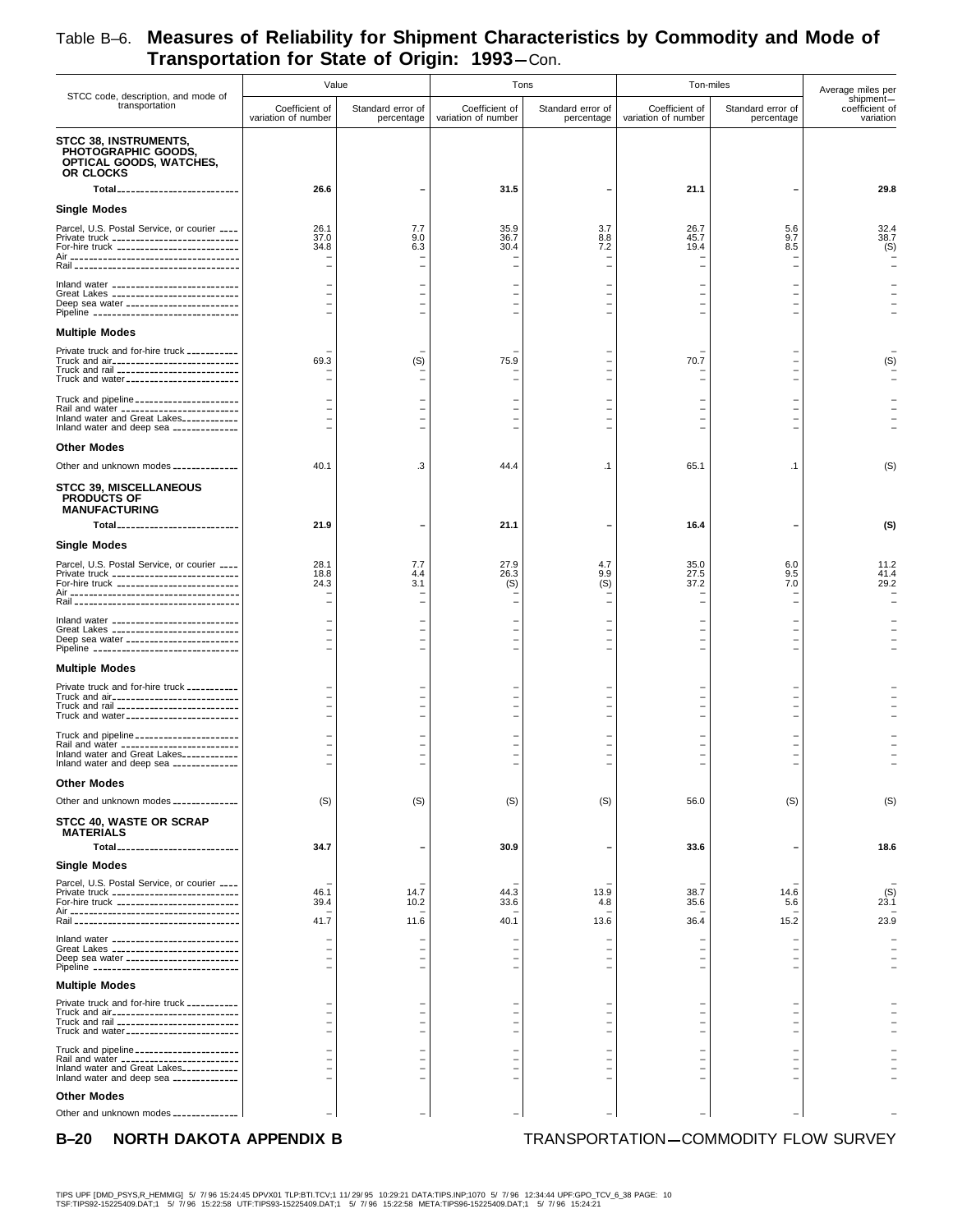| STCC code, description, and mode of                                                                                                                                               |                                                      | Value                                                | Tons                                          |                                               | Ton-miles                             |                                 | Average miles per                        |
|-----------------------------------------------------------------------------------------------------------------------------------------------------------------------------------|------------------------------------------------------|------------------------------------------------------|-----------------------------------------------|-----------------------------------------------|---------------------------------------|---------------------------------|------------------------------------------|
| transportation                                                                                                                                                                    | Coefficient of<br>variation of number                | Standard error of<br>percentage                      | Coefficient of<br>variation of number         | Standard error of<br>percentage               | Coefficient of<br>variation of number | Standard error of<br>percentage | shipment-<br>coefficient of<br>variation |
| <b>STCC 41, MISCELLANEOUS</b><br><b>FREIGHT SHIPMENTS</b>                                                                                                                         |                                                      |                                                      |                                               |                                               |                                       |                                 |                                          |
| Total__________________________                                                                                                                                                   | (S)                                                  | (S)                                                  | 82.5                                          | (S)                                           | 93.7                                  | (S)                             | (S)                                      |
| <b>Single Modes</b>                                                                                                                                                               |                                                      |                                                      |                                               |                                               |                                       |                                 |                                          |
| Parcel, U.S. Postal Service, or courier ____<br>Private truck ____________________________<br>For-hire truck ___________________________                                          | 85.6<br>(S)                                          | $S($ S)                                              | 60.9<br>85.9                                  | $(S)$<br>$(S)$                                | 62.4<br>99.0                          | (S)<br>(S)                      | (S)<br>(S)                               |
|                                                                                                                                                                                   |                                                      |                                                      |                                               |                                               |                                       |                                 |                                          |
| Inland water ____________________________<br>Great Lakes ____________________________<br>Deep sea water _______________________                                                   |                                                      |                                                      |                                               |                                               |                                       |                                 |                                          |
| Pipeline ________________________________                                                                                                                                         |                                                      |                                                      |                                               |                                               |                                       |                                 |                                          |
| <b>Multiple Modes</b>                                                                                                                                                             |                                                      |                                                      |                                               |                                               |                                       |                                 |                                          |
| Private truck and for-hire truck __________<br>Truck and air____________________________<br>Truck and rail __________________________<br>Truck and water ________________________ |                                                      | $\overline{\phantom{0}}$<br>$\overline{\phantom{0}}$ |                                               | $\overline{\phantom{0}}$                      |                                       |                                 |                                          |
| Truck and pipeline _____________________                                                                                                                                          |                                                      |                                                      |                                               |                                               |                                       |                                 |                                          |
| Rail and water ________________________<br>Inland water and Great Lakes___________<br>Inland water and deep sea _____________                                                     |                                                      | $\overline{\phantom{0}}$<br>$\overline{\phantom{0}}$ |                                               |                                               |                                       |                                 |                                          |
| <b>Other Modes</b>                                                                                                                                                                |                                                      |                                                      |                                               |                                               |                                       |                                 |                                          |
| Other and unknown modes _____________                                                                                                                                             |                                                      |                                                      |                                               |                                               |                                       |                                 |                                          |
| <b>STCC 42, CONTAINERS,</b><br><b>CARRIERS OR DEVICES,</b><br>SHIPPING, RETURNED EMPTY                                                                                            |                                                      |                                                      |                                               |                                               |                                       |                                 |                                          |
| Total <sub>--------------------------</sub>                                                                                                                                       | (D)                                                  | (D)                                                  | (D)                                           | (D)                                           | (D)                                   | (D)                             | (D)                                      |
| <b>Single Modes</b>                                                                                                                                                               |                                                      |                                                      |                                               |                                               |                                       |                                 |                                          |
| Parcel, U.S. Postal Service, or courier ____<br>Private truck ____________________________<br>For-hire truck ___________________________                                          | (D)                                                  | (D)                                                  | (D)                                           | (D)                                           | (D)                                   | (D)                             | (D)                                      |
|                                                                                                                                                                                   |                                                      |                                                      |                                               |                                               |                                       |                                 |                                          |
| Inland water ____________________________<br>Great Lakes ____________________________<br>Deep sea water _______________________<br>Pipeline _______________________________       |                                                      |                                                      |                                               |                                               |                                       |                                 |                                          |
| <b>Multiple Modes</b>                                                                                                                                                             |                                                      |                                                      |                                               |                                               |                                       |                                 |                                          |
| Private truck and for-hire truck __________                                                                                                                                       |                                                      |                                                      |                                               |                                               |                                       |                                 |                                          |
| Truck and air____________________________<br>Truck and rail __________________________<br>Truck and water ________________________                                                | $\overline{\phantom{0}}$<br>$\overline{\phantom{0}}$ | $\overline{\phantom{0}}$<br>$\overline{\phantom{0}}$ |                                               | $\overline{\phantom{0}}$                      |                                       |                                 |                                          |
| Truck and pipeline ______________________                                                                                                                                         | $\overline{\phantom{0}}$                             |                                                      |                                               |                                               |                                       |                                 |                                          |
| Rail and water ________________________<br>Inland water and Great Lakes___________<br>Inland water and deep sea _____________                                                     | $\equiv$                                             | $\overline{\phantom{0}}$<br>$\overline{\phantom{0}}$ |                                               |                                               | $\overline{\phantom{0}}$              |                                 |                                          |
| <b>Other Modes</b>                                                                                                                                                                |                                                      |                                                      |                                               |                                               |                                       |                                 |                                          |
| Other and unknown modes _____________                                                                                                                                             |                                                      |                                                      |                                               |                                               |                                       |                                 |                                          |
| <b>STCC 48, WASTE HAZARDOUS</b><br><b>MATERIALS OR WASTE</b><br><b>HAZARDOUS SUBSTANCES</b>                                                                                       |                                                      |                                                      |                                               |                                               |                                       |                                 |                                          |
| Total__________________________                                                                                                                                                   | 45.7                                                 |                                                      | (S)                                           | (S)                                           | (S)                                   | (S)                             | (S)                                      |
| <b>Single Modes</b>                                                                                                                                                               |                                                      |                                                      |                                               |                                               |                                       |                                 |                                          |
| Parcel, U.S. Postal Service, or courier ____<br>Private truck ____________________________<br>For-hire truck ___________________________                                          | (D)<br>(D)<br>(D)                                    | $\begin{matrix} 10 \\ 0 \\ 0 \\ 0 \end{matrix}$      | $\begin{pmatrix} D \\ D \end{pmatrix}$<br>(D) | $\begin{pmatrix} D \\ D \end{pmatrix}$<br>(D) | (D)<br>(D)<br>(D)                     | (D)<br>(D)<br>(D)               | $(D)$<br>$(D)$<br>$(D)$                  |
| Inland water ____________________________                                                                                                                                         |                                                      |                                                      |                                               |                                               |                                       |                                 |                                          |
| Great Lakes ____________________________<br>Deep sea water ________________________<br>Pipeline _______________________________                                                   |                                                      |                                                      |                                               |                                               |                                       |                                 |                                          |
| <b>Multiple Modes</b>                                                                                                                                                             |                                                      |                                                      |                                               |                                               |                                       |                                 |                                          |
| Private truck and for-hire truck __________<br>Truck and air____________________________                                                                                          |                                                      |                                                      |                                               |                                               |                                       |                                 |                                          |
| Truck and rail __________________________<br>Truck and water ________________________                                                                                             |                                                      |                                                      |                                               |                                               |                                       |                                 |                                          |
| Truck and pipeline ______________________<br>Rail and water ________________________<br>Inland water and Great Lakes___________                                                   |                                                      |                                                      |                                               |                                               |                                       |                                 |                                          |
| Inland water and deep sea _____________<br><b>Other Modes</b>                                                                                                                     |                                                      |                                                      |                                               |                                               |                                       |                                 |                                          |
| Other and unknown modes _____________                                                                                                                                             |                                                      |                                                      |                                               |                                               |                                       |                                 |                                          |
| TRANSPORTATION-COMMODITY FLOW SURVEY                                                                                                                                              |                                                      |                                                      |                                               |                                               |                                       | NORTH DAKOTA APPENDIX B B-21    |                                          |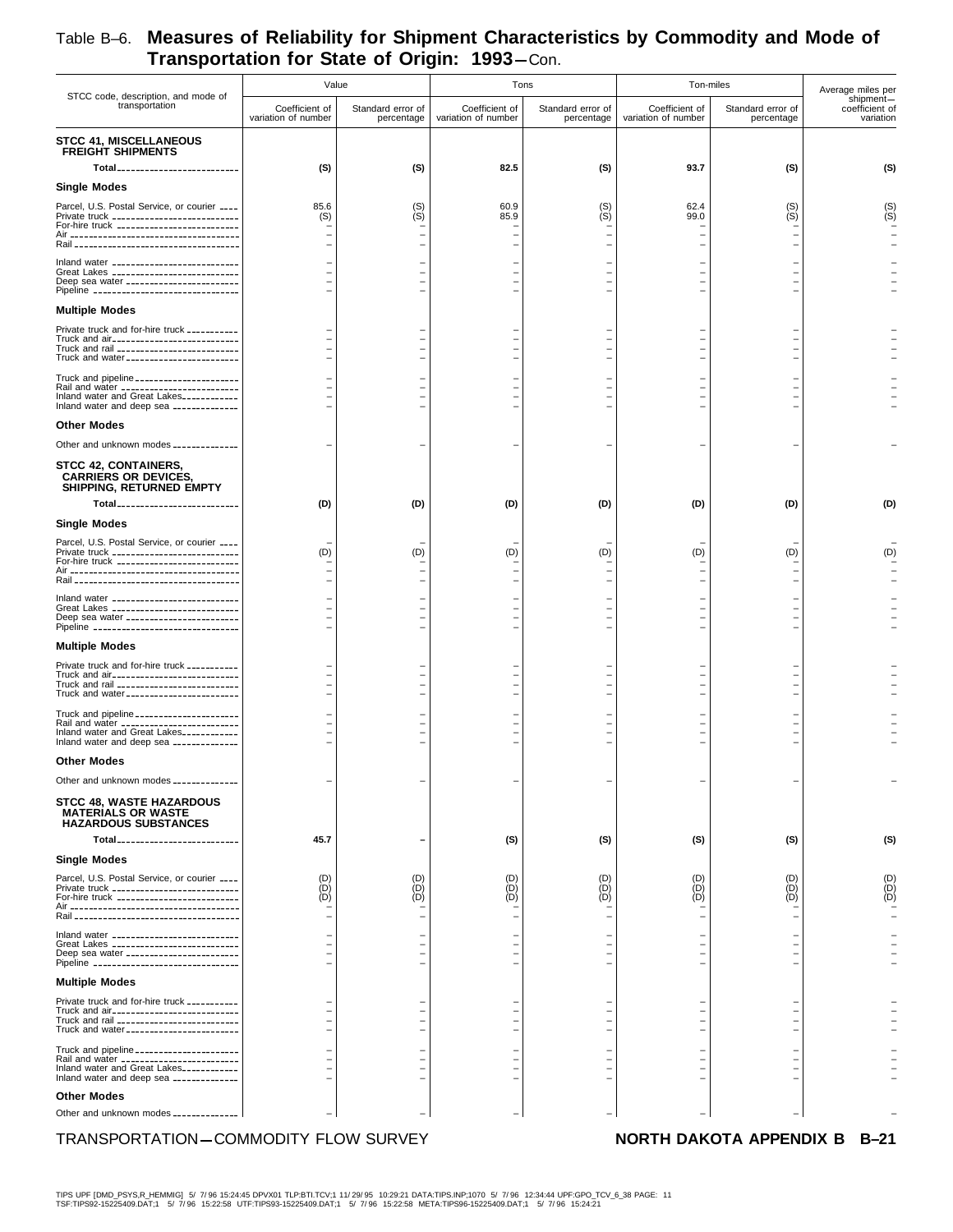| STCC code, description, and mode of                                                                                                                                                         | Value                                 |                                 | Tons                                  |                                 | Ton-miles                             |                                 | Average miles per                        |
|---------------------------------------------------------------------------------------------------------------------------------------------------------------------------------------------|---------------------------------------|---------------------------------|---------------------------------------|---------------------------------|---------------------------------------|---------------------------------|------------------------------------------|
| transportation                                                                                                                                                                              | Coefficient of<br>variation of number | Standard error of<br>percentage | Coefficient of<br>variation of number | Standard error of<br>percentage | Coefficient of<br>variation of number | Standard error of<br>percentage | shipment-<br>coefficient of<br>variation |
| <b>COMMODITY UNKNOWN</b>                                                                                                                                                                    |                                       |                                 |                                       |                                 |                                       |                                 |                                          |
| Total <sub>-------------------------</sub>                                                                                                                                                  | (S)                                   | (S)                             | (S)                                   | (S)                             | (S)                                   | (S)                             | (S)                                      |
| <b>Single Modes</b>                                                                                                                                                                         |                                       |                                 |                                       |                                 |                                       |                                 |                                          |
| Parcel, U.S. Postal Service, or courier ____<br>Private truck ____________________________<br>For-hire truck ___________________________<br>$Rain_{--}$<br>-------------------------------- | $(S)$<br>$(S)$<br>$(S)$<br>(D)        | $(S)$<br>$(S)$<br>$(S)$<br>(D)  | 57.0<br>$(S)$<br>$(S)$<br>(D)         | $(S)$<br>$(S)$<br>$(S)$<br>(D)  | 80.5<br>$(S)$<br>$(S)$<br>(D)         | 18.8<br>(S)<br>(S)<br>(D)       | $(S)$<br>$(S)$<br>(D)                    |
| Inland water ____________________________<br>Great Lakes ____________________________<br>Deep sea water _______________________<br>Pipeline _______________________________                 |                                       |                                 |                                       |                                 |                                       |                                 |                                          |
| <b>Multiple Modes</b>                                                                                                                                                                       |                                       |                                 |                                       |                                 |                                       |                                 |                                          |
| Private truck and for-hire truck __________<br>Truck and air____________________________<br>Truck and rail ___________________________<br>Truck and water ________________________          |                                       |                                 |                                       |                                 |                                       |                                 |                                          |
| Truck and pipeline _____________________<br>Rail and water _________________________<br>Inland water and Great Lakes___________<br>Inland water and deep sea _____________                  |                                       |                                 |                                       |                                 |                                       |                                 |                                          |
| <b>Other Modes</b>                                                                                                                                                                          |                                       |                                 |                                       |                                 |                                       |                                 |                                          |
| Other and unknown modes _____________                                                                                                                                                       | (D)                                   | (D)                             | (D)                                   | (D)                             | (D)                                   | (D)                             | (D)                                      |

Note: For description of the development and uses of measures of reliability, see Appendix B, Reliability of the Data.

– Represents data cell equal to zero or less than 1 unit of measure.<br>(D) Denotes figures withheld to avoid disclosing data for individual companies.<br>(S) Data do not meet publication standards due to high sampling variabili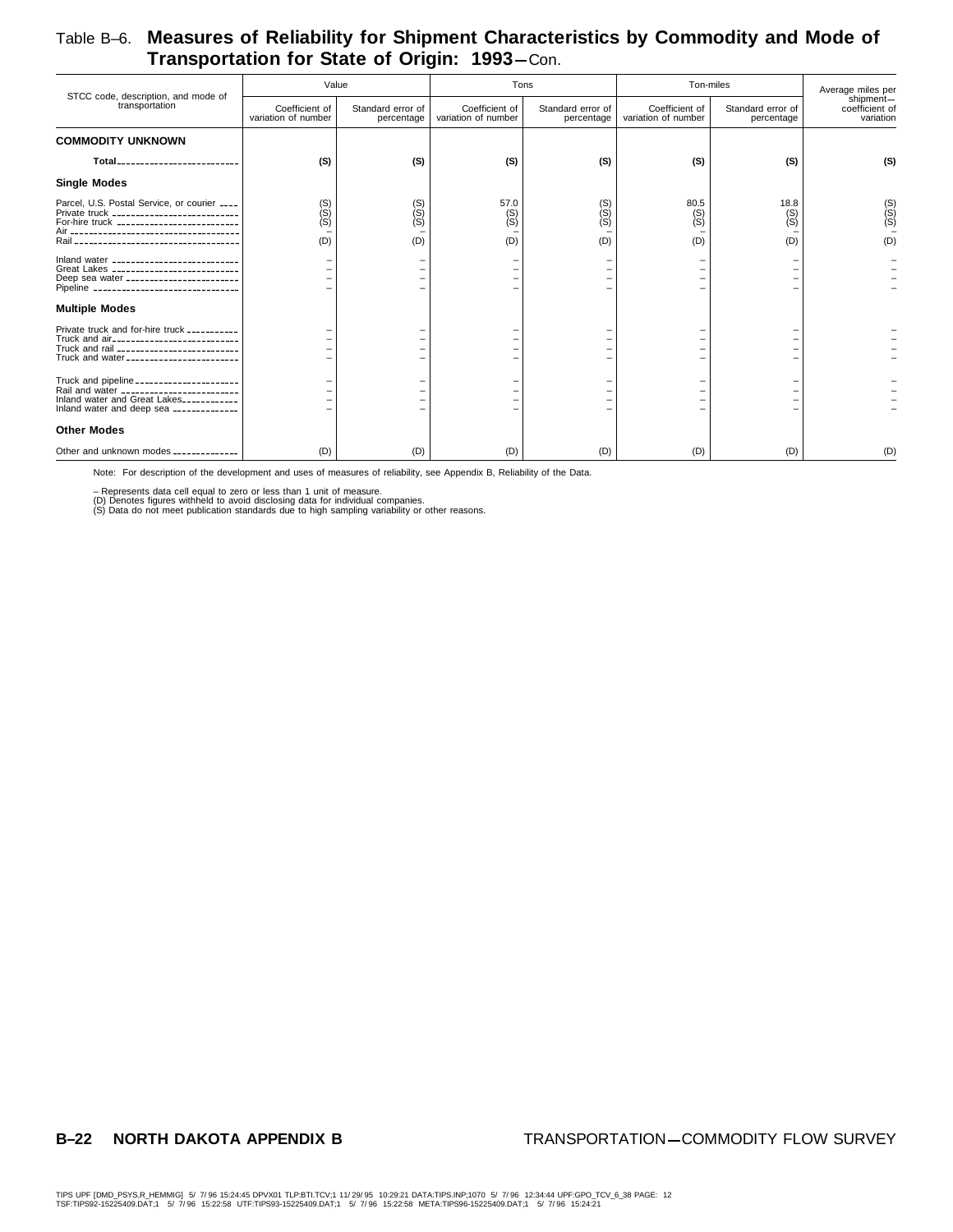## Table B–7. **Measures of Reliability for Shipment Characteristics by State of Destination for State of Origin: 1993**

|                                                  | Value                                                        |                                                            | Tons                                                              |                                                    | Ton-miles                                                         |                                                           |
|--------------------------------------------------|--------------------------------------------------------------|------------------------------------------------------------|-------------------------------------------------------------------|----------------------------------------------------|-------------------------------------------------------------------|-----------------------------------------------------------|
| State of Destination                             | Coefficient of<br>variation of number                        | Standard error of<br>percentage                            | Coefficient of<br>variation of number                             | Standard error of<br>percentage                    | Coefficient of<br>variation of number                             | Standard error of<br>percentage                           |
|                                                  | 7.6                                                          |                                                            | 15.2                                                              |                                                    | 14.9                                                              |                                                           |
| <b>NEW ENGLAND STATES</b>                        |                                                              |                                                            |                                                                   |                                                    |                                                                   |                                                           |
|                                                  | 33.3<br>$^{(S)}_{23.8}$<br>30.8<br>$S($ S)                   | (S)<br>(S)                                                 | 44.2<br>(S)<br>25.4<br>(S)<br>98.0<br>42.7                        |                                                    | 43.3<br>$^{(S)}_{25.3}$<br>(S)<br>97.8<br>43.7                    | $\cdot$ 1<br>$\cdot$ 1<br>$\overline{2}$                  |
| <b>MIDDLE ATLANTIC STATES</b>                    |                                                              |                                                            |                                                                   |                                                    |                                                                   |                                                           |
|                                                  | 26.6<br>11.9<br>24.7                                         | $\cdot$ 1<br>$\cdot$ 1<br>.3                               | 43.9<br>30.6<br>18.6                                              | $\cdot$ 1<br>$\cdot$ 1<br>$\cdot$ 1                | 44.3<br>31.5<br>19.0                                              | $\frac{.5}{.8}$<br>$\mathcal{A}$                          |
| <b>EAST NORTH CENTRAL STATES</b>                 |                                                              |                                                            |                                                                   |                                                    |                                                                   |                                                           |
|                                                  | 28.9<br>17.2<br>21.9<br>23.7<br>22.2                         | .6<br>$\cdot$ 1<br>$\cdot$ 3<br>.3<br>.6                   | $^{(S)}_{24.4}$<br>41.5<br>24.3<br>36.0                           | (S)<br>$\cdot$ 4<br>$\cdot$ 1<br>1.8               | $^{(S)}_{22.9}$<br>41.0<br>24.8<br>39.9                           | $(S)$ <sub>1</sub><br>.6<br>$\frac{3}{2.4}$               |
| <b>WEST NORTH CENTRAL STATES</b>                 |                                                              |                                                            |                                                                   |                                                    |                                                                   |                                                           |
|                                                  | 25.1<br>27.0<br>15.5<br>29.1<br>24.2<br>5.6<br>16.2          | .4<br>$\cdot$ 1<br>2.9<br>.5<br>$\cdot$ 1<br>$2.5\,$<br>.5 | 31.5<br>49.8<br>23.8<br>44.3<br>39.1<br>21.9<br>41.1              | $\cdot$ 1<br>3.8<br>1.1<br>$\cdot$ 1<br>6.5<br>3.5 | 33.1<br>$^{(S)}_{24.9}$<br>44.2<br>45.1<br>13.9<br>41.8           | $2.1$<br>$4.6$<br>$1.8$<br>$2.3$<br>$1.3$<br>$3.4$        |
| SOUTH ATLANTIC STATES                            |                                                              |                                                            |                                                                   |                                                    |                                                                   |                                                           |
|                                                  | $(S)$<br>54.4<br>25.2<br>21.6<br>37.4                        | $\cdot$<br>$\cdot$ 1<br>$\cdot$ 1                          | $^{(S)}_{68.5}$<br>37.6<br>(S)                                    | $\cdot$ 1<br>(S)                                   | (S)<br>68.4<br>37.0<br>$S($ S)                                    | $\overline{.7}$<br>$\cdot$ 1<br>$\cdot$ 3                 |
|                                                  | 28.0<br>50.0<br>$(S)$<br>$(S)$                               | $\cdot$ 1<br>(S)                                           | 42.8<br>$(S)$<br>$(S)$<br>$(S)$                                   | (S)                                                | 45.5<br>$(S)$<br>$(S)$<br>$(S)$                                   | .3<br>$\dot{s}$ <sup>1</sup>                              |
| <b>EAST SOUTH CENTRAL STATES</b>                 |                                                              |                                                            |                                                                   |                                                    |                                                                   |                                                           |
|                                                  | 47.1<br>18.7<br>42.3<br>14.6                                 | $\cdot$ 1                                                  | $^{(S)}_{25.5}$<br>36.6<br>37.1                                   | $\cdot$ 1                                          | $^{(S)}_{26.2}$<br>37.1<br>39.6                                   | $\overline{3}$                                            |
| <b>WEST SOUTH CENTRAL STATES</b>                 |                                                              |                                                            |                                                                   |                                                    |                                                                   |                                                           |
|                                                  | 27.5<br>32.6<br>33.2<br>25.1                                 | $\cdot$ 1<br>$\cdot$ 1<br>$\overline{.7}$                  | 30.7<br>35.5<br>$^{(S)}_{41.0}$                                   | .1<br>1.1                                          | 28.8<br>34.2<br>$^{(S)}_{41.5}$                                   | $\cdot$ 1<br>.1<br>$\frac{1}{3.1}$                        |
| <b>MOUNTAIN STATES</b>                           |                                                              |                                                            |                                                                   |                                                    |                                                                   |                                                           |
| Arizona <sub>--</sub><br>----------------------- | 29.0<br>15.0<br>34.5<br>22.9<br>48.0<br>36.0<br>36.4<br>27.4 | $\cdot$ 1<br>$\cdot$ 1<br>.4<br>$\cdot$ 1                  | 49.4<br>24.2<br>46.0<br>$^{(S)}_{49.6}$<br>40.2<br>$(S)$<br>$(S)$ | $\frac{.2}{(S)}$                                   | (S)<br>25.7<br>48.9<br>$^{(S)}_{49.2}$<br>41.0<br>$^{(S)}_{43.9}$ | $\frac{.4}{.2}$<br>(S)<br>$\frac{1}{2}$<br>$\overline{2}$ |
| <b>PACIFIC STATES</b>                            |                                                              |                                                            |                                                                   |                                                    |                                                                   |                                                           |
|                                                  | $^{(S)}_{32.0}$<br>$^{(S)}_{35.8}$<br>18.1                   | .6<br>$\frac{0.6}{0.2}$                                    | 40.0<br>$^{(S)}_{70.2}$<br>40.1<br>27.7                           | (S)<br>.9<br>$.5\,$                                | 44.4<br>(S)<br>40.6<br>26.3                                       | (S)<br>$^{2.9}_{2.1}$                                     |

Note: For description of the development and uses of measures of reliability, see Appendix B, Reliability of the Data.

– Represents data cell equal to zero or less than 1 unit of measure.<br>(D) Denotes figures withheld to avoid disclosing data for individual companies.<br>(S) Data do not meet publication standards due to high sampling variabili

### TRANSPORTATION-COMMODITY FLOW SURVEY **NORTH DAKOTA APPENDIX B** B-23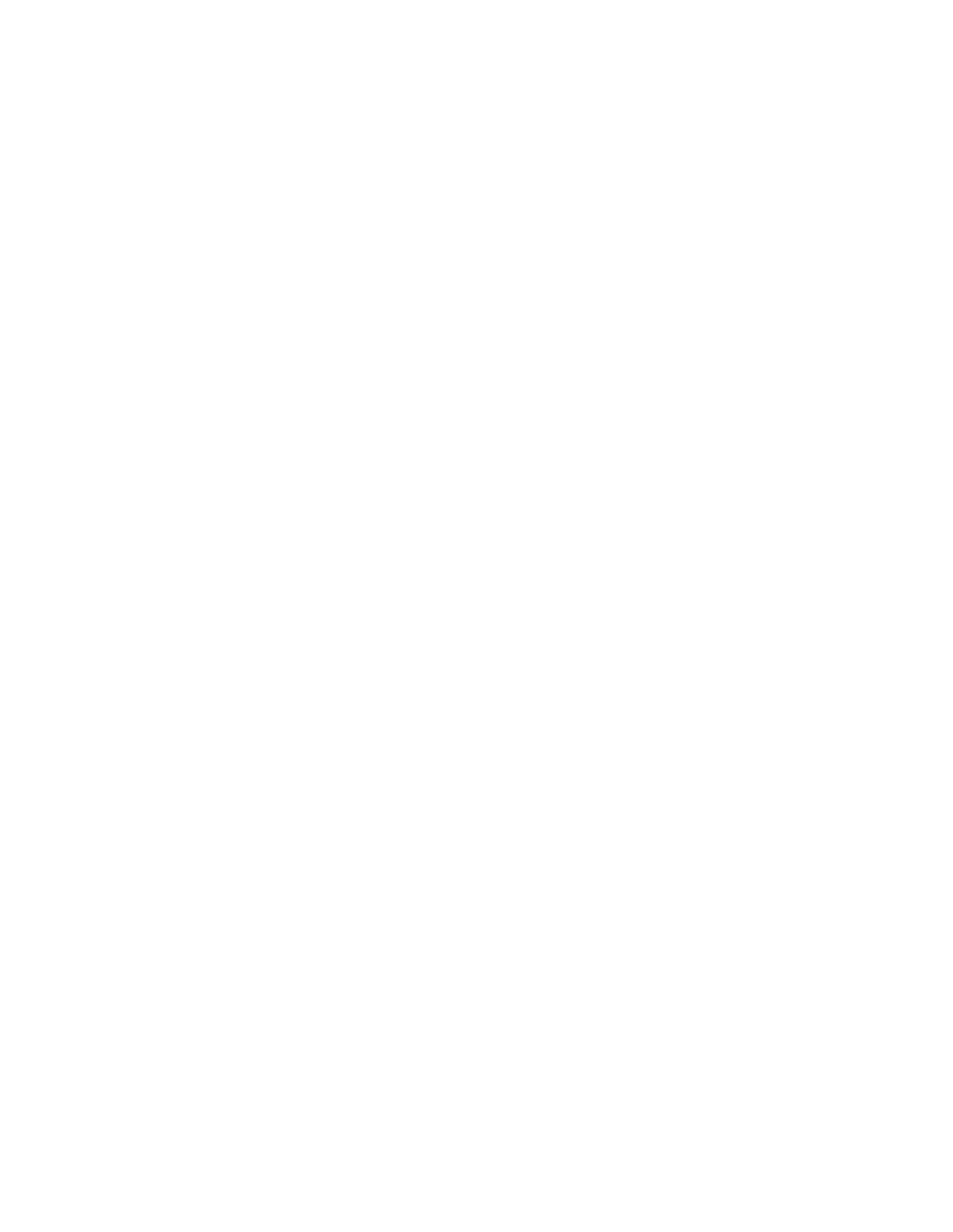# Appendix C. **Sample Design, Survey Methodology, and Estimation**

### **SAMPLE DESIGN**

The sample for the Commodity Flow Survey (CFS) is a stratified three-stage probability design where the firststage sample units are establishments, the second-stage units are 2-week periods of 1993, and the third-stage units are shipments. In a probability sample, (1) there are distinct samples that can be selected, (2) each sample has a known probability of selection, and (3) one of the distinct samples is chosen.

In the first stage, approximately 200,000 domestic establishments were selected from a universe of 800,000 establishments engaged in mining, manufacturing, wholesale, and selected retail and service activities, as well as auxiliaries (e.g., warehouses) of multiestablishment companies. Establishments classified in farming, forestry, fishing, oil and gas extraction, government, construction, or transportation, and most establishments in retail and services are not covered by the CFS.

Establishments were selected from the 1992 Standard Statistical Establishment List (SSEL) of business establishments with paid employees. The SSEL, maintained by the Bureau of the Census, is a central multipurpose computerized name and address file of all known multiestablishment firms, and single-establishment employer firms. Establishments having 1991 payroll and classified in the kinds of business of interest to the survey were eligible for selection.

The establishments in the survey universe were stratified by Standard Industrial Classification<sup>1</sup> (SIC), National Transportation Analysis Region (NTAR), and Type of Operation Code (TOC). (The Department of Transportation (DOT) developed the NTAR's to create geographic regions that could be used in conjunction with other DOT data to measure and analyze nationwide patterns of transportation demands and activities.) Within each stratum (1) the establishments were divided into certainty and noncertainty establishments based on employment size, (2) certainties (typically large firms) were automatically selected, and (3) a sample of noncertainty establishments was selected with probability proportional to estimated size, where the measure of size was based on annual payroll. The manner in which the sample was selected ensured that, if an establishment was twice as large as another establishment, it would typically have twice the chance of being selected. The final sample contained 106,362 certainty establishments and 90,814 noncertainty establishments.

In the second stage, establishments selected for the CFS were asked to report for a predetermined 2-week period in each of the four quarters of calendar year 1993. Entire 2-week periods were used to reduce the effect of any daily or weekly bias. Each week of the quarter began a different 2-week reporting period, resulting in 13 possible reporting periods originating in the first quarter. Each sampled establishment was randomly assigned one of these thirteen 2-week reporting periods in the first quarter. To avoid potential quarterly cycles, reporting periods in subsequent quarters were assigned so that an establishment did not report at the same time each quarter. In all, responses were obtained for 8 out of 52 weeks during 1993.

In the third stage of sampling, for each of the 2-week periods determined in the second stage, a reporting establishment selected a systematic sample of its shipments from its files. The questionnaire provided sampling instructions that typically resulted in a sample of between 20 and 50 shipments being selected each quarter.

### **SURVEY METHODOLOGY**

The 1993 Commodity Flow Survey (CFS) is an establishmentbased shipper survey that used mailout/ mailback data collection. Respondents were asked to select a sample of their outbound shipments and to report, for each sampled shipment, the major commodity, weight, value, transportation mode(s), origin, destination, and indicators of whether the shipment was an export, hazardous material, or containerized. For exports we also collected the mode of export and city and country of destination. For multicommodity shipments, the respondents were instructed to report the commodity that made up the greatest percentage of the shipment's weight.

Two report forms were used for the survey—the CFS-1000 (the primary questionnaire) and the CFS-2000, which was sent in the fourth quarter to a subsample of establishments. The CFS-2000 contained additional questions about the establishment's transportation equipment and access to shipping facilities. See appendix E for sample questionnaires.

<sup>&</sup>lt;sup>1</sup>Standard Industrial Classification Manual: 1987. For sale by Superintendent of Documents, U.S. Government Printing Office, Washington, D.C 20402. Stock No. 041-001-00314-2.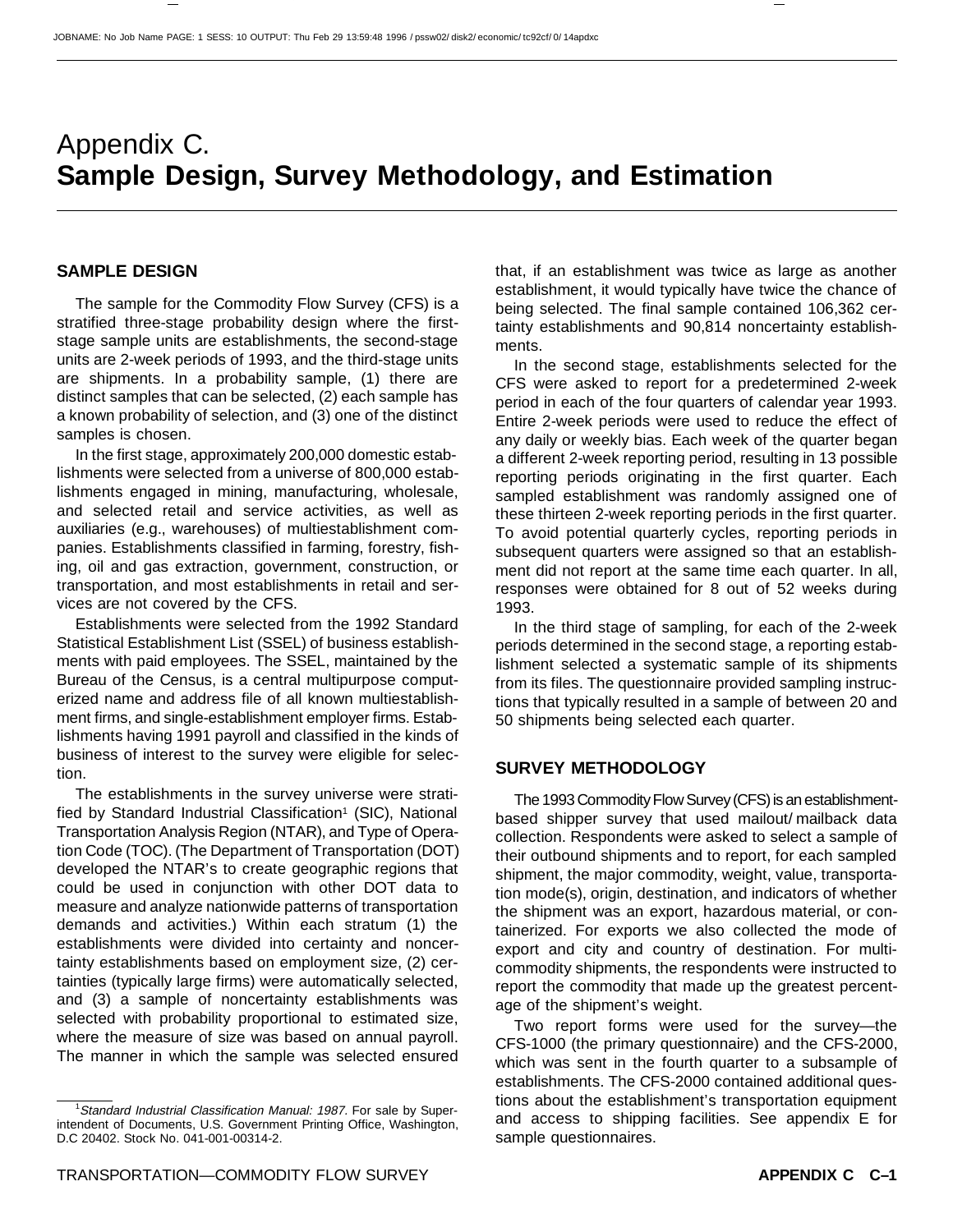JOBNAME: No Job Name PAGE: 2 SESS: 9 OUTPUT: Thu Feb 29 13:59:48 1996 / pssw02/ disk2/ economic/ tc92cf/ 0/ 14apdxc

### **ESTIMATION**

Estimates in this survey are derived from weighted shipment data and are then adjusted using several factors to account for nonresponse, undercoverage, and response errors. Selected establishments reported for a sample of their shipments. We weighted these shipments to represent the establishment's shipments for the year. Each establishment's data were then weighted by the inverse of the establishment's probability of being selected into the sample, which allows data from selected establishments to represent nonselected establishments. We also used results from the economic census of Mineral Industries, Manufactures, Wholesale, Retail, and Service to construct adjustment factors at the establishment level and at the SIC level. We adjusted individual establishments to the Census to correct for sampling error and nonsampling error in the selection of shipments within the establishment. We performed the SIC-level adjustment to correct for sampling error in the selection of establishments and to account for undercoverage and establishment nonresponse.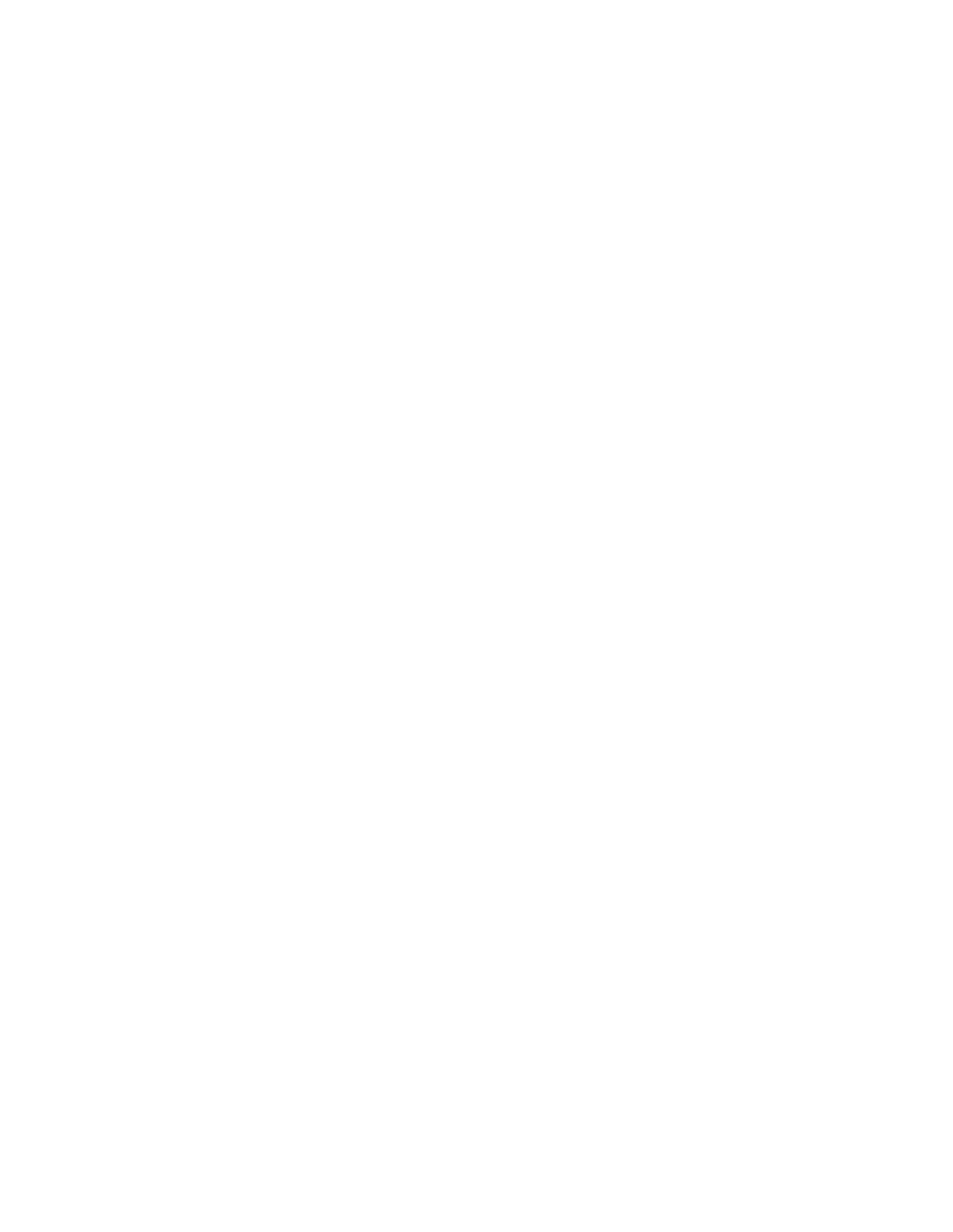# Appendix D. **Standard Transportation Commodity Classification Code Information**

The commodities shown in this report are classified in accordance with the Standard Transportation Commodity Classification (STCC) system, published by the Association of American Railroads.1

We provided respondents with a listing of STCC codes and descriptions at the five-digit level to use in assigning a commodity code for each shipment. For shipments of more than one commodity, we instructed respondents to use the five-digit code for the **major** commodity, defined as the commodity of greatest total weight in the shipment.

For this report, we aggregated the STCC codes to the two-digit level.

The following provides a description of each STCC code presented in this report.

| <b>STCC</b><br>code | Commodity description                         | <b>STCC</b><br>code | Commodity description                                                 |
|---------------------|-----------------------------------------------|---------------------|-----------------------------------------------------------------------|
| 01                  | Farm products                                 | 30                  | Rubber or miscellaneous plastics products                             |
| 08                  | Forest products                               | 31                  | Leather or leather products                                           |
| 09                  | Fresh fish                                    | 32                  | Clay, concrete, glass, or stone products                              |
|                     |                                               | 33                  | Primary metal products                                                |
| 10                  | Metallic ores                                 | 34                  | Fabricated metal products                                             |
| 11                  | Coal                                          | 35                  | Machinery, excluding electrical                                       |
| 13                  | Crude petroleum, natural gas or gasoline      | 36                  | Electrical machinery, equipment, or supplies                          |
| 14                  | Nonmetallic ores, minerals, excluding fuels   | 37                  | <b>Transportation equipment</b>                                       |
| 19                  | Ordnance or accessories                       | 38                  | Instruments, photographic goods, optical<br>goods, watches, or clocks |
| 20                  | Food and kindred products                     | 39                  | Miscellaneous products of manufacturing                               |
| 21                  | Tobacco products, excluding insecticides      |                     |                                                                       |
| 22                  | Textile mill products                         | 40                  | Waste or scrap materials not identified by                            |
| 23                  | Apparel or other finished textile products or |                     | producing industry                                                    |
|                     | knit apparel                                  | 41                  | Miscellaneous freight shipments                                       |
| 24                  | Lumber or wood products, excluding furniture  | 42                  | Containers, carriers or devices, shipping,                            |
| 25                  | Furniture or fixtures                         |                     | returned empty                                                        |
| 26                  | Pulp, paper, or allied products               | 48                  | Waste hazardous materials or waste                                    |
| 27                  | Printed matter                                |                     | hazardous substances                                                  |
| 28                  | Chemicals or allied products                  |                     |                                                                       |
| 29                  | Petroleum or coal products                    | --                  | Commodity unknown                                                     |

<sup>1</sup> For additional information on the STCC system, contact: STCC Technical Committee, c/ o Committee Secretary, Association of American Railroads, 50 F Street, NW, Room 5603, Washington, DC 20001-1564. Telephone number 202-639-2332; fax number 202-639-2312.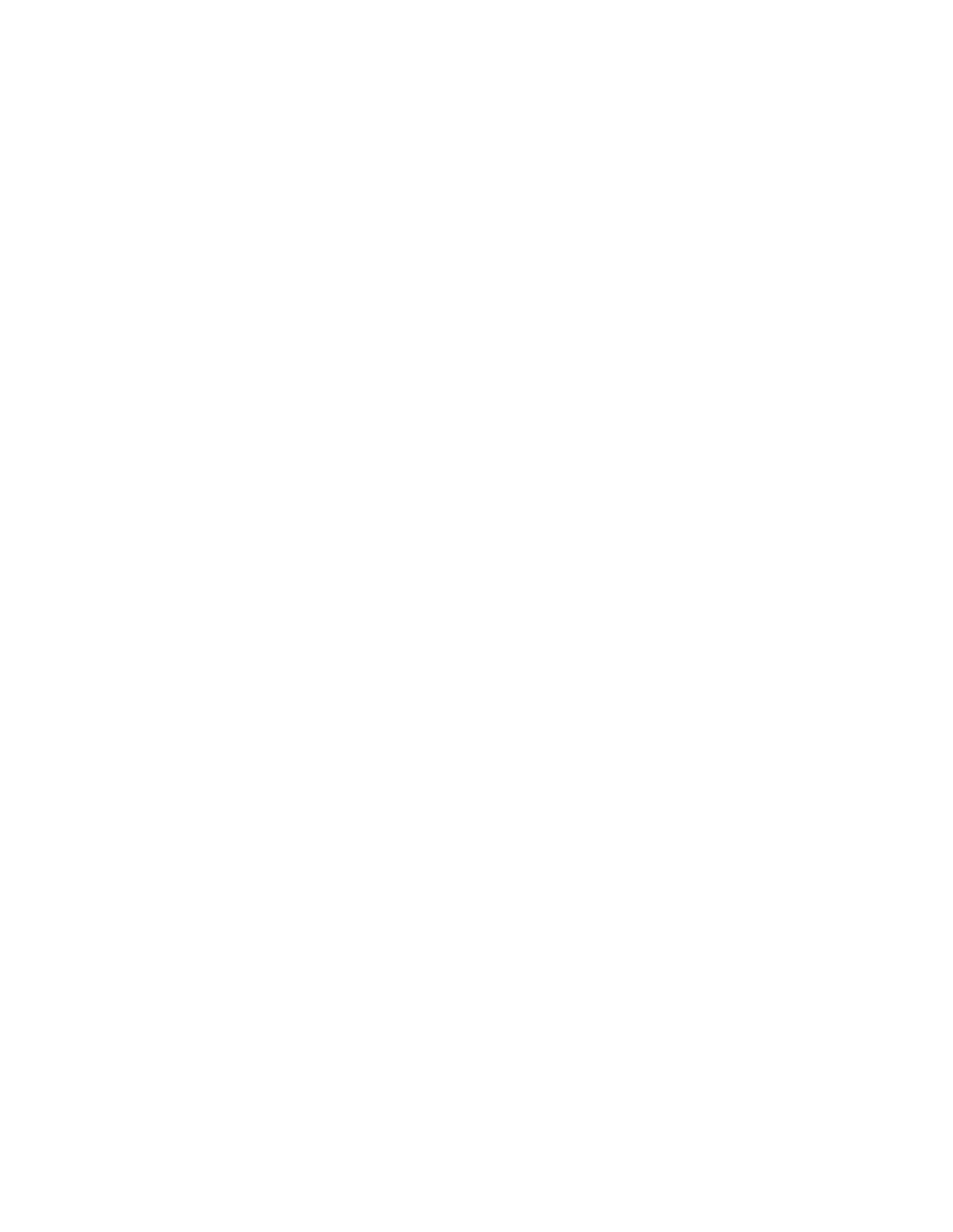# Appendix E. **Sample Report Forms and Instructions**

The sample report forms and instructions are shown on the following pages.

**Note:** The CFS-2000 was sent to a subsample of establishments to obtain additional information about the use of transportation equipment and facilities.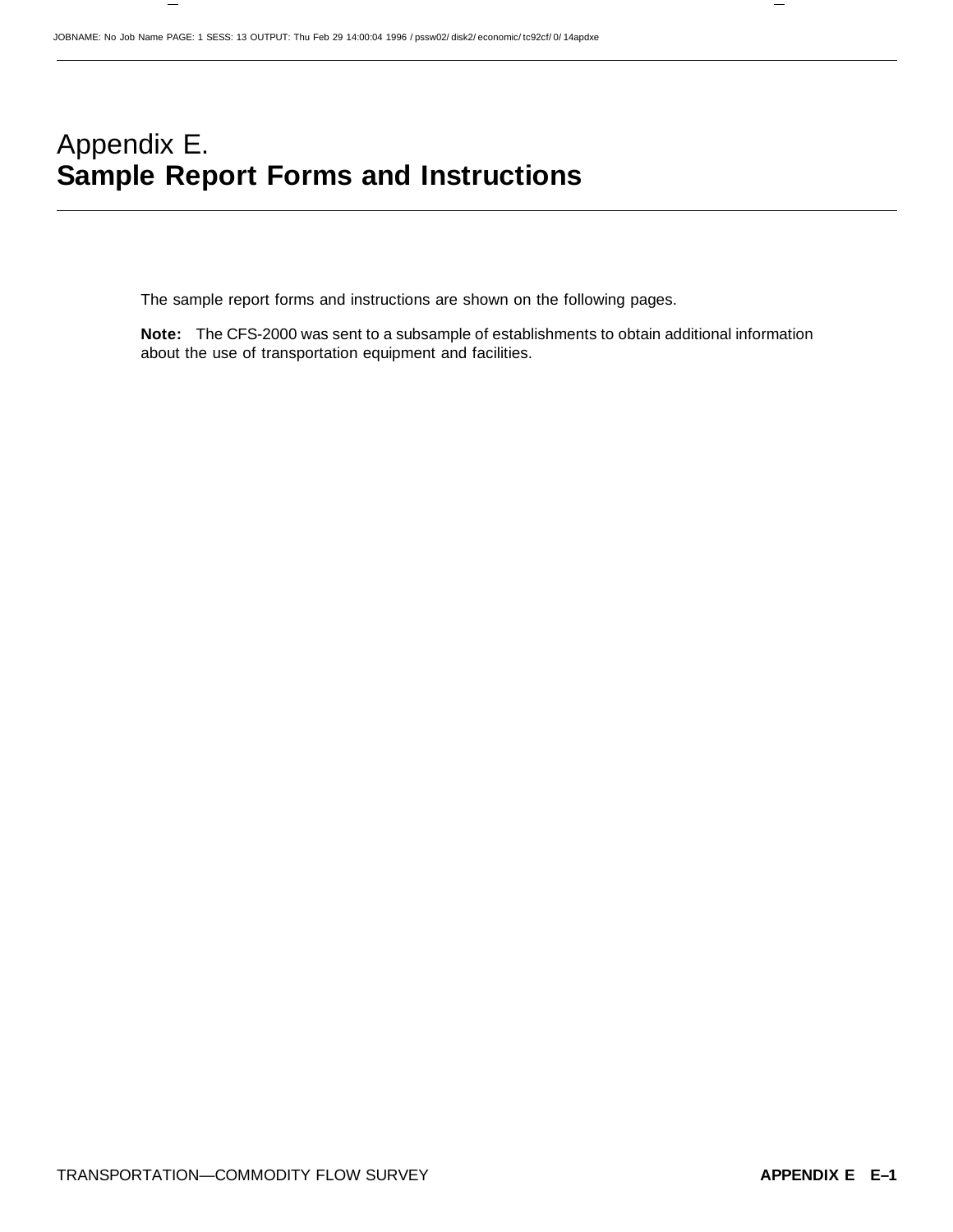|                                     | U.S. DEPARTMENT OF COMMERCE                                                                                                                                                                                                                                                                                                                           |                |                                   |                                                                                                                                                                                                             |                                                                                      |       | OMB No. 0607-0753: Approval Expires 12/31/94 |
|-------------------------------------|-------------------------------------------------------------------------------------------------------------------------------------------------------------------------------------------------------------------------------------------------------------------------------------------------------------------------------------------------------|----------------|-----------------------------------|-------------------------------------------------------------------------------------------------------------------------------------------------------------------------------------------------------------|--------------------------------------------------------------------------------------|-------|----------------------------------------------|
| <b>FORM CFS-1000</b><br>$(9-2-92)$  | BUREAU OF THE CENSUS                                                                                                                                                                                                                                                                                                                                  |                |                                   | (Please correct any error in name, address, and ZIP Code)                                                                                                                                                   |                                                                                      |       |                                              |
|                                     | <b>1993 COMMODITY FLOW SURVEY</b><br><b>CENSUS OF TRANSPORTATION</b>                                                                                                                                                                                                                                                                                  |                |                                   |                                                                                                                                                                                                             |                                                                                      |       |                                              |
|                                     |                                                                                                                                                                                                                                                                                                                                                       |                |                                   |                                                                                                                                                                                                             |                                                                                      |       |                                              |
|                                     |                                                                                                                                                                                                                                                                                                                                                       |                |                                   |                                                                                                                                                                                                             |                                                                                      |       |                                              |
|                                     |                                                                                                                                                                                                                                                                                                                                                       |                |                                   |                                                                                                                                                                                                             |                                                                                      |       |                                              |
|                                     |                                                                                                                                                                                                                                                                                                                                                       |                |                                   |                                                                                                                                                                                                             |                                                                                      |       |                                              |
|                                     |                                                                                                                                                                                                                                                                                                                                                       |                |                                   |                                                                                                                                                                                                             |                                                                                      |       |                                              |
|                                     |                                                                                                                                                                                                                                                                                                                                                       |                |                                   |                                                                                                                                                                                                             |                                                                                      |       |                                              |
|                                     |                                                                                                                                                                                                                                                                                                                                                       |                |                                   |                                                                                                                                                                                                             |                                                                                      |       |                                              |
|                                     |                                                                                                                                                                                                                                                                                                                                                       |                |                                   |                                                                                                                                                                                                             |                                                                                      |       |                                              |
|                                     |                                                                                                                                                                                                                                                                                                                                                       |                |                                   |                                                                                                                                                                                                             |                                                                                      |       |                                              |
|                                     |                                                                                                                                                                                                                                                                                                                                                       |                |                                   |                                                                                                                                                                                                             |                                                                                      |       |                                              |
|                                     | YOUR RESPONSE IS REQUIRED BY LAW. Title 13, United States Code, requires businesses and other organizations that<br>receive this questionnaire to answer the questions and return the report to the Census Bureau. By the same law, YOUR<br>CENSUS REPORT IS CONFIDENTIAL. It may be seen only by Census Bureau employees and may be used only for st |                |                                   | <b>RETURN</b><br>TO                                                                                                                                                                                         | <b>BUREAU OF THE CENSUS</b><br>1201 East 10th Street<br>Jeffersonville IN 47132-0001 |       |                                              |
|                                     | Please read the accompanying instructions before completing this questionnaire. The sampling instructions beginning on<br>page 2 of the questionnaire describe how to take a sample of your outbound shipments covering the two-w                                                                                                                     |                |                                   |                                                                                                                                                                                                             |                                                                                      |       |                                              |
| <b>INSTRUCTIONS</b>                 | shown above. You should use your sales invoices, bills of lading, and any other file of shipping documents which<br>represents your total outbound shipments (or deliveries).                                                                                                                                                                         |                |                                   |                                                                                                                                                                                                             |                                                                                      |       |                                              |
|                                     | Item F, Shipment Characteristics - Beginning on page 2, provide the information requested for each of your sampled<br>shipments. If book figures are not available for weight, value, etc., please provide an estimate.                                                                                                                               |                |                                   |                                                                                                                                                                                                             |                                                                                      |       |                                              |
| <b>ESTABLISHMENT NAME</b><br>ltem A |                                                                                                                                                                                                                                                                                                                                                       |                | <b>Item D ORIGIN OF SHIPMENTS</b> |                                                                                                                                                                                                             |                                                                                      |       |                                              |
|                                     | Is the establishment name shown in the mailing address correct?                                                                                                                                                                                                                                                                                       |                |                                   | During the two-week period, did any of your shipments (or deliveries) originate<br>from locations other than this physical location?                                                                        |                                                                                      |       |                                              |
| $1 \cup Y$ es                       | 2 No - Enter correct name. $\nabla$                                                                                                                                                                                                                                                                                                                   |                |                                   | 1 <u>□</u> No — Skip to Item E on page 2. Enter an "A" as the origin code in column (k) of item F for all shipments.                                                                                        |                                                                                      |       |                                              |
|                                     |                                                                                                                                                                                                                                                                                                                                                       |                |                                   | $2 \cup$ Yes — Enter the City, State, and ZIP Code of these other locations in rows B, C, and D.                                                                                                            |                                                                                      |       |                                              |
|                                     | <b>OPERATIONAL STATUS OF ESTABLISHMENT</b> - Mark (X) the ONE box                                                                                                                                                                                                                                                                                     |                | Origin code                       | City                                                                                                                                                                                                        |                                                                                      | State | ZIP Code                                     |
| ltem B                              | which best describes this establishment during the 2-week period shown above.                                                                                                                                                                                                                                                                         |                | A<br>B                            | Location in mailing address or in Item C.                                                                                                                                                                   |                                                                                      |       |                                              |
| 1 In operation                      | $\frac{1}{3}$ Ceased operation – Give date –                                                                                                                                                                                                                                                                                                          | Month/Day/Year | C                                 |                                                                                                                                                                                                             |                                                                                      |       |                                              |
| $2 \Box$ Temporarily or             |                                                                                                                                                                                                                                                                                                                                                       |                | D                                 |                                                                                                                                                                                                             |                                                                                      |       |                                              |
| seasonally inactive                 |                                                                                                                                                                                                                                                                                                                                                       |                | begin with a "0" (zero)?          | Does your Census File Number (CFN) shown in the address box above,                                                                                                                                          |                                                                                      |       |                                              |
|                                     | Item C PHYSICAL LOCATION (PO boxes or rural routes are not physical locations.)<br>Is this establishment's physical location the same as the address shown in the label?                                                                                                                                                                              |                |                                   | $1 \n\Box$ Yes — Include shipments from those other locations in your sampling, and use the appropriate origin code (A, B, C, or D) in column (k) of item F for all shipments selected. Now skip to Item E. |                                                                                      |       |                                              |
| $1 \Box$ Yes                        | $\lfloor$ 2 $\lfloor$ No – Enter physical location below. $\lceil$                                                                                                                                                                                                                                                                                    |                |                                   | $2 \Box$ No - Do any of these other locations keep their own records for these shipments?                                                                                                                   |                                                                                      |       |                                              |
| Number and street                   |                                                                                                                                                                                                                                                                                                                                                       |                |                                   | $1 \cup$ Yes — Omit shipments from these other locations that maintain their<br>own records from your sampling.                                                                                             |                                                                                      |       |                                              |
| City, town, village, etc.           | State                                                                                                                                                                                                                                                                                                                                                 | ZIP Code       |                                   | $2 \square$ No — Include shipments from these other locations in your sample,<br>and place the appropriate origin code (A, B, C, or D) in column (k)<br>of item F for all shipments selected.               |                                                                                      |       |                                              |
|                                     | FOR ASSISTANCE IN COMPLETING THIS FORM, CALL 1-800-528-3049                                                                                                                                                                                                                                                                                           |                |                                   |                                                                                                                                                                                                             |                                                                                      |       | <b>CONTINUE ON PAGE 2</b>                    |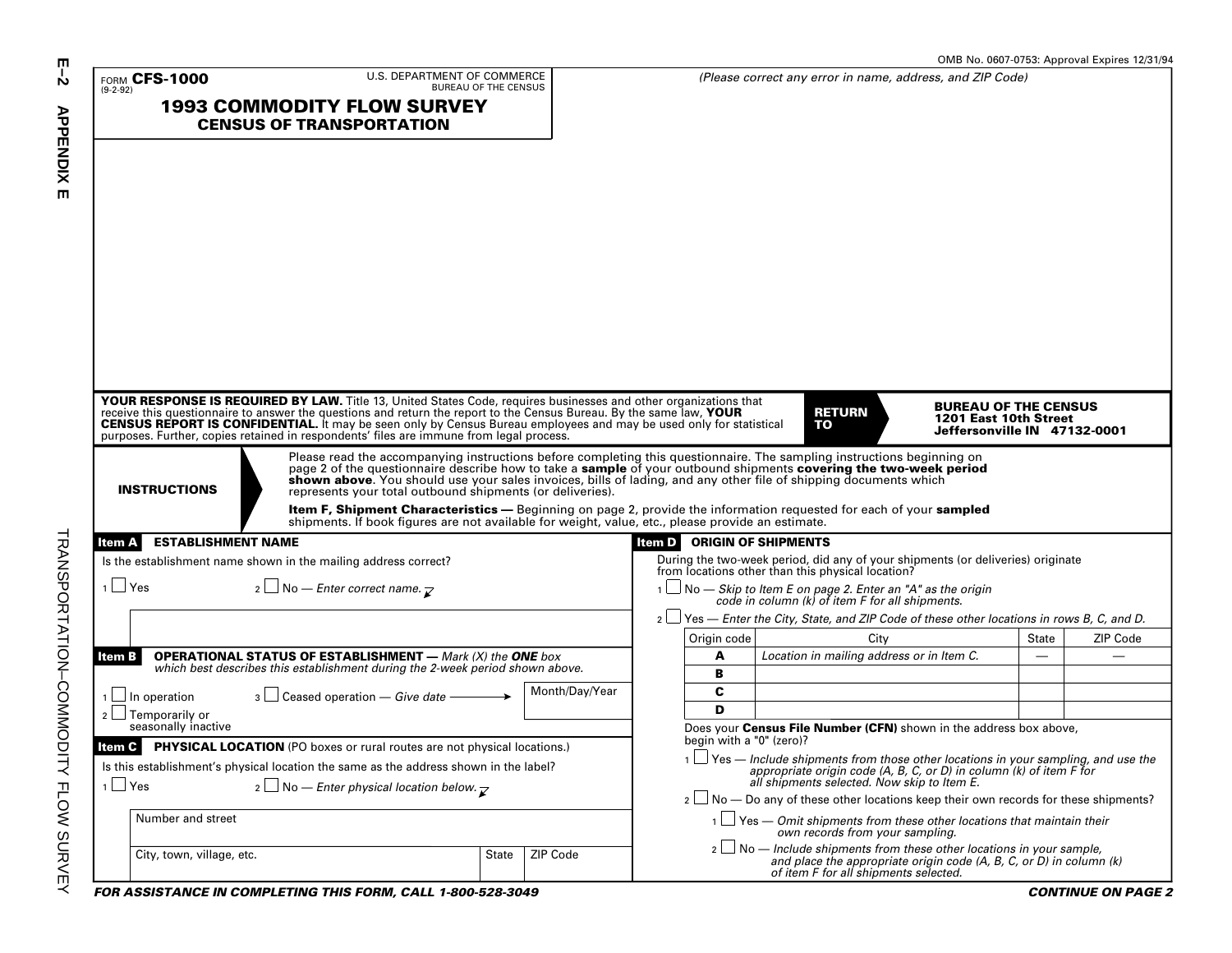### **Item E SOURCE DOCUMENT**

Please mark (X) the **main** document that you will use to obtain the requested information.

 $1 \square$  Sales invoices  $2 \square$  Bills of lading

 $\overline{\mathcal{S}}$  Other — Specify  $\overline{\mathcal{S}}$ 

#### **SAMPLE SELECTION INSTRUCTIONS**

**1.** Enter your total number of shipments for the 2-week period.

**Item F SHIPMENT CHARACTERISTICS**

**NOTE —** Remove any voided invoices, credit memoranda, etc. from the files, if possible, before estimating the total number of shipments.

- **2.** Find the range in column (1) at right that includes the number entered in 1 above. Put an (X) in column (2) beside it.
- **3.** If your total number of shipments is 40 or less, provide data for **every** shipment during the 2-week period in Item F. If the number of shipments is 41 or more, continue with steps 4 and 5 to select the shipments to report.

Number of shipments<br>(1) Mark (X) one  $(2)$ "Take every" number (3) Expected sample size  $(1)$   $(2)$   $(3)$   $(4)$  $0 - 40$ 41—100 101—200 201—400 401—800 801—1600 2 5 10 20 40 Call Census 1–800–528–3049  $1 - 40$ 20—50 20—40 20—40 20—40 20—40 Select every shipment 1601 or more

#### **CONTINUE ON NEXT PAGE.** —

|                                                    | Shipment |                                                                                       |             |                           |                                                                | Total                          | Commodity          |                                         |                                 |  |
|----------------------------------------------------|----------|---------------------------------------------------------------------------------------|-------------|---------------------------|----------------------------------------------------------------|--------------------------------|--------------------|-----------------------------------------|---------------------------------|--|
| Line No.                                           | Number   | Date<br>(c)                                                                           |             | Value<br>(Dollars)<br>(d) |                                                                |                                | Weight<br>(Pounds) | Code                                    | Description<br>(Largest weight) |  |
| (a)                                                | (b)      | $\mathsf{M}% _{T}=\mathsf{M}_{T}\!\left( a,b\right) ,\ \mathsf{M}_{T}=\mathsf{M}_{T}$ | $\mathsf D$ |                           | Mil. Thou. $\frac{1}{1}$                                       | Dol.                           | (e)                | (f)                                     | (g)                             |  |
|                                                    |          |                                                                                       |             |                           |                                                                |                                |                    |                                         |                                 |  |
| 1                                                  |          |                                                                                       |             |                           | $\mathbf{I}$                                                   | $\mathbf{I}$                   |                    |                                         |                                 |  |
| $\mathbf 2$                                        |          |                                                                                       |             |                           | ı                                                              | $\mathbf{I}$                   |                    |                                         |                                 |  |
| $\mathbf 3$                                        |          |                                                                                       |             |                           |                                                                | $\mathbf{I}$                   |                    |                                         |                                 |  |
| 4                                                  |          |                                                                                       |             |                           | $\overline{1}$                                                 | $\mathbf{I}$<br>$\overline{1}$ |                    |                                         |                                 |  |
| ${\bf 5}$                                          |          |                                                                                       |             |                           |                                                                | $\mathbf{I}$                   |                    |                                         |                                 |  |
| $\bf 6$                                            |          |                                                                                       |             |                           |                                                                | $\mathbf{I}$<br>$\mathbf{I}$   |                    |                                         |                                 |  |
| $\overline{\mathbf{z}}$                            |          |                                                                                       |             |                           |                                                                |                                |                    |                                         |                                 |  |
| $\bf8$                                             |          |                                                                                       |             |                           |                                                                | $\mathbf{I}$                   |                    |                                         |                                 |  |
| $\boldsymbol{9}$                                   |          |                                                                                       |             |                           |                                                                |                                |                    |                                         |                                 |  |
| ${\bf 10}$                                         |          |                                                                                       |             |                           |                                                                | $\mathbf{I}$                   |                    |                                         |                                 |  |
| 11                                                 |          |                                                                                       |             |                           |                                                                | $\mathbf{I}$                   |                    |                                         |                                 |  |
| 12                                                 |          |                                                                                       |             |                           |                                                                | $\mathbf{I}$                   |                    |                                         |                                 |  |
| 13                                                 |          |                                                                                       |             |                           | $\mathbf{I}$<br>$\overline{\phantom{a}}$                       | $\mathbf{I}$<br>$\mathbf{I}$   |                    |                                         |                                 |  |
| 14                                                 |          |                                                                                       |             |                           | $\overline{\phantom{a}}$                                       |                                |                    |                                         |                                 |  |
| 15                                                 |          |                                                                                       |             |                           |                                                                | $\mathbf{I}$<br>$\mathbf{I}$   |                    |                                         |                                 |  |
| Mode of transport codes<br>for columns (i) and (n) |          |                                                                                       |             |                           | <b>1</b> - Parcel delivery, courier, or U.S.<br>Postal Service |                                |                    | 2 - Private truck<br>3 - For-hire truck | 4 - Railroad<br>Continued       |  |
| Page 2                                             |          |                                                                                       |             |                           |                                                                |                                |                    |                                         | FORM CFS-1000 (9-2-92)          |  |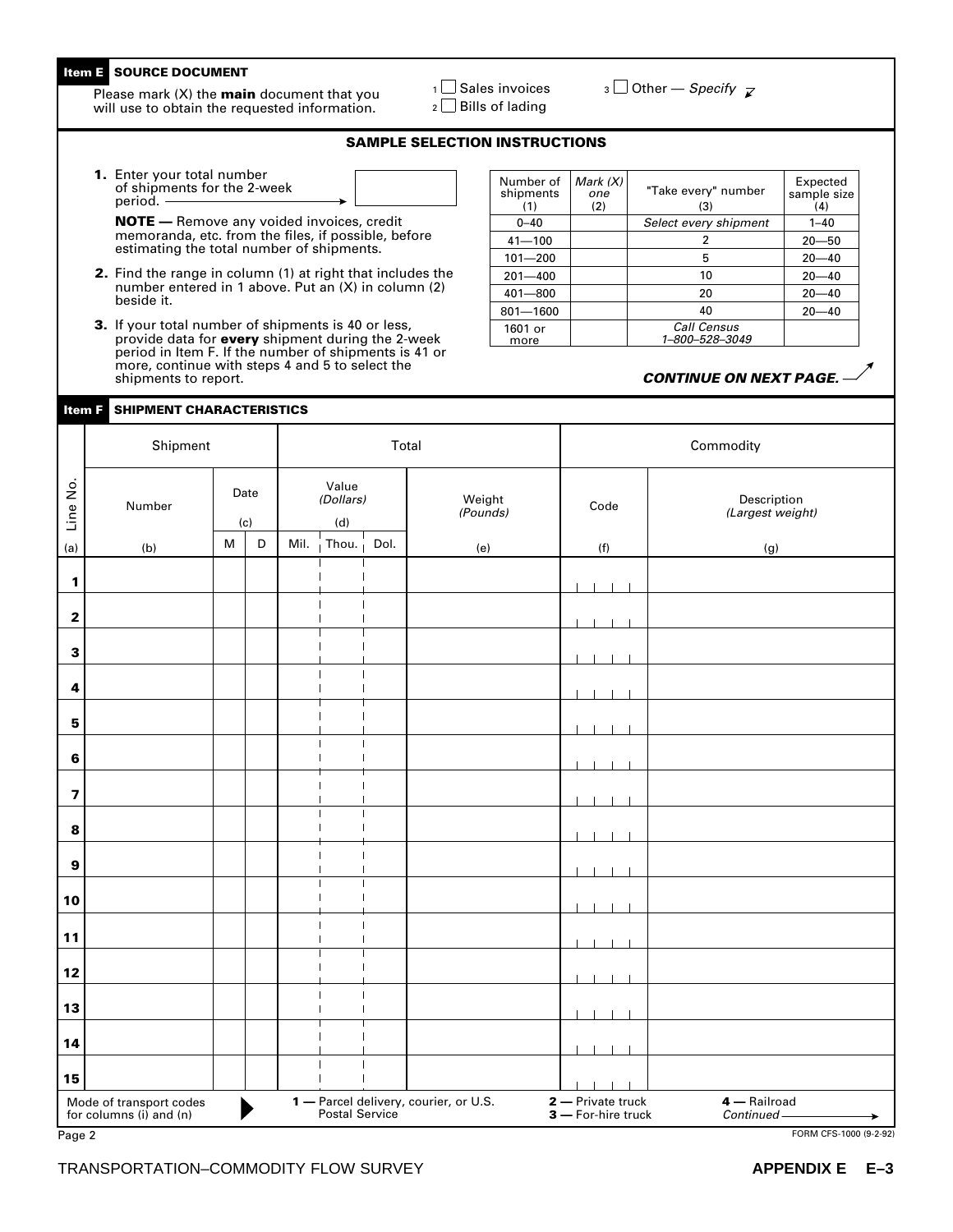#### **SAMPLE SELECTION INSTRUCTIONS — Continued**

**4.** Note the "Take every" number in column (3) next to the "X" you marked in column (2). Beginning with the first shipment in the file for the period, count the shipments until you reach the "Take every" number. Select that shipment as the first one to report on in item F.

Continuing with the next shipment, begin counting from 1 until you reach the "Take every" number again. Select that shipment. Continue this process until you reach the end of the file.

#### **EXAMPLE:**

If 176 is entered in 1, mark (X) the third row of the table. The "Take every" number is 5. Begin counting with the first shipment in the file and select the 5th shipment to report in Item F. Now beginning with the

6th shipment, count off 5 more, and select the 10th shipment. Resume counting with the 11th and select the 15th, 20th shipment, etc. until you reach the end of the file. You will have selected 35 shipments to report on in Item F.

**NOTE –** If your sample of shipments includes any voided invoices, credit memoranda, etc., write "VOID" in column (b) for that shipment. Leave the rest of the line blank.

**5. Sample validation —** After sample selection is done, compare the number of selected shipments to the expected sample size in column (4). If the number of selected shipments is above or below the range, recheck the sample selection.

| Hazardous<br>material? (Y/W) | Domestic<br>mode(s) of<br>transport<br>Enter all that<br>apply using<br>codes shown |     | Containerized?<br>(Y/N) |                           | Origin code | <b>Domestic</b> destination<br>(or port/airport/border crossing<br>of exit for exports)<br>(1) |     |     | Export? (Y/N) | Export mode | Foreign destination<br>(for export shipments only)<br>(o) |  | Line No. |
|------------------------------|-------------------------------------------------------------------------------------|-----|-------------------------|---------------------------|-------------|------------------------------------------------------------------------------------------------|-----|-----|---------------|-------------|-----------------------------------------------------------|--|----------|
| (h)                          | below.<br>(i)                                                                       | (j) | (k)                     | City                      |             | ZIP Code<br>State                                                                              |     | (n) | City          | Country     | (p)                                                       |  |          |
|                              |                                                                                     |     |                         |                           |             |                                                                                                | (m) |     |               |             | $\mathbf{1}$                                              |  |          |
|                              |                                                                                     |     |                         |                           |             |                                                                                                |     |     |               |             | $\mathbf 2$                                               |  |          |
|                              |                                                                                     |     |                         |                           |             |                                                                                                |     |     |               |             | $\mathbf 3$                                               |  |          |
|                              |                                                                                     |     |                         |                           |             |                                                                                                |     |     |               |             | $\pmb{4}$                                                 |  |          |
|                              |                                                                                     |     |                         |                           |             |                                                                                                |     |     |               |             | ${\bf 5}$                                                 |  |          |
|                              |                                                                                     |     |                         |                           |             |                                                                                                |     |     |               |             | $\bf 6$                                                   |  |          |
|                              |                                                                                     |     |                         |                           |             |                                                                                                |     |     |               |             | $\overline{\mathbf{z}}$                                   |  |          |
|                              |                                                                                     |     |                         |                           |             |                                                                                                |     |     |               |             | 8                                                         |  |          |
|                              |                                                                                     |     |                         |                           |             |                                                                                                |     |     |               |             | $\boldsymbol{9}$                                          |  |          |
|                              |                                                                                     |     |                         |                           |             |                                                                                                |     |     |               |             | ${\bf 10}$                                                |  |          |
|                              |                                                                                     |     |                         |                           |             |                                                                                                |     |     |               |             | $11$                                                      |  |          |
|                              |                                                                                     |     |                         |                           |             |                                                                                                |     |     |               |             | 12                                                        |  |          |
|                              |                                                                                     |     |                         |                           |             |                                                                                                |     |     |               |             | 13                                                        |  |          |
|                              |                                                                                     |     |                         |                           |             |                                                                                                |     |     |               |             | 14                                                        |  |          |
|                              |                                                                                     |     |                         |                           |             |                                                                                                |     |     |               |             | 15                                                        |  |          |
|                              | 5 - Inland water and/or Great Lakes<br>6 — Deep sea water                           |     |                         | 7 - Pipeline<br>$8 - Air$ |             | 9-Other mode<br>0 - Unknown                                                                    |     |     |               |             |                                                           |  |          |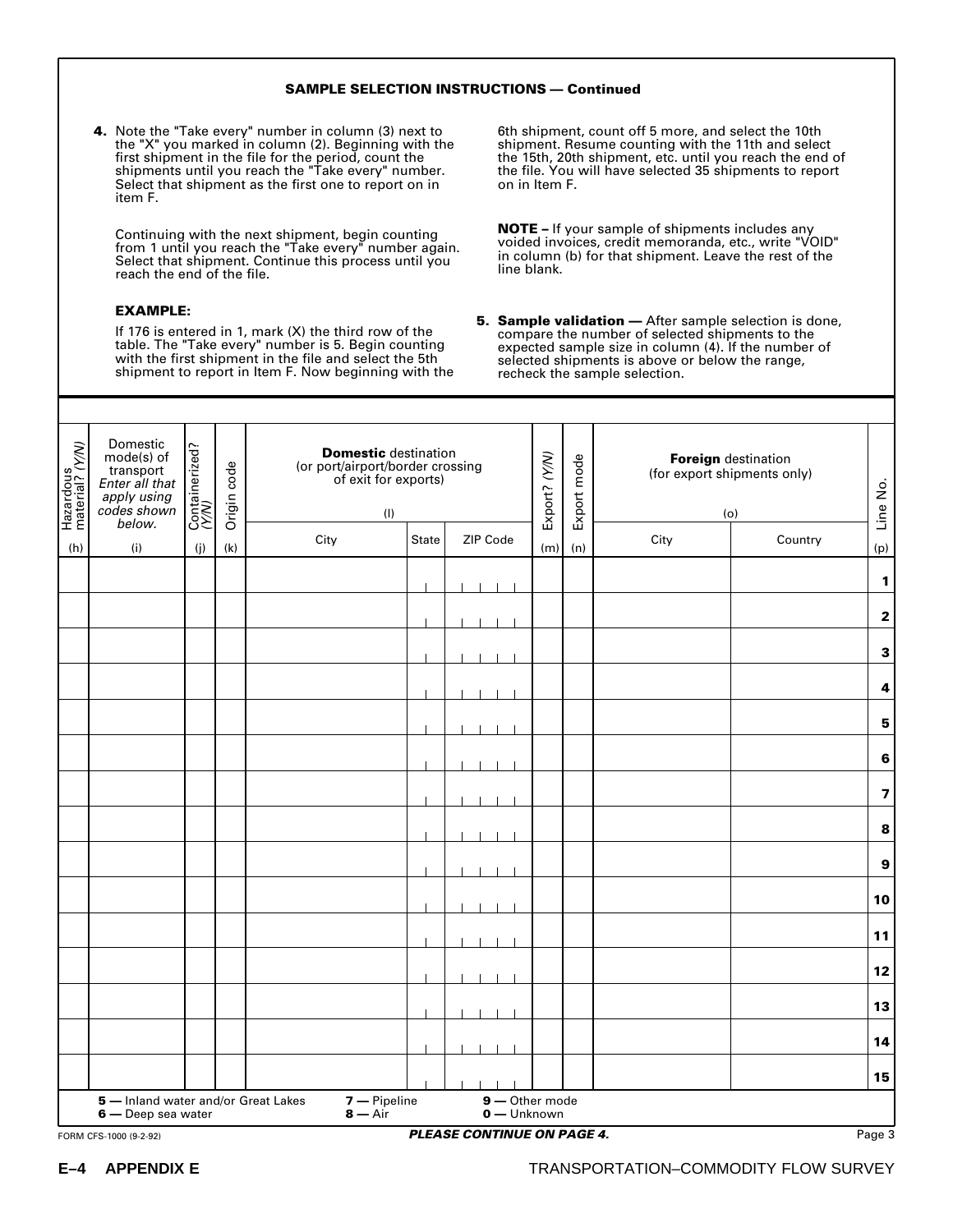| <b>SHIPMENT CHARACTERISTICS - Continued</b><br>Item F |                                                    |           |             |                           |                                                      |       |                                       |           |                                         |                                 |  |  |
|-------------------------------------------------------|----------------------------------------------------|-----------|-------------|---------------------------|------------------------------------------------------|-------|---------------------------------------|-----------|-----------------------------------------|---------------------------------|--|--|
|                                                       | Shipment                                           |           |             |                           |                                                      | Total |                                       | Commodity |                                         |                                 |  |  |
| Line No.                                              | Date<br>Number<br>(c)                              |           |             | Value<br>(Dollars)<br>(d) |                                                      |       | Weight<br>(Pounds)                    | Code      |                                         | Description<br>(Largest weight) |  |  |
| (a)                                                   | (b)                                                | ${\sf M}$ | $\mathsf D$ |                           | Mil. Thou. Dol.                                      |       | (e)                                   |           | (f)                                     | (g)                             |  |  |
| 16                                                    |                                                    |           |             |                           | $\mathbf{I}$                                         |       |                                       |           |                                         |                                 |  |  |
| 17                                                    |                                                    |           |             |                           | $\overline{1}$<br>$\overline{\phantom{a}}$           |       |                                       |           |                                         |                                 |  |  |
|                                                       |                                                    |           |             |                           |                                                      |       |                                       |           |                                         |                                 |  |  |
| 18                                                    |                                                    |           |             |                           | $\mathbf{I}$<br>$\overline{\phantom{a}}$             |       |                                       |           |                                         |                                 |  |  |
| 19                                                    |                                                    |           |             |                           | $\overline{\phantom{a}}$                             |       |                                       |           |                                         |                                 |  |  |
| 20                                                    |                                                    |           |             |                           | $\overline{\phantom{a}}$<br>$\mathbf{I}$             |       |                                       |           |                                         |                                 |  |  |
| 21                                                    |                                                    |           |             |                           | $\mathbf{I}$                                         |       |                                       |           |                                         |                                 |  |  |
| 22                                                    |                                                    |           |             |                           | $\mathbf{I}$<br>$\mathbf{I}$                         |       |                                       |           |                                         |                                 |  |  |
| 23                                                    |                                                    |           |             |                           | $\overline{\phantom{a}}$                             |       |                                       |           |                                         |                                 |  |  |
| 24                                                    |                                                    |           |             |                           |                                                      |       |                                       |           |                                         |                                 |  |  |
| 25                                                    |                                                    |           |             |                           |                                                      |       |                                       |           |                                         |                                 |  |  |
|                                                       |                                                    |           |             |                           |                                                      |       |                                       |           |                                         |                                 |  |  |
| 26                                                    |                                                    |           |             |                           |                                                      |       |                                       |           |                                         |                                 |  |  |
| 27                                                    |                                                    |           |             |                           | $\mathbf{I}$                                         |       |                                       |           |                                         |                                 |  |  |
| 28                                                    |                                                    |           |             |                           | I                                                    |       |                                       |           |                                         |                                 |  |  |
| 29                                                    |                                                    |           |             |                           |                                                      |       |                                       |           |                                         |                                 |  |  |
| 30                                                    |                                                    |           |             |                           | $\overline{\phantom{a}}$<br>$\overline{\phantom{a}}$ |       |                                       |           |                                         |                                 |  |  |
| 31                                                    |                                                    |           |             |                           | $\mathbf{I}$                                         |       |                                       |           |                                         |                                 |  |  |
| 32                                                    |                                                    |           |             |                           |                                                      |       |                                       |           |                                         |                                 |  |  |
| 33                                                    |                                                    |           |             |                           |                                                      |       |                                       |           |                                         |                                 |  |  |
|                                                       |                                                    |           |             |                           |                                                      |       |                                       |           |                                         |                                 |  |  |
| 34                                                    |                                                    |           |             |                           |                                                      |       |                                       |           |                                         |                                 |  |  |
| 35                                                    |                                                    |           |             |                           |                                                      |       |                                       |           |                                         |                                 |  |  |
| 36                                                    |                                                    |           |             |                           |                                                      |       |                                       |           |                                         |                                 |  |  |
| 37                                                    |                                                    |           |             |                           |                                                      |       |                                       |           |                                         |                                 |  |  |
| 38                                                    |                                                    |           |             |                           |                                                      |       |                                       |           | $\overline{\phantom{a}}$                |                                 |  |  |
| 39                                                    |                                                    |           |             |                           | $\mathbf{I}$                                         |       |                                       |           |                                         |                                 |  |  |
| 40                                                    |                                                    |           |             |                           |                                                      |       |                                       |           |                                         |                                 |  |  |
|                                                       | Mode of transport codes<br>for columns (i) and (n) |           |             |                           | Postal Service                                       |       | 1 - Parcel delivery, courier, or U.S. |           | 2 - Private truck<br>3 - For-hire truck | 4 - Railroad<br>Continued -     |  |  |
| Page 4                                                |                                                    |           |             |                           |                                                      |       |                                       |           |                                         | FORM CFS-1000 (9-2-92)          |  |  |
|                                                       | TRANSPORTATION-COMMODITY FLOW SURVEY               |           |             |                           |                                                      |       |                                       |           |                                         | <b>APPENDIX E</b><br>$E-5$      |  |  |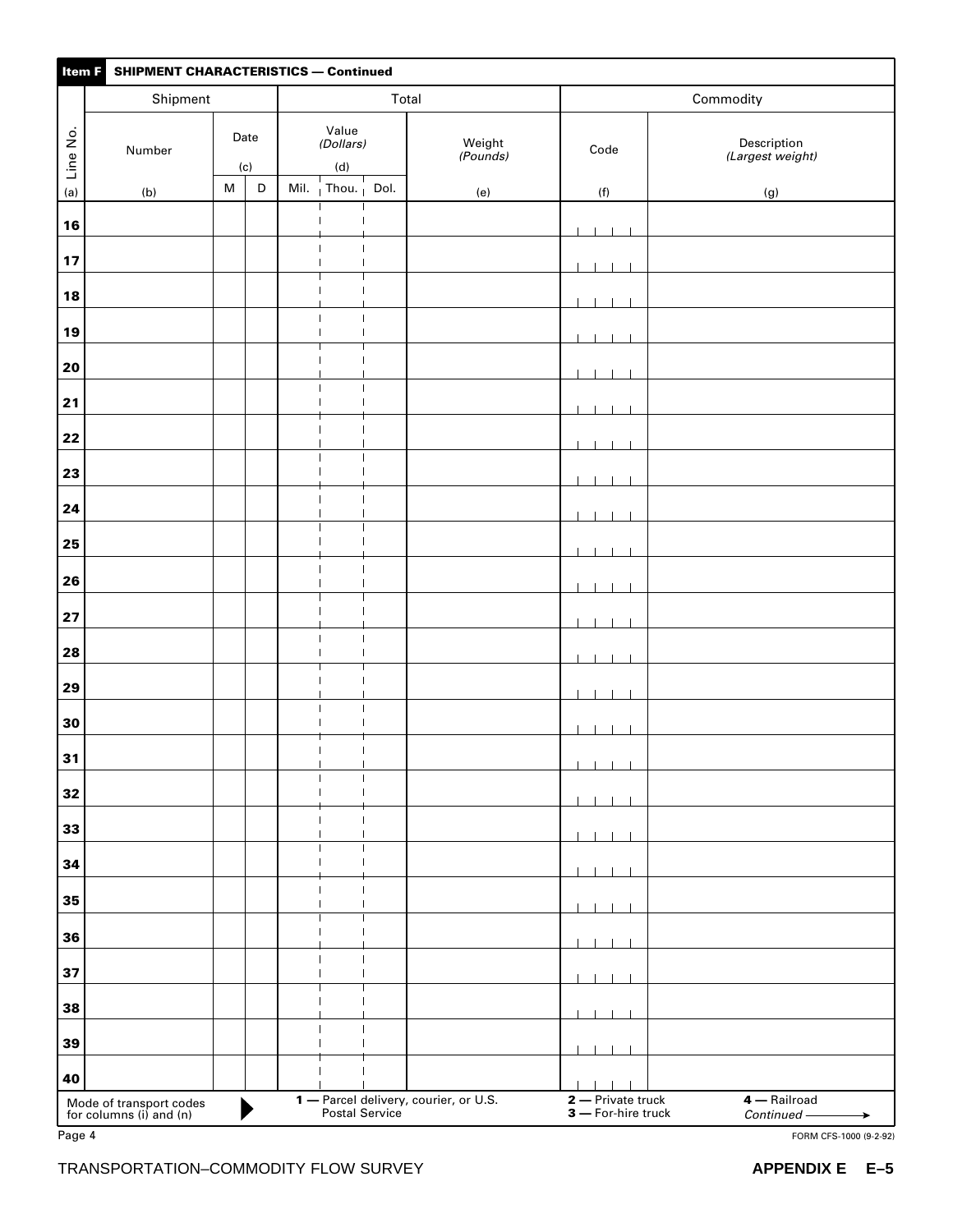| Hazardous<br>material? (Y/W) | Domestic<br>$mode(s)$ of<br>transport<br>Enter all that<br>apply using<br>codes shown | Containerized?<br>(Y/N) | Origin code | (or port/airport/border crossing<br>of exit for exports) | <b>Domestic</b> destination<br>(1) |                                                  | Export? (Y/N) | Export mode |      | Foreign destination<br>(for export shipments only)<br>(0) | Line No. |
|------------------------------|---------------------------------------------------------------------------------------|-------------------------|-------------|----------------------------------------------------------|------------------------------------|--------------------------------------------------|---------------|-------------|------|-----------------------------------------------------------|----------|
| (h)                          | below.<br>(i)                                                                         | (j)                     | (k)         | City                                                     | State                              | ZIP Code                                         | (m)           | (n)         | City | Country                                                   | (p)      |
|                              |                                                                                       |                         |             |                                                          |                                    |                                                  |               |             |      |                                                           | 16       |
|                              |                                                                                       |                         |             |                                                          |                                    |                                                  |               |             |      |                                                           | 17       |
|                              |                                                                                       |                         |             |                                                          |                                    |                                                  |               |             |      |                                                           | 18       |
|                              |                                                                                       |                         |             |                                                          |                                    |                                                  |               |             |      |                                                           | 19       |
|                              |                                                                                       |                         |             |                                                          |                                    |                                                  |               |             |      |                                                           | 20       |
|                              |                                                                                       |                         |             |                                                          |                                    |                                                  |               |             |      |                                                           | 21       |
|                              |                                                                                       |                         |             |                                                          |                                    |                                                  |               |             |      |                                                           | 22       |
|                              |                                                                                       |                         |             |                                                          |                                    |                                                  |               |             |      |                                                           | 23       |
|                              |                                                                                       |                         |             |                                                          |                                    |                                                  |               |             |      |                                                           | 24       |
|                              |                                                                                       |                         |             |                                                          |                                    |                                                  |               |             |      |                                                           | 25       |
|                              |                                                                                       |                         |             |                                                          |                                    |                                                  |               |             |      |                                                           | 26       |
|                              |                                                                                       |                         |             |                                                          |                                    |                                                  |               |             |      |                                                           | 27       |
|                              |                                                                                       |                         |             |                                                          |                                    |                                                  |               |             |      |                                                           | 28       |
|                              |                                                                                       |                         |             |                                                          |                                    |                                                  |               |             |      |                                                           | 29       |
|                              |                                                                                       |                         |             |                                                          |                                    |                                                  |               |             |      |                                                           | 30       |
|                              |                                                                                       |                         |             |                                                          |                                    |                                                  |               |             |      |                                                           | 31       |
|                              |                                                                                       |                         |             |                                                          |                                    |                                                  |               |             |      |                                                           | 32       |
|                              |                                                                                       |                         |             |                                                          |                                    |                                                  |               |             |      |                                                           | 33       |
|                              |                                                                                       |                         |             |                                                          |                                    |                                                  |               |             |      |                                                           | 34       |
|                              |                                                                                       |                         |             |                                                          |                                    |                                                  |               |             |      |                                                           | 35       |
|                              |                                                                                       |                         |             |                                                          |                                    |                                                  |               |             |      |                                                           | 36       |
|                              |                                                                                       |                         |             |                                                          |                                    |                                                  |               |             |      |                                                           | 37       |
|                              |                                                                                       |                         |             |                                                          |                                    |                                                  |               |             |      |                                                           | 38       |
|                              |                                                                                       |                         |             |                                                          |                                    |                                                  |               |             |      |                                                           |          |
|                              |                                                                                       |                         |             |                                                          |                                    |                                                  |               |             |      |                                                           | 39       |
|                              |                                                                                       |                         |             | 5 - Inland water and/or Great Lakes                      | $7 -$ Pipeline                     | 9-Other mode                                     |               |             |      |                                                           | 40       |
|                              | 6 - Deep sea water<br>FORM CFS-1000 (9-2-92)                                          |                         |             |                                                          | $8 - Air$                          | 0 - Unknown<br><b>PLEASE CONTINUE ON PAGE 6.</b> |               |             |      |                                                           | Page 5   |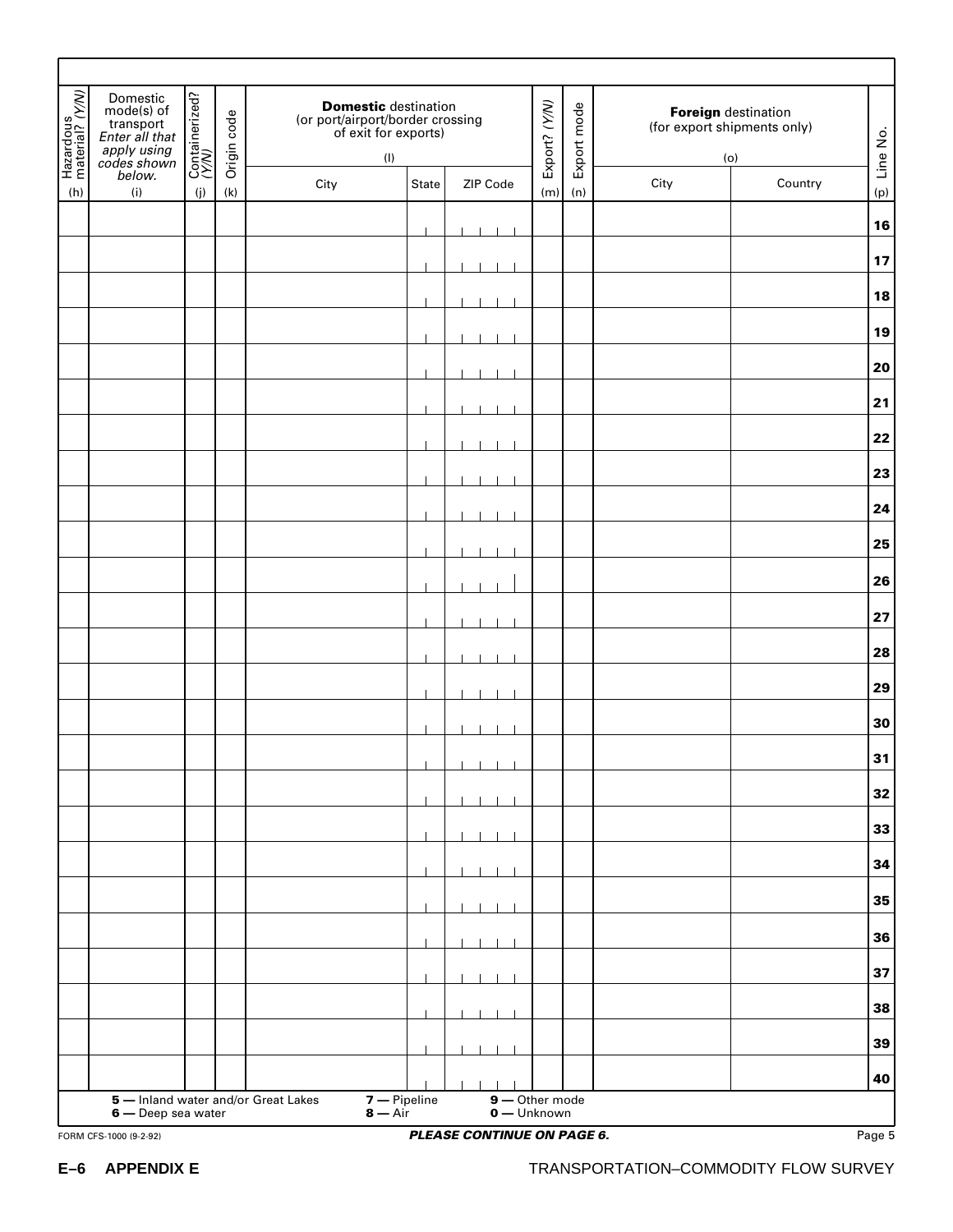| Item F   | <b>SHIPMENT CHARACTERISTICS - Continued</b>                                            |           |             |  |                                                              |      |                                                         |                                         |                                 |  |  |  |
|----------|----------------------------------------------------------------------------------------|-----------|-------------|--|--------------------------------------------------------------|------|---------------------------------------------------------|-----------------------------------------|---------------------------------|--|--|--|
|          | Shipment                                                                               |           |             |  |                                                              |      | Total                                                   |                                         | Commodity                       |  |  |  |
| Line No. | Number                                                                                 |           | Date<br>(c) |  | Value<br>(Dollars)<br>(d)                                    |      | Weight<br>(Pounds)                                      | Code                                    | Description<br>(Largest weight) |  |  |  |
| (a)      | (b)                                                                                    | ${\sf M}$ | $\mathsf D$ |  | Mil. $\overline{\phantom{a}}$ Thou. $\overline{\phantom{a}}$ | Dol. | (e)                                                     | (f)                                     | (g)                             |  |  |  |
| 41       |                                                                                        |           |             |  |                                                              |      |                                                         | - 1                                     |                                 |  |  |  |
| 42       |                                                                                        |           |             |  | $\mathbf{I}$<br>$\overline{\phantom{a}}$                     |      |                                                         |                                         |                                 |  |  |  |
| 43       |                                                                                        |           |             |  |                                                              |      |                                                         |                                         |                                 |  |  |  |
|          |                                                                                        |           |             |  | $\mathbf{I}$                                                 |      |                                                         |                                         |                                 |  |  |  |
| 44       |                                                                                        |           |             |  | $\overline{\phantom{a}}$<br>$\mathbf{I}$                     |      |                                                         |                                         |                                 |  |  |  |
| 45       |                                                                                        |           |             |  | $\mathbf{I}$                                                 |      |                                                         |                                         |                                 |  |  |  |
| 46       |                                                                                        |           |             |  | $\overline{\phantom{a}}$                                     |      |                                                         |                                         |                                 |  |  |  |
| 47       |                                                                                        |           |             |  |                                                              |      |                                                         |                                         |                                 |  |  |  |
| 48       |                                                                                        |           |             |  |                                                              |      |                                                         |                                         |                                 |  |  |  |
| 49       |                                                                                        |           |             |  | $\mathbf{I}$                                                 |      |                                                         |                                         |                                 |  |  |  |
| 50       |                                                                                        |           |             |  |                                                              |      |                                                         |                                         |                                 |  |  |  |
|          | Mode of transport codes<br>for columns (i) and (n)                                     |           |             |  |                                                              |      | 1 – Parcel delivery, courier, or U.S.<br>Postal Service | 2 - Private truck<br>3 - For-hire truck | 4 — Railroad<br>Continued -     |  |  |  |
|          | <b>REMARKS</b>                                                                         |           |             |  |                                                              |      |                                                         |                                         |                                 |  |  |  |
|          |                                                                                        |           |             |  |                                                              |      |                                                         |                                         |                                 |  |  |  |
| Item G   | <b>CERTIFICATION</b><br>Name of person to contact regarding this report - Please print |           |             |  |                                                              |      |                                                         | Telephone number - Include area code    | Date                            |  |  |  |
|          | Signature                                                                              |           |             |  |                                                              |      | Title                                                   |                                         |                                 |  |  |  |

Page 6 FORM CFS-1000 (9-2-92)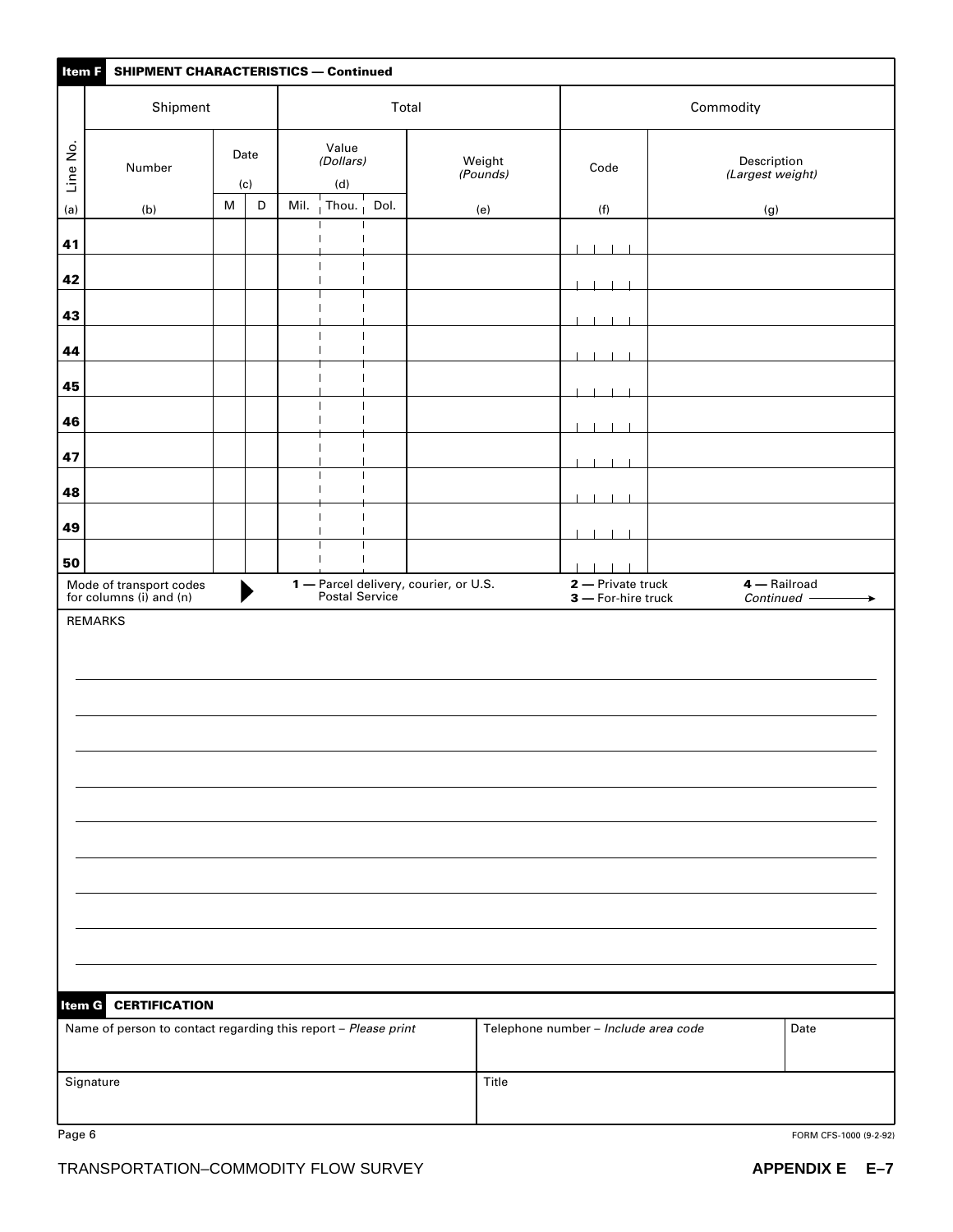| Hazardous<br>material? (Y/W) | Domestic<br>mode(s) of<br>transport<br>Enter all that<br>apply using<br>codes shown<br>below. | Containerized?<br>(Y/N) | Origin code | <b>Domestic destination</b><br>(or port/airport/border crossing<br>of exit for exports)<br>(1) |       |                                 | Export? (Y/N) | Export mode | <b>Foreign</b> destination<br>(for export shipments only)<br>(o) |         | Line No. |
|------------------------------|-----------------------------------------------------------------------------------------------|-------------------------|-------------|------------------------------------------------------------------------------------------------|-------|---------------------------------|---------------|-------------|------------------------------------------------------------------|---------|----------|
| (h)                          | (i)                                                                                           | (j)                     | (k)         | City                                                                                           | State | ZIP Code                        | (m)           | (n)         | City                                                             | Country | (p)      |
|                              |                                                                                               |                         |             |                                                                                                |       |                                 |               |             |                                                                  |         | 41       |
|                              |                                                                                               |                         |             |                                                                                                |       |                                 |               |             |                                                                  |         |          |
|                              |                                                                                               |                         |             |                                                                                                |       |                                 |               |             |                                                                  |         | 42       |
|                              |                                                                                               |                         |             |                                                                                                |       |                                 |               |             |                                                                  |         | 43       |
|                              |                                                                                               |                         |             |                                                                                                |       |                                 |               |             |                                                                  |         | 44       |
|                              |                                                                                               |                         |             |                                                                                                |       |                                 |               |             |                                                                  |         | 45       |
|                              |                                                                                               |                         |             |                                                                                                |       |                                 |               |             |                                                                  |         | 46       |
|                              |                                                                                               |                         |             |                                                                                                |       |                                 |               |             |                                                                  |         | 47       |
|                              |                                                                                               |                         |             |                                                                                                |       |                                 |               |             |                                                                  |         | 48       |
|                              |                                                                                               |                         |             |                                                                                                |       |                                 |               |             |                                                                  |         | 49       |
|                              |                                                                                               |                         |             |                                                                                                |       |                                 |               |             |                                                                  |         | 50       |
|                              | 6 - Deep sea water                                                                            |                         |             | $7 -$ Pipeline<br>5 - Inland water and/or Great Lakes<br>$8 - Air$                             |       | $9 -$ Other mode<br>0 — Unknown |               |             |                                                                  |         |          |
|                              |                                                                                               |                         |             |                                                                                                |       |                                 |               |             |                                                                  |         |          |
|                              |                                                                                               |                         |             |                                                                                                |       |                                 |               |             |                                                                  |         |          |
|                              | FORM CFS-1000 (9-2-92)                                                                        |                         |             | THANK YOU FOR COMPLETING YOUR REPORT                                                           |       |                                 |               |             |                                                                  |         | Page 7   |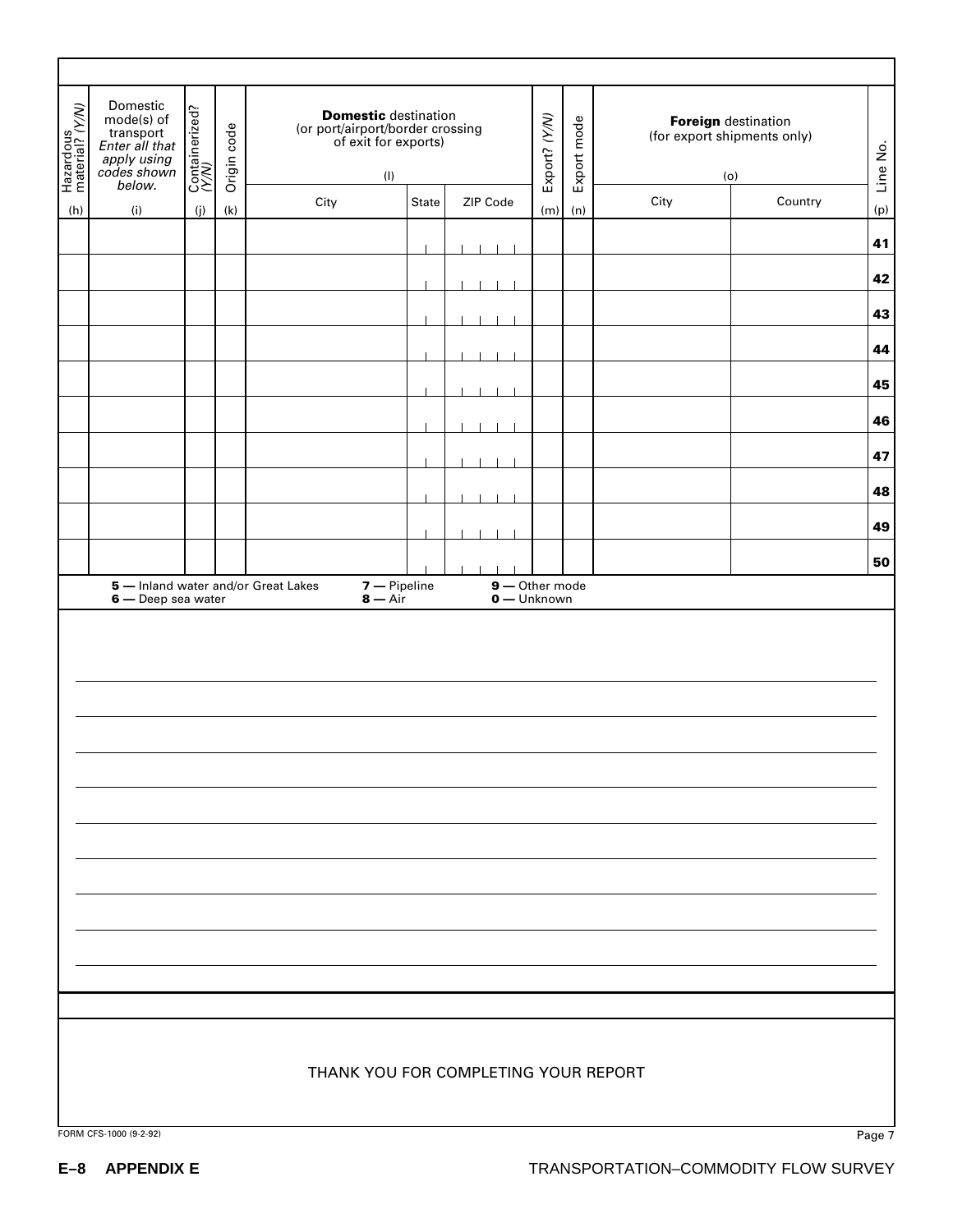| <b>FORM CFS-2000</b><br>$(7 - 7 - 93)$                                  | U.S. DEPARTMENT OF COMMERCE<br><b>BUREAU OF THE CENSUS</b>                                                                                                                                                                     |                |                                   | (Please correct any error in name, address, and ZIP Code)                                                                                                                                                                                                                                                     |                                                                                      |              |          |
|-------------------------------------------------------------------------|--------------------------------------------------------------------------------------------------------------------------------------------------------------------------------------------------------------------------------|----------------|-----------------------------------|---------------------------------------------------------------------------------------------------------------------------------------------------------------------------------------------------------------------------------------------------------------------------------------------------------------|--------------------------------------------------------------------------------------|--------------|----------|
|                                                                         | <b>1993 COMMODITY FLOW SURVEY</b><br><b>CENSUS OF TRANSPORTATION</b>                                                                                                                                                           |                |                                   |                                                                                                                                                                                                                                                                                                               |                                                                                      |              |          |
|                                                                         |                                                                                                                                                                                                                                |                |                                   |                                                                                                                                                                                                                                                                                                               |                                                                                      |              |          |
|                                                                         | YOUR RESPONSE IS REQUIRED BY LAW. Title 13, United States Code, requires businesses and other organizations that receive this questionnaire to answer the questions and return the report to the Census Bureau. By the same la |                |                                   | <b>RETURN</b><br>TO                                                                                                                                                                                                                                                                                           | <b>BUREAU OF THE CENSUS</b><br>1201 East 10th Street<br>Jeffersonville IN 47132-0001 |              |          |
|                                                                         |                                                                                                                                                                                                                                |                |                                   |                                                                                                                                                                                                                                                                                                               |                                                                                      |              |          |
| <b>INSTRUCTIONS</b>                                                     | NOTE NEW ITEMS: G, H, I, and J on pages 6 - 8.<br>Please complete these items even if you have no shipments to report during<br>the two-week reporting period.                                                                 |                |                                   |                                                                                                                                                                                                                                                                                                               |                                                                                      |              |          |
|                                                                         |                                                                                                                                                                                                                                |                | <b>Item D</b> ORIGIN OF SHIPMENTS |                                                                                                                                                                                                                                                                                                               |                                                                                      |              |          |
| <b>Item A ESTABLISHMENT NAME</b>                                        | Is the establishment name shown in the mailing address correct?                                                                                                                                                                |                |                                   | During the two-week period, did any of your shipments (or deliveries) originate from locations other than this physical location?                                                                                                                                                                             |                                                                                      |              |          |
| $1$ Yes                                                                 | $\frac{1}{2}$ No – Enter correct name. $\frac{1}{\sqrt{2}}$                                                                                                                                                                    |                |                                   | $\Box$ No — Skip to Item E on page 2. Enter an "A" as the origin<br>code in column (k) of item F for all shipments.                                                                                                                                                                                           |                                                                                      |              |          |
|                                                                         |                                                                                                                                                                                                                                |                |                                   | $2 \Box$ Yes — Enter the City, State, and ZIP Code of these other locations in rows B, C, and D.                                                                                                                                                                                                              |                                                                                      |              |          |
|                                                                         |                                                                                                                                                                                                                                |                | Origin code                       | City                                                                                                                                                                                                                                                                                                          |                                                                                      | <b>State</b> | ZIP Code |
|                                                                         |                                                                                                                                                                                                                                |                | A                                 | Location in mailing address or in Item C.                                                                                                                                                                                                                                                                     |                                                                                      |              | ▃        |
| ltem B                                                                  | <b>OPERATIONAL STATUS OF ESTABLISHMENT</b> — Mark (X) the <b>ONE</b> box which best describes this establishment during the 2-week period shown above.                                                                         |                | B                                 |                                                                                                                                                                                                                                                                                                               |                                                                                      |              |          |
|                                                                         | $\sqrt{3}$ Ceased operation – Give date –                                                                                                                                                                                      | Month/Day/Year | C                                 |                                                                                                                                                                                                                                                                                                               |                                                                                      |              |          |
| $1 \Box$ In operation<br>$2 \Box$ Temporarily or<br>seasonally inactive |                                                                                                                                                                                                                                |                | D                                 |                                                                                                                                                                                                                                                                                                               |                                                                                      |              |          |
|                                                                         |                                                                                                                                                                                                                                |                | begin with a "0" (zero)?          | Does your Census File Number (CFN) shown in the address box above,                                                                                                                                                                                                                                            |                                                                                      |              |          |
| $1 \cup Y$ es                                                           | Item C PHYSICAL LOCATION (PO boxes or rural routes are not physical locations.)<br>Is this establishment's physical location the same as the address shown in the label?                                                       |                |                                   | $1 \square$ Yes — Include shipments from those other locations in your sampling, and use the appropriate origin code (A, B, C, or D) in column (k) of item F for all shipments selected. Now skip to Item E.                                                                                                  |                                                                                      |              |          |
|                                                                         | $\lfloor$ No – Enter physical location below. $\lceil$                                                                                                                                                                         |                |                                   | $2 \Box$ No — Do any of these other locations keep their own records for these shipments?                                                                                                                                                                                                                     |                                                                                      |              |          |
| Number and street                                                       |                                                                                                                                                                                                                                |                |                                   | $1 \cup$ Yes — Omit shipments from these other locations that maintain their<br>own records from your sampling.<br>$2 \Box$ No — Include shipments from these other locations in your sample,<br>and place the appropriate origin code (A, B, C, or D) in column (k)<br>of item F for all shipments selected. |                                                                                      |              |          |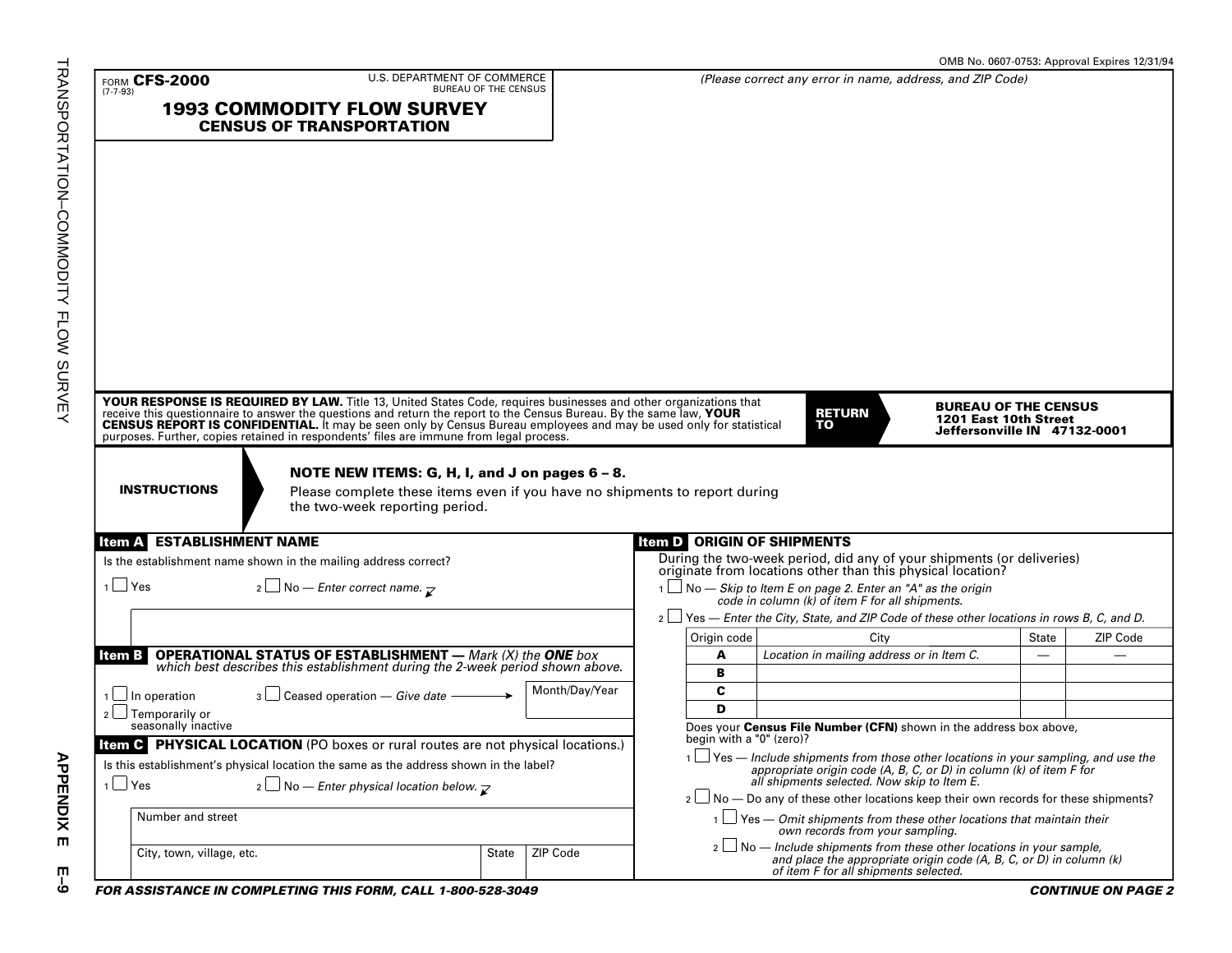#### **Item E SOURCE DOCUMENT**

Please mark (X) the **main** document that you will use to obtain the requested information.

 $1 \square$  Sales invoices  $2 \square$  Bills of lading

 $\overline{\mathcal{S}}$  Other — Specify  $\overline{\mathcal{S}}$ 

#### **SAMPLE SELECTION INSTRUCTIONS**

**1.** Enter your total number of shipments for the 2-week period.

**NOTE —** Remove any voided invoices, credit memoranda, etc. from the files, if possible, before estimating the total number of shipments.

- **2.** Find the range in column (1) at right that includes the number entered in 1 above. Put an (X) in column (2) beside it.
- **3.** If your total number of shipments is 40 or less, provide data for **every** shipment during the 2-week period in Item F. If the number of shipments is 41 or more, continue with steps 4 and 5 to select the shipments to report.

#### **Item F SHIPMENT CHARACTERISTICS**

| Number of<br>shipments<br>(1) | Mark $(X)$<br>one<br>(2) | "Take every" number<br>(3)           | Expected<br>sample size<br>(4) |
|-------------------------------|--------------------------|--------------------------------------|--------------------------------|
| $0 - 40$                      |                          | Select every shipment                | $1 - 40$                       |
| $41 - 100$                    |                          | 2                                    | $20 - 50$                      |
| $101 - 200$                   |                          | 5                                    | $20 - 40$                      |
| $201 - 400$                   |                          | 10                                   | $20 - 40$                      |
| $401 - 800$                   |                          | 20                                   | $20 - 40$                      |
| $801 - 1600$                  |                          | 40                                   | $20 - 40$                      |
| 1601 or<br>more               |                          | <b>Call Census</b><br>1–800–528–3049 |                                |

#### **CONTINUE ON NEXT PAGE.** —

|                  | Shipment                                           |                                                                                                            |             |                                  |      | Total                                                   |                                         | Commodity                 |
|------------------|----------------------------------------------------|------------------------------------------------------------------------------------------------------------|-------------|----------------------------------|------|---------------------------------------------------------|-----------------------------------------|---------------------------|
| Line No.         | Number                                             |                                                                                                            | Date<br>(c) | Value<br>(Dollars)<br>(d)        |      | Weight<br>(Pounds)                                      | Code                                    | Description               |
| (a)              | (b)                                                | $\mathsf{M}% _{T}=\mathsf{M}_{T}\!\left( a,b\right) ,\ \mathsf{M}_{T}=\mathsf{M}_{T}\!\left( a,b\right) ,$ | $\mathsf D$ | Mil. Thou.                       | Dol. | (e)                                                     | (f)                                     | (g)                       |
| 1                |                                                    |                                                                                                            |             |                                  |      |                                                         |                                         |                           |
| 2                |                                                    |                                                                                                            |             |                                  |      |                                                         |                                         |                           |
| $\mathbf 3$      |                                                    |                                                                                                            |             |                                  |      |                                                         |                                         |                           |
| 4                |                                                    |                                                                                                            |             | $\overline{\phantom{a}}$         |      |                                                         |                                         |                           |
| 5                |                                                    |                                                                                                            |             |                                  |      |                                                         |                                         |                           |
| 6                |                                                    |                                                                                                            |             | $\mathbf{I}$<br>$\mathbf{I}$     |      |                                                         |                                         |                           |
| 7                |                                                    |                                                                                                            |             | $\overline{\phantom{a}}$         |      |                                                         |                                         |                           |
| 8                |                                                    |                                                                                                            |             |                                  |      |                                                         |                                         |                           |
| $\boldsymbol{9}$ |                                                    |                                                                                                            |             |                                  |      |                                                         |                                         |                           |
| 10               |                                                    |                                                                                                            |             |                                  |      |                                                         |                                         |                           |
| 11               |                                                    |                                                                                                            |             | $\overline{\phantom{a}}$         |      |                                                         |                                         |                           |
| 12               |                                                    |                                                                                                            |             |                                  |      |                                                         |                                         |                           |
| 13               |                                                    |                                                                                                            |             | $\overline{1}$<br>$\mathbf{I}$   |      |                                                         |                                         |                           |
| 14               |                                                    |                                                                                                            |             |                                  |      |                                                         |                                         |                           |
| 15               |                                                    |                                                                                                            |             | $\overline{1}$<br>$\overline{1}$ |      |                                                         |                                         |                           |
|                  | Mode of transport codes<br>for columns (i) and (n) |                                                                                                            |             |                                  |      | 1 – Parcel delivery, courier, or U.S.<br>Postal Service | 2 - Private truck<br>3 - For-hire truck | 4 - Railroad<br>Continued |
| Page 2           |                                                    |                                                                                                            |             |                                  |      |                                                         | FORM CFS-2000 (7-7-93)                  |                           |

#### **E–10 APPENDIX E** TRANSPORTATION–COMMODITY FLOW SURVEY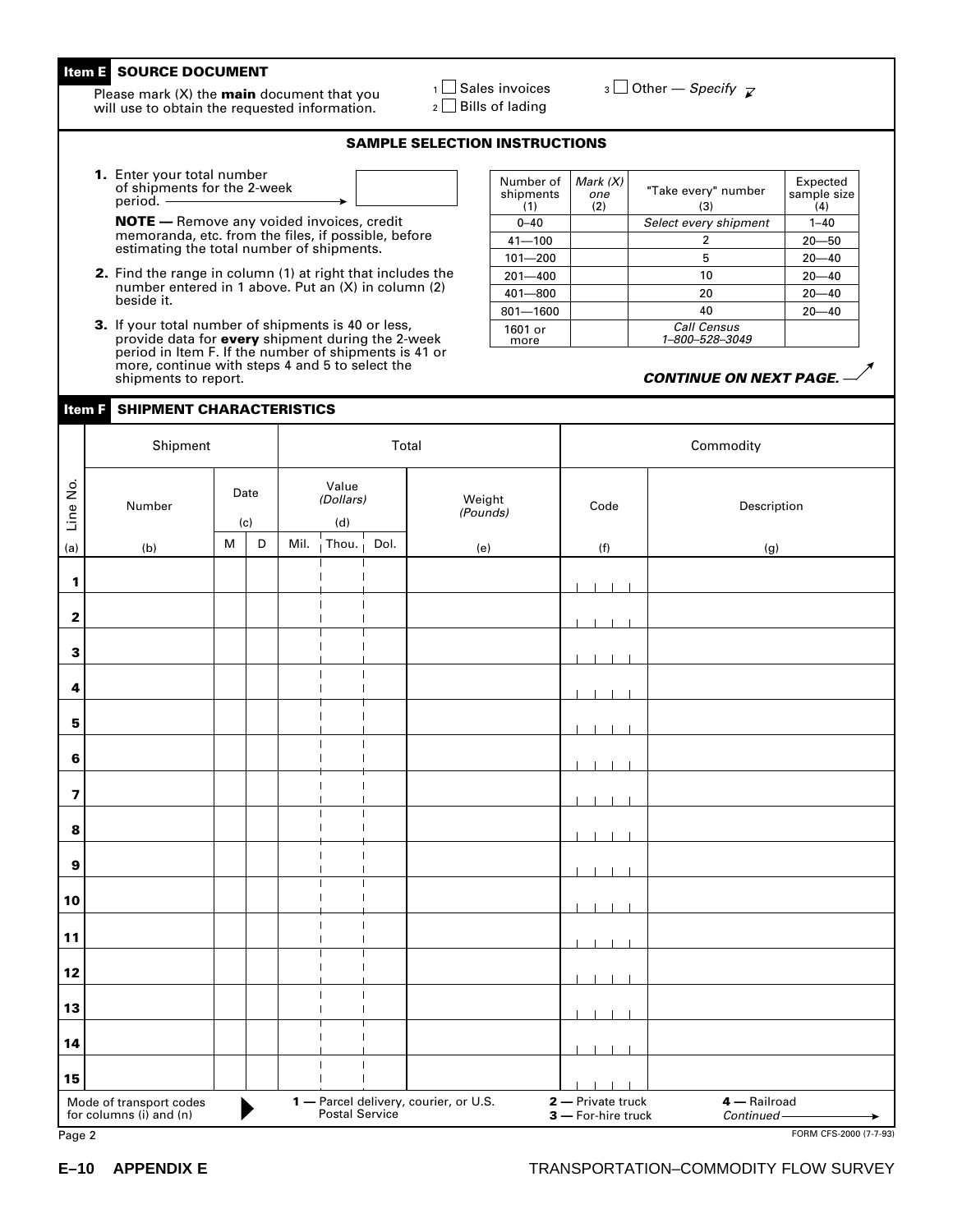#### **SAMPLE SELECTION INSTRUCTIONS — Continued**

**4.** Note the "Take every" number in column (3) next to the "X" you marked in column (2). Beginning with the first shipment in the file for the period, count the shipments until you reach the "Take every" number. Select that shipment as the first one to report on in item F.

Continuing with the next shipment, begin counting from 1 until you reach the "Take every" number again. Select that shipment. Continue this process until you reach the end of the file.

#### **EXAMPLE:**

If 176 is entered in 1, mark (X) the third row of the table. The "Take every" number is 5. Begin counting with the first shipment in the file and select the 5th shipment to report in Item F. Now beginning with the

6th shipment, count off 5 more, and select the 10th shipment. Resume counting with the 11th and select the 15th, 20th shipment, etc. until you reach the end of the file. You will have selected 35 shipments to report on in Item F.

**NOTE –** If your sample of shipments includes any voided invoices, credit memoranda, etc., write "VOID" in column (b) for that shipment. Leave the rest of the line blank.

**5. Sample validation —** After sample selection is done, compare the number of selected shipments to the expected sample size in column (4). If the number of selected shipments is above or below the range, recheck the sample selection.

| Hazardous<br>material? (Y/W) | Domestic<br>mode(s) of<br>transport<br>Enter all that<br>apply using<br>codes shown<br>below. | Containerized?<br>(Y/N) | Origin code | <b>Domestic</b> destination<br>(or port/airport/border crossing<br>of exit for exports)<br>(1) |              |                             | Export? (Y/N) | Export mode | <b>Foreign</b> destination<br>(for export shipments only)<br>(o) |         | Line No.                |
|------------------------------|-----------------------------------------------------------------------------------------------|-------------------------|-------------|------------------------------------------------------------------------------------------------|--------------|-----------------------------|---------------|-------------|------------------------------------------------------------------|---------|-------------------------|
| (h)                          | (i)                                                                                           | (j)                     | (k)         | City                                                                                           | <b>State</b> | ZIP Code                    | (m)           | (n)         | City                                                             | Country | (p)                     |
|                              |                                                                                               |                         |             |                                                                                                |              |                             |               |             |                                                                  |         |                         |
|                              |                                                                                               |                         |             |                                                                                                |              |                             |               |             |                                                                  |         | $\mathbf{1}$            |
|                              |                                                                                               |                         |             |                                                                                                |              |                             |               |             |                                                                  |         | $\mathbf 2$             |
|                              |                                                                                               |                         |             |                                                                                                |              |                             |               |             |                                                                  |         | $\mathbf 3$             |
|                              |                                                                                               |                         |             |                                                                                                |              |                             |               |             |                                                                  |         |                         |
|                              |                                                                                               |                         |             |                                                                                                |              |                             |               |             |                                                                  |         | $\overline{\mathbf{4}}$ |
|                              |                                                                                               |                         |             |                                                                                                |              |                             |               |             |                                                                  |         | 5                       |
|                              |                                                                                               |                         |             |                                                                                                |              |                             |               |             |                                                                  |         | $\bf 6$                 |
|                              |                                                                                               |                         |             |                                                                                                |              |                             |               |             |                                                                  |         |                         |
|                              |                                                                                               |                         |             |                                                                                                |              |                             |               |             |                                                                  |         | $\overline{\mathbf{7}}$ |
|                              |                                                                                               |                         |             |                                                                                                |              |                             |               |             |                                                                  |         | 8                       |
|                              |                                                                                               |                         |             |                                                                                                |              |                             |               |             |                                                                  |         | $\boldsymbol{9}$        |
|                              |                                                                                               |                         |             |                                                                                                |              |                             |               |             |                                                                  |         |                         |
|                              |                                                                                               |                         |             |                                                                                                |              |                             |               |             |                                                                  |         | 10                      |
|                              |                                                                                               |                         |             |                                                                                                |              |                             |               |             |                                                                  |         | 11                      |
|                              |                                                                                               |                         |             |                                                                                                |              |                             |               |             |                                                                  |         | $12$                    |
|                              |                                                                                               |                         |             |                                                                                                |              |                             |               |             |                                                                  |         | 13                      |
|                              |                                                                                               |                         |             |                                                                                                |              |                             |               |             |                                                                  |         |                         |
|                              |                                                                                               |                         |             |                                                                                                |              |                             |               |             |                                                                  |         | 14                      |
|                              |                                                                                               |                         |             |                                                                                                |              |                             |               |             |                                                                  |         | 15                      |
|                              | 5 - Inland water and/or Great Lakes<br>6 — Deep sea water                                     |                         |             | 7 - Pipeline<br>$8 - Air$                                                                      |              | 9-Other mode<br>0 - Unknown |               |             |                                                                  |         |                         |
|                              |                                                                                               |                         |             |                                                                                                |              |                             |               |             |                                                                  |         |                         |

#### FORM CFS-2000 (7-7-93) Page 3 **PLEASE CONTINUE ON PAGE 4.**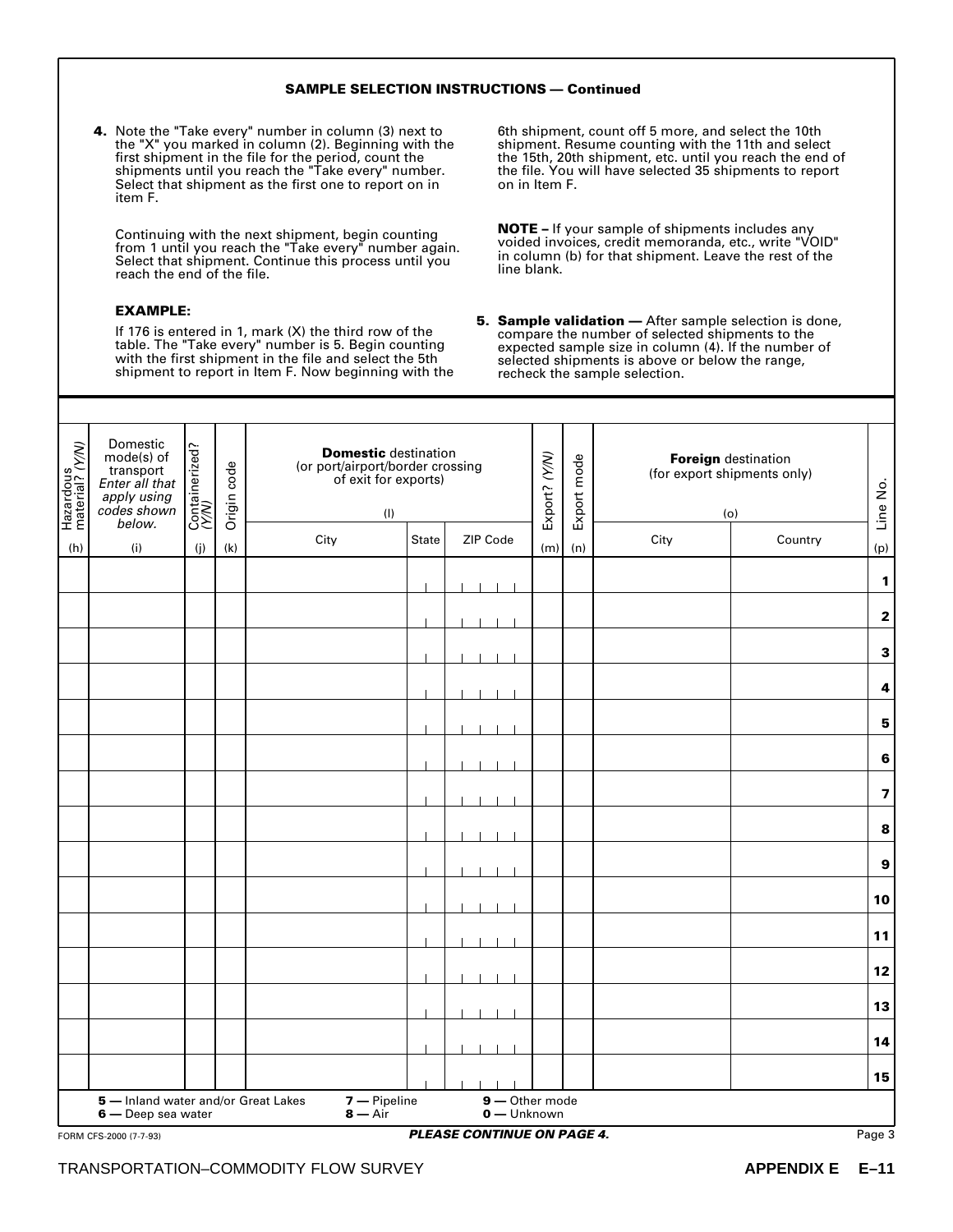|            | <b>Item F SHIPMENT CHARACTERISTICS - Continued</b> |                                                                                       |             |      |                                                      |                   |                                       |                                |                                      |                        |  |
|------------|----------------------------------------------------|---------------------------------------------------------------------------------------|-------------|------|------------------------------------------------------|-------------------|---------------------------------------|--------------------------------|--------------------------------------|------------------------|--|
|            | Shipment                                           |                                                                                       |             |      |                                                      | Total             |                                       |                                | Commodity                            |                        |  |
| Line No.   | Number                                             |                                                                                       | Date<br>(c) |      | Value<br>(Dollars)<br>$(\mathsf{d})$                 |                   | Weight<br>(Pounds)                    | Code                           | Description                          |                        |  |
| (a)        | (b)                                                | $\mathsf{M}% _{T}=\mathsf{M}_{T}\!\left( a,b\right) ,\ \mathsf{M}_{T}=\mathsf{M}_{T}$ | D           | Mil. | Thou. $\frac{1}{1}$                                  | Dol.              | (e)                                   | (f)                            | (g)                                  |                        |  |
| 16         |                                                    |                                                                                       |             |      |                                                      |                   |                                       |                                |                                      |                        |  |
| 17         |                                                    |                                                                                       |             |      |                                                      |                   |                                       |                                |                                      |                        |  |
| 18         |                                                    |                                                                                       |             |      |                                                      |                   |                                       |                                |                                      |                        |  |
| 19         |                                                    |                                                                                       |             |      | $\overline{\phantom{a}}$<br>$\overline{\phantom{a}}$ | T<br>$\mathbf{I}$ |                                       |                                |                                      |                        |  |
| 20         |                                                    |                                                                                       |             |      |                                                      |                   |                                       |                                |                                      |                        |  |
| 21         |                                                    |                                                                                       |             |      | $\overline{\phantom{a}}$                             |                   |                                       |                                |                                      |                        |  |
| 22         |                                                    |                                                                                       |             |      |                                                      |                   |                                       |                                |                                      |                        |  |
| 23         |                                                    |                                                                                       |             |      |                                                      |                   |                                       |                                |                                      |                        |  |
| 24         |                                                    |                                                                                       |             |      |                                                      |                   |                                       |                                |                                      |                        |  |
| 25         |                                                    |                                                                                       |             |      |                                                      |                   |                                       |                                |                                      |                        |  |
| 26         |                                                    |                                                                                       |             |      |                                                      |                   |                                       |                                |                                      |                        |  |
| ${\bf 27}$ |                                                    |                                                                                       |             |      |                                                      |                   |                                       |                                |                                      |                        |  |
| 28         |                                                    |                                                                                       |             |      |                                                      |                   |                                       |                                |                                      |                        |  |
| 29         |                                                    |                                                                                       |             |      | $\overline{\phantom{a}}$                             | $\mathbf{I}$      |                                       |                                |                                      |                        |  |
| 30         |                                                    |                                                                                       |             |      | $\blacksquare$                                       | $\mathbf{I}$      |                                       |                                |                                      |                        |  |
| 31         |                                                    |                                                                                       |             |      | $\overline{\phantom{a}}$                             | $\mathbf{I}$      |                                       |                                |                                      |                        |  |
| 32         |                                                    |                                                                                       |             |      |                                                      |                   |                                       |                                |                                      |                        |  |
| 33         |                                                    |                                                                                       |             |      |                                                      |                   |                                       |                                |                                      |                        |  |
| 34         |                                                    |                                                                                       |             |      |                                                      |                   |                                       |                                |                                      |                        |  |
| 35         |                                                    |                                                                                       |             |      |                                                      |                   |                                       |                                |                                      |                        |  |
| 36         |                                                    |                                                                                       |             |      |                                                      |                   |                                       |                                |                                      |                        |  |
| 37         |                                                    |                                                                                       |             |      |                                                      |                   |                                       |                                |                                      |                        |  |
| 38         |                                                    |                                                                                       |             |      |                                                      |                   |                                       |                                |                                      |                        |  |
| 39         |                                                    |                                                                                       |             |      |                                                      |                   |                                       |                                |                                      |                        |  |
| 40         | Mode of transport codes<br>for columns (i) and (n) |                                                                                       |             |      |                                                      |                   | 1 - Parcel delivery, courier, or U.S. | $\overline{2}$ - Private truck | 4 - Railroad                         |                        |  |
| Page 4     |                                                    |                                                                                       |             |      | Postal Service                                       |                   |                                       | 3 - For-hire truck             | Continued-                           | FORM CFS-2000 (7-7-93) |  |
| $E-12$     | <b>APPENDIX E</b>                                  |                                                                                       |             |      |                                                      |                   |                                       |                                | TRANSPORTATION-COMMODITY FLOW SURVEY |                        |  |

| апс |  |
|-----|--|
|-----|--|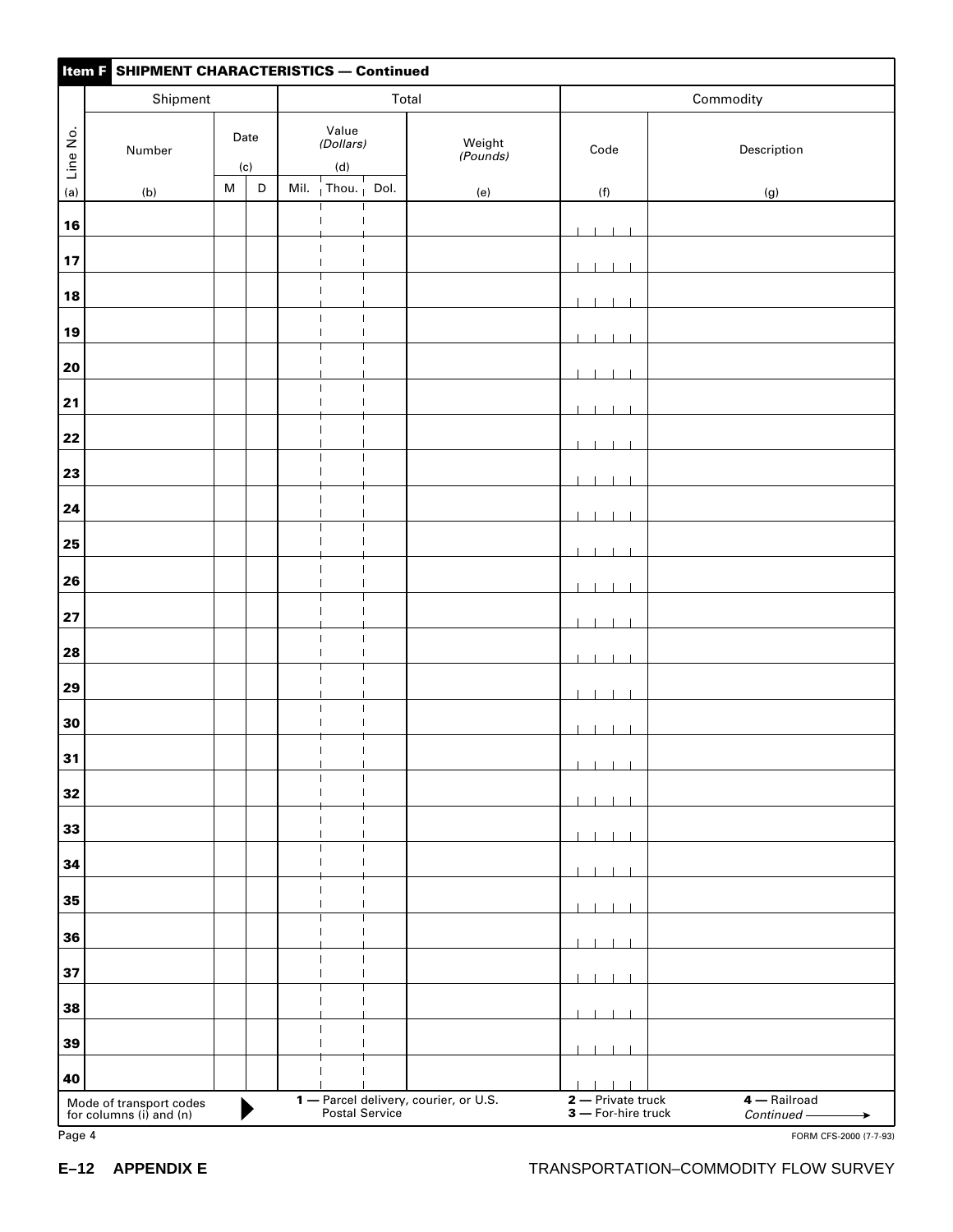| Hazardous<br>material? (Y/W) | Domestic<br>mode(s) of<br>transport<br>Enter all that<br>apply using<br>codes shown | Containerized?<br>(Y/N) | Origin code | <b>Domestic destination</b><br>(or port/airport/border crossing<br>of exit for exports) | (1)                       |                                   | Export? (Y/N) | Export mode | <b>Foreign</b> destination<br>(for export shipments only)<br>(o) |                   | Line No.         |
|------------------------------|-------------------------------------------------------------------------------------|-------------------------|-------------|-----------------------------------------------------------------------------------------|---------------------------|-----------------------------------|---------------|-------------|------------------------------------------------------------------|-------------------|------------------|
| (h)                          | below.<br>(i)                                                                       | (j)                     | (k)         | City                                                                                    | State                     | ZIP Code                          | (m)           | (n)         | City                                                             | Country           | (p)              |
|                              |                                                                                     |                         |             |                                                                                         |                           |                                   |               |             |                                                                  |                   | 16               |
|                              |                                                                                     |                         |             |                                                                                         |                           |                                   |               |             |                                                                  |                   | 17               |
|                              |                                                                                     |                         |             |                                                                                         |                           |                                   |               |             |                                                                  |                   | 18               |
|                              |                                                                                     |                         |             |                                                                                         |                           |                                   |               |             |                                                                  |                   | 19               |
|                              |                                                                                     |                         |             |                                                                                         |                           |                                   |               |             |                                                                  |                   | 20               |
|                              |                                                                                     |                         |             |                                                                                         |                           |                                   |               |             |                                                                  |                   | 21               |
|                              |                                                                                     |                         |             |                                                                                         |                           |                                   |               |             |                                                                  |                   | 22               |
|                              |                                                                                     |                         |             |                                                                                         |                           |                                   |               |             |                                                                  |                   | 23               |
|                              |                                                                                     |                         |             |                                                                                         |                           |                                   |               |             |                                                                  |                   | ${\bf 24}$       |
|                              |                                                                                     |                         |             |                                                                                         |                           |                                   |               |             |                                                                  |                   | 25               |
|                              |                                                                                     |                         |             |                                                                                         |                           |                                   |               |             |                                                                  |                   | 26               |
|                              |                                                                                     |                         |             |                                                                                         |                           |                                   |               |             |                                                                  |                   |                  |
|                              |                                                                                     |                         |             |                                                                                         |                           |                                   |               |             |                                                                  |                   | 27               |
|                              |                                                                                     |                         |             |                                                                                         |                           |                                   |               |             |                                                                  |                   | 28               |
|                              |                                                                                     |                         |             |                                                                                         |                           |                                   |               |             |                                                                  |                   | 29               |
|                              |                                                                                     |                         |             |                                                                                         |                           |                                   |               |             |                                                                  |                   | 30               |
|                              |                                                                                     |                         |             |                                                                                         |                           |                                   |               |             |                                                                  |                   | 31               |
|                              |                                                                                     |                         |             |                                                                                         |                           |                                   |               |             |                                                                  |                   | 32               |
|                              |                                                                                     |                         |             |                                                                                         |                           |                                   |               |             |                                                                  |                   | 33               |
|                              |                                                                                     |                         |             |                                                                                         |                           |                                   |               |             |                                                                  |                   | 34               |
|                              |                                                                                     |                         |             |                                                                                         |                           |                                   |               |             |                                                                  |                   | 35               |
|                              |                                                                                     |                         |             |                                                                                         |                           |                                   |               |             |                                                                  |                   | 36               |
|                              |                                                                                     |                         |             |                                                                                         |                           |                                   |               |             |                                                                  |                   | 37               |
|                              |                                                                                     |                         |             |                                                                                         |                           |                                   |               |             |                                                                  |                   | 38               |
|                              |                                                                                     |                         |             |                                                                                         |                           |                                   |               |             |                                                                  |                   | 39               |
|                              |                                                                                     |                         |             |                                                                                         |                           |                                   |               |             |                                                                  |                   | 40               |
|                              | 6 - Deep sea water                                                                  |                         |             | 5 - Inland water and/or Great Lakes                                                     | 7 - Pipeline<br>$8 - Air$ | $9 -$ Other mode<br>0 — Unknown   |               |             |                                                                  |                   |                  |
|                              | FORM CFS-2000 (7-7-93)                                                              |                         |             | TRANSPORTATION-COMMODITY FLOW SURVEY                                                    |                           | <b>PLEASE CONTINUE ON PAGE 6.</b> |               |             |                                                                  | <b>APPENDIX E</b> | Page 5<br>$E-13$ |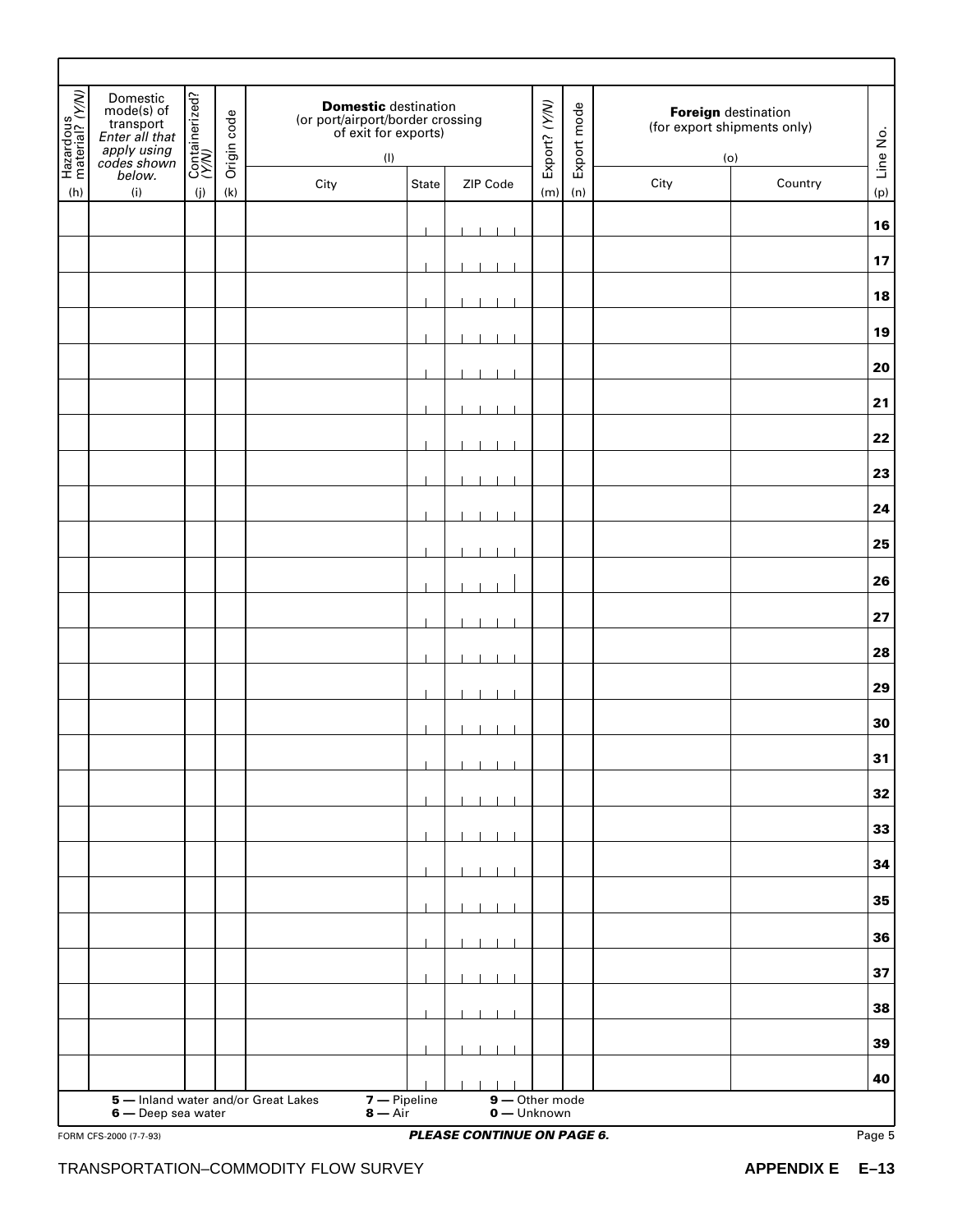| Item F<br><b>SHIPMENT CHARACTERISTICS - Continued</b>          |                                                    |   |             |      |                           |      |                                                                                       |                   |                                                                                                                                                                                                                                  |  |  |
|----------------------------------------------------------------|----------------------------------------------------|---|-------------|------|---------------------------|------|---------------------------------------------------------------------------------------|-------------------|----------------------------------------------------------------------------------------------------------------------------------------------------------------------------------------------------------------------------------|--|--|
|                                                                | Shipment                                           |   |             |      |                           |      | Total                                                                                 |                   | Commodity                                                                                                                                                                                                                        |  |  |
| 2<br>S<br>Line                                                 | Number                                             |   | Date<br>(c) |      | Value<br>(Dollars)<br>(d) |      | Weight<br>(Pounds)                                                                    | Code              | Description                                                                                                                                                                                                                      |  |  |
| (a)                                                            | (b)                                                | м | D           | Mil. | Thou. $\frac{1}{1}$       | Dol. | (e)                                                                                   | (f)               | (g)                                                                                                                                                                                                                              |  |  |
| 41                                                             |                                                    |   |             |      |                           |      |                                                                                       |                   |                                                                                                                                                                                                                                  |  |  |
|                                                                |                                                    |   |             |      |                           |      |                                                                                       |                   |                                                                                                                                                                                                                                  |  |  |
| 42                                                             |                                                    |   |             |      |                           |      |                                                                                       |                   |                                                                                                                                                                                                                                  |  |  |
| 43                                                             |                                                    |   |             |      |                           |      |                                                                                       |                   |                                                                                                                                                                                                                                  |  |  |
| 44                                                             |                                                    |   |             |      |                           |      |                                                                                       |                   |                                                                                                                                                                                                                                  |  |  |
| 45                                                             |                                                    |   |             |      |                           |      |                                                                                       |                   |                                                                                                                                                                                                                                  |  |  |
| 46                                                             |                                                    |   |             |      |                           |      |                                                                                       |                   |                                                                                                                                                                                                                                  |  |  |
|                                                                |                                                    |   |             |      |                           |      |                                                                                       |                   |                                                                                                                                                                                                                                  |  |  |
| 47                                                             |                                                    |   |             |      |                           |      |                                                                                       |                   |                                                                                                                                                                                                                                  |  |  |
| 48                                                             |                                                    |   |             |      |                           |      |                                                                                       |                   |                                                                                                                                                                                                                                  |  |  |
| 49                                                             |                                                    |   |             |      |                           |      |                                                                                       |                   |                                                                                                                                                                                                                                  |  |  |
| 50                                                             |                                                    |   |             |      |                           |      |                                                                                       |                   |                                                                                                                                                                                                                                  |  |  |
|                                                                | Mode of transport codes<br>for columns (i) and (n) |   |             |      | Postal Service            |      | 1 - Parcel delivery, courier, or U.S.                                                 | 2 - Private truck | 4 - Railroad<br>$3 -$ For-hire truck<br>Continued -                                                                                                                                                                              |  |  |
| ltem G                                                         |                                                    |   |             |      |                           |      | <b>AVAILABILITY AND USE OF ON-SITE SHIPPING FACILITIES</b>                            |                   |                                                                                                                                                                                                                                  |  |  |
|                                                                |                                                    |   |             |      |                           |      | not you used the facility on your premises for <b>outbound shipments</b> during 1993. |                   | In column (b), mark "Yes" or "No" for each type of shipping facility to indicate whether or not this type of facility<br>existed on-site during 1993. For each "Yes" in column (b), mark "Yes" or "No" in column (c) to indicate |  |  |
|                                                                | Type of shipping facility                          |   |             |      |                           |      | Was a shipping facility of this type<br>on your premises during 1993?                 |                   | Did you use this facility on your<br>premises for outbound shipments<br>during 1993?                                                                                                                                             |  |  |
|                                                                | (a)                                                |   |             |      |                           |      | (b)                                                                                   |                   | (c)                                                                                                                                                                                                                              |  |  |
|                                                                | 1. Rail siding                                     |   |             |      |                           |      | $1 \Box$ Yes $\longrightarrow$<br>$2\square$ No                                       |                   | $1 \square$ Yes<br>$2 \square$ No                                                                                                                                                                                                |  |  |
|                                                                | 2. Waterway dock, Great Lakes                      |   |             |      |                           |      | $1 \Box Y$ es $\longrightarrow$<br>$2 \square$ No                                     |                   | $1 \square$ Yes<br>$2 \square$ No                                                                                                                                                                                                |  |  |
|                                                                | 3. Waterway dock, inland water                     |   |             |      |                           |      | $1 \square$ Yes $\longrightarrow$<br>$2 \square$ No                                   |                   | $1 \square$ Yes<br>$2 \square$ No                                                                                                                                                                                                |  |  |
| 4. Waterway dock, deep sea water                               |                                                    |   |             |      |                           |      | $1 \square$ Yes $\longrightarrow$<br>$2 \square$ No                                   |                   | $1 \square$ Yes<br>$2 \square$ No                                                                                                                                                                                                |  |  |
| 5. Airport/landing strip capable of<br>handling your shipments |                                                    |   |             |      |                           |      | $1 \square$ Yes $\longrightarrow$<br>$2\square$ No                                    |                   | $1 \square$ Yes<br>$2 \square$ No                                                                                                                                                                                                |  |  |
|                                                                | 6. Pipeline terminal                               |   |             |      |                           |      | $1 \square$ Yes $\longrightarrow$<br>$2 \square$ No                                   |                   | $1 \square$ Yes<br>$2 \Box$ No                                                                                                                                                                                                   |  |  |
| Page 6                                                         |                                                    |   |             |      |                           |      |                                                                                       |                   | FORM CFS-2000 (7-7-93)                                                                                                                                                                                                           |  |  |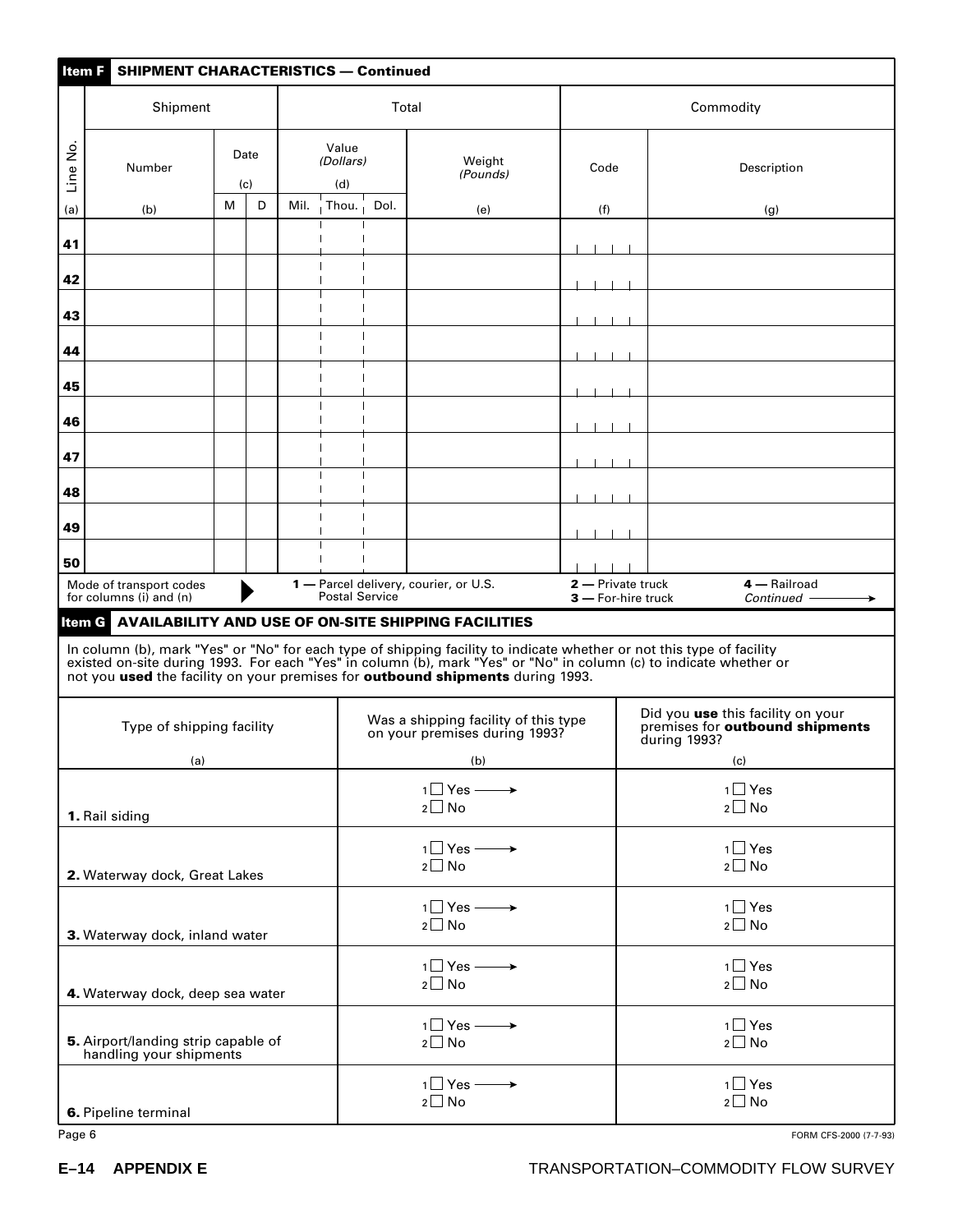| Hazardous<br>material? (Y/W) | Domestic<br>mode(s) of<br>transport<br>Enter all that<br>apply using<br>codes shown<br>below. | Containerized?<br>(Y/N)                             | Origin code | <b>Domestic destination</b><br>(or port/airport/border crossing<br>of exit for exports)<br>(1)                                                                                                                                                                                                                                                                                                                       |                    |  | Export? (Y/N)                     | Export mode |                             | <b>Foreign</b> destination<br>(for export shipments only)<br>(o)                                                 | Line No.                                                                                  |        |
|------------------------------|-----------------------------------------------------------------------------------------------|-----------------------------------------------------|-------------|----------------------------------------------------------------------------------------------------------------------------------------------------------------------------------------------------------------------------------------------------------------------------------------------------------------------------------------------------------------------------------------------------------------------|--------------------|--|-----------------------------------|-------------|-----------------------------|------------------------------------------------------------------------------------------------------------------|-------------------------------------------------------------------------------------------|--------|
| (h)                          | (i)                                                                                           | (i)                                                 | (k)         | City                                                                                                                                                                                                                                                                                                                                                                                                                 | <b>State</b>       |  | <b>ZIP Code</b>                   | (m)         | (n)                         | City                                                                                                             | Country                                                                                   | (p)    |
|                              |                                                                                               |                                                     |             |                                                                                                                                                                                                                                                                                                                                                                                                                      |                    |  |                                   |             |                             |                                                                                                                  |                                                                                           | 41     |
|                              |                                                                                               |                                                     |             |                                                                                                                                                                                                                                                                                                                                                                                                                      |                    |  |                                   |             |                             |                                                                                                                  |                                                                                           |        |
|                              |                                                                                               |                                                     |             |                                                                                                                                                                                                                                                                                                                                                                                                                      |                    |  |                                   |             |                             |                                                                                                                  |                                                                                           | 42     |
|                              |                                                                                               |                                                     |             |                                                                                                                                                                                                                                                                                                                                                                                                                      |                    |  |                                   |             |                             |                                                                                                                  |                                                                                           | 43     |
|                              |                                                                                               |                                                     |             |                                                                                                                                                                                                                                                                                                                                                                                                                      |                    |  |                                   |             |                             |                                                                                                                  |                                                                                           | 44     |
|                              |                                                                                               |                                                     |             |                                                                                                                                                                                                                                                                                                                                                                                                                      |                    |  |                                   |             |                             |                                                                                                                  |                                                                                           | 45     |
|                              |                                                                                               |                                                     |             |                                                                                                                                                                                                                                                                                                                                                                                                                      |                    |  |                                   |             |                             |                                                                                                                  |                                                                                           | 46     |
|                              |                                                                                               |                                                     |             |                                                                                                                                                                                                                                                                                                                                                                                                                      |                    |  |                                   |             |                             |                                                                                                                  |                                                                                           | 47     |
|                              |                                                                                               |                                                     |             |                                                                                                                                                                                                                                                                                                                                                                                                                      |                    |  |                                   |             |                             |                                                                                                                  |                                                                                           | 48     |
|                              |                                                                                               |                                                     |             |                                                                                                                                                                                                                                                                                                                                                                                                                      |                    |  |                                   |             |                             |                                                                                                                  |                                                                                           | 49     |
|                              |                                                                                               |                                                     |             |                                                                                                                                                                                                                                                                                                                                                                                                                      |                    |  |                                   |             |                             |                                                                                                                  |                                                                                           |        |
|                              |                                                                                               |                                                     |             | 5 - Inland water and/or Great Lakes                                                                                                                                                                                                                                                                                                                                                                                  | $7 -$ Pipeline     |  | 9-Other mode                      |             |                             |                                                                                                                  |                                                                                           | 50     |
|                              | 6 — Deep sea water                                                                            |                                                     |             | $8 - Air$                                                                                                                                                                                                                                                                                                                                                                                                            |                    |  | 0 - Unknown                       |             |                             |                                                                                                                  |                                                                                           |        |
| <b>Item H</b>                |                                                                                               |                                                     |             | USE OF OFF-SITE SHIPPING FACILITIES<br>In column (b), mark "Yes" or "No" for each type of shipping facility to indicate whether or not you used an off-site<br>facility of that type for <b>outbound shipments</b> during 1993. For those marked "Yes", enter the miles to that off-site<br>facility in column (c), and the mode of transport used to reach that facility in column (d). The modes are listed below. |                    |  |                                   |             |                             |                                                                                                                  |                                                                                           |        |
|                              | Type of shipping facility                                                                     |                                                     |             | Did you use this type of off-site<br>facility for outbound<br>shipments during 1993?                                                                                                                                                                                                                                                                                                                                 |                    |  | <i>acceptable</i> )               |             |                             | Distance to the off-site facility of this<br>type that you used most in 1993<br>(Report in miles - estimates are | Mode of transport used<br>to reach that facility<br>(Enter a code from the<br>list below) |        |
|                              | (a)                                                                                           |                                                     |             | (b)                                                                                                                                                                                                                                                                                                                                                                                                                  |                    |  |                                   |             | (c)                         |                                                                                                                  | (d)                                                                                       |        |
|                              | 1. Rail siding                                                                                |                                                     |             | $1 \square$ Yes $\longrightarrow$<br>$2 \square$ No                                                                                                                                                                                                                                                                                                                                                                  |                    |  |                                   |             |                             |                                                                                                                  |                                                                                           |        |
|                              | 2. Waterway dock,<br>deep sea water                                                           |                                                     |             | $1 \square$ Yes $\longrightarrow$<br>$2 \square$ No                                                                                                                                                                                                                                                                                                                                                                  |                    |  |                                   |             |                             |                                                                                                                  |                                                                                           |        |
|                              | 3. Waterway dock,<br><b>Great Lakes</b>                                                       |                                                     |             | $1$ Yes $\longrightarrow$<br>$2 \square$ No                                                                                                                                                                                                                                                                                                                                                                          |                    |  |                                   |             |                             |                                                                                                                  |                                                                                           |        |
|                              | 4. Waterway dock,<br>inland water                                                             | $1 \square$ Yes $\longrightarrow$<br>$2 \square$ No |             |                                                                                                                                                                                                                                                                                                                                                                                                                      |                    |  |                                   |             |                             |                                                                                                                  |                                                                                           |        |
|                              | 5. Airport/landing strip<br>capable of handling<br>your shipments                             |                                                     |             | $1$ Yes $\longrightarrow$<br>$2 \square$ No                                                                                                                                                                                                                                                                                                                                                                          |                    |  |                                   |             |                             |                                                                                                                  |                                                                                           |        |
|                              | 6. Pipeline terminal                                                                          |                                                     |             | $1 \square$ Yes $\longrightarrow$<br>$2 \square$ No                                                                                                                                                                                                                                                                                                                                                                  |                    |  |                                   |             |                             |                                                                                                                  |                                                                                           |        |
|                              | 1 - Trailer on Flat Car (TOFC)<br>2 - Private Truck                                           |                                                     |             | $4 -$ Rail                                                                                                                                                                                                                                                                                                                                                                                                           | 3 - For-Hire Truck |  |                                   |             | $5 - Water$<br>6 - Pipeline |                                                                                                                  | $7 - Air$<br>$8 -$ Other                                                                  |        |
|                              | FORM CFS-2000 (7-7-93)                                                                        |                                                     |             |                                                                                                                                                                                                                                                                                                                                                                                                                      |                    |  | <b>PLEASE CONTINUE ON PAGE 8.</b> |             |                             |                                                                                                                  |                                                                                           | Page 7 |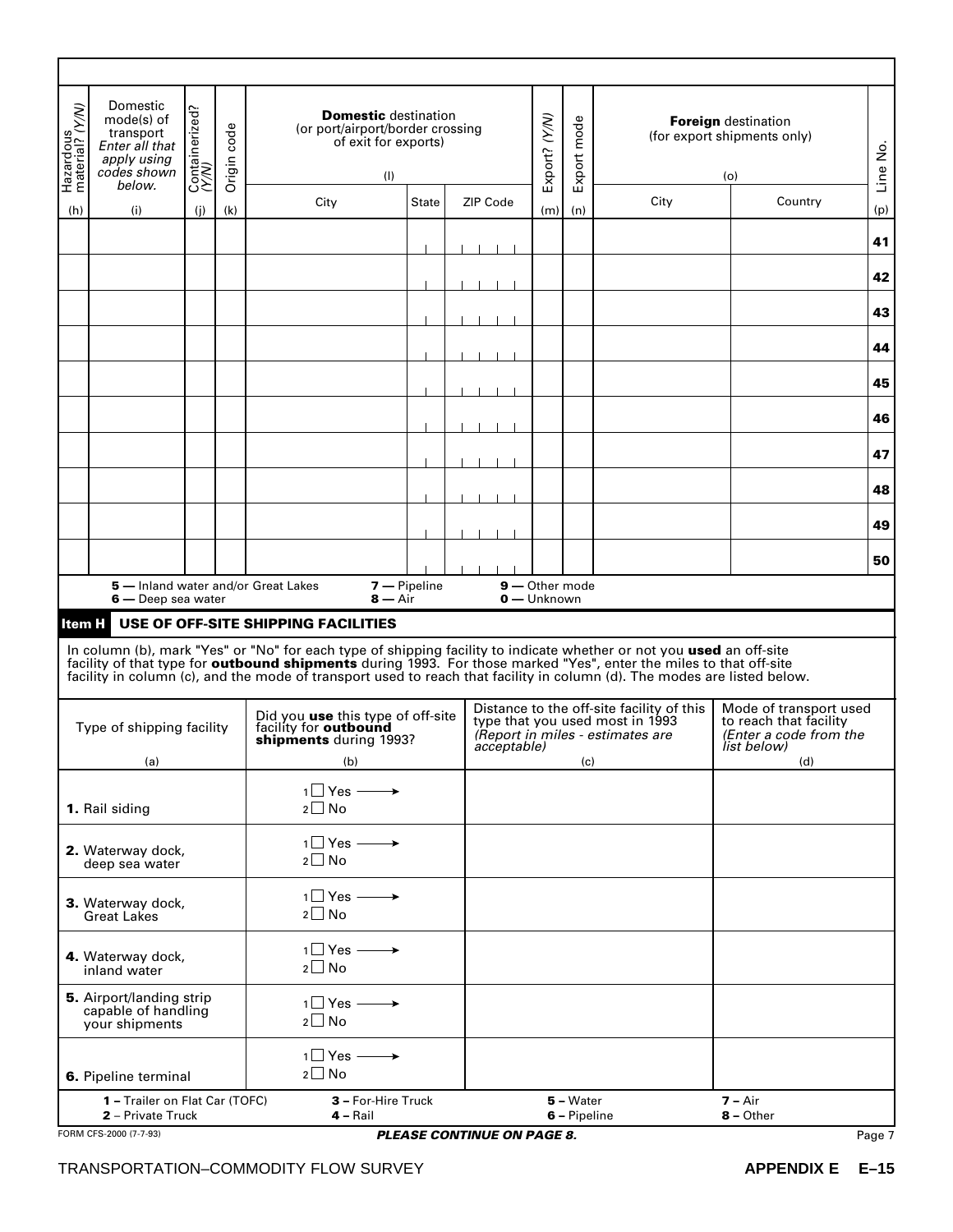| Item I<br>USE AND AVAILABILITY OF TRANSPORTATION EQUIPMENT                                                                                                                                                                                                                                                                                                                        |                                                                           |                                       |  |  |
|-----------------------------------------------------------------------------------------------------------------------------------------------------------------------------------------------------------------------------------------------------------------------------------------------------------------------------------------------------------------------------------|---------------------------------------------------------------------------|---------------------------------------|--|--|
| During 1993, did this location use any of the following types of equipment for outbound shipments? Please check yes or no. For each<br>equipment type in Item 1 below enter the approximate percentage of your total outbound rail shipments that used that type of rail<br>car. These percentages should add to 100%. If you had no rail shipments, leave the percentages blank. |                                                                           |                                       |  |  |
| Equipment                                                                                                                                                                                                                                                                                                                                                                         | Was this type of equipment<br>used for outbound shipments<br>during 1993? | Percentage of total<br>rail shipments |  |  |
| (a)                                                                                                                                                                                                                                                                                                                                                                               | (b)                                                                       | (c)                                   |  |  |
| 1. Rail cars that:<br>a. Your company owned/leased                                                                                                                                                                                                                                                                                                                                | $1 \Box Y$ es $\longrightarrow$<br>$2 \square$ No                         |                                       |  |  |
| <b>b.</b> A common carrier owned/leased                                                                                                                                                                                                                                                                                                                                           | $1 \square$ Yes —<br>→<br>$2 \square$ No                                  |                                       |  |  |
| c. Another party owned/leased (e.g. receiver)                                                                                                                                                                                                                                                                                                                                     | $1 \square$ Yes $\longrightarrow$<br>$2 \Box$ No                          |                                       |  |  |
| 2. Trucks with 6 or more tires or<br>truck-tractors that:<br>a. Your company owned                                                                                                                                                                                                                                                                                                | $1 \square$ Yes<br>$2 \square$ No                                         |                                       |  |  |
| <b>b.</b> Your company leased, with driver                                                                                                                                                                                                                                                                                                                                        | $1 \square$ Yes<br>$2 \square$ No                                         |                                       |  |  |
| c. Your company leased, without driver                                                                                                                                                                                                                                                                                                                                            | $1 \square$ Yes<br>$2 \square$ No                                         |                                       |  |  |
| 3. Truck trailers that your company owned or leased                                                                                                                                                                                                                                                                                                                               | $1 \square$ Yes<br>$2 \square$ No                                         |                                       |  |  |
| 4. Aircraft that your company owned or leased                                                                                                                                                                                                                                                                                                                                     | $1 \square$ Yes<br>$2 \Box$ No                                            |                                       |  |  |
| 5. Barges that your company owned or leased                                                                                                                                                                                                                                                                                                                                       | $1 \square$ Yes<br>$2 \square$ No                                         |                                       |  |  |
| 6. Other equipment that your company owned or leased - Specify                                                                                                                                                                                                                                                                                                                    | $1 \square$ Yes<br>$2 \square$ No                                         |                                       |  |  |
| <b>TRANSPORTATION DECISIONS</b><br>Item J                                                                                                                                                                                                                                                                                                                                         |                                                                           |                                       |  |  |
| During 1993, who generally decided on the mode of transportation for your outbound shipments? Mark (X) appropriate box.<br>$1$ Your company<br>$2 \Box$ Receiver of shipment<br>$3 \Box$ Other                                                                                                                                                                                    |                                                                           |                                       |  |  |
| Remarks                                                                                                                                                                                                                                                                                                                                                                           |                                                                           |                                       |  |  |
|                                                                                                                                                                                                                                                                                                                                                                                   |                                                                           |                                       |  |  |
|                                                                                                                                                                                                                                                                                                                                                                                   |                                                                           |                                       |  |  |
|                                                                                                                                                                                                                                                                                                                                                                                   |                                                                           |                                       |  |  |
|                                                                                                                                                                                                                                                                                                                                                                                   |                                                                           |                                       |  |  |
| <b>Item K CERTIFICATION</b>                                                                                                                                                                                                                                                                                                                                                       |                                                                           |                                       |  |  |
| Name of person to contact regarding this report - Please print                                                                                                                                                                                                                                                                                                                    | Telephone number - Include area code                                      | Date                                  |  |  |
| Signature                                                                                                                                                                                                                                                                                                                                                                         | Title                                                                     |                                       |  |  |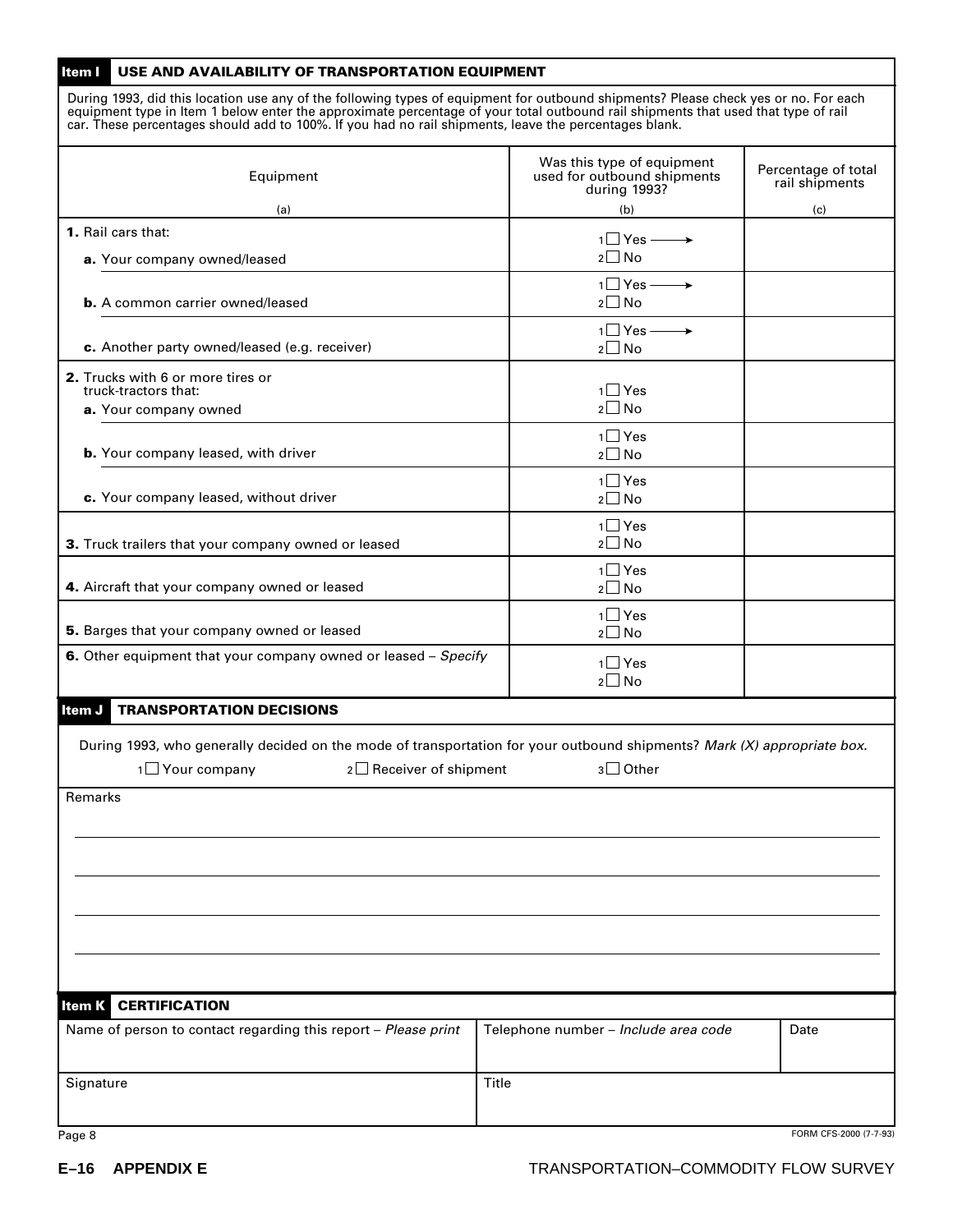U.S. Department of Commerce Economics and Statistics Administration BUREAU OF THE CENSUS

CFS-1100  $(9 - 92)$ 

# **Instructions** for Completing the Commodity **Flow Survey**

NOTE: Some instructions are included on the questionnaire itself. However, due to space limitations, most of the instructions and definitions are included in separate reference materials. These include this instruction guide, and a listing of commodity codes to be used for classifying individual shipments in this survey.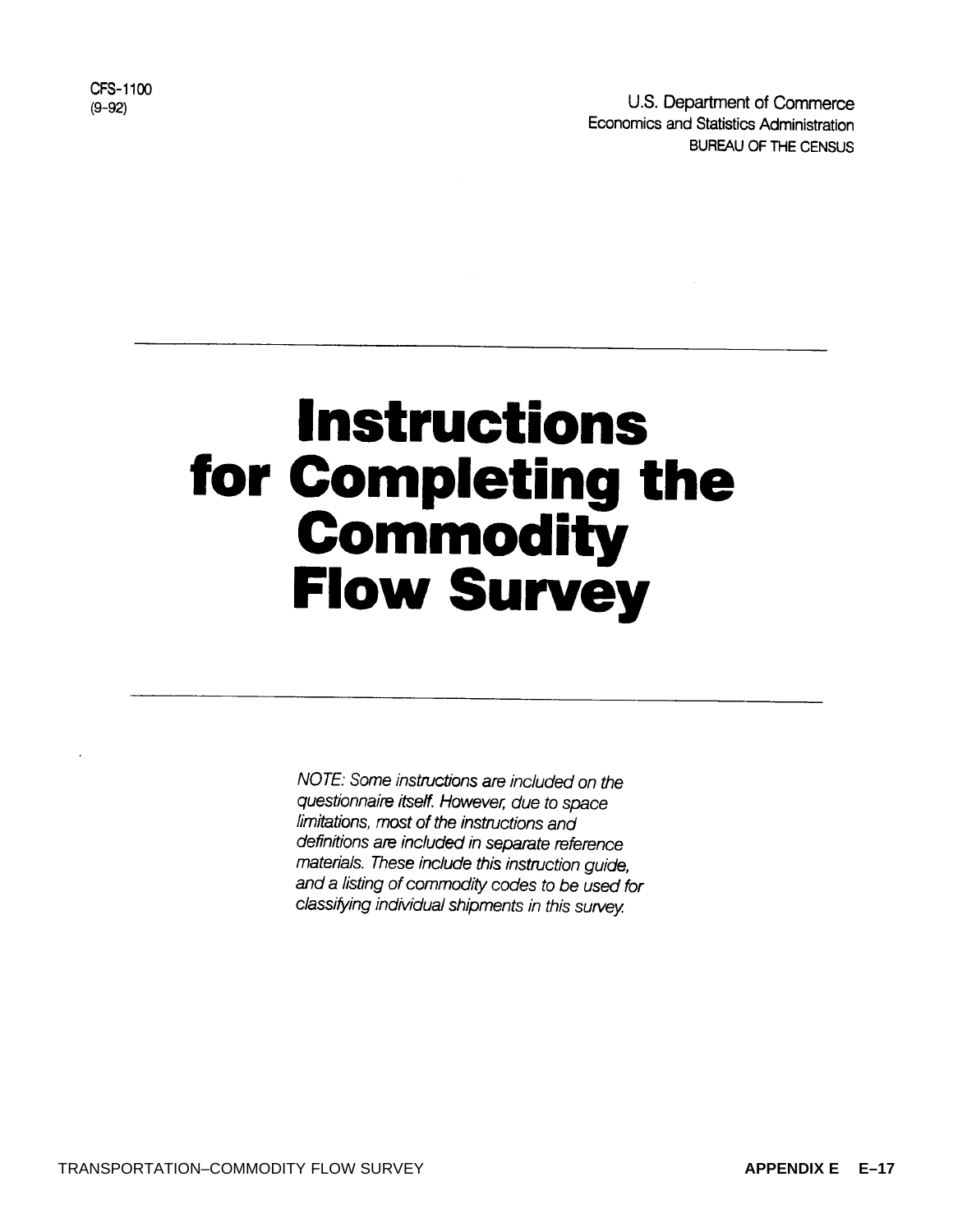### **Part I - GENERAL INFORMATION**

#### **Purpose of the Survey**

The Commodity Flow Survey (CFS) will produce statistics on the movement of commodities and the types of transportation used. It will describe the relationships among shipment characteristics such as weight, value, mileage, type of commodity, and the type of transportation used. The results of this survey will provide a basis for in-depth analyses of policy issues that impact the transportation systems of the United States.

For the Commodity Flow Survey, we are asking you to use all of your basic documents such as sales invoices, bills of lading, shipping logs, etc., to provide the data needed regarding outbound movement of all commodities: date, value, weight, commodity description, hazardous material designation, mode of transport, whether containerized or not, and destination. For exports, we also ask the export mode of transportation, city and country of destination, and the port of exit. You are asked to provide the data only for a sample of your outbound shipments. Samples are used because they give valid results while reducing the time and cost involved in completing the questionnaire.

#### Your Report is Confidential

By law (Title 13 U.S. Code), the information you provide the Bureau of the Census is strictly confidential. Only sworn Census employees will have access to the reports or information obtained from your records. The data you provide will be used solely for statistical purposes and will be published only in summary form that does not reveal the operations of an individual company.

#### **Part II - GENERAL INSTRUCTIONS AND INFORMATION FOR COMPLETING YOUR QUESTIONNAIRE**

#### **Steps in Completing the Survey**

- 1. Fill in the information requested on the front page regarding the name, operational status, physical location of your establishment, and origin of shipments.
- 2. Gather your files and documents for all shipments/deliveries initiated during the 2-week period specified on the front page of the questionnaire.
- 3. Indicate the main source document used in Item E on page 2 of the questionnaire.
- 4. Following the Sample Selection Instructions on pages 2 and 3 of the questionnaire, select a sample of your total shipments for the 2-week period.
- 5. In Item F of the questionnaire, complete one line for each sampled shipment/delivery. Use the reference materials provided when completing columns f (commodity code), i (domestic modes of transportation), I (destination), and n (export mode).
- 6. Complete the contact, date, and signature information requested in Item G on page 6 of the questionnaire.
- $7.$ Return the completed questionnaire in the envelope by the due date printed on the front of the questionnaire. If you need additional time to complete your questionnaire, please call the 800 number listed below.
- 8. Please call 1-800-528-3049 if you have questions or require assistance.
- 9. If we should have questions regarding your report, a Census Bureau employee may call to ask for clarification. For this reason, we suggest that you retain copies of the documents for the sampled shipments separately from your other shipment documents. You may also find it useful to retain a copy of your completed questionnaire for your own records.

#### What We Mean by a "Shipment"

A "shipment" (or "delivery") is an individual movement of commodities from your establishment to one customer OR to another location of your company (including a warehouse, distribution center, retail or wholesaie outlet). A shipment uses one or more modes of transportation. including parcel delivery, U.S. Postal Service, courier, private truck, for-hire truck, rail, water, pipeline, air, and other modes.

#### Please note that for this survey:

A full or partial truckload can be considered one shipment only if all the commodities are destined for one buyer/receiver at one location. If the truck makes multiple deliveries on a route, each stop is considered (at least) one shipment.

We realize that there may not be a one-to-one relationship between your shipments and the main document you use as a reference for this survey (e.g., sales invoice, bill of lading). For example, for some cases there may be more than one shipment per invoice or more than one invoice per shipment. If this is the case for your establishment, please remember to sample actual shipments, and not just documents.

#### What We Mean By "Commodities"

"Commodities" refers to items that your establishment produces, sells, or distributes, not to items that are considered as excess or by-products of your establishment's operation.

#### PLEASE INCLUDE FORM NAME AND NUMBER IN ALL CORRESPONDENCE.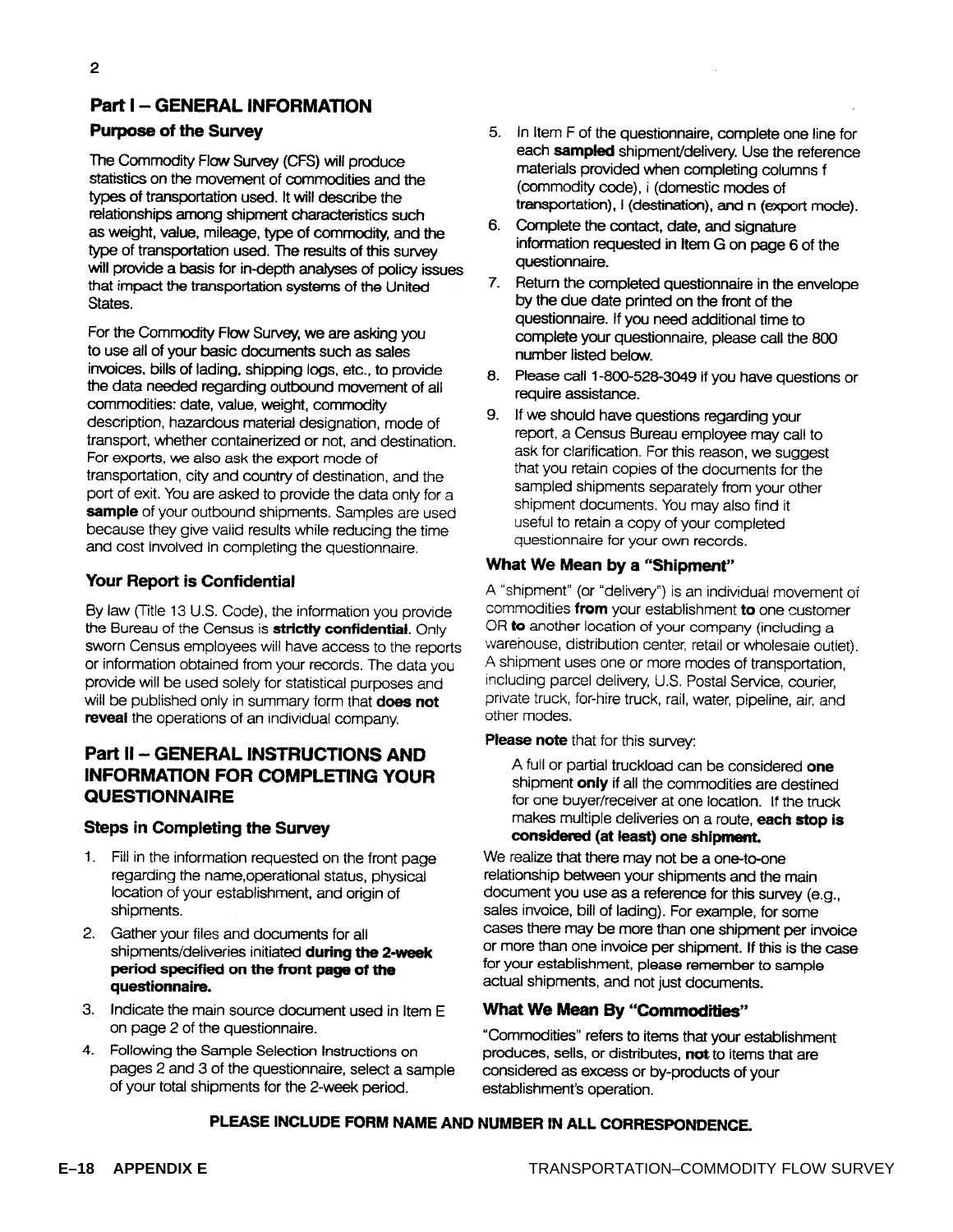For example, refuse, scrap paper, and returnable containers are not considered as "commodities", unless your establishment is specifically in the business of selling or otherwise providing scrap, waste, or recyclable materials to others.

#### Origin of Shipments - Item D

#### IF THIS ESTABLISHMENT ORIGINATES SHIPMENTS **FROM OTHER PHYSICAL LOCATIONS, your**

completion of Item D is critical in determining which shipments to include and exclude prior to selecting your sample of shipments. Your responses here will also affect the entries you make in column (k) - "Origin Code" - of Item F. Please follow the instructions in this item carefully. The "CFN" is the 11- digit number following the letters "CFN" on the mailing label. If there is not enough space to enter all of your shipment origins in Item D, please call 1-800-528-3049 for assistance.

#### IF ALL OF YOUR SHIPMENTS ORIGINATE FROM THE MAILING ADDRESS ON THE QUESTIONNAIRE **LABEL OR THE ACTUAL PHYSICAL ADDRESS REPORTED IN ITEM C.** then all of your shipments should be subjected to sampling. Also, when completing Item F, you should enter "A" in column (k) - "Origin Code" - for all shipments.

#### Part III - INSTRUCTIONS FOR **COMPLETING ITEM F**

Complete one line for each selected shipment. Column definitions are provided below.

**SHIPMENT NUMBER** (column b) - Enter the invoice number, shipment number, or some other unique identification number that could be used by your establishment to find this particular shipping document if questions arise regarding your report.

**DATE SHIPPED** (column c) - Enter the month and day of the shipment. If shipment date is not available, use the invoice/shipping document date. Use numbers only. (e.g., use "03" for March)

TOTAL VALUE (column d) - Enter the dollar value, in whole dollars, of the entire shipment. The reported value should not include freight charges and excise taxes (i.e., report the net selling value, f.o.b. plant). If the value is not directly available from your records, please estimate.

**TOTAL WEIGHT** (column e) - Enter the weight of the total shipment in whole pounds. If weight is not available from your records, please estimate.

**COMMODITY CODE** (column f) - Please use the list of Commodity Codes in the enclosed Commodity **Coding Manual to select the proper code. For** shipments with more than one commodity, enter only the code for the commodity with the greatest weight in the total shipment.

**COMMODITY DESCRIPTION** (column g) - Enter a full description of the commodity shipped. For shipments with more than one commodity, describe only the commodity with the greatest weight in the total shipment. Do not use trade names, catalog numbers, or other codes not familiar to persons outside your business.

**HAZARDOUS MATERIALS SHIPMENT (column h) -**Indicate whether or not the shipment REQUIRED PLACARDING for hazardous materials by entering "Y or  $N''$  (yes or no).

**DOMESTIC MODE(S) OF TRANSPORT (column i) -**Enter the code(s) for all modes of transport used for the shipment to its domestic destination (i.e., the destination reported in column I). For export shipments, this means list only the mode(s) of transport used to reach the port, airport, or border crossing. Codes are located at the bottom of pages 2,3,4 and 5 of the questionnaire. Enter all that apply, based on the definitions below:

- Parcel Delivery/Courier/U.S. Postal Service -Delivery services that carry letters, parcels, packages, and other small shipments that typically weigh less than 100 pounds. Includes bus parcel delivery service.
- Private Truck Trucks operated by a temporary or  $\blacksquare$ permanent employee of this establishment or the buver/receiver of the shipment.
- For-hire Truck Trucks that carry freight for a fee collected from the shipper, recipient of the shipment. or an arranger of the transportation.
- Railroad Any common carrier or private railroad.
- Inland Water and/or Great Lakes Barges,  $\blacksquare$ ships, or ferries operating primarily on rivers and canals; in harbors, the Great Lakes, the Saint Lawrence Seaway; the Intracoastal Waterway, the Inside Passage to Alaska, major bays and inlets; or in the ocean close to the shoreline.
- Deep Sea Water Barges, ships, or ferries  $\blacksquare$ operating primarily in the open ocean. Shipping on the Great Lakes and the Saint Lawrence Seaway is classified with inland water.
- Pipeline Movements of oil, petroleum, gas, slurry,  $\blacksquare$ etc. through pipelines that extend to other establishments or locations beyond the shipper's establishment. Aqueducts for the movement of water are not included.
- Air Movements using commercial or private  $\blacksquare$ aircraft, and all air service for shipments that typically weigh more than 100 pounds. Includes air freight and air express.
- Other Mode Any mode not listed above.  $\mathbf{r}$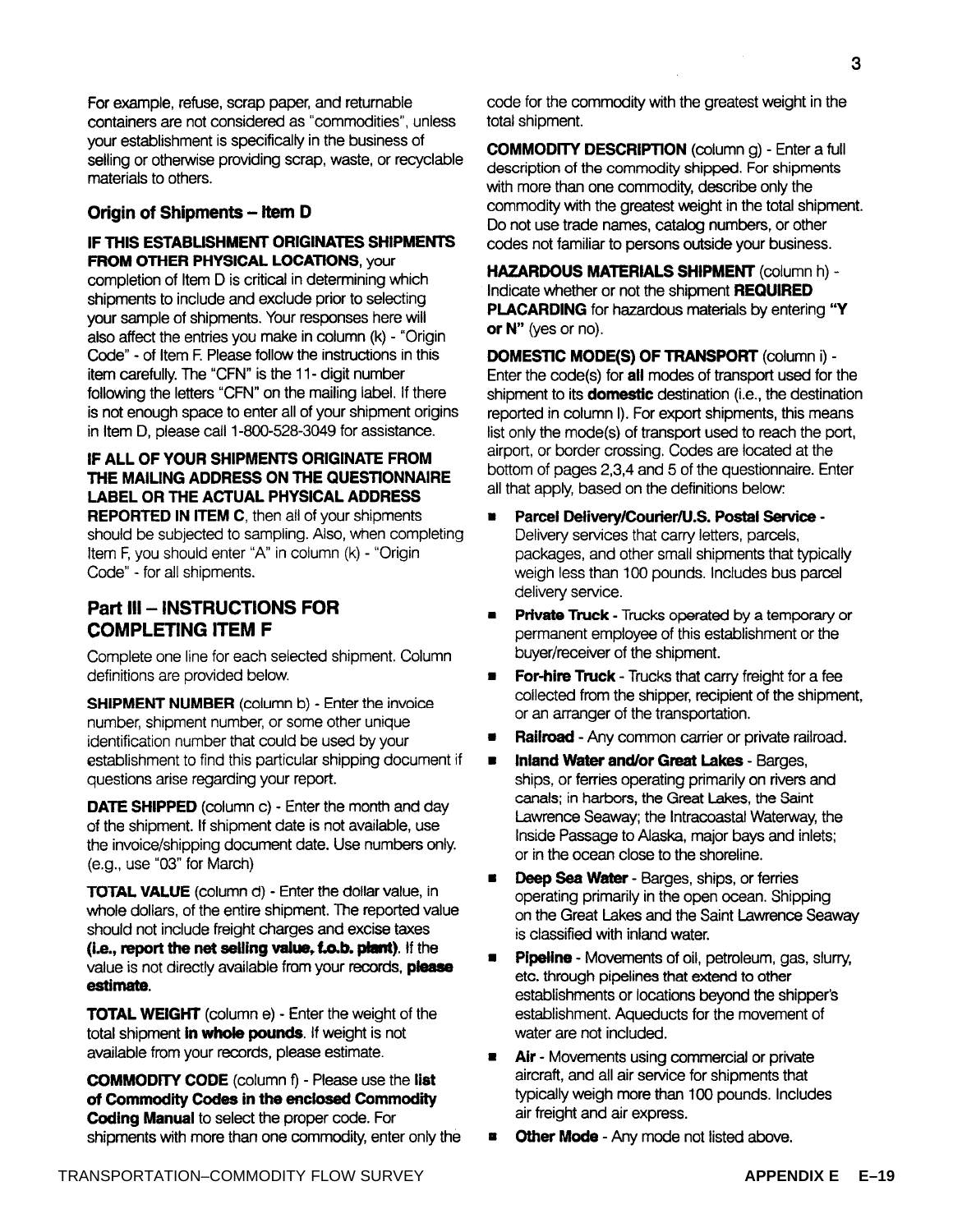Unknown - The shipment was not carried by a  $\blacksquare$ parcel delivery/courier/U.S. Postal service, and you cannot determine what mode of transportation is used.

Note: Commodities that are "shipped" under their own power, such as boats, barges, ferries, ships, aircraft, trucks, and trains should be classified with the appropriate mode above. Commodities shipped under their own power for which an appropriate mode is not listed (e.g., buses, recreational vehicles) should be listed as "other" mode.

**CONTAINERIZED** (column j) - Indicate whether or not the shipment was containerized by entering "Y or N" (yes or no). "Containerized" means that the shipment left your establishment in an intermodal container or stackable tank without permanently attached wheels. These containers typically vary from 20 to 53 feet in length, and are carried on truck chassis, trains, and ships.

**ORIGIN CODE** (column k) - Enter the code letter (A,B,C or D) for the location from which the shipment originated (unless this establishment initiates/originates shipments from other locations, the origin code will always be "A"). Refer to Item D on the front of the questionnaire and the "Origin of Shipments" section on page 3 of these instructions.

#### DOMESTIC DESTINATION: CITY, STATE AND ZIP

**CODE** (column I) - For domestic shipments, enter the city, state and 5-digit zip code of the buver/receiver as it appears on the shipping document. Use the "ship to" address. Use the two letter state abbreviation shown in Part IV below. For export shipments, report the U.S. port of exit as the destination city. The port of exit is the port or airport from which the shipment left the country. In the case of land shipments into Mexico or Canada, it is the border crossing.

**EXPORT SHIPMENT** (column m) - Indicate whether or not the shipment is intended for export outside of the United States, by entering a "Y or N" (yes or no). For purposes of this survey, shipments to Puerto Rico and U.S. territories and possessions are considered exports.

**EXPORT MODE** (column n) - If the shipment is an export, enter the code for the mode of transport by which the shipment left the country. Codes are located at the bottom of pages 2,3,4, and 5 of the questionnaire.

**FOREIGN DESTINATION** (column o) - If the shipment is an export, enter the foreign city and country of destination. Be sure that the city reported for these shipments in the "Domestic Destination" column (I) is the U.S. port of exit.

#### **Part IV - STATE ABBREVIATION LIST**

Enter the State abbreviation as shown below in column (I) of the shipment sample form:

| <b>State</b>  | Abbrev.   | <b>State</b>   | Abbrev.   |
|---------------|-----------|----------------|-----------|
| Alabama       | AL        | Montana        | ΜТ        |
| Alaska        | AK        | Nebraska       | <b>NE</b> |
| Arizona       | AZ        | Nevada         | <b>NV</b> |
| Arkansas      | AR        | New Hampshire  | <b>NH</b> |
| California    | CA        | New Jersey     | ΝJ        |
| Colorado      | CO        | New Mexico     | <b>NM</b> |
| Connecticut   | СT        | New York       | NY        |
| Delaware      | DE        | North Carolina | <b>NC</b> |
| Dist. of Col. | DC        | North Dakota   | ND        |
| Florida       | FL        | Ohio           | OH        |
| Georgia       | GA        | Oklahoma       | OK        |
| Hawaii        | ΗI        | Oregon         | OR        |
| Idaho         | ID        | Pennsylvania   | PA        |
| Illinois      | П.        | Rhode Island   | RI        |
| Indiana       | IN        | South Carolina | SC        |
| lowa          | IA        | South Dakota   | <b>SD</b> |
| Kansas        | KS        | Tennessee      | TN        |
| Kentucky      | ΚY        | Texas          | TX        |
| Louisiana     | LA        | Utah           | UT        |
| Maine         | ME        | Vermont        | VТ        |
| Maryland      | MD        | Virginia       | VA        |
| Massachusetts | MА        | Washington     | <b>WA</b> |
| Michigan      | MI        | West Virginia  | WV        |
| Minnesota     | <b>MN</b> | Wisconsin      | WI        |
| Mississippi   | <b>MS</b> | Wyoming        | WY        |
| Missouri      | <b>MO</b> |                |           |
|               |           |                |           |

NOTICE - Public reporting burden for this collection of information is estimated to vary from 1.75 to 9 hours per response, with an average of 2.4 hours per response. including the time for reviewing instructions, searching existing data sources, gathering and maintaining the data needed, and completing and reviewing the collection information. Send comments regarding this burden estimate or any other aspect of this collection of information, including suggestions for reducing this burden, to the Associate Director of Management Services, Attn: Paperwork Reduction Project 0607-0753, Room 2027, Bureau of the Census, Washington, DC 20233-0001; and to the Office of Information and Regulatory Affairs, Office of Management and Budget, Attn: Paperwork Reduction Project 0607-0753. Washington, DC 20503.

#### PLEASE INCLUDE FORM NAME AND NUMBER IN ALL CORRESPONDENCE.